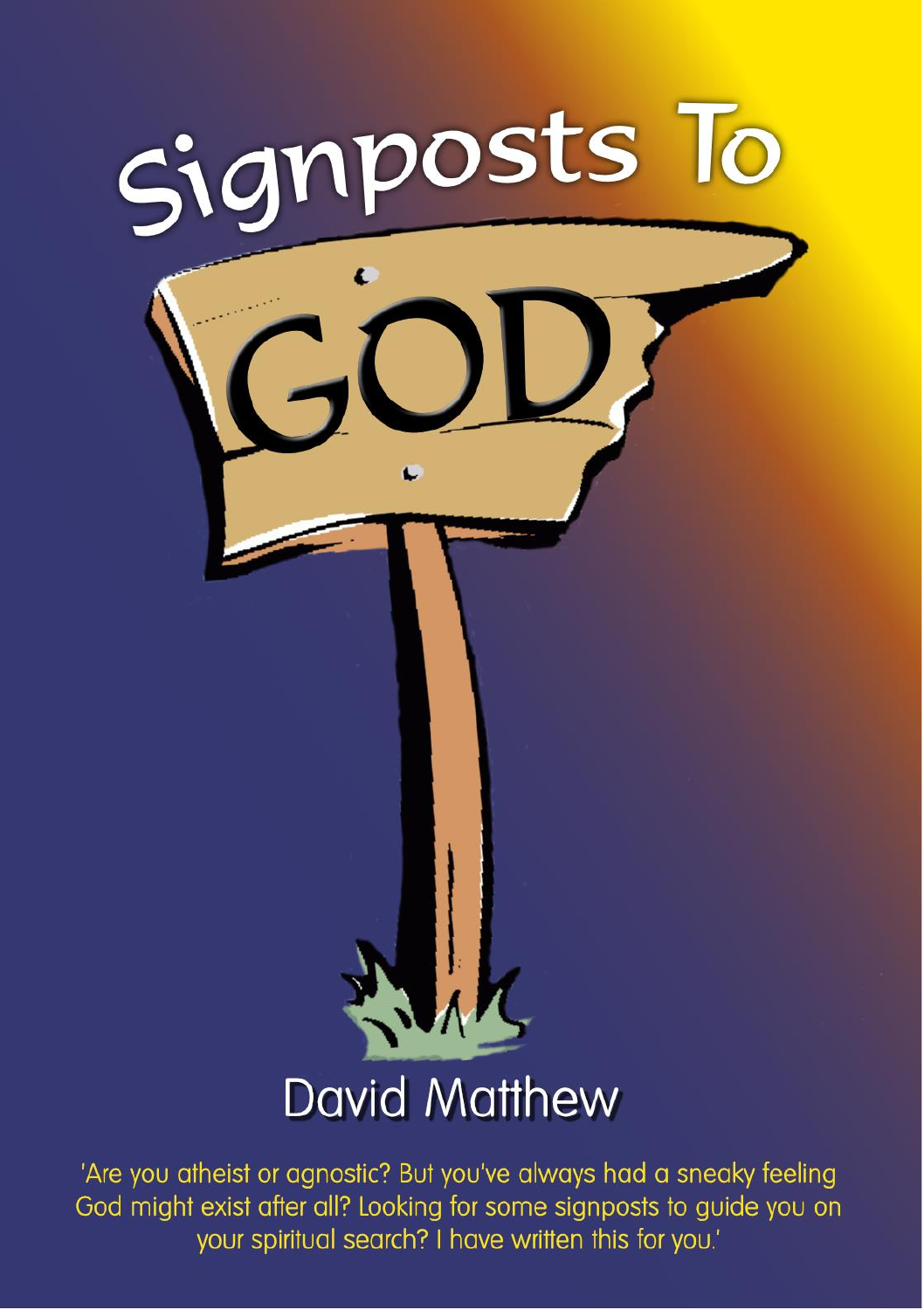# Signposts to GOD

David Matthew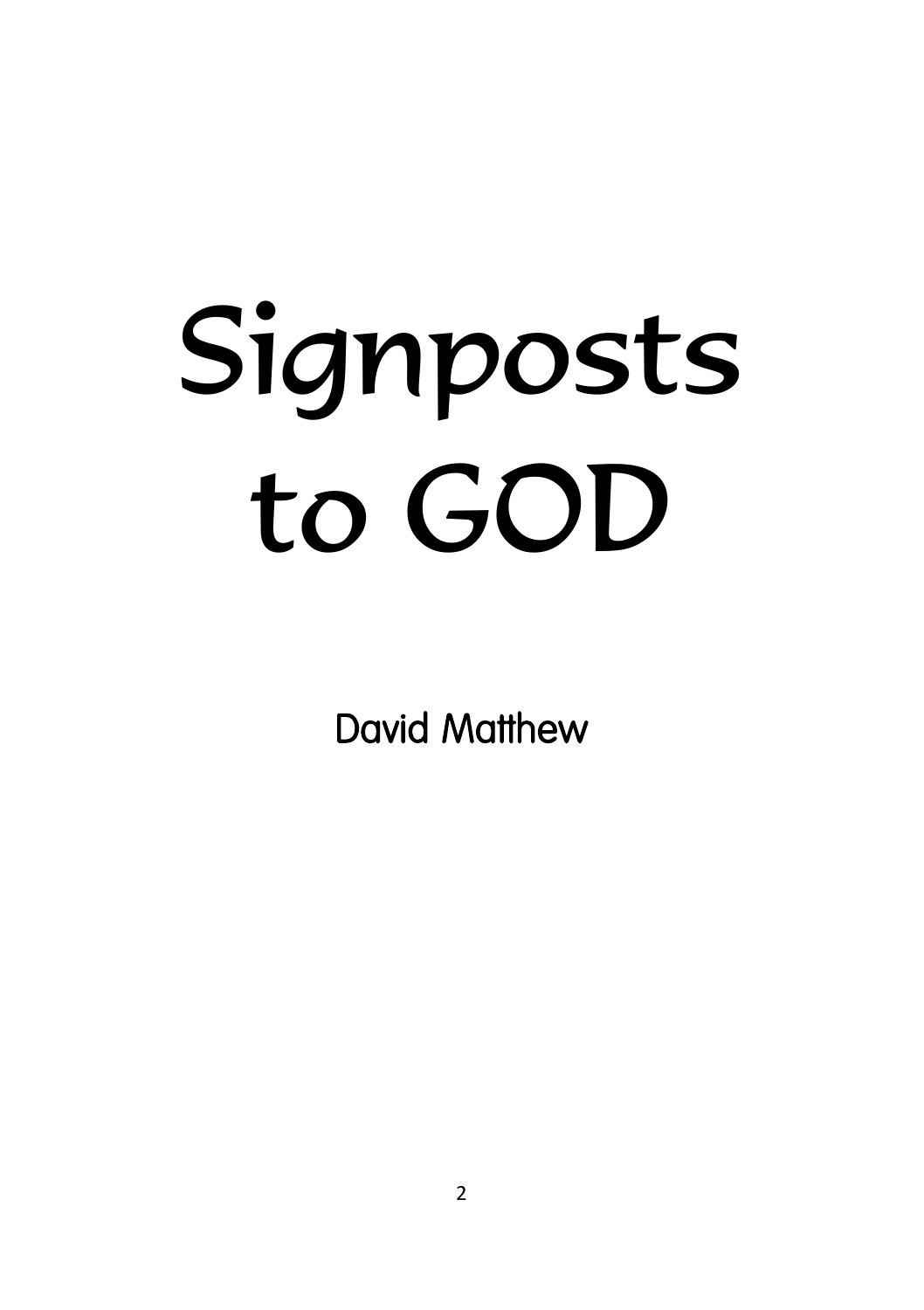Copyright © 2019 David Matthew 2 nd Edition with minor corrections 2022

All rights reserved. No part of this publication may be reproduced or distributed without the consent of the author.

Scripture quotations are normally taken from the NIV—The Holy Bible, New International Version. Copyright © 1973, 1978, 1984, 2011 by International Bible Society. Used by permission of Hodder & Stoughton Limited.

Published in electronic format only by Leaf Publishing, the personal imprint of David Matthew, who makes this book available free of charge. For more on the author, see his website: www.davidmatthew.org.uk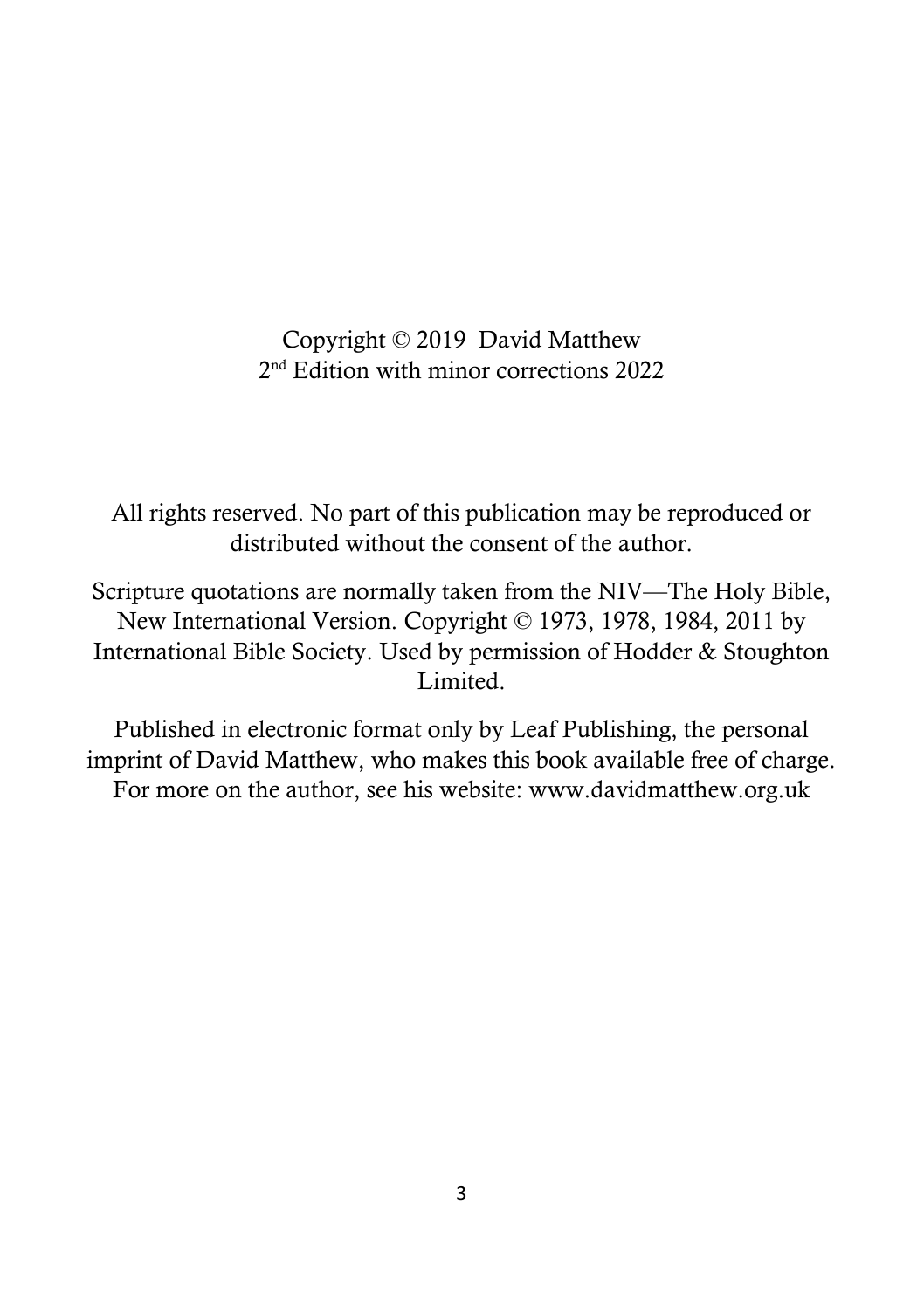## Contents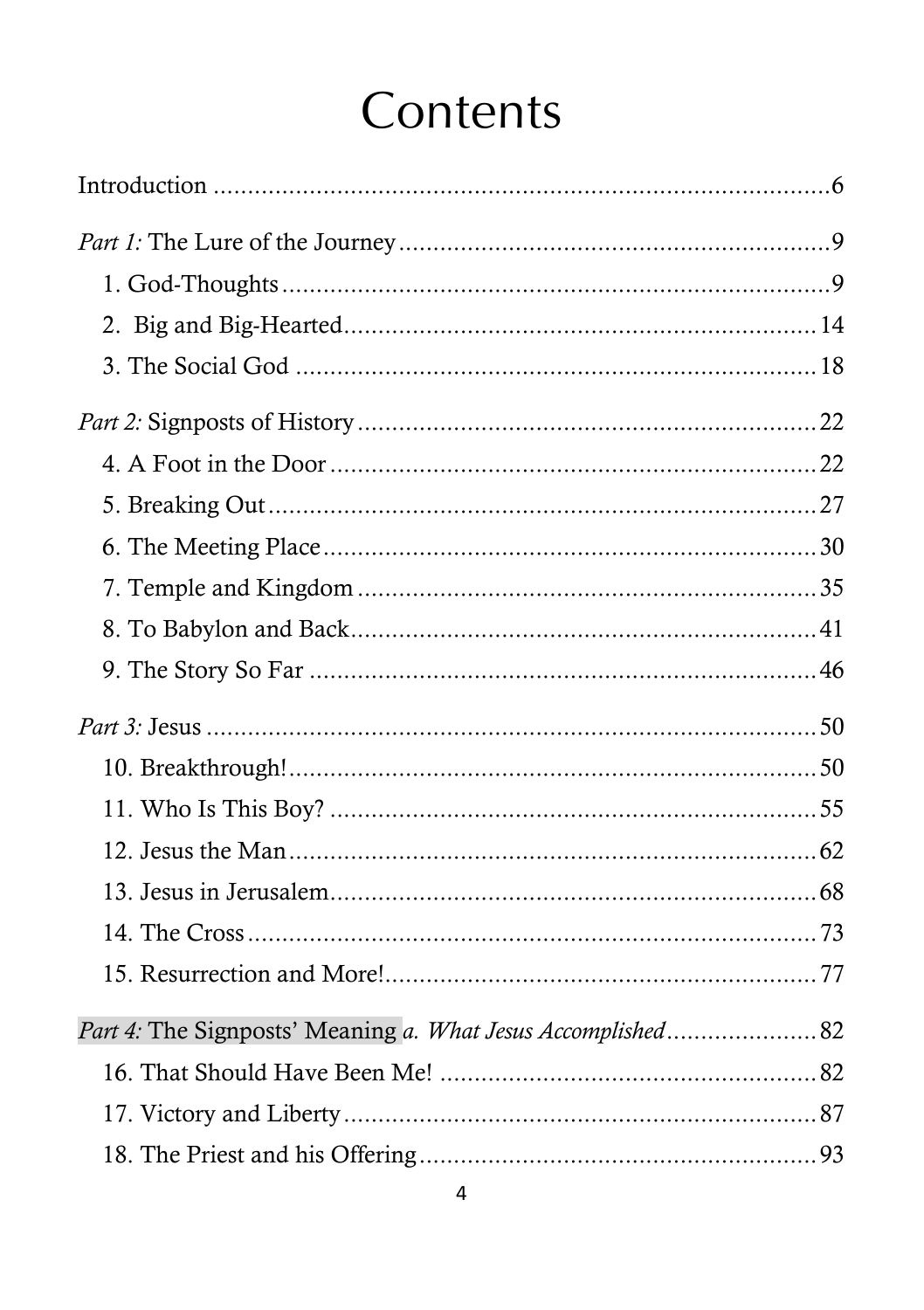| Part 4: The Signposts' Meaning (continued) b. Connecting with God  102 |  |
|------------------------------------------------------------------------|--|
|                                                                        |  |
|                                                                        |  |
|                                                                        |  |
|                                                                        |  |
| Part 4: The Signposts' Meaning (continued) c. God's People  120        |  |
|                                                                        |  |
|                                                                        |  |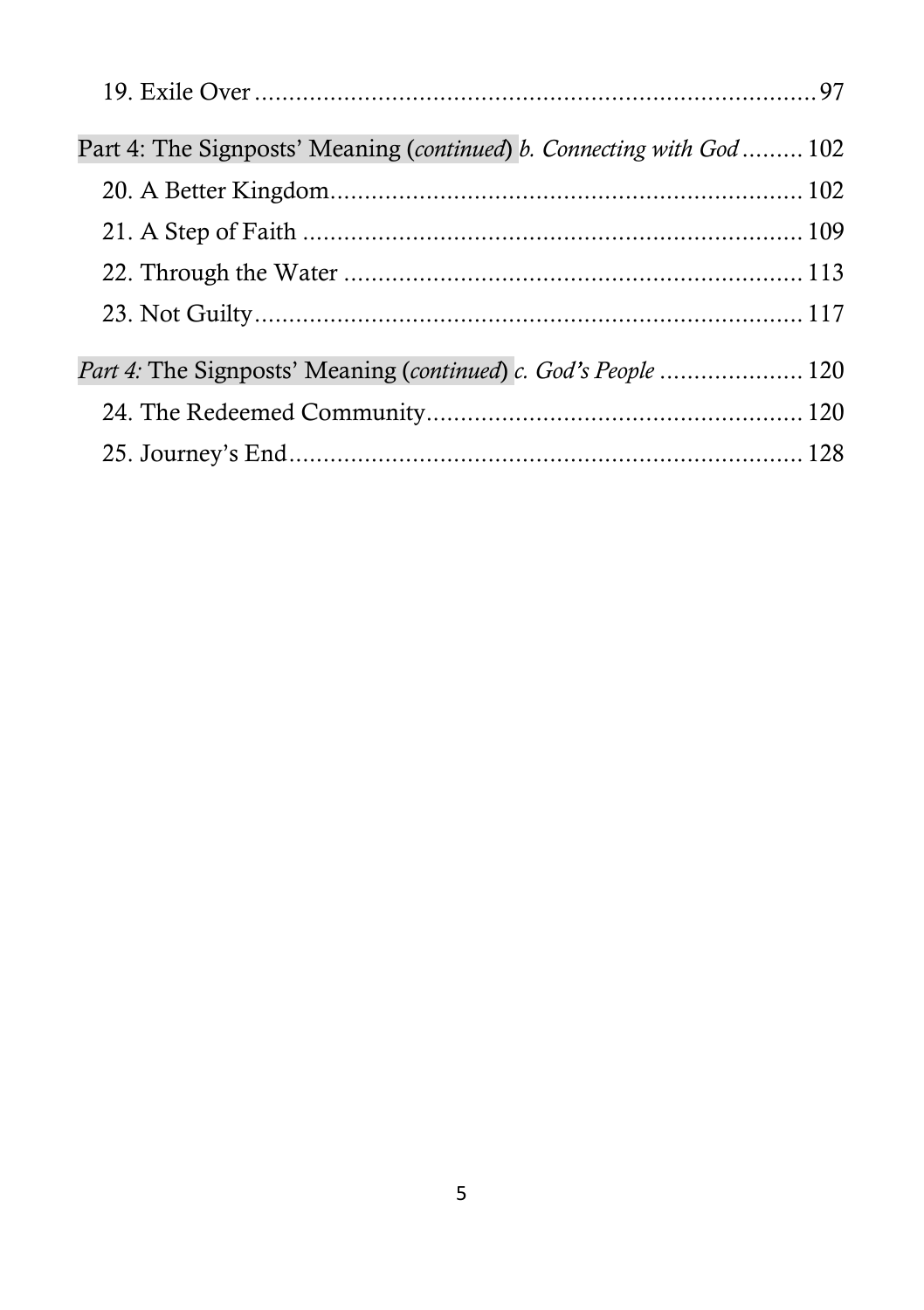#### Introduction

<span id="page-5-0"></span>So, you're looking for God, are you? Keeping an eye open for signposts?

Good. This book is for you.

Well done for admitting it's God you're after. That's a good start some people feel foolish even mentioning God, never mind admitting they suspect he's around, and that they'd like to get a handle on him.

I'd better start by telling you where I myself stand on the 'God' issue. Then, if you think I'm a dodgy signpost myself, you can bin the book and look elsewhere.

I'm in my late seventies as I write this, so I've had a long time to chew the subject over. I'm a reasonably intelligent man, welleducated, and with analytical tendencies, so be assured I'm not a sucker for anything weird or way-out. While I recognise that we must stay open to an element of mystery, I mostly like things clear and upfront.

And I believe in God, yes. By that I mean I believe there is an Ultimate Being who is (for lack of a better word) a 'person' rather than just a 'force' like electricity. What's more, I believe I have come to 'know' him — insofar as that's possible for human beings. I'm convinced, too, that, while he is infinitely great and 'other' — 'transcendent' is the proper word — he longs to relate to us humans.

That's one reason, I think, why all of us, in our own way, hanker after knowing him. I believe he responds to that longing whenever he sees it. So maybe, knowing, as he undoubtedly does, that you've picked up this book, he's smiling now! You may be a Hindu from India, or an agnostic from Manchester, an animist from the Amazon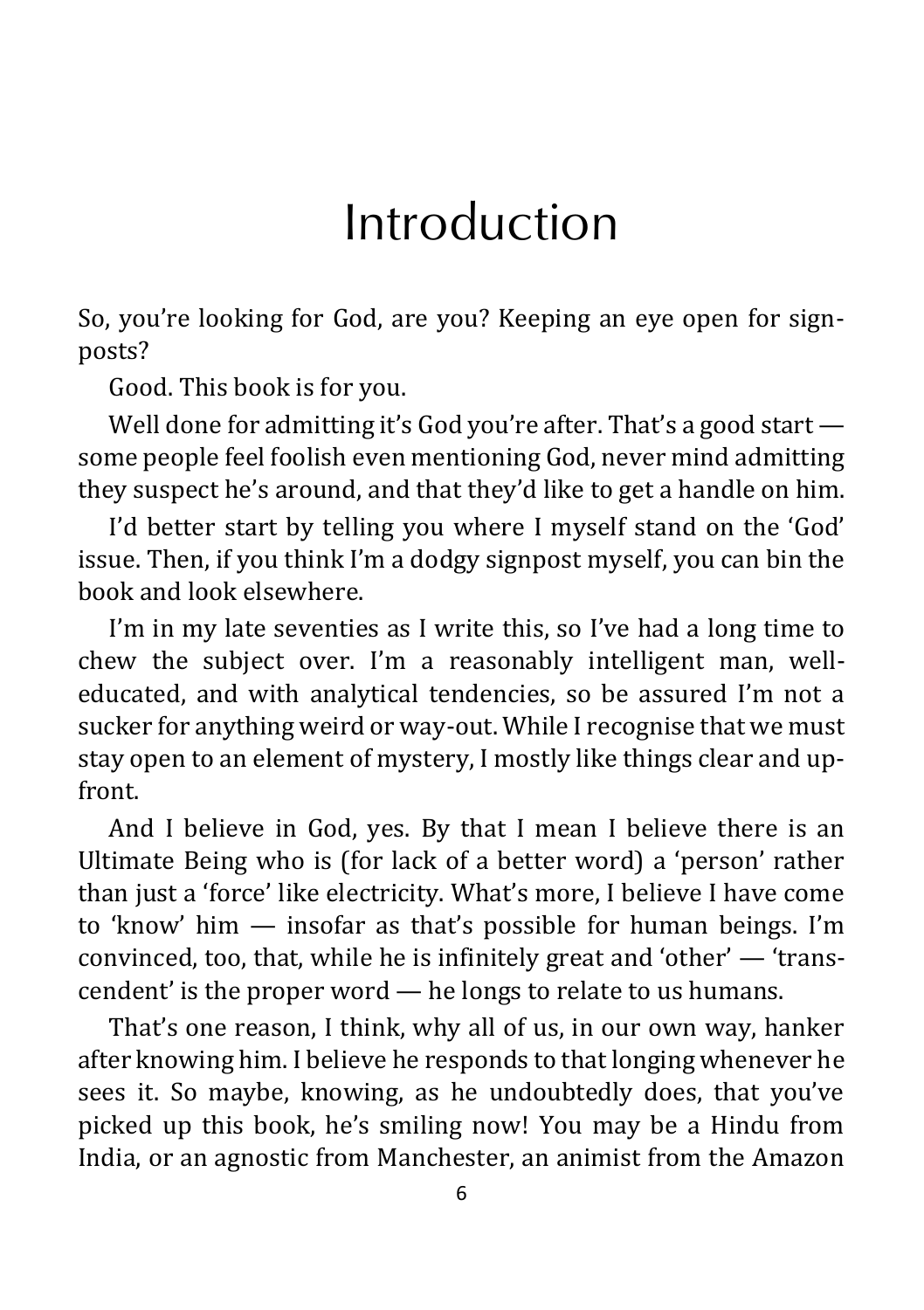jungle, a Muslim from North Africa, a Shintoist from Japan, an atheist from Reykjavik, a Buddhist from Thailand, or whatever, but God delights to respond when you reach out to him. So, something's happening already!

For myself, I'm a Jesus-man — I hold that Jesus offers the inside track to God. I was born and brought up in England, which has a long Christian cultural tradition. But I'm not a 'cultural Christian'. At the age of twelve, though my grasp of spiritual stuff was limited, I took the step of committing myself personally to follow Jesus Christ. Looking back, I'm convinced that's when I came to 'know' God in a meaningful way, and it has shaped my life ever since. Today, as a septuagenarian, I have no regrets at all. I'm as sure as ever that God has revealed himself uniquely in Jesus and that, if it's God you're after, he's your man.

I'm sure that God's love for you is such that he will reach you one way or another, whatever your background, religion, culture, history or opinions. But it's through Jesus that you will get to know him most directly and most intimately. So, some of the cultural and religious baggage you carry may need jettisoning along the way.

But all that's down the line. For now, give me a chance, at least, to walk with you along the God-road and point out a few signposts on the way. Here's the plan:

**Part 1: The Lure of the Journey.** We'll begin with what makes people go looking for God in the first place. Then we'll look at some broad truths about God and what he is like. This will be like looking at a map to review a hike you're about to start. It will give you an overall picture. Then, once you start walking, the features you pass will have a context.

Part 2: Signposts of History. God operates in the real world, so we're going to have to look at some history. This will be mainly the history of God's dealings with human beings in the centuries leading up to Jesus. On the way, we will identify some key events that are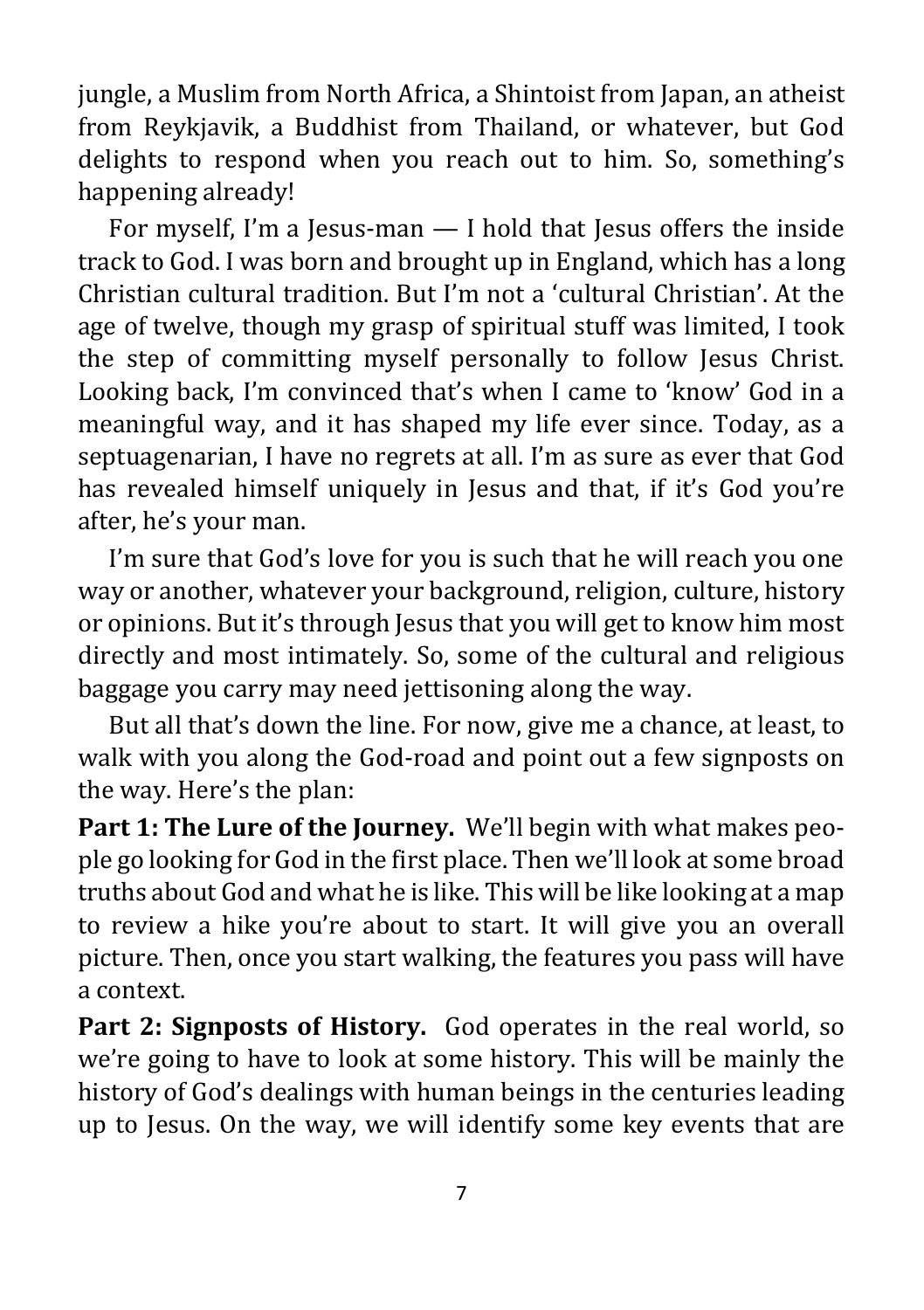signposts to God. These events will later prove to have a connection to Jesus himself, and will help us understand him.

**Part 3: Jesus.** Here we'll look at what the New Testament — the second of the Bible's two main divisions — says about Jesus: his birth, his life, his death, resurrection and ascension. Then we'll see how these point us to God.

**Part 4: The Signposts' Meaning.** Finally, with Jesus now in mind, we'll look back at the signposts we identified earlier, and see how each one illustrates what he has achieved. Each one will assure us we are on the right track to finding God. We will also see, from the signposts, how you can personally connect with God.

So, it's decision-time now: bin the book, or turn the page and stick with it. I invite you to give the second option a chance.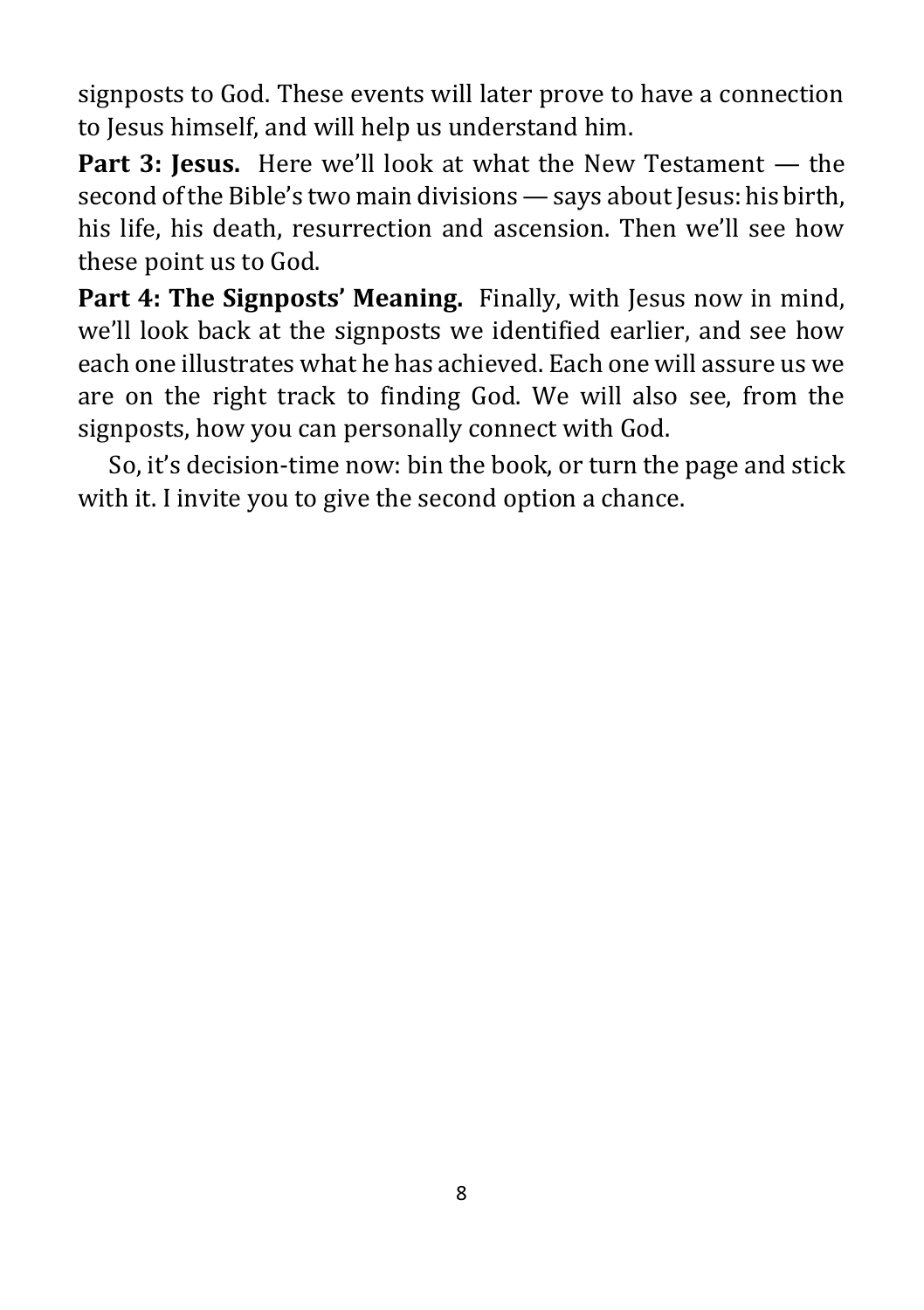## <span id="page-8-1"></span><span id="page-8-0"></span>*Part 1:* The Lure of the Journey

1. God-Thoughts

Yes, *of course* there's a God!

Deep down, you know it's true. Much of the time, naturally, you're rushing around doing stuff and don't have time to think about God much. Life is shaped by school, college, work, family or whatever. You have deadlines to meet, kids to take to ballet class, supermarket shopping to fit in, a bus to catch. And when you get chance to sag, you do it in front of the telly, which fills your mind with somebody else's frantic goings-on. It's all go.

But, now and again, you get the odd moment when God-thoughts rise to the surface. You find yourself wondering, 'What's this all *about?* What on earth is life *for?'* It can be a bit disturbing. That's why, often, you sever that line of thought deliberately, before it rocks your boat too much. But you can't stop God-thoughts coming, and it's amazing what can trigger them.

\*\*\*\*\*

You're walking down the street, for instance, and a hearse drives slowly past with a flower-covered coffin in the back, followed by a couple of black limousines. The folk inside look solemn.

'Who have they lost?' you wonder.

Some dear relative, no doubt, who once enjoyed life, told jokes, played with the grandchildren, drank sangria on holidays in Spain, supported Man United and liked jazz. All that's gone now. There's just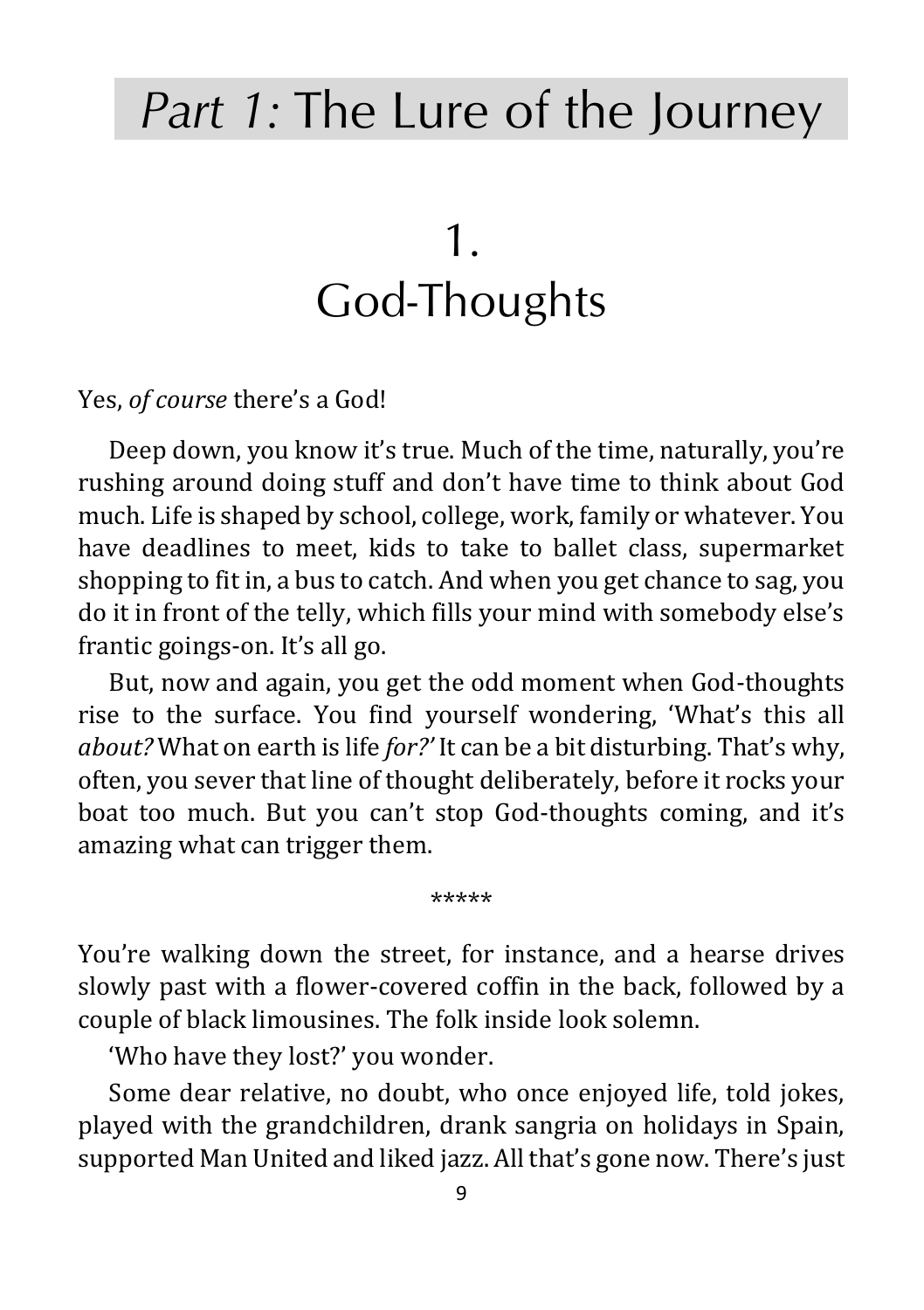a corpse in a box, soon to disappear in smoke up the local crem chimney. Was their life worthwhile, you wonder? Did it have any real meaning or purpose? Is there life — *real* life — *before* death, let alone after it?

There must surely be *some* meaning to it, you decide. Otherwise, what's the point of *anything?* And you think about your own life: what's the purpose of *that?* 

The folk in the black limousines will soon be at the funeral service. One or two will deliver the customary eulogy, in which even the biggest scoundrel who ever walked the earth will turn out to have been a saint of the first order.

'Another angel in heaven,' someone's bound to say. 'Yes,' adds another, 'he'll be looking down and grinning because we played his favourite Prince track for the exit music!'

And even as they say it they're thinking, 'Do I really believe that?'

It's all a bit unsettling. And then the curtains close, hiding the coffin from view, and the funeral-goers know that, behind those curtains, the council workers will be sliding the box into the furnace any moment now. So they carry on laughing and crying at the same time, head off to the wake, drink more than they should and listen to some thumpety-thump background music while they eat the sausage rolls. Then they'll disperse. Life's routines, shaken briefly by the family death, will take over again, keeping the deep questions suppressed till another time.

\*\*\*\*\*

You're on holiday in the Lake District. You've headed off after breakfast, in your boots and weatherproof gear, to climb that distant fell and, several hours later, you're approaching the summit. At last you take the final few steps and, with a smile of satisfaction, take your stand by the cairn and drink in the view. It's magnificent. You can see for miles. You feel exhilarated and, appropriately, on top of things.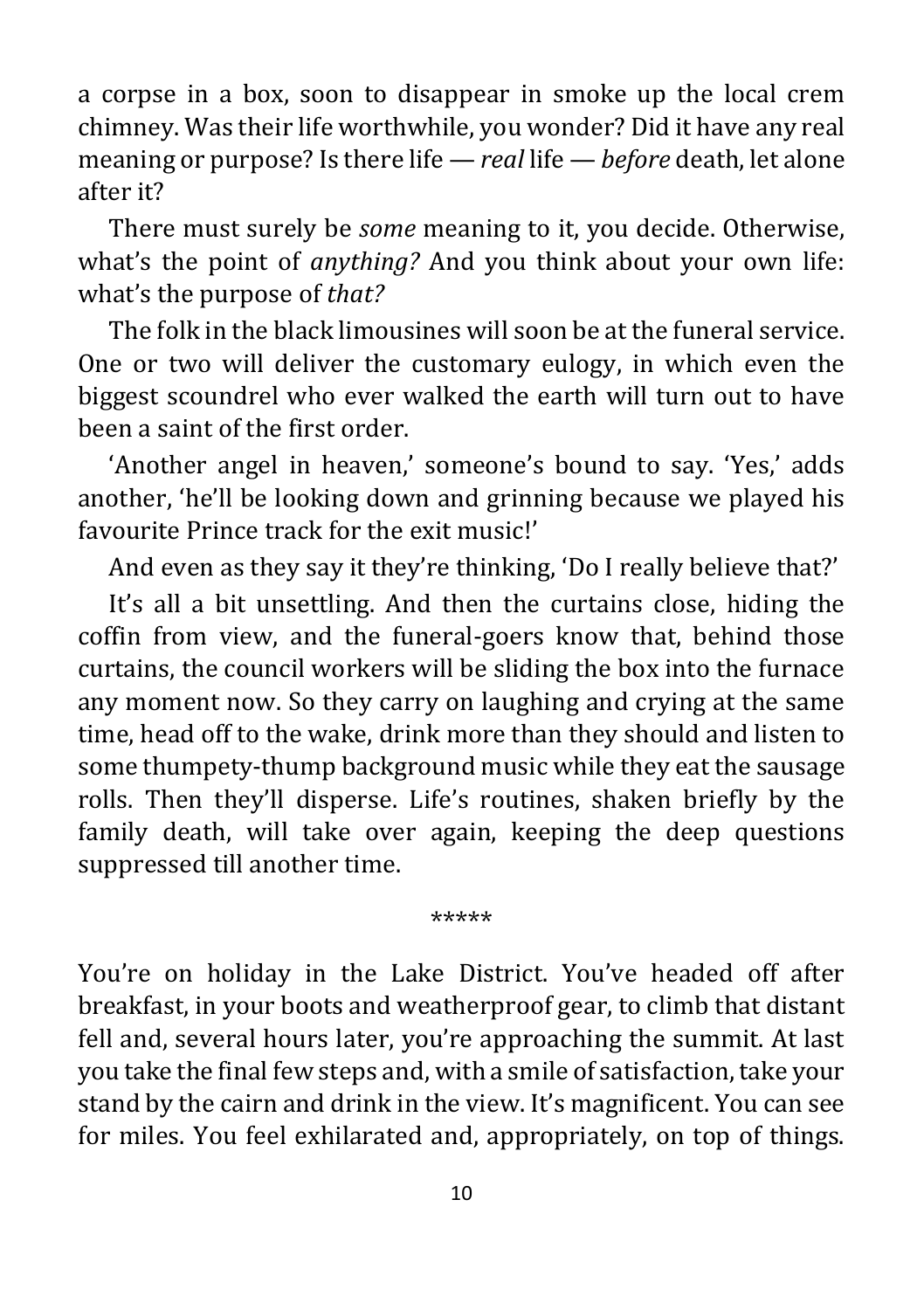Funerals and down-to-earth sources of God-thoughts seem a million miles away. Wow, this is superb!

Then the God-thoughts sneak up on you from another angle.

'It's silly, but I feel like saying thank you,' you muse. 'But who, or what, should I say thank you *to?* Is there, maybe, a God who *made* all this?' You pause to chew that one over for a few moments, then conclude, 'If there is, he must be big and powerful, to say the least. So he probably wouldn't take much notice of a speck like me on one of his mountains saying thank you.' So you pour a mug of coffee from the flask, nibble some chocolate and continue to marvel at the view. You suppress your 'thank you' and sideline your questions.

\*\*\*\*\*

Your young daughter has come home from school. She's had science today and has a question for you: 'Mum, Dad, do you know what the speed of light is?'

Even if you know, you pretend you don't, because you want to give her the pleasure of telling you. Which she does: 'It's 186,000 miles a second!'

You voice the appropriate 'oohs' and 'ahs' at the vastness of such a speed. But she hasn't finished yet: 'So, if light can go as far as that in just one second, how far can it go in a whole year?'

'I think we'll need a calculator for that,' you remark with a smile. 'Yes,' she replies. 'It's such a big number that nobody bothers writing down all those noughts. They just call it a "light year". And do you know, Mum, Dad, some of the stars up there in the sky are millions and billions of *light years* away!'

It boggles the mind. There's a thoughtful pause. All the family thought the drive from Dunstable to Inverness that you did last year was long enough, but this stellar kind of distance is in a different league. As the evening passes, you can't get it out of your mind, and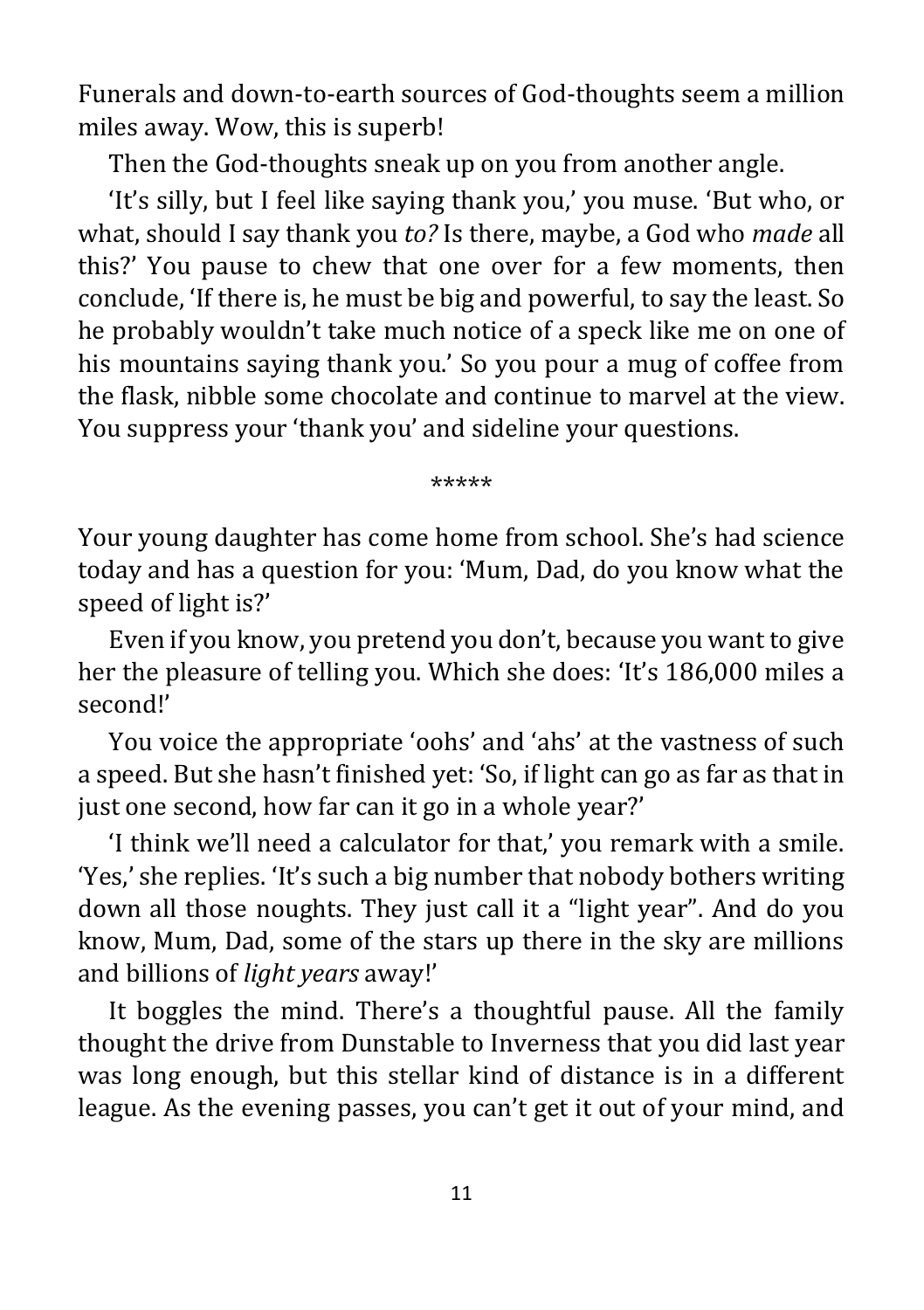you're still mulling it over later that evening as you drift off towards sleep. The God-thoughts are here again!

'No, I just can't get my head round the bigness of it,' you conclude. 'I mean, this earth is big enough, in its own way. But really it's a pinprick in the universe at large. I can't even begin to grasp just how vast it is.' You imagine yourself in a space-craft, hurtling through space. 'If I kept going, where would I get to?' you wonder. 'Is there an end to it somewhere? Or does the universe maybe go on forever? No, it can't do. It must have a boundary somewhere. But if I were to travel to it, what would I see when I looked over the fence?'

Your mind is going now. 'And there's another thing: all the planets and stars that the scientists have photographed are barren rockscapes, while the earth is so luxuriant, with its glorious blues and greens and its amazing animal and vegetable life. Why's that? It almost seems as if Planet Earth was tailor-made for the likes of us to enjoy.' And you recall again the view from that fell-top in the Lakes.

'Mmmm. If it *is* tailor-made for us humans, who's the tailor?' you ask yourself. And you answer your own question: 'God, I suppose. It's the only explanation that makes any sense. And if he *is* the mastertailor, then everything I could see from that summit was peanuts for him to make. If he made the whole universe he's mega-big — and even less likely to be bothered with me than I thought.'

And you slip away to the Land of Nod with more questions than answers. But God, you feel sure, must be in there — or out there somewhere.

\*\*\*\*\*

Such thoughts are normal. They come to everybody. Every one of us is like a jigsaw puzzle with a piece missing, and the piece is God. You can try and fill the gap by exploring forms of 'spirituality'. Zen Buddhism, perhaps, or Transcendental Meditation. If you live in, say, a Muslim nation you'll adopt the 'national religion'. If you live in the Amazon jungle you will follow your tribe's tradition of trying to fill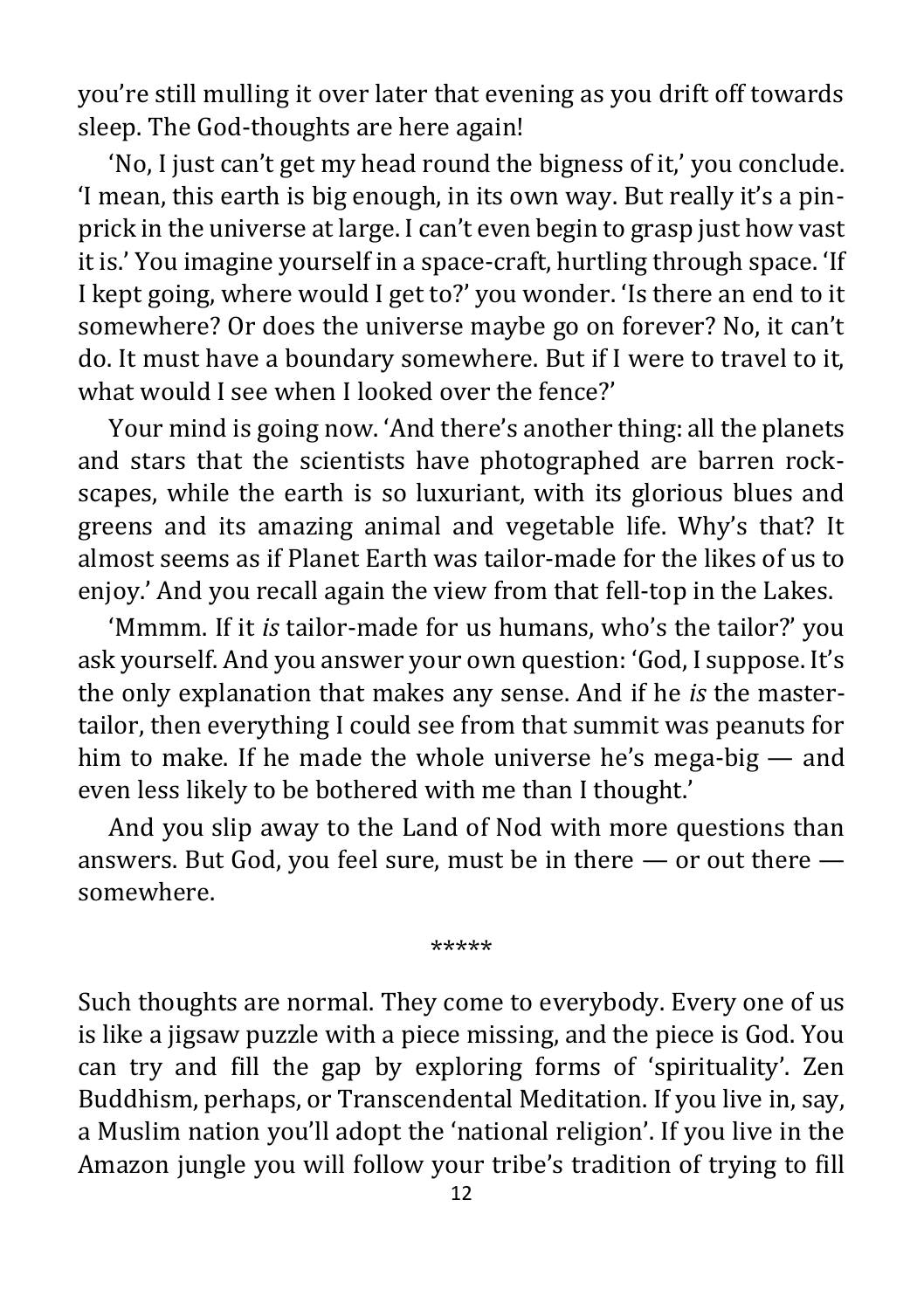the gap with 'the spirits of the trees'. If you're a professed materialist, you'll probably end up like the guy who declared, 'I'm an atheist, thank God!'

This universal craving for what we might call 'spiritual fulfilment' is, in itself, a pointer to God's existence. So I invite you to admit to the craving. Better still, yield to it, and let it lead you to the missing piece of the jigsaw puzzle. It's God you're itching for, whether you realise it or not.

I'd like to introduce you to him.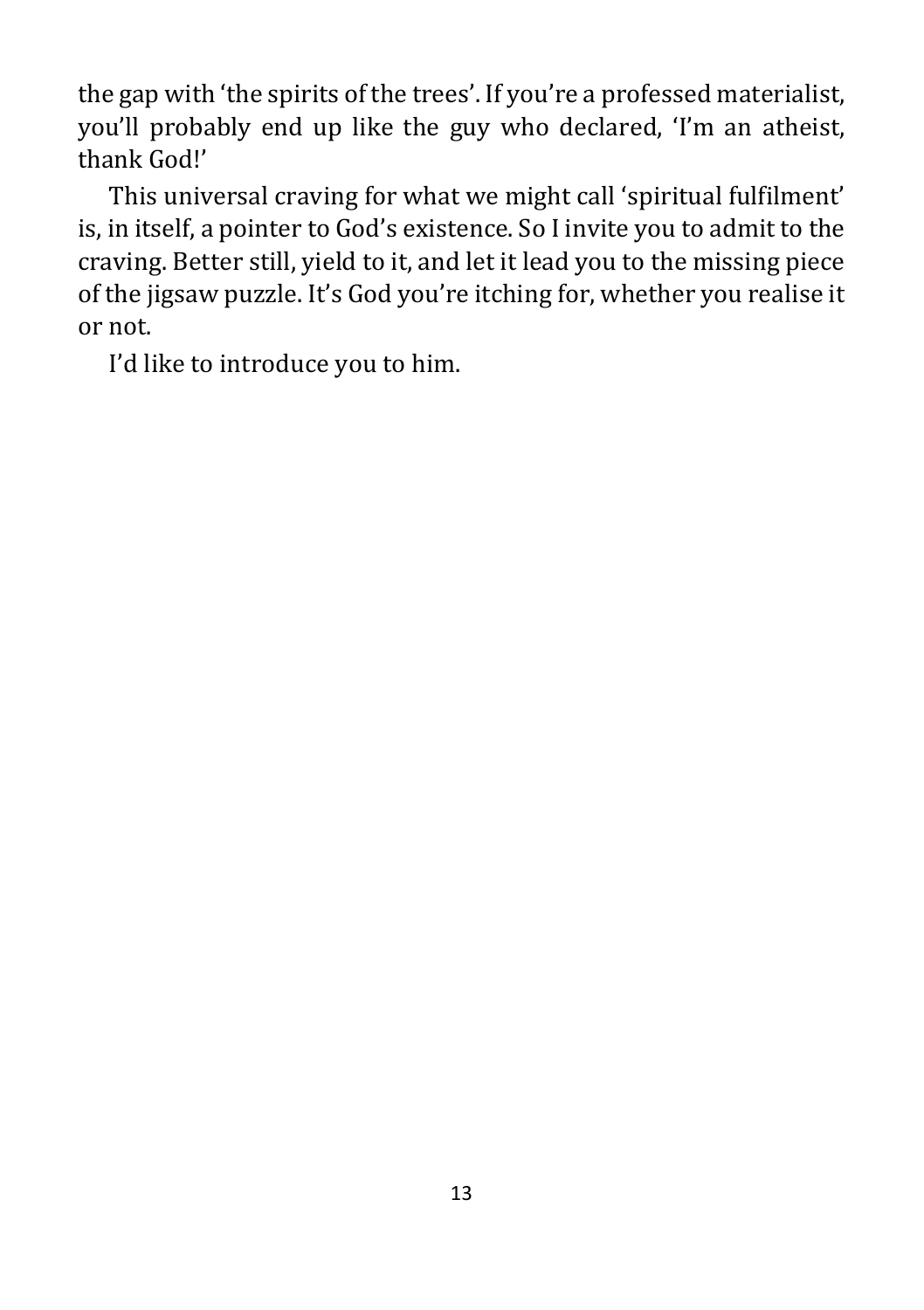#### Big and Big-Hearted

<span id="page-13-0"></span>God is *big!* There's no escaping that.

The one who engineered the Big Bang must be, in some sense, bigger than the bang he triggered. And he must be bigger, somehow, than the universe he made. Our conversation about the speed of light and the vastness of the universe settled that. So let's just accept it for now, knowing that our feeble attempts to get our heads round the size of the universe  $-$  never mind the size of God himself  $-$  will inevitably end in frustration. Sometimes you just have to stop wondering, and accept.

Obviously, we aren't using 'big' in any material sense. God doesn't have physical dimensions. You can't get a tape-measure to a spiritual being. His hugeness is in his existence, in his presence. He is everywhere — at your side in the Lake District, in the street when the cortege goes by, and at your pillow as you drift off to sleep with thoughts of God and the universe. There's no escaping his presence. He's there in your darkest moments, in your time of terror, in your drunken stupor, in your moments of triumph, at your degree ceremony, your wedding, your promotion to the board, at the birth of your baby. At the edge of the universe, too — and beyond. One follower of God, who was a poet, put it this way:

> 'Where can I flee from your presence? If I go up to the heavens, you are there; if I make my bed in the depths, you are there. If I rise on the wings of the dawn, if I settle on the far side of the sea, even there your hand will guide me,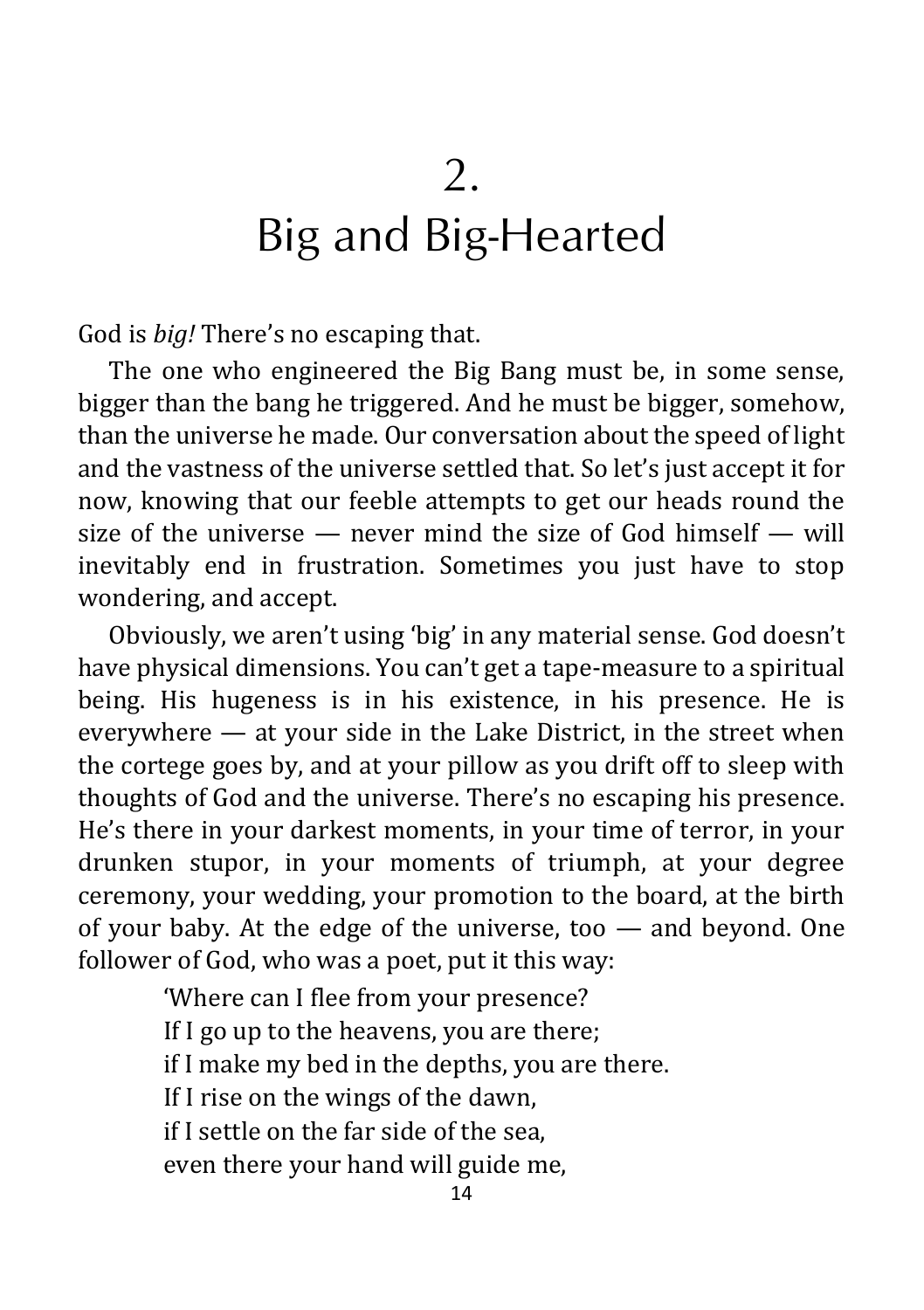your right hand will hold me fast. If I say, "Surely the darkness will hide me and the light become night around me," even the darkness will not be dark to you; the night will shine like the day, for darkness is as light to you.'<sup>1</sup>

Yes, God is big. The word 'big', however, sometimes has a negative edge. We think of big business corporations, where profits rule and people, inevitably, become de-personalised, mere numbers on the employee-roll. In this respect, big is bad, just as small is beautiful.

But there's no badness about God's bigness. He isn't impossibly remote. Alongside his bigness is his capacity to view everything in his universe at the same level of detail. So he sees you, and knows you through and through, in as much detail as he knows the structure of the Milky Way and every back-alley within it. He knows every detail of your background, your DNA, your personality-traits, your strengths and weaknesses, your dodgy left knee, your gift for music, the colour of your eyes — everything. And because he's God, he doesn't lose track of all that when, so to speak, he takes his eyes off you and looks at another of his creatures. His bigness means he is comfortably on your case 24/7.

That can be a bit scary. You know, for instance, that you've been less than perfect. Certain episodes in your life you'd rather forget, because you're ashamed of things you've said and done. If God sees all that in among the rest, you may well feel apprehensive, especially if you've been taught that he's a bit like a Victorian schoolmaster, beetle-browed and frowning, pacing up and down his universe looking for sinners like you to pounce on and give a good thrashing to.

I'm sure there are issues in your life that will in due course need sorting out. But we can put that on hold for now. God doesn't suffer

 $1$  David, the psalmist. In the Bible (Psalm 139:7-12).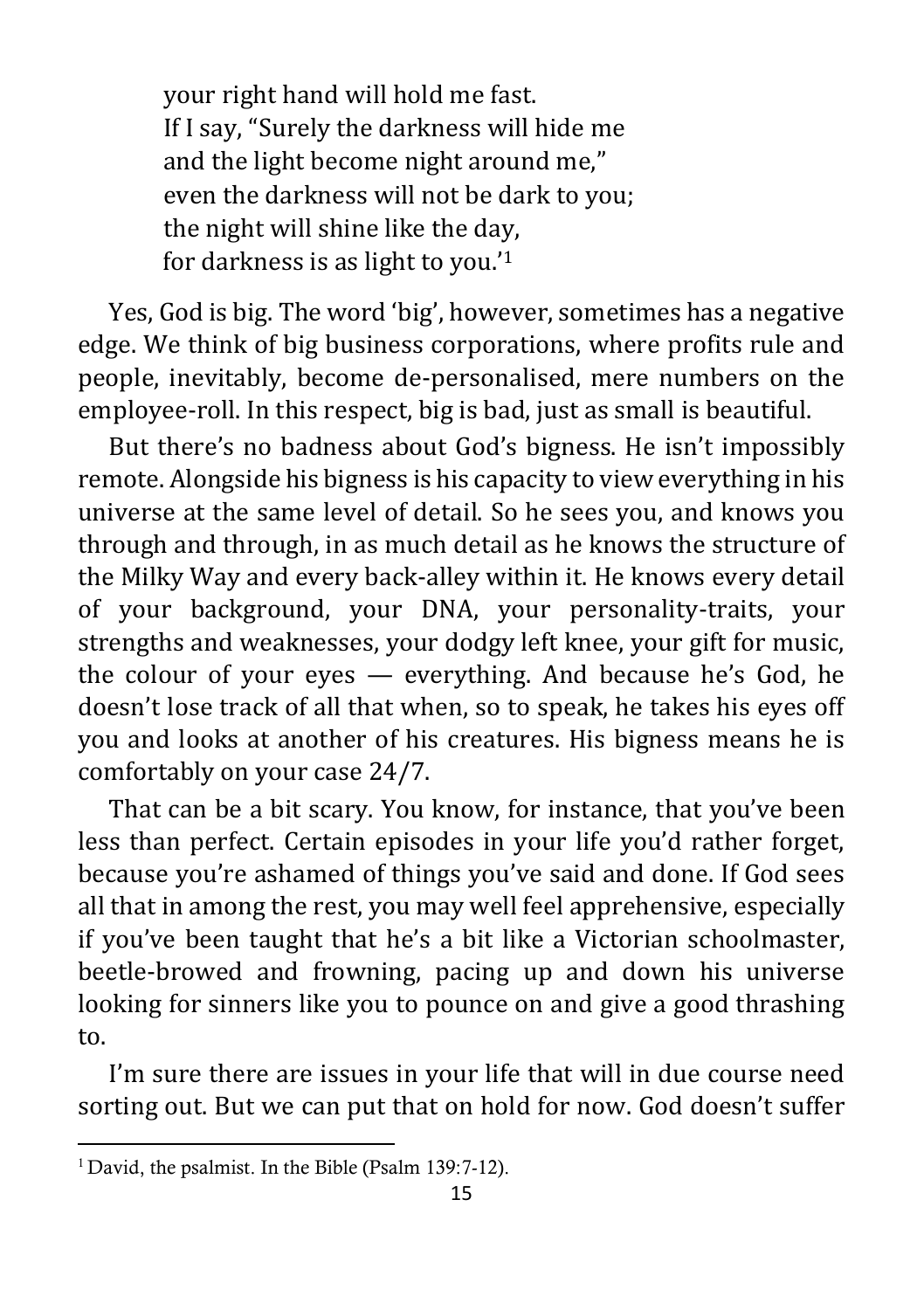from a sin-allergy, so you needn't fear that he'll run away from you in horror of being infected by your moral failures. Nor is he a canewielding schoolmaster intent on thrashing you within an inch of your life for failing to make the grade.

So what *is* he like?

\*\*\*\*\*

He is many things, that's for sure. We've already noted that he is big, far-seeing and immensely capable. He has other attributes, too. But if we liken all these traits to the spokes of a wheel, what is the hub? What is the *fundamental* feature of God's nature, the one that influences and gives direction to all his other characteristics?

God is *love.* 

I didn't say, 'God is *loving'.* He *is* loving, and that's wonderful news. But to say 'God is *love'* is something more. It means love is his very nature, his essence, the fundamental flavour of his being. Love is not some bolt-on extra, it's what he intrinsically *is.* It's not just one aspect of his nature, alongside others. Like the sugar in the cup of tea, it flavours every part, and you can't get it out, or separate it from the rest. God *is* love.<sup>2</sup>

Maybe we need to clarify here what we mean by 'love', because we use the word in many ways. For some, love is the equivalent of *sexual activity.* Valid as it is, that's not what we're talking about here. God is not a sexual being. Strictly, he's not even a gendered being, though for convenience, and by tradition, we use words like 'he' and 'him'.

Nor do we mean a *sentimental* kind of love. When you bump into a friend who's walking her new cocker spaniel pup you might exclaim, 'Awww! Just look at him! He's so cute! I just *love* puppies!' But if the pup was in your house, chewing the Queen Anne chair-legs

<sup>&</sup>lt;sup>2</sup> This statement is made twice in the Bible by the Apostle John, in one of his letters in the New Testament (1 John 4:8. 16).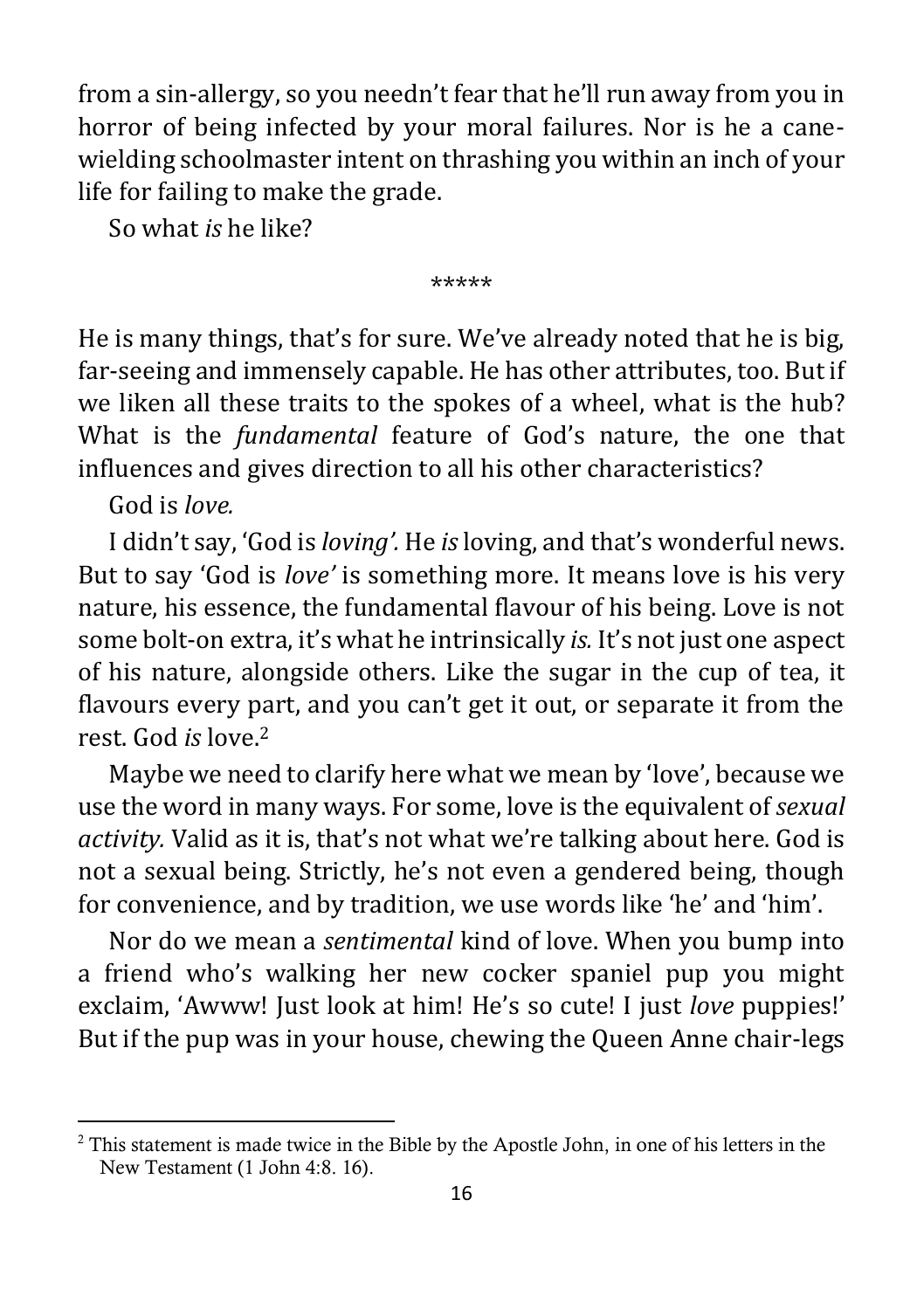and leaving piles of unmentionables on the floor, your 'love' might quickly wear thin. God's love isn't the sentimental sort.

Instead, his is a *robust, committed* kind of love.

Some other languages have a word that hits the nail on the head. In Hebrew it's *chesed.* In first-century Greek it's *agapé.<sup>3</sup>* But in English we don't have such a word, so I need to spell out what God's love is like. It's a love *totally committed to the welfare of the one loved* — and that's you. It's determined to do you good, whatever the cost. It won't be diverted from its object. It won't fade. It won't fizzle out. It won't control you. It will make sacrifices. Indeed, it will even die, if necessary, to secure the welfare of the loved one. One ancient Greek writer, using the word *agapé* mentioned above, said this about it:

'Love is patient, love is kind. It does not envy, it does not boast, it is not proud. It does not dishonour others, it is not self-seeking, it is not easily angered, it keeps no record of wrongs. Love does not delight in evil but rejoices with the truth. It always protects, always trusts, always hopes, always perseveres. Love never fails.'<sup>4</sup>

Like me, you're probably thinking of people who have failed to love you in that way of uncompromising commitment. And others might say the same about you. But God's love is one hundred percent this kind. That's his attitude towards you. He is totally committed to your welfare. Nothing can change that, nothing at all. God *is* love, and you're at the receiving end of it!

Maybe you need to pause here and let that sink in. Let it soften you up a bit. If that's what God is like, perhaps you could begin to drop your defences, along with your 'Yes, but…'s and open up to him with a little more confidence. He's big, yes, but he's big-hearted, too. What a relief!

 $3$  The languages of the two main sections in the Bible respectively: the Old Testament and the New Testament.

<sup>&</sup>lt;sup>4</sup> The Apostle Paul. In the Bible (1 Corinthians 13:4-8).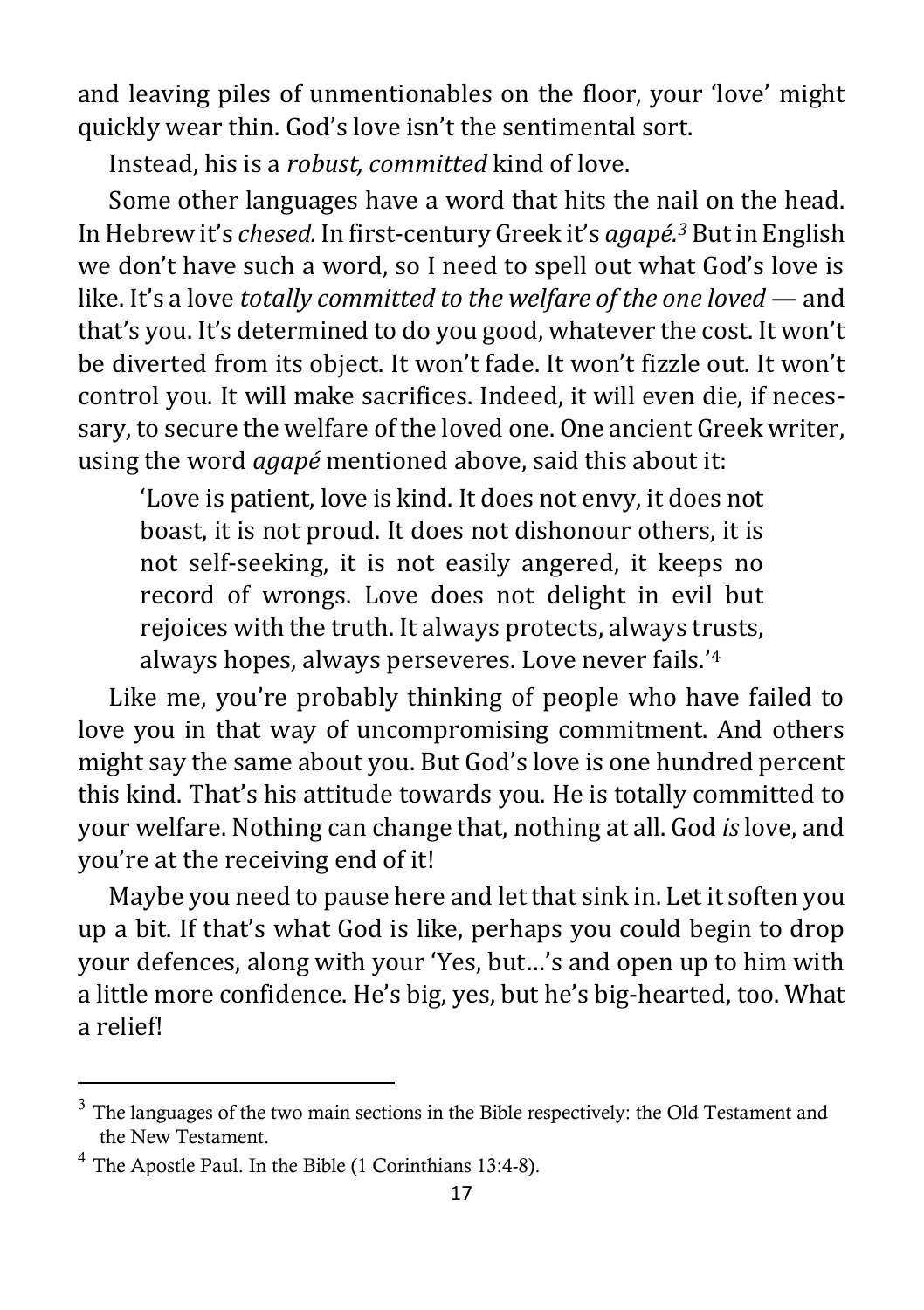#### The Social God

<span id="page-17-0"></span>You may have heard the phrase 'the Trinity'. It crops up in Christian circles a lot. The word is a mixture of 'tri', which means three — as in 'tricycle' and 'triangle' — and 'unity', meaning one. That's why God is sometimes referred to as 'the three in one'.

That may sound a bit technical but, once you unpack it, it's heartwarmingly exciting! It's an aspect of the fact that 'God is love'. Love needs an object. But if God, as some religions teach, is utterly singular, isolated and remote, in an elite class of one, his love has nowhere to go.

'Ah yes,' you say, 'but maybe that's why he made *us* — so that he had someone to love?' True, as we'll see. But God was love *before* he made us. How could that be? Because he is a Trinity. He is 'one', yes, but within the oneness he exists as three 'persons'. Maybe 'persons' isn't the best word, but it's the one that has stuck. We could say three 'modes of being' or, if you're into Greek terms, three 'hypostases'. Let's stick with 'persons'.

The three 'persons' of the Trinity are Father, Son and Holy Spirit, and they are one.

Let's take the 'one' bit first. This aspect of the Trinity tells us that, between the three persons, there is absolute harmony. They are of one mind. No differences of opinion. No jockeying for position. No feeling inferior or pushed out. They exist in full agreement with each other because they are 'one'. And what's more, *love* flows between them! The Father loves the Spirit and the Son; the Son loves the Father and the Spirit; and the Spirit loves the Father and the Son. So as well as being of one mind, they are of one heart: a heart of love.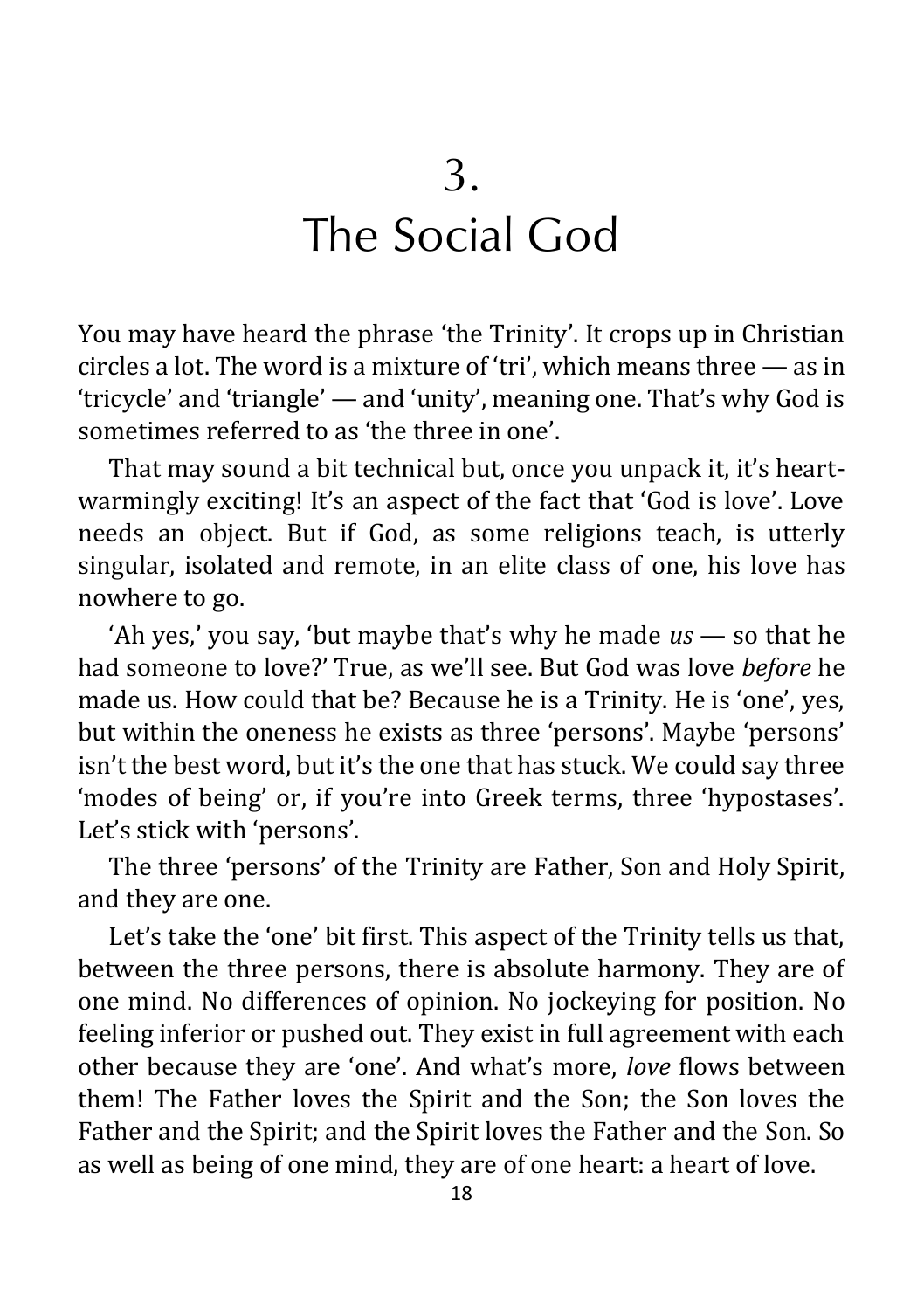This love which, as we have seen, is the hub of God's character, has *always* flowed between the persons of the Trinity, giving real meaning to the phrase 'God *is* love'. That's what led John Wesley — a famous 18th-century Christian leader — to refer to God as the 'sweet society'.<sup>5</sup>

God could no doubt have continued forever in that happy, trinitarian love. But he decided to enlarge the circle, to extend the society. Love always makes room for others, so God created the universe and, within it, configured Planet Earth as the focus of his plan. Having populated it with plants and animals of huge variety, he placed human beings in this glorious setting.<sup>6</sup> It was they whom he would draw into his own circle of love. Caught up in a loving relationship with him, they would be his vice-regents, caring for the earth with him and on his behalf, and, in doing so, they would be immensely fulfilled and happy. Love would govern everything.

That's important, so hold onto it. Why? Because, further down the line, things went wrong, and you will be in a better place to grasp the process of God's getting things back on track if you have a clear grasp of his original intention. So let me say it again: God wanted a loving relationship with human beings. They would run the world for him, and with him, worshipping him for his goodness in providing it for them, with all its immense possibilities. They would act as his stewards in caring for it while, in the process, enjoying the endless fulfilment that life on earth would provide.

In setting up this scenario *God ran a risk.* Love is only love if it is freely given. He could no doubt have made us as automatons, programmed to love him and incapable of not doing so. But where

 $<sup>5</sup>$  John Wesley was a great preacher who lived in the 18th century. He is best known as the</sup> founder of the Methodist Church.

 $6$  We won't get bogged down here in how he did all this. Some Christians believe he used evolutionary processes to bring it about; others prefer the idea of special creation—or a mixture of both. It needn't affect our journey at this point. Nor need we, at this stage, pursue the 'other civilisations in the universe' idea. There might be others, but you and I are human, here on Earth, and that's our current focus in this book.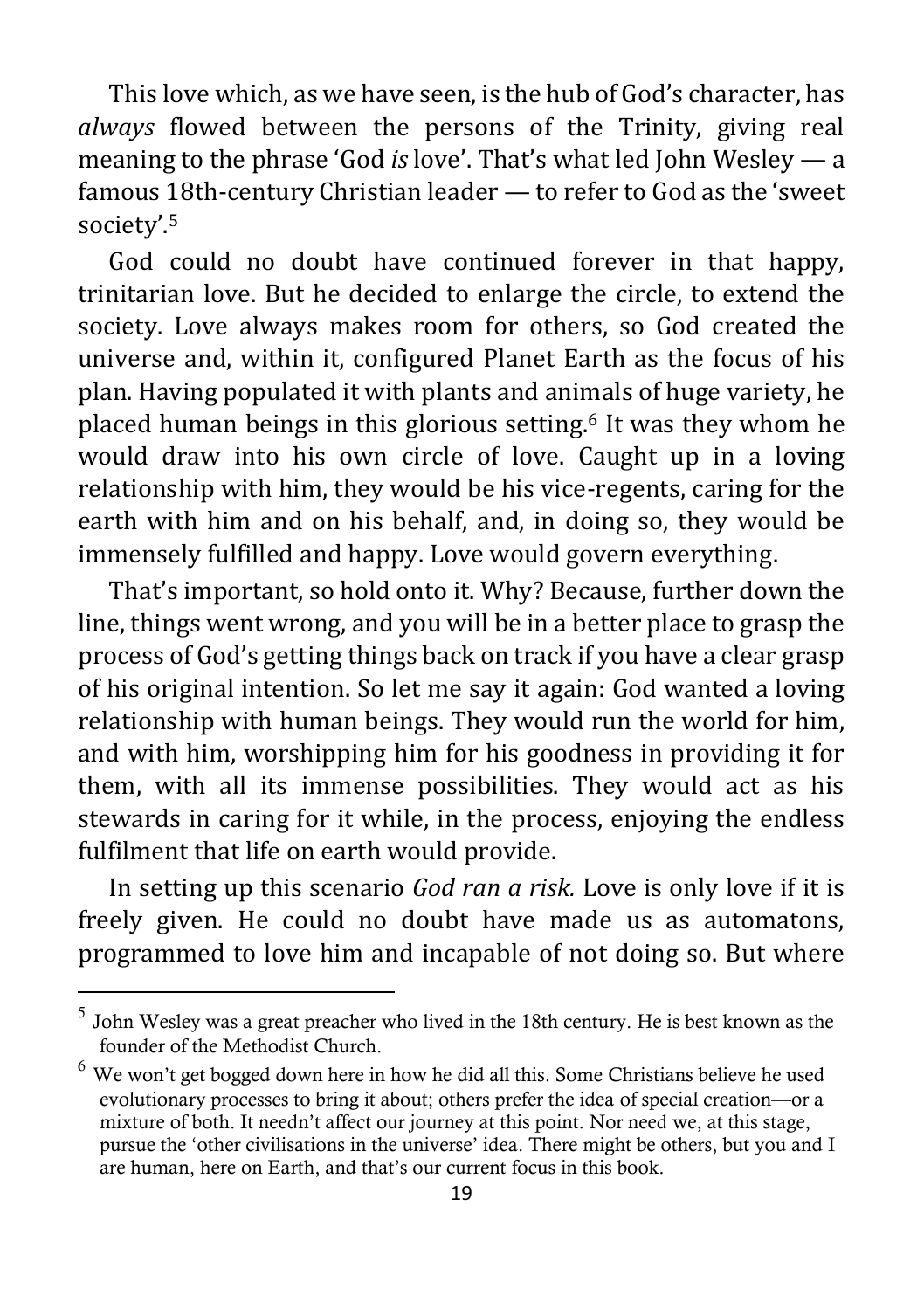would have been the satisfaction for God in that? There's simply no substitute for love *freely given.* And the only way God could arrange for that was to grant humans freedom of choice — something love always does, for true love is never controlling. On that basis, they could respond to his love for them by loving him in return — or they could use their freedom to reject him and do their own thing.

In a test case — the well-known story of the Garden of Eden — God gave them a free choice. They rejected him and did their own thing. And that, alas, turned everything sour. (Don't worry if you feel you can't take the Eden story literally; the point holds good even if Adam and Eve, and their actions, are figurative for human attitudes to God generally).

'But surely,' you say, 'being God, and all-knowing, he must have known that's what would happen?' 'So why did he go ahead with it?'

Well, maybe he *didn't* know it would happen. Sure, we tend to think of God as, by definition, all-controlling, or at least as allknowing. But it's love, not control, that is the heart of his being, and love always makes room for others. What's more, it gives them freedom to makes genuine choices. And if they are free agents, making real choices in real time, God doesn't know what they will do until they do it. So we could say that the love that is God's essential nature makes him subject, at least to a degree, to the will and choices of us, his creatures. He doesn't know everything that will happen before it happens.

He does, however, know what choices we *could* make and what the effects of each possibility would be. Meanwhile, he doesn't just sit back and let us get on with it. In love he actively encourages us in the right direction. But he draws us, rather than pushes us. It's the carrot, not the stick. And yes, his love is gradually steering things towards the fulfilment of his goal so that, in the end, his purpose of perfect harmony between him and his creatures will indeed be achieved.

But, in the meantime, God ran the risk — and humans let him down. Their bad choices put a spanner in the works.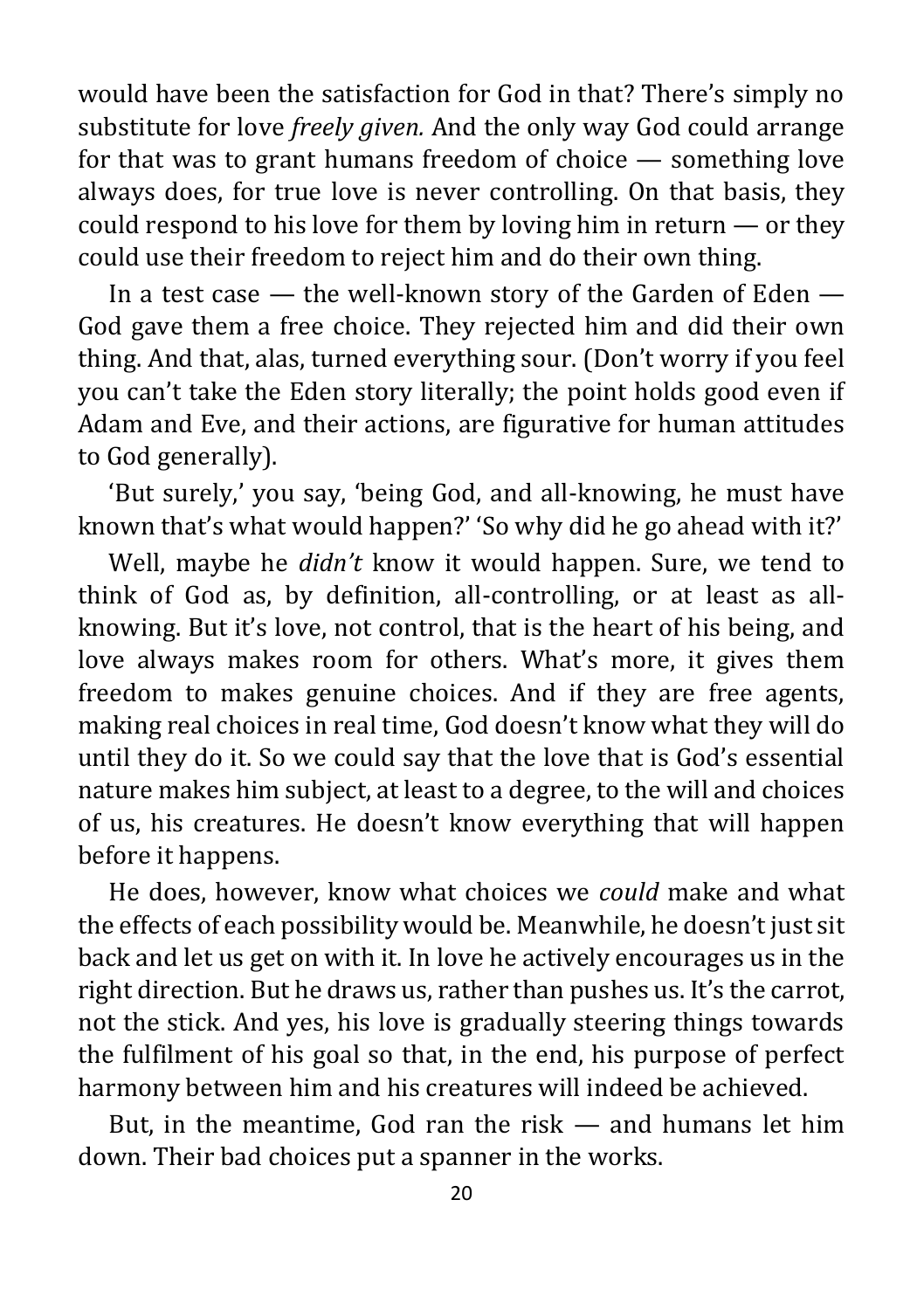It's as if a germ that we might call 'sin' or 'selfishness' was set loose on society. We are all diseased, and now live in a world out of kilter with God and his ways. All of us humans are messed up in one way or another. And the knock-on effect has touched every part of life and the world. We have natural disasters like typhoons, earthquakes, volcanoes and tsunamis. We have 'nature red in tooth and claw'. We have the anopheles mosquito and a host of deadly bacteria. We have wars, terrorism, slavery and human exploitation. Everything is far from the perfect, harmonious world that God has always yearned for — and that you, too, yearn for deep down.

Alienation marks the human condition. We feel alienated from the God we need, while the inner ache for him continues unabated. The god-thoughts insist on coming, and we live in hope that, somehow, the alienation can be sorted out so that we can experience his love in full.

It was towards that end that God began to steer the events of world history.

Yes, history. That's no surprise. God is concerned with human beings and their affairs, so if he was going to reach them at all, he would have to do it in the context of their real lives: the society they lived in, their worldview, the geographical and political realities of their day, and the events of their routine existence. So stand by for a bit of history!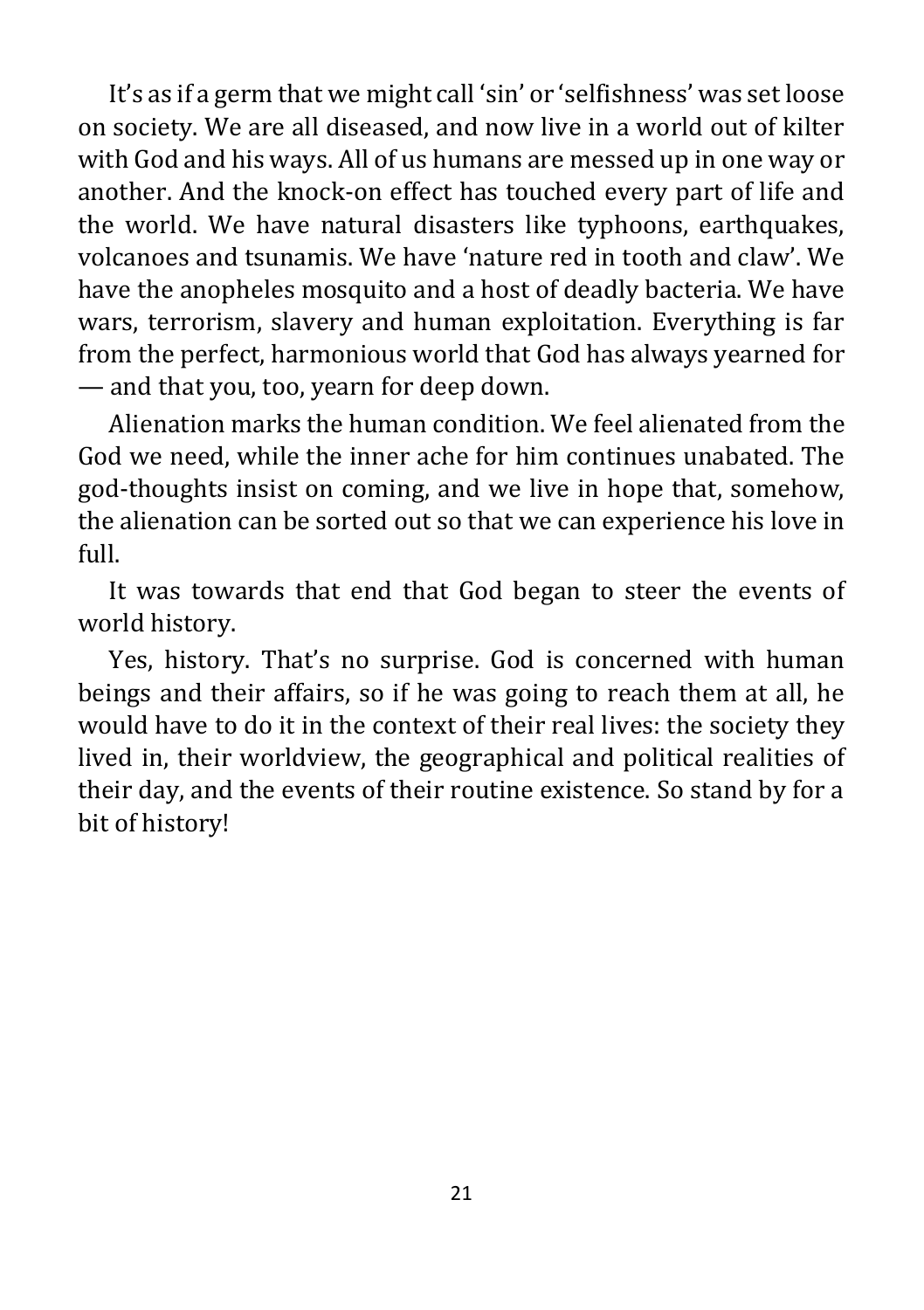## <span id="page-21-1"></span><span id="page-21-0"></span>*Part 2:* Signposts of History

#### 4. A Foot in the Door

If God was to fix the messed-up world, he had to start somewhere. So he started with a man called *Abraham*.

There had been lots of people around before Abraham, and God's love extended to every one of them. How he reached them we don't know, but we can be sure that the God who is love did it somehow. But with Abraham things moved up a gear. So that brings us to…

*Signpost 1:* Abraham, the man of faith

I suppose God could have revealed himself to anyone as a means of getting his foot in humanity's door. But it was Abraham who had the privilege. Abraham lived a couple of thousand years BC, in what is today called Turkey. Like everybody else, he expressed his inner longing for God by worshipping his nation's pagan deities — until the one true God broke in on him and started to show him better things.

Notice, by the way, that it's God who took the initiative here. Being love, he could never comfortably turn his back on the mess that the world had become, pretending it wasn't there. No, his love compelled him to reach out to his estranged creatures. He has always been like that, and always will be. Aren't we glad!

God revealed himself to Abraham, throughout his long life, as utterly loving and loyal. He also made him some seriously big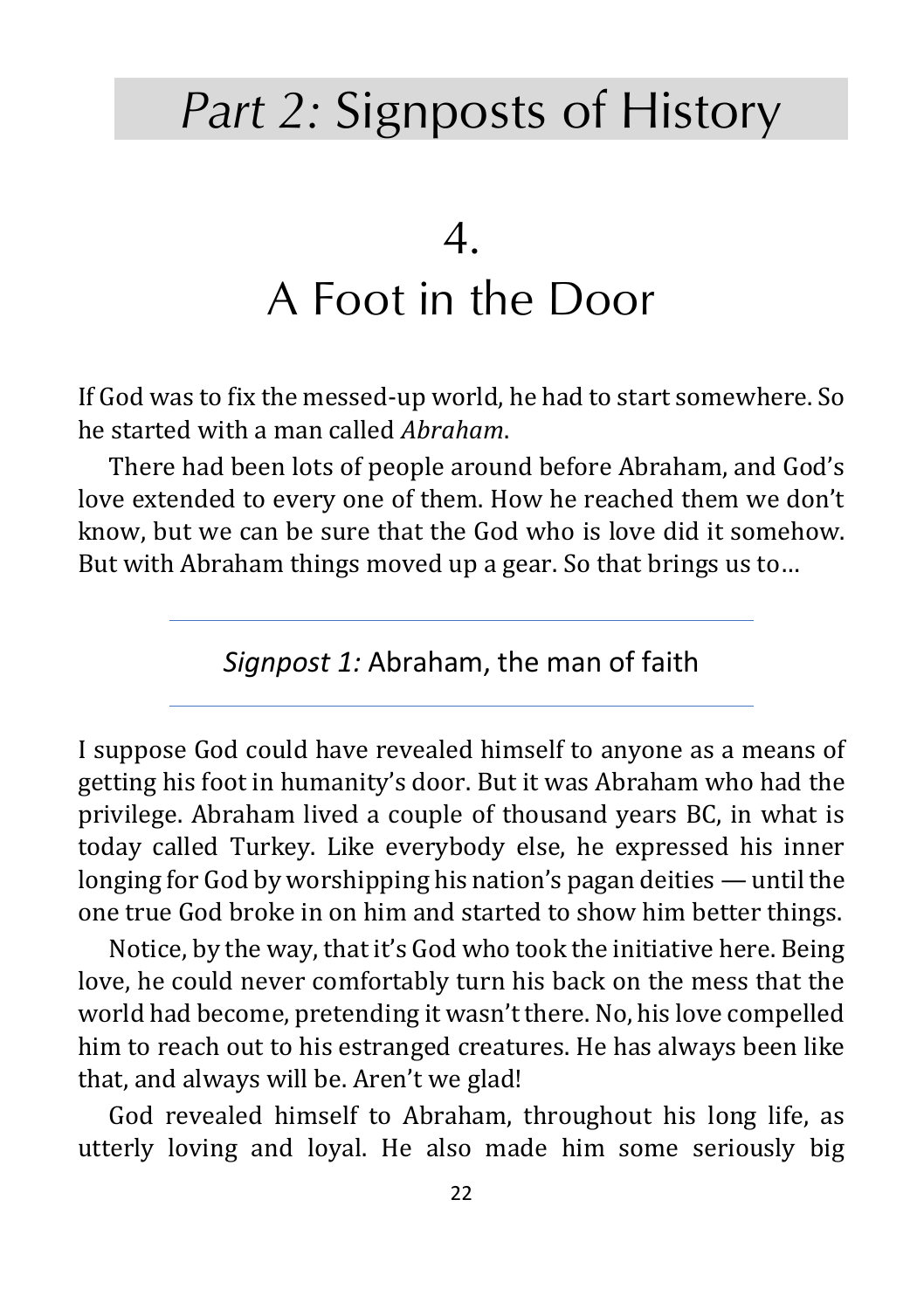promises. One of these concerned children. Sadly, Abraham and his wife Sarah had not been able to have children. It was a source of great sorrow to them, especially in a society where great store was set by the number of children you had. Then, when the couple were both way past child-bearing age, God promised them a son. At the time, it seemed so outlandish that Sarah laughed out loud. But God wasn't offended at that, and reaffirmed the promise. And Abraham believed him.

Here's where Abraham showed himself a man of *faith.* If faith means 'taking God at his word', Abraham had faith. The Bible records that 'Abraham believed God, and it was credited to him as righteousness.'<sup>7</sup> That's encouraging. It means that, even though Abraham was far from being righteous — that is, completely upright morally — his willingness to trust God's word to him ranked more highly in God's sight than his imperfections. So God accepted his faith as the equivalent of total righteousness. And Abraham's faith paid off. God evidently gave the old man's libido a boost, and rejuvenated Sarah's ovaries. The couple did the necessary and, nine months later, Isaac was born. A son and heir at last—named Isaac. Better late than never!

That's the first of our signposts. So take note of it: remember *Abraham, the man of faith.* We'll see him again later.

*Signpost 2:* The sacrifice of Isaac

Sometime after this, when Isaac had grown to be a young man, something dreadful happened.

At that time in history, human sacrifice was widespread. Childsacrifice, in particular, which to us is horrifying, people then viewed

 $^7$  Romans 4:3, quoting Genesis 15:6 (the alternative spelling, 'Abram', is used there).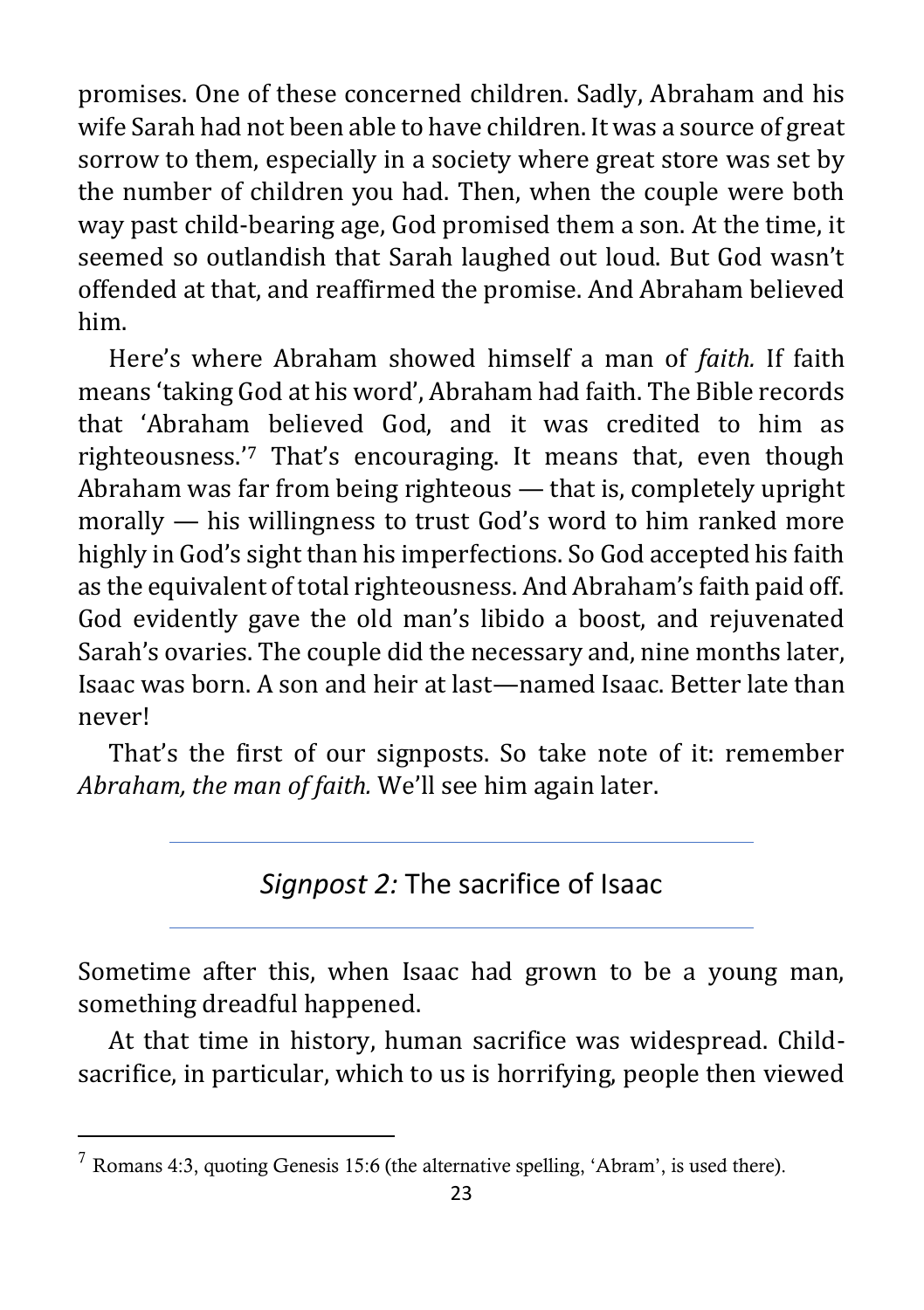as normal. As a man of that culture, Abraham came to the conviction that God wanted him to kill Isaac as a sacrifice, to prove that he valued God more than his own son. Whether that was God's idea is open to question, as we shall see. But God has always met people where they are, in their current cultural setting, with all the presuppositions this brings. We must always bear this in mind when reading the Old Testament.

So, Abraham set off, along with an unsuspecting Isaac, to the mountain-top where the deed was to be done. That Abraham was a man of his times is evident from his willingness to go through with it. He must surely have seen it as undesirable  $-$  killing this much longed-for only son, born to him and Sarah in their old age. But he seems to have shown no sign of backing out. Maybe that was a measure of how deeply ingrained the most appalling of practices can become in society.

At the moment when Abraham was about to slit the young man's throat, God intervened. An angel stopped the killing, and pointed out a ram, caught by its horns in a nearby thicket. So Abraham took that and offered it in sacrifice in Isaac's place. But his willingness to put God first, by doing what he believed him to be telling him to do, is a mark of his deep commitment to this God.

And we learn something about God from it all: he didn't want human sacrifices. Later, he showed that he didn't really want animal sacrifices either, but the move, in this incident, from human to animal was a move in the right direction. Abraham's ideas of what God was like were being developed.

This incident is our second signpost. Remember it. Note the idea of *substitution* that's central to it: the intended victim was spared and a substitute took his place.

\*\*\*\*\*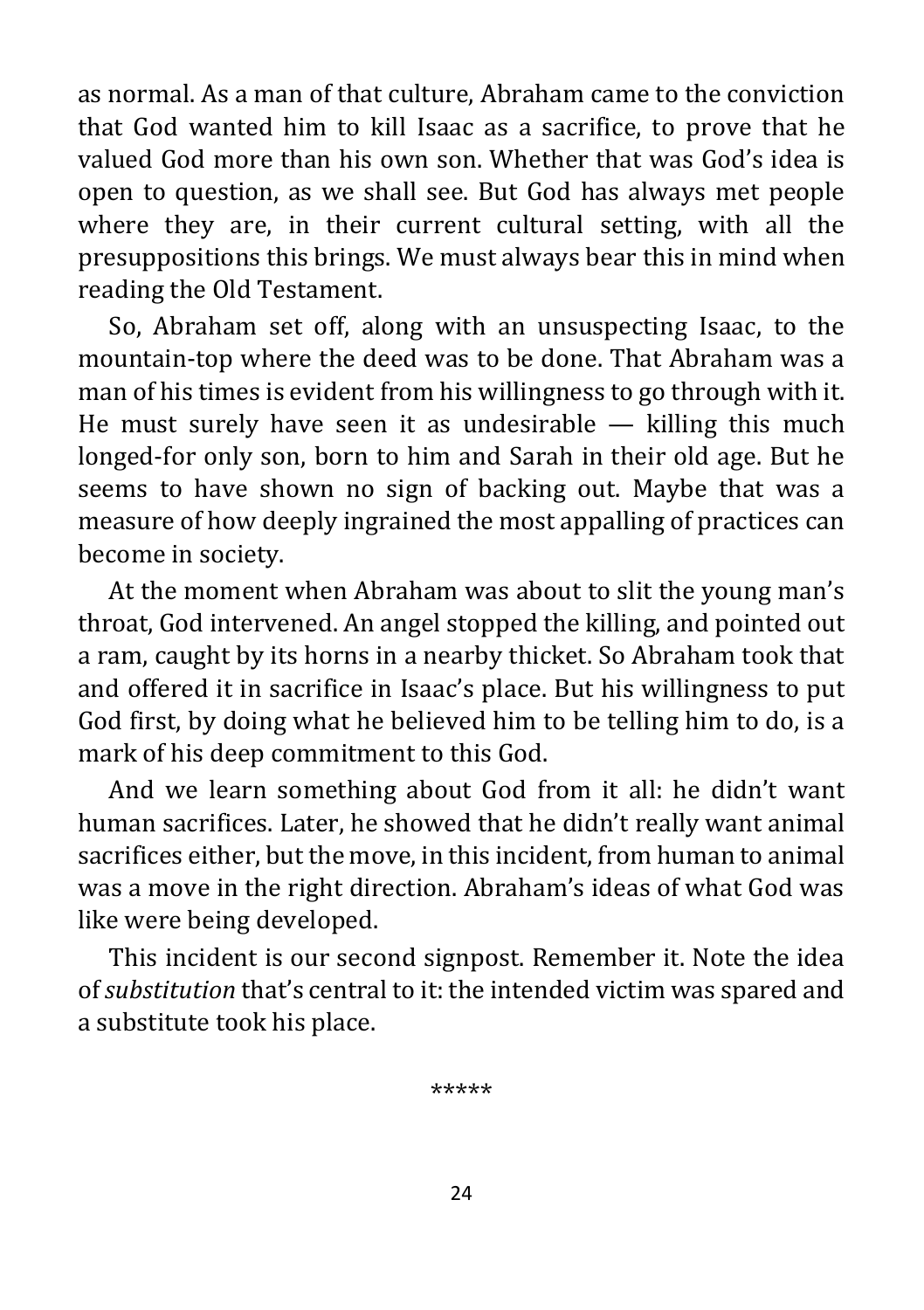Now let's fast-forward in history to bring us within reach of our next signpost.

God continued to bless Abraham, giving him further promises. One was that he would become God's instrument to bring a better life to the whole of the broken world — yes, the whole world! In particular, he would be the patriarch of a large family, from which, somehow, the blessing would emerge to mend things everywhere. And that family would live in what later came to be known as the Holy Land.

Sure enough, this scenario began to unfold there in the Middle East. Abraham's son, *Isaac*, and grandson, *Jacob*, both continued the relationship with God. Each received further insights into his character and his ways. As for Jacob, God took the liberty of changing his name, renaming him *Israel*. His sons in due course became the fathers of the twelve tribes that grew, as the generations passed, to become the nation that took their father's name: the *nation of Israel.*

That nation, strangely enough, had its growth spurt in a foreign land: Egypt. It came about through the adventures of one of Jacob's sons named *Joseph*.

As a teenager Joseph got on the nerves of his older brothers, who contrived to get rid of him by selling him to some traders heading for Egypt. There, he was sold into slavery, where he had to grow up pretty quickly. In his distress he, too, fostered his relationship with the God of Abraham, Isaac and Jacob. He discovered, in doing so, that this God was giving him an unusual insight into people's dreams; he was able to interpret them with astonishing accuracy — verified by the fact that the events he predicted actually came to pass.

This gift led, after many ups and downs, to his being summoned before Pharaoh, the ruler of Egypt, who himself had had a dream. He felt it was significant, but found his advisers and diviners unable to interpret it for him. And so Joseph ended up in Pharaoh's presence, where God gave him the dream's interpretation. The gist of it was that seven years of bountiful harvests would be followed by seven years of famine. This rang true with Pharaoh, who, struck by Joseph's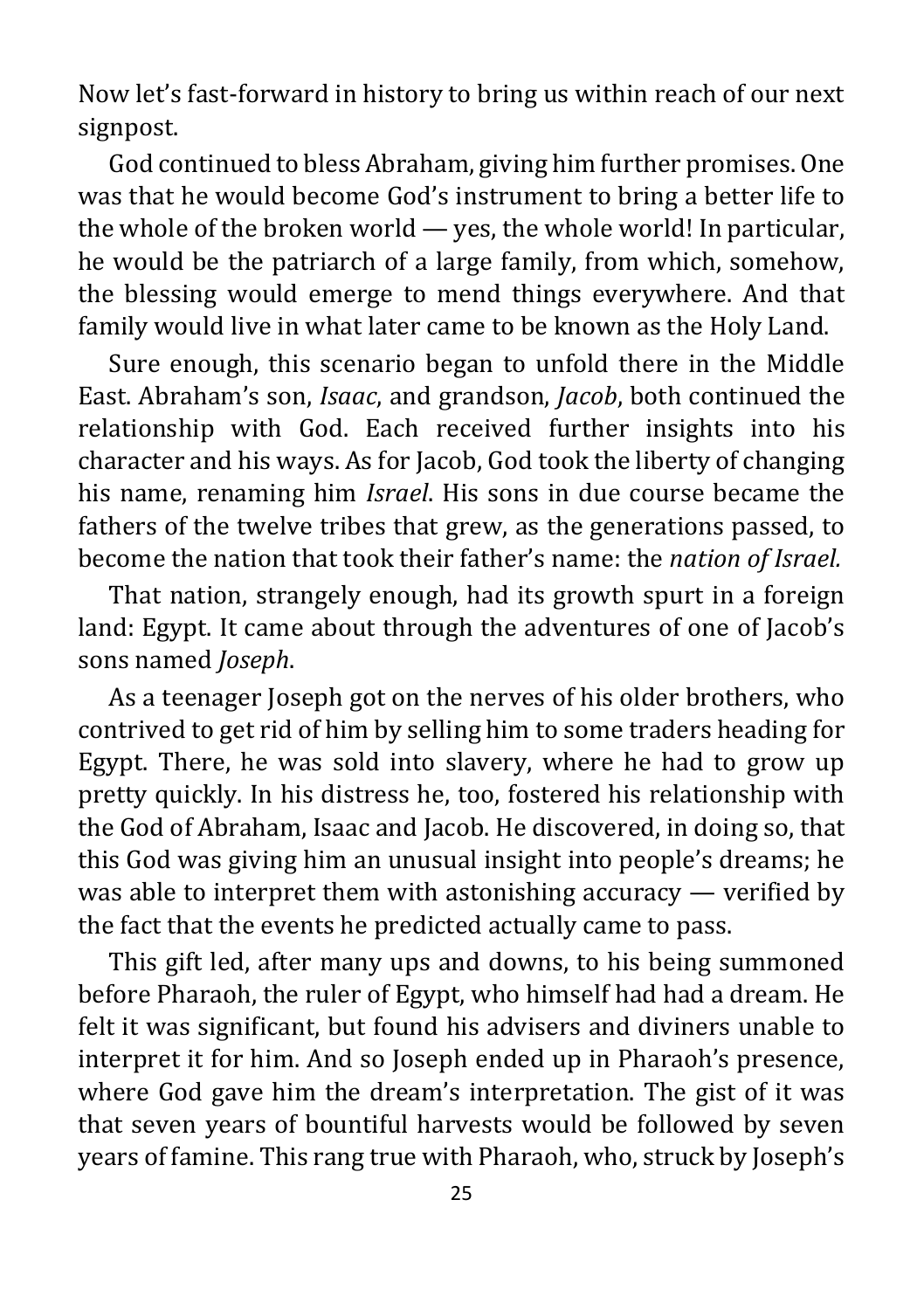sharpness and character, put him in charge of storing up the grain during the first seven years, then overseeing the dispensing of it during the famine.

The famine duly arrived. It affected not just Egypt, but also the surrounding nations — including Israel, where Joseph's family still lived. When supplies of grain dried up, the news filtered out that there were ample supplies in Egypt, so the aged Jacob sent his sons to Egypt to buy some in. And who did they find themselves facing at the depot but their very own brother, Joseph, whom they had treated so badly many years before! To his credit, Joseph forgave them and, with Pharaoh's permission, invited the whole family to settle in Egypt for the famine's duration.

This they did. But life there was comfortable, so, when the famine ended, they stayed on. There in Egypt they prospered and had children galore until it was no longer an Israelite *family* living in Egypt, but the Israelite *nation.* As time passed, their extraordinary growth gave a later Pharaoh security concerns: if the Israelites decided to flex their muscles, he surmised, the Egyptians could be in trouble. The safest course was to nip the thing in the bud, which he achieved by imposing slavery on them. And, thus, Israel became a slave-nation inside Egypt, crushed by hard labour and demanding taskmasters.

Hold your breath: our next signpost is fast approaching…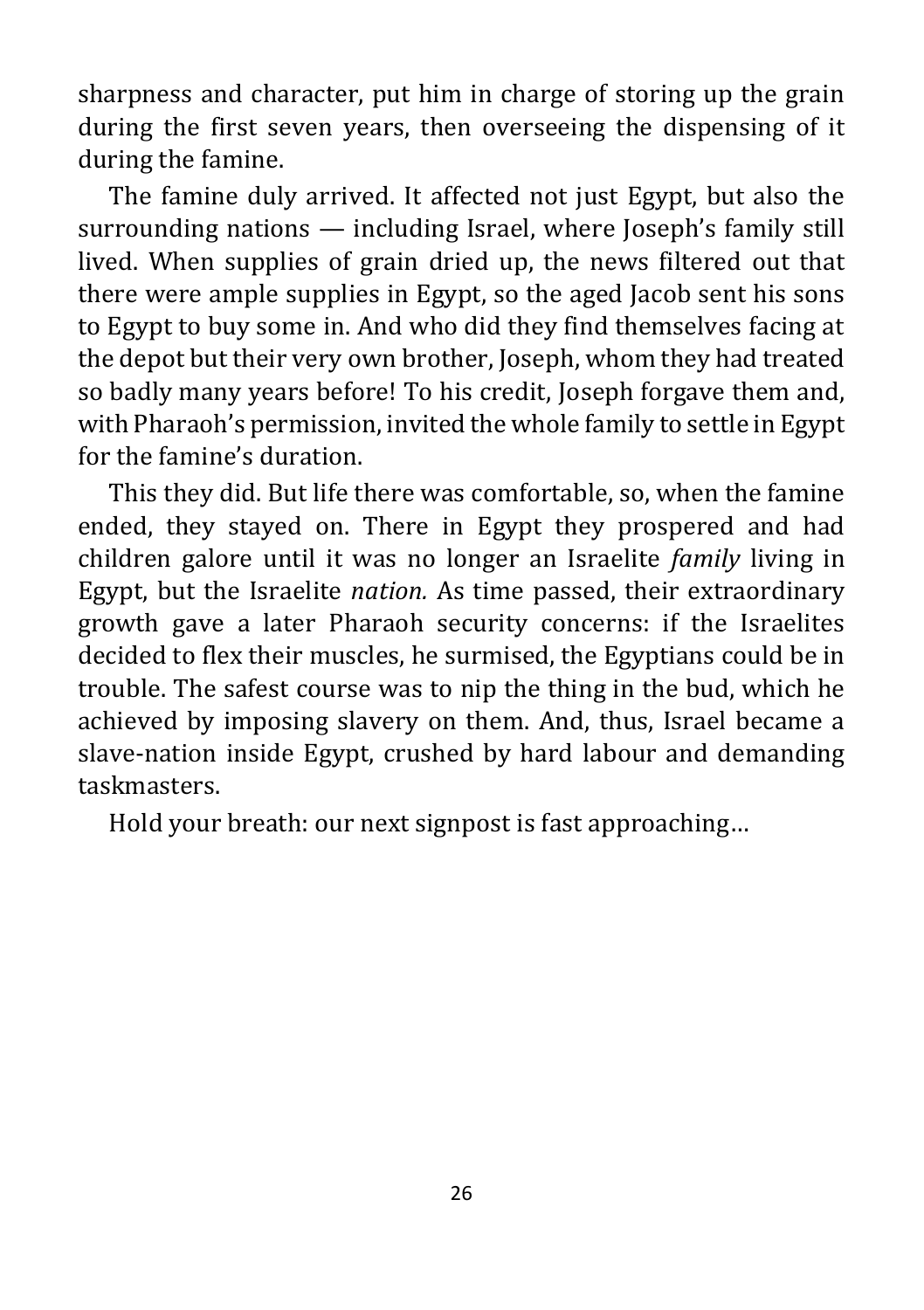#### Breaking Out

<span id="page-26-0"></span>We left the nation of Israel in Egypt as slaves. It was a terrible life for them. They were unpaid, working for the most basic of food and accommodation. They were forced to work long hours of heavy manual labour on Pharaoh's latest building projects. And the Egyptian taskmasters were always close by, armed to the teeth, with a whip at the ready to lash your back if you slacked off. And now…

*Signpost 3:* Passover

Here's where an Israelite called *Moses* comes into the picture.

Though an Israelite by birth, Moses, through an amazing twist of circumstances, had been raised as an Egyptian in Pharaoh's court. But, when he reached adulthood, he opted to go back to his roots, laying aside his Egyptian privileges and aligning himself with the Israelite slaves.

Then God revealed himself to him through the incident of the burning bush — the spontaneous combustion of a bush in the desert, a fairly common phenomenon, but this time it didn't burn up; Moses went to investigate, and God spoke to him there. He commissioned Moses to approach Pharaoh on his behalf with the demand to free the Israelites. But Pharaoh was no push-over, and dug his heels in time after time. God sent a series of plagues on Egypt to nudge him in the right direction, but they all failed to do so — until the last one. This came to be known as the *Passover,* and here's how it worked.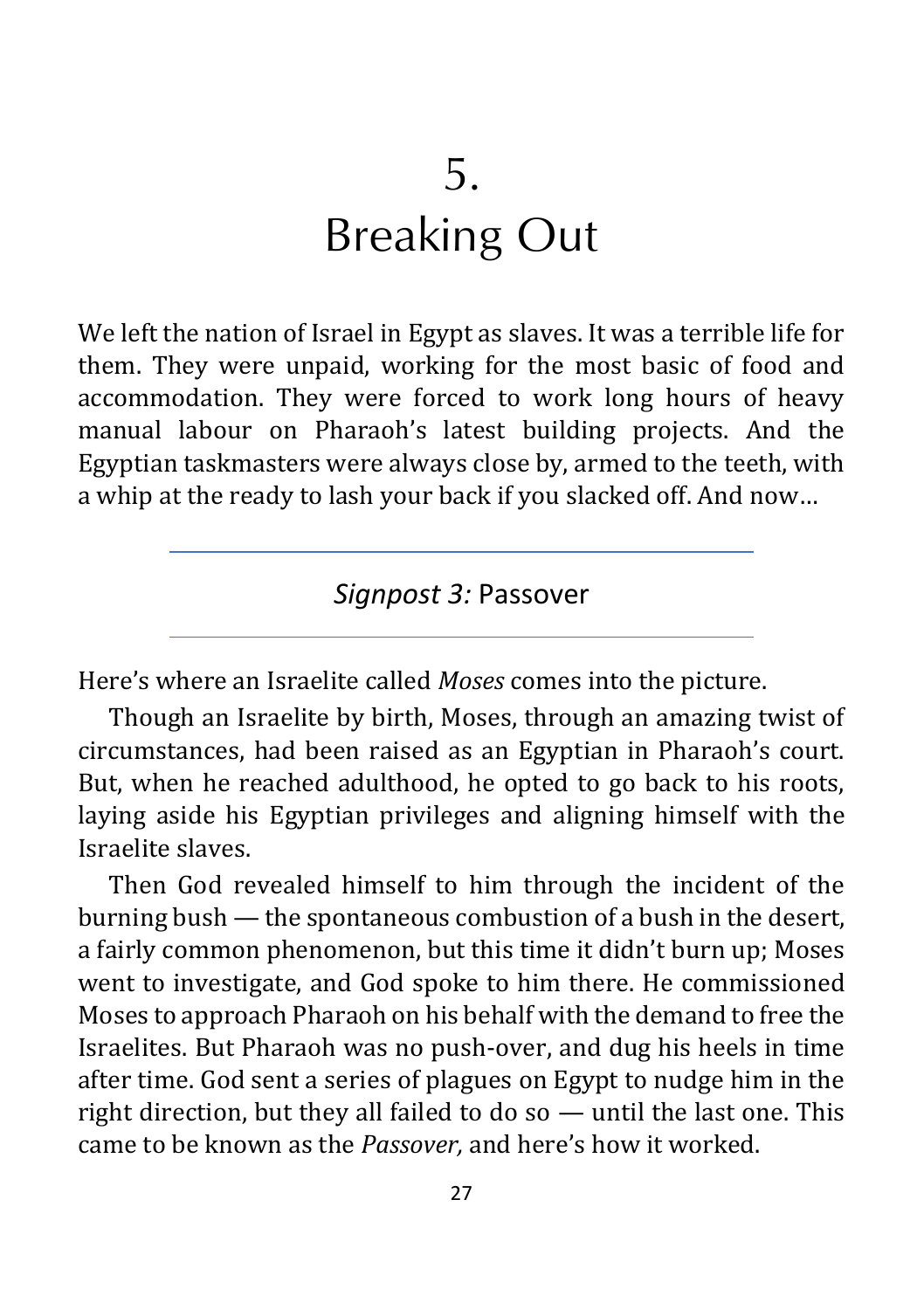On a given night, it was revealed, death would strike the firstborn of every Egyptian family. But it would 'pass over' the Israelite families, who took certain steps, at God's command, to avert it. Each family would prepare a lamb-dinner, so that they would have full stomachs when the call came to up sticks and leave the land of slavery. They were also to take some of the lamb's blood and smear it outside their houses, around the doors. This was an indicator that, for this family, death had already taken place and those inside the house need thus have nothing to fear from it.

As midnight struck on the fateful night, a great cry of grief went up all across Egypt. The death of the firstborn was the straw that broke the camel's back: Pharaoh at last gave the Israelites the 'all clear' to leave. And so began the great *exodus from slavery* that Jews remember to this day at their annual Passover celebrations. Under Moses' direction, they headed out on the long journey to the 'promised land'. God went with them, guiding them supernaturally as they headed into the desert that lay between them and their destination.

For now, remember this: *a lamb was killed. The tyrant was defeated. The captives went free.* Which leads us to…

#### *Signpost 4:* The Red Sea

The freed slaves had a scare when they reached the shores of the Red Sea.

By that time Pharaoh had had second thoughts about letting them go. How would he succeed with his state building projects with no slave-labour to draw upon? So he dispatched his military — horsemen and chariots — to pursue the Israelites, round them up and bring them back. God's people thus found themselves trapped. They had empty desert on either side, the Red Sea in front of them and the Egyptian chariots coming up behind. They needed a miracle — and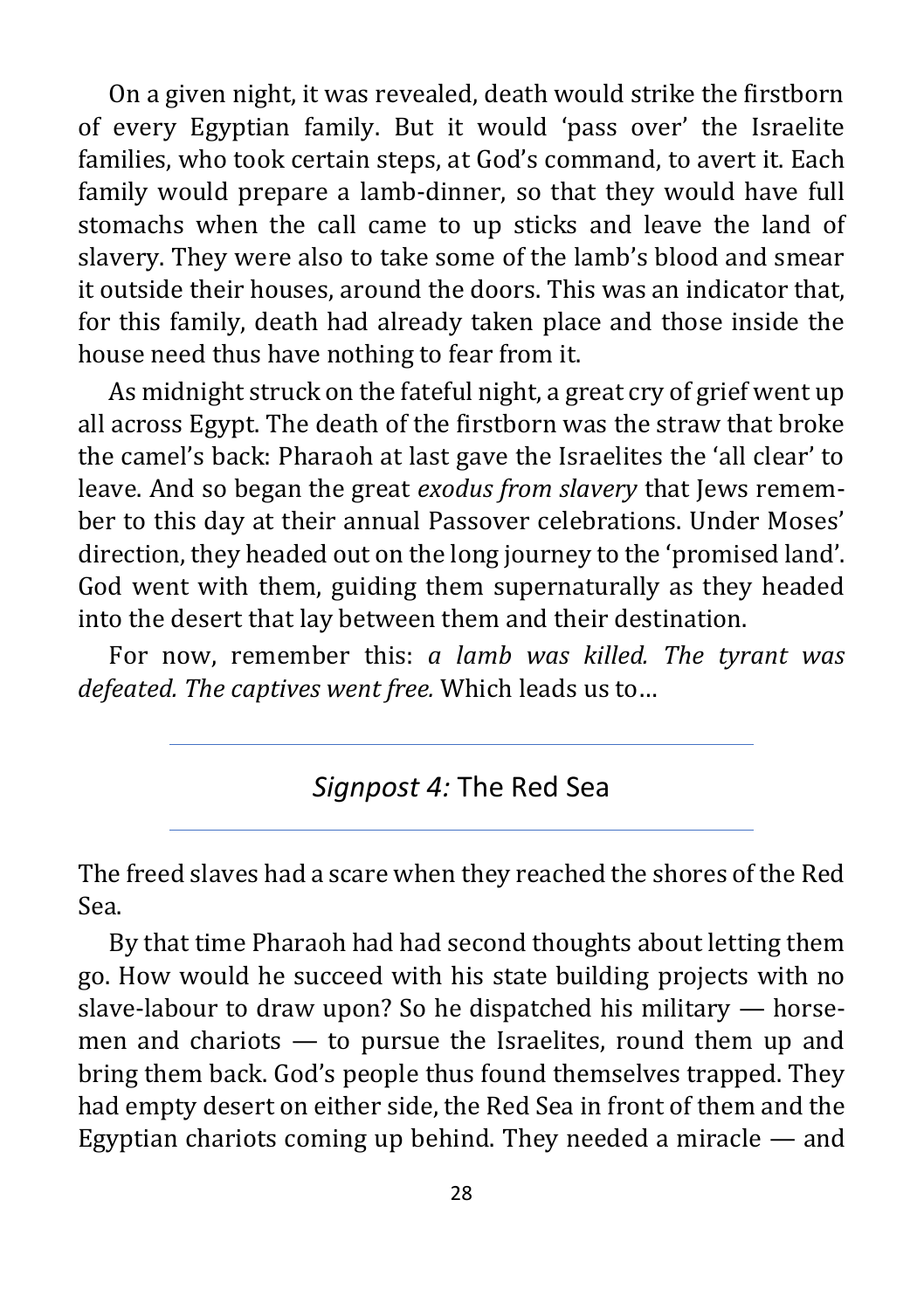they got one. God, who for the most part chooses to not interfere with natural processes, reserves the right to intervene directly now and then, when it suits his purposes, and he did so now. He caused the waters of the Red Sea to part, allowing the Israelites to cross to the other side on dry land while holding back the Egyptian troops until they were safely across.

Then he removed the restraints and the Egyptian forces rushed across in pursuit, only to be overwhelmed as the waters of the Red Sea surged back into place. All were drowned. The Israelites, watching from the far side, breathed a sigh of relief that they were free at last. Now they could press on purposefully through the desert towards the Promised Land.

That's another one to remember: *passing through the water to safety at the other side.*

Just before we move on, it's worth pointing out that, in ancient times, history wasn't recorded the same way we do it today. We tend to expect 'hard facts', verifiable by cold evidence. But then it was different. Each nation had its own 'back-story', which wove together strands from its history and, in doing so, gave them a slant that helped explain the nation's origins and development. Not every item was necessarily 'hard fact', even though there was usually some of that behind it. It was more a matter of *interpreting* the factual aspects, sometimes exaggerating or even embroidering them, in order to give meaning to their lives and provide a sense of national identity and purpose in moving forward.

Many Christian scholars today regard much of the Old Testament 'history' that we've been dipping into as this kind of 'history with a bias' and not necessarily literally true in every detail. You can decide for yourself in due course. But, whatever view we take, it makes no difference at all to our looking at bits of it here, because the 'signposts' hold good regardless.

Now back to those Israelites en route to the Promised Land…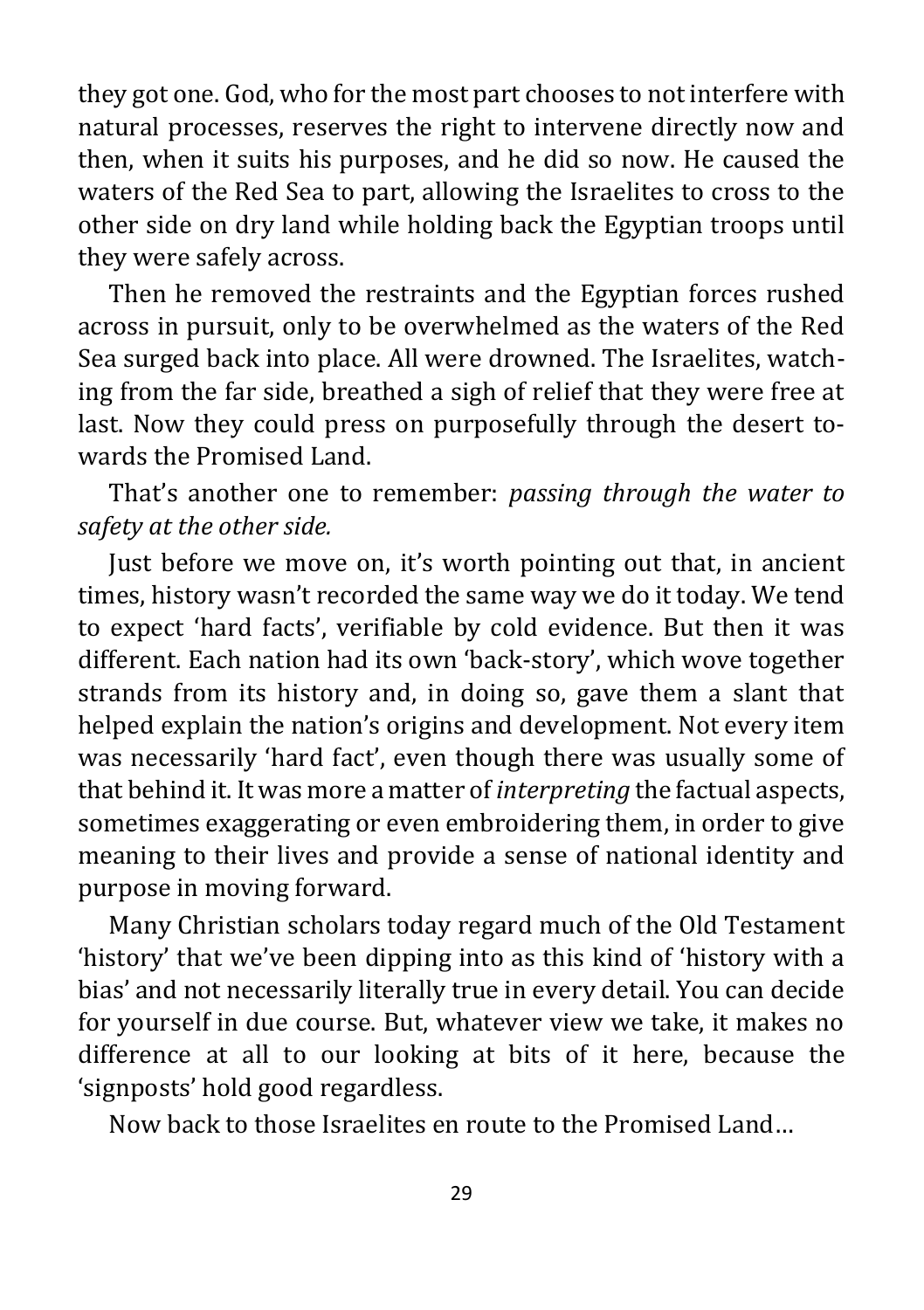#### The Meeting Place

<span id="page-29-0"></span>If the Israelite nation had kept up a decent pace, and taken a direct route, they would probably have reached the borders of Canaan the Promised Land — in less than a month. As it was, it took them 40 years. Yes, that long!

We won't go into all the ins and outs of why. But, for a start, they took a round-about route. And they suffered all manner of delays, chiefly as a result of unrest and mutiny within the community. It's astonishing that God stuck with them, as their behaviour at times was enough to try even the divine patience. But stick with them he did. That's because of the kind of God he is: always longing for close fellowship with people, and displaying amazing forbearance with their frustratingly childish ways. And that leads us to…

*Signpost 5:* God's People

There's nothing like adversity to bring people together. The slavery in Egypt had done that for the Israelites. By the time they left for the Promised Land they felt themselves very much to be a distinct people. Adversity had united them, for sure. But the amazing events leading up to their liberation had further strengthened that sense of unity under God, who had delivered them.

A couple of months into their travels, the time came for that unity under God to be ratified. By this time, they were near Mount Sinai. It was there that God gave Moses the moral guidelines that would keep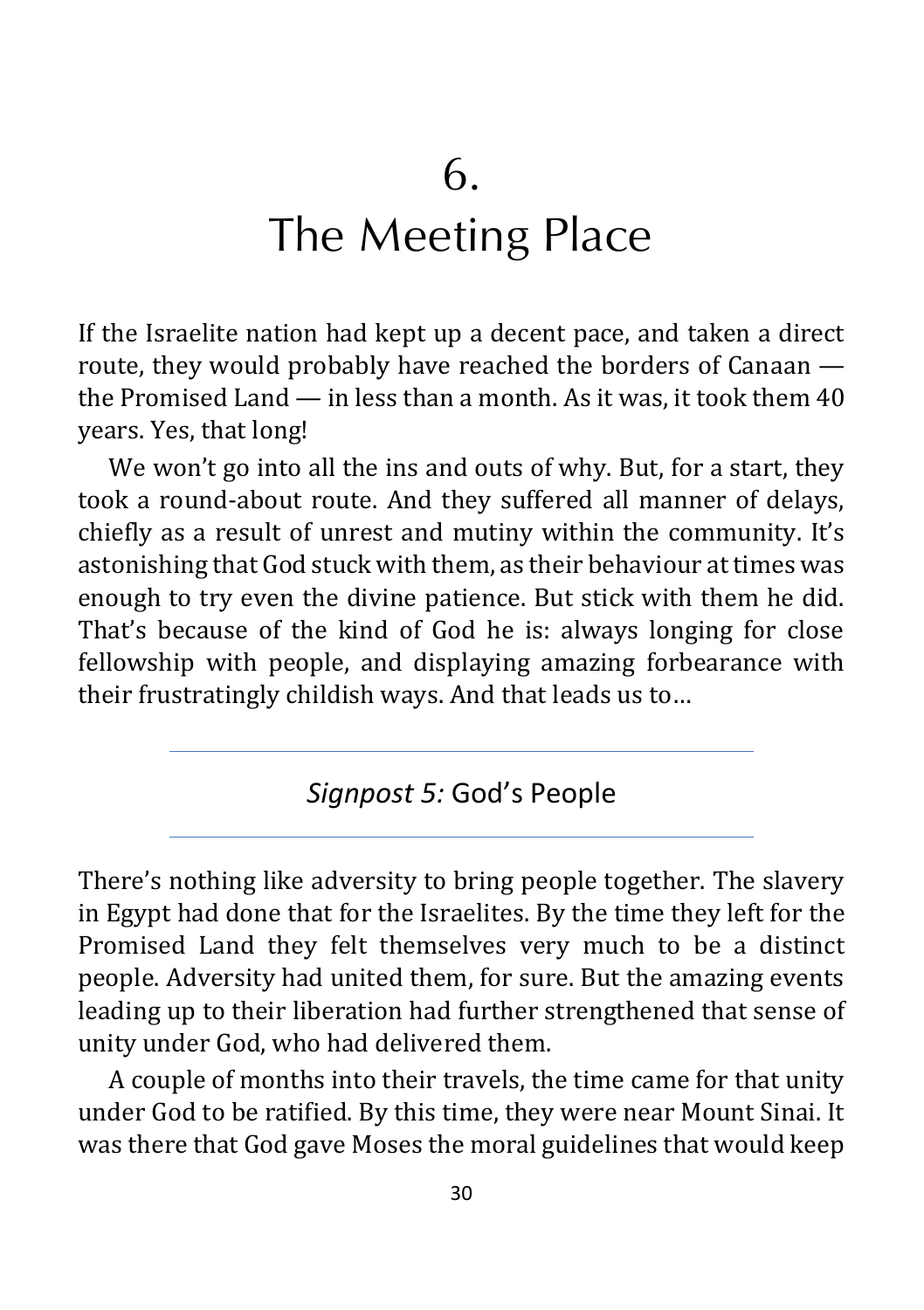them in line with his will for them. We call them the Ten Commandments. They covered the fundamentals of the people's relationship with God, and their relationships with each other.

In addition, there was a whole raft of more detailed legislation. It covered aspects of life like the treatment of servants, liability for personal injuries, the protection of property such as flocks and herds, the keeping of the Sabbath, annual religious festivals — and much more. It all ensured that the people had a solid framework within which to order their lives and live in peace and justice.

The nation formally accepted responsibility for keeping all these requirements. This took place in a solemn ceremony, in which they undertook to accept and obey God's laws. 'We will do everything the Lord has said,' they declared; 'we will obey.' It was the making of a *covenant,* that is, a formal agreement between them and God. Animal blood was shed and sprinkled on the people to drive the message home. They would live in line with his laws, and he would undertake to look after them and bless them, insofar as they did so.

They were now Israel indeed, *'the people of God'* as never before, united under his rule and governed by his laws. Remember that, as we move on to…

#### *Signpost 6:* The Tabernacle

One way God expressed his longing to be close to his people was through the *Tabernacle,* so you need to know what this was.

Sometimes it was called the *Tent of Meeting* — where God and his people could meet. In short, it was a portable place of worship. It had to be portable because the Israelites were a people on the move. So it consisted of hooked poles, curtains and removable coverings that could be packed away and carried whenever the nation struck camp, then reassembled at the next stopping-place.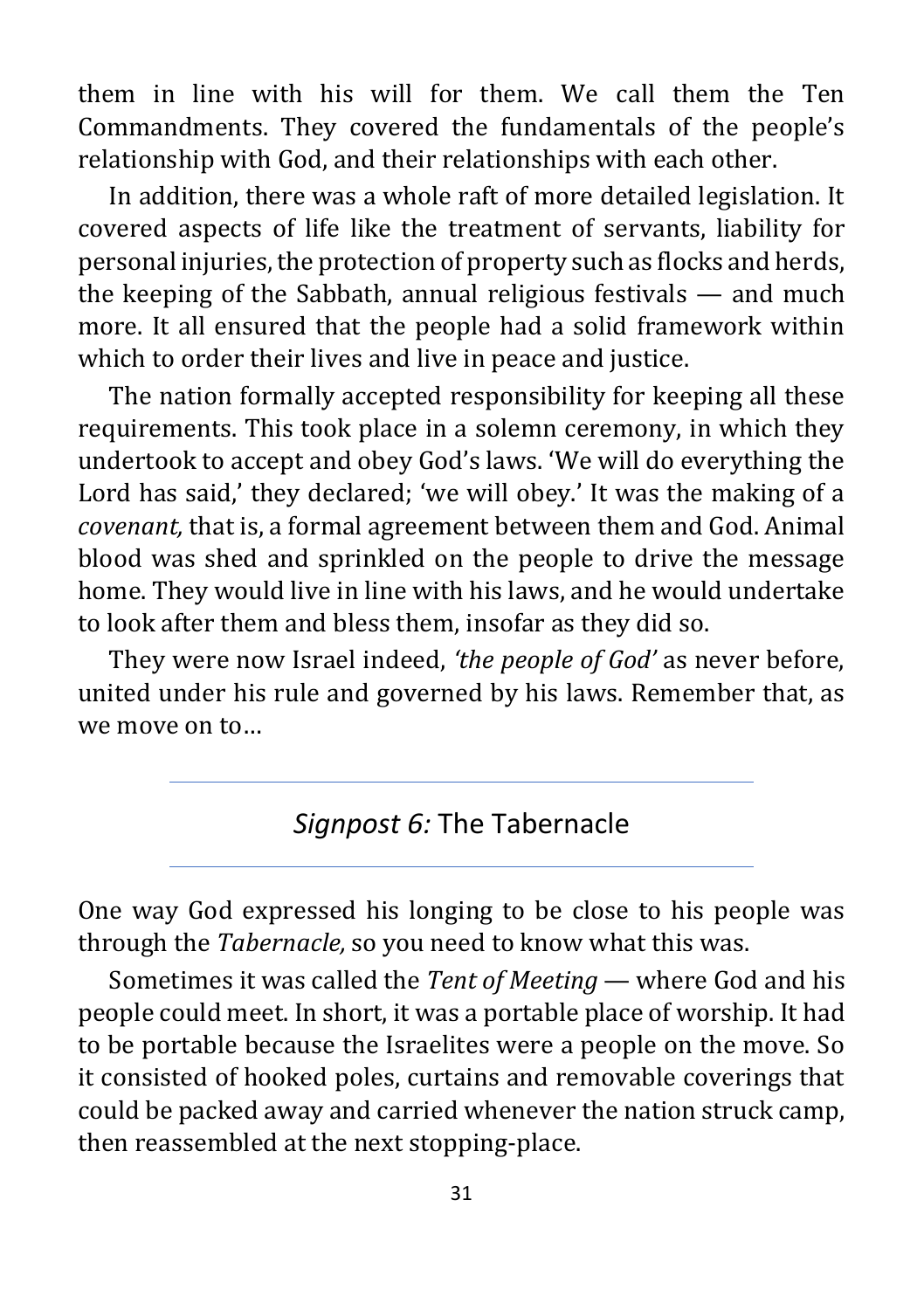It was always put up in the centre of the camp, with the twelve tribes pitching their tents on all four sides. This was symbolic, showing that God's presence belonged at the very heart of the nation's life. And God was happy to make his presence felt there. Indeed, when its initial construction was finished, he showed up there in an awesomely tangible way. What an astonishing thing: God in a tent!

There were *three zones* in the Tabernacle.

The outer zone was an open area, surrounded by a wall of curtains, but open to the sky. Here was located an altar where animal sacrifices could be offered by the priests. Any Israelite could enter this area.

Inside this zone, towards one end, was a covered area divided into two further zones. The first was called *The Holy Place* and contained various items of portable religious furniture, including a small tablelike altar where incense could be burned, and a seven-branched lampstand. These articles all had symbolic meaning that need not bother us here. Only members of Israel's priesthood were permitted to enter this area.

At one end of this zone was a curtain, behind which was the third zone: the *Most Holy Place,* sometimes called the *Holy of Holies.* Inside it was just one item of furniture: the Ark of the Covenant. This was a gold-covered wooden box containing the stone slabs on which were engraved the Ten Commandments. On top of the Ark were two carved angelic figures, also gold-covered, with their wing-tips touching over the centre of the top of the box. This central spot sometimes called the 'Atonement Cover' or the 'Mercy Seat' — was perceived to be where God placed what we might call his 'localised' presence.

This is an important signpost: *God in the Tabernacle, in the midst of his pilgrim people.*

An annual event inside the Holy of Holies is our next signpost…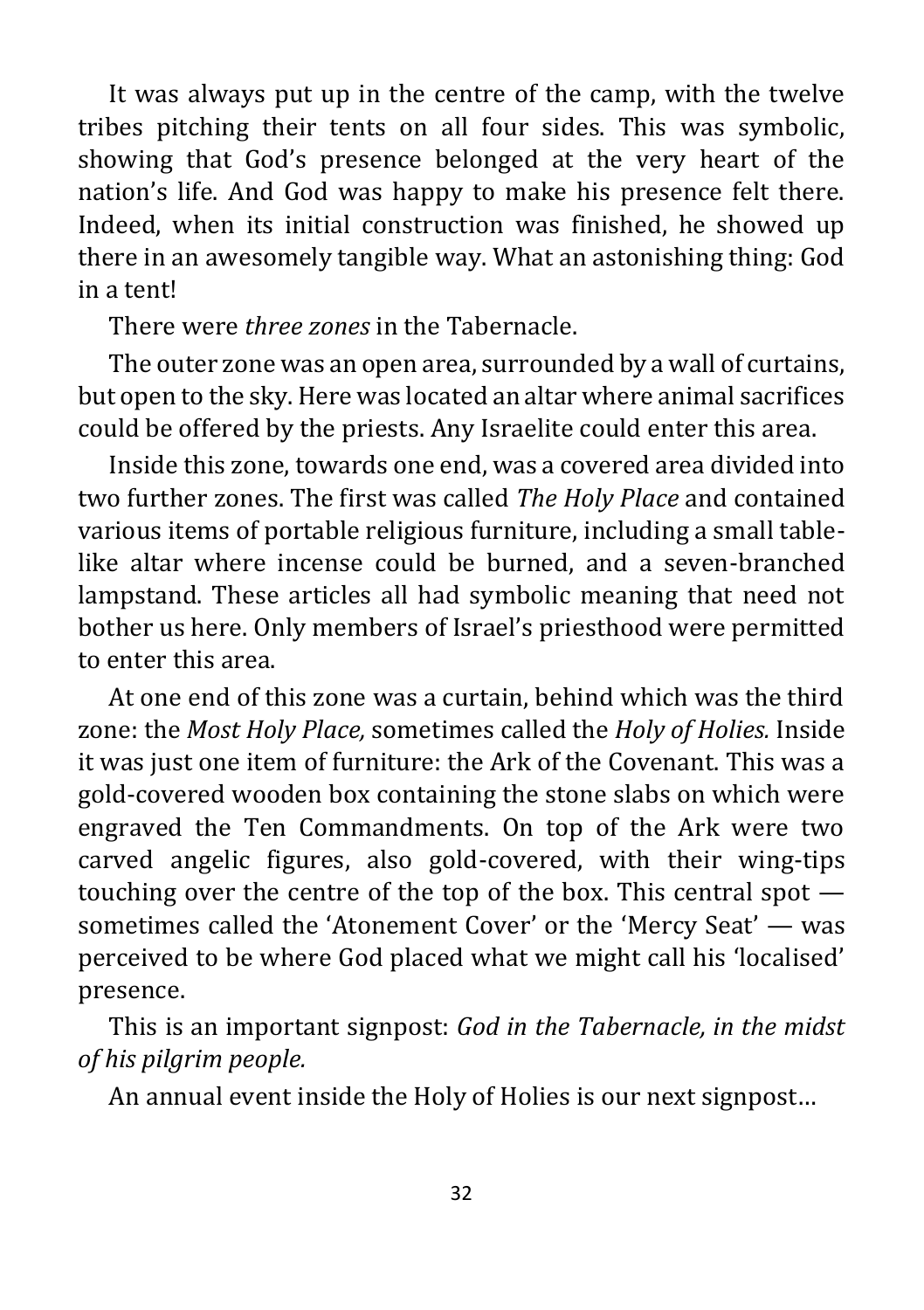#### *Signpost 7:* The Day of Atonement

Access to the Holy of Holies was even more restricted than to The Holy Place. Only the High Priest himself could go through the curtain, and that only once a year, on the day of a religious festival called *The Day of Atonement,* or, in Hebrew, *Yom Kippur.*

It was the biggest day in the religious calendar. The people would gather at the Tabernacle, hushed as the sacred moment drew near. The High Priest, dressed in his ceremonial robes, would offer several animal sacrifices before approaching the curtain that marked the entrance to the Holy of Holies. Then, carrying a censer of burning incense, and a bowl of animal blood, he would disappear behind the curtain into the presence of God. There, the smoke from the incense would protect him by partially obscuring the holy Ark of the Covenant from his sight. He would sprinkle some of the animal blood on the Atonement Cover before coming back out to the waiting people.

All of this was to 'make atonement' for the sins of the Israelites. Moses put it this way to them: 'On this day atonement will be made for you, to cleanse you. Then, before the Lord, you will be clean from all your sins.'<sup>8</sup>

Remember this signpost, then: *the High Priest offering blood to deal with sins and bring moral cleansing.*

\*\*\*\*\*

What a remarkable scenario all this was!

Think about it. A bunch of far-from-perfect people, trekking through a Middle Eastern desert, carrying a portable place of

<sup>8</sup> Leviticus 16:30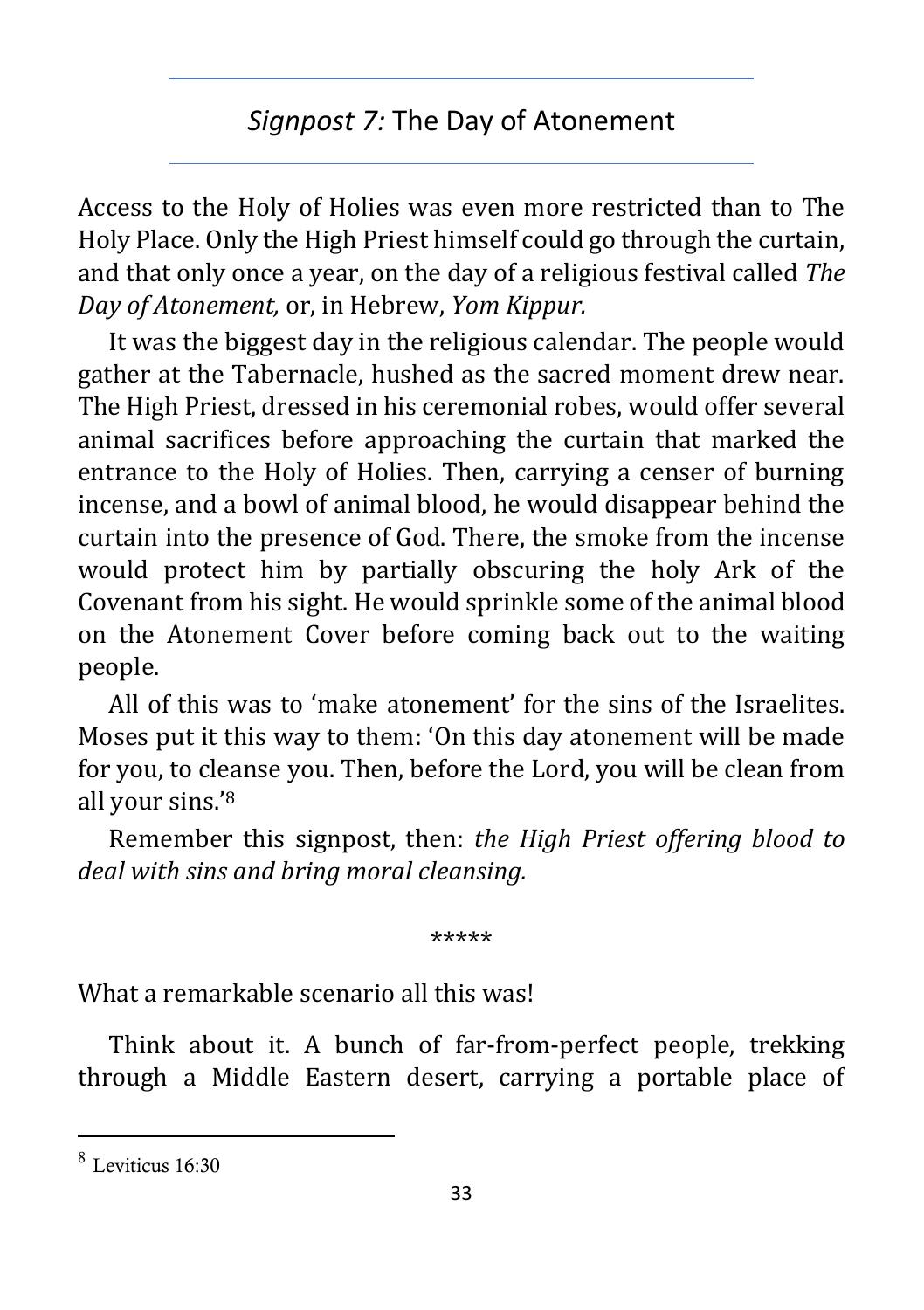worship where God lived — at least, in a localised sense. A people with their God at the centre!

The Tent of Meeting was, we might say, the meeting-place of heaven (God's dimension) and earth (humanity's dimension). It was a small-scale representation of God's eternal desire to have a far bigger, worldwide people among whom he could live, and whose company he could enjoy, just as they could enjoy his.

The Tabernacle travelled with the Israelites throughout the 40 years it took them to reach the Promised Land. They had other indications of God's presence with them, too. Throughout their travels they enjoyed his guidance, manifested in a pillar of cloud by day and a pillar of fire by night. Awesome stuff!

Their journey had its serious ups and downs, but in due course they made it. They crossed the border — the River Jordan — near Jericho and over the coming years conquered the Canaanite inhabitants to make the land their own. The Tabernacle was given a more permanent pitch, and life in the land began to settle down into a steady going-on. After such a chequered history, the people felt that, at last, life would take a turn for the better.

It did — and it didn't…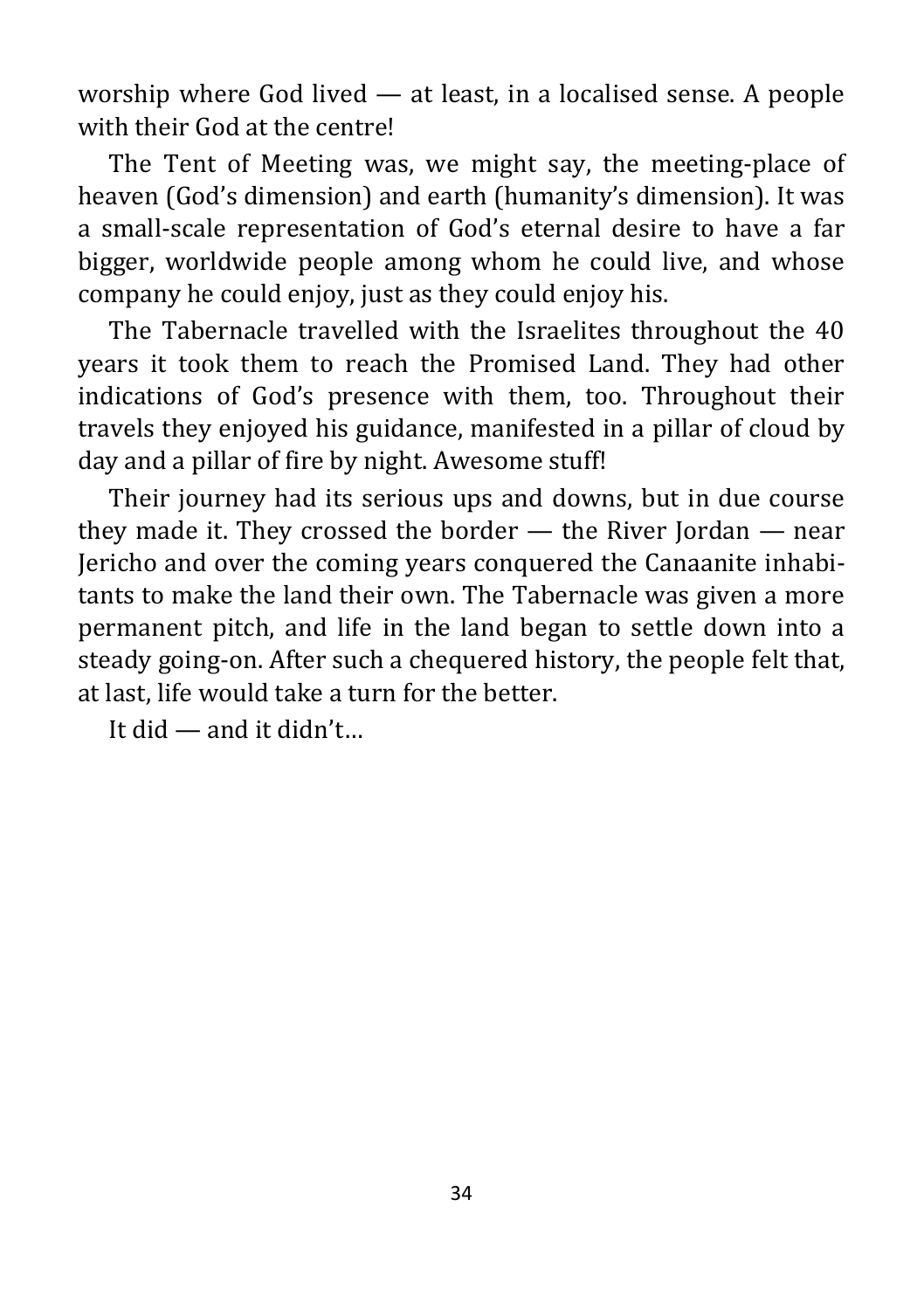#### <span id="page-34-0"></span>7. Temple and Kingdom

Things went well at first. As time passed, the famous King David made Jerusalem the capital. Then his son, King Solomon, who felt it inappropriate for God to continue living in a tent, so to speak, built the great Jerusalem Temple to replace the tent. And that brings us to the next signpost…

*Signpost 8:* The Temple

That splendid building became the centre of the nation's worship. They perceived the presence of God to dwell there in a special sense, just as it had done in the Tabernacle. Several times a year, Jews from every part of the country made the trip to the Temple for the great annual festivals of worship and thanksgiving, including the Day of Atonement.

The Jews saw 'spirituality' as a series of concentric circles. At the centre was God himself, living (in the localised sense) in the Temple. Around that was their much-loved capital, the city of Jerusalem. Around that was the Holy Land and its Jewish inhabitants. And finally, beyond that, lay the rest of the world — the vast area of the Gentile (non-Jewish) nations. The idea was that the blessing of God's presence in the Temple's Holy of Holies would flow out from the centre to touch each circle in turn until, as one of Israel's prophets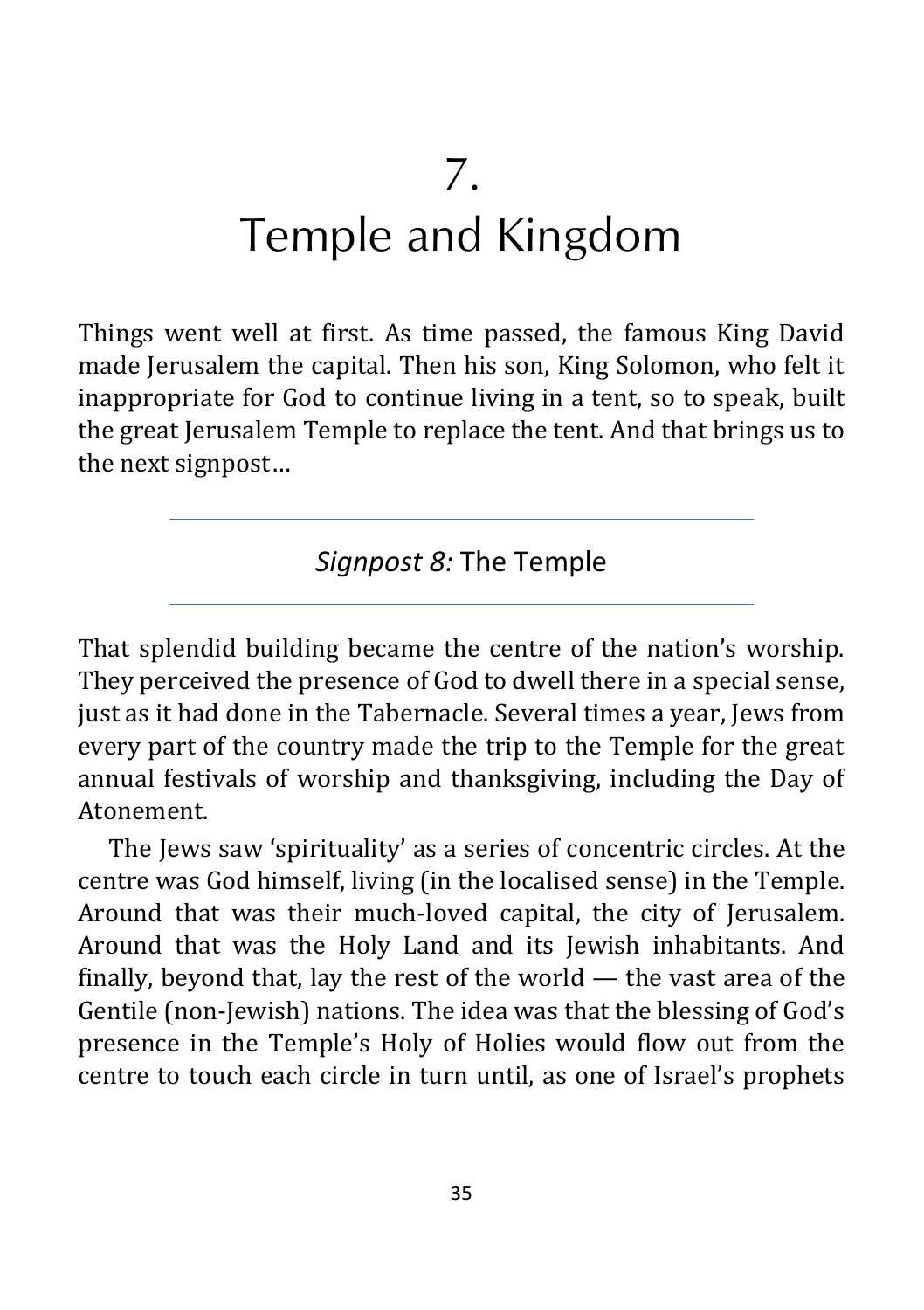put it, 'the earth will be filled with the knowledge of the glory of the Lord as the waters cover the sea.'<sup>9</sup>

The Temple was still a key feature of Jewish life centuries later at the time of Jesus. That's why we mark it here as a signpost, and we'll be back to it later.

\*\*\*\*\*

Meanwhile, it's worth noting that this idea of God's presence at the centre of things in the Temple, and flowing out from there like ripples on a pond, had appeared before. It's in the book of Genesis, with which the Bible opens. The six-day 'creation' process described there was never meant to be taken literally as portraying creation out of nothing. It describes something different: how God prepared the existing materials of the universe, and of the earth in particular, to be a *temple* for him to dwell in.

God, it seems, is always arranging things so that he can live among people. In ancient times, people believed that the gods dwelt in temples. God went along with that notion. He organised the earth to be a *cosmic* temple where he and people could be together. This he achieved in six 'days', and then on the seventh day he moved in, so to speak. The idea was that the glory of Eden — an earthly Holy of Holies where God dwelt among his people — would percolate out to fill the whole planet. God himself would see to that, with the help of Adam and Eve and their descendants.

It was those helpers who, as we saw, let God down. Genesis chapter three describes how Adam and Eve, representing the human race, abused their freedom. They turned their backs on God and did their own thing. That threw a spanner into the works of 'God's presence percolating out from the centre'. As a result, his desire for

<sup>9</sup> The prophet Habakkuk (2:14).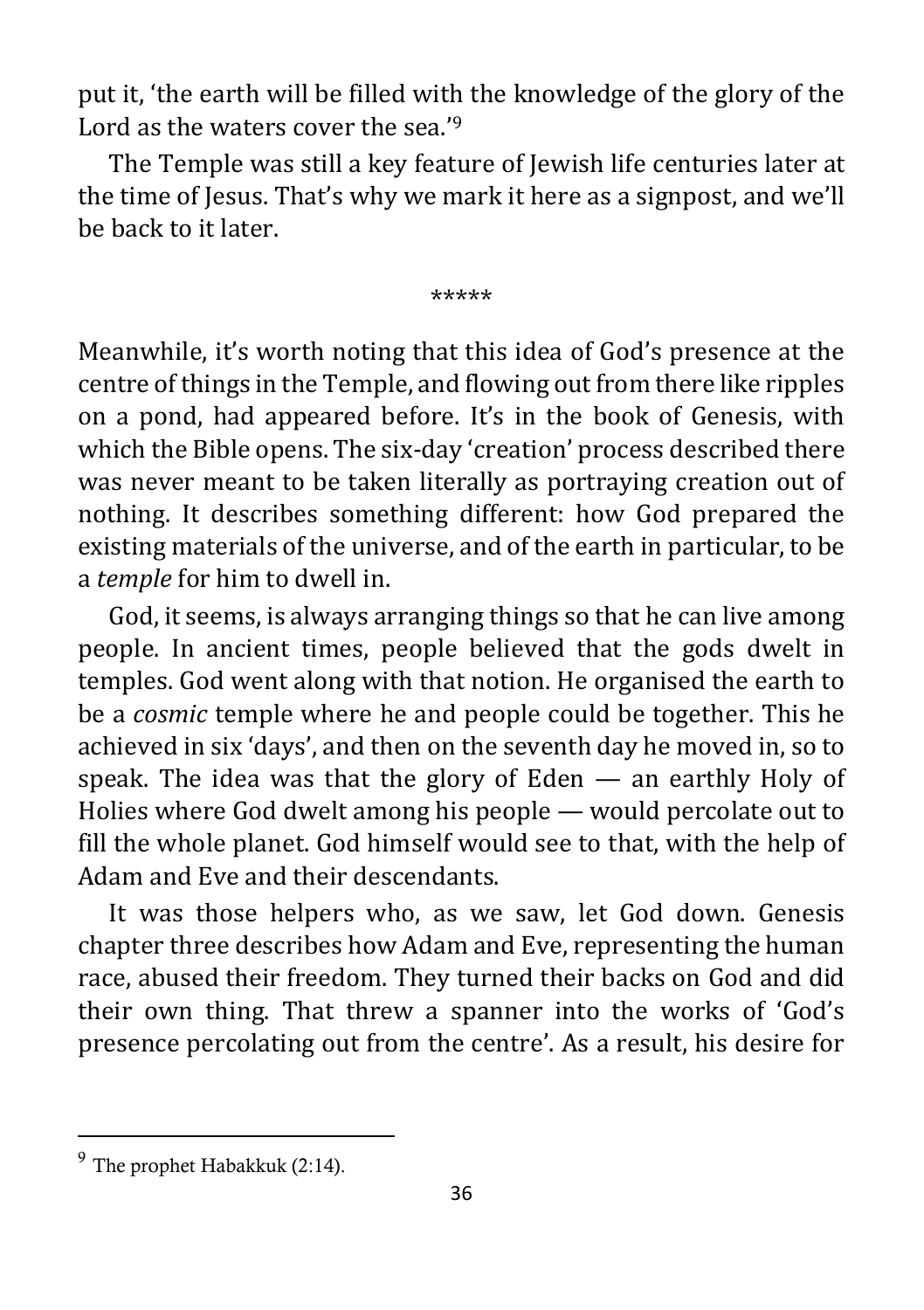the *whole earth* to be a temple filled with his presence was temporarily frustrated.

Now let's jump forward in history to Jerusalem, the Israelite capital, where we left off a moment ago. Here, once again, we see God's 'fill the earth' desire expressing itself . The Jerusalem Temple was where God now focused his earthly presence. He intended his presence and blessing to move out from there, through the concentric circles, to eventually embrace the whole earth.

Things for a while looked to be moving in the right direction. As Israel grew in numbers, God in due course had a substantial presence in the world in the form of a nation who, at least in theory, were committed to him and to living in a way that pleased him. He assured them that, insofar as they succeeded in that, they would know his blessing, which would touch them in very down-to-earth ways. Their strong family-life and principles of social justice, based on the standards God was revealing to them, were streets ahead of anything in the surrounding nations. These factors brought a stability that made for material prosperity: good crops, growing herds of sheep and cattle, sound health and a flourishing of the arts — including music composed for the praise and worship of the God who had made all this possible.

Israel, in this capacity, were God's 'foot in the door' for reaching the ends of the earth. They were a sample of a better society, serving as a beacon to the rest of the world — the Gentile nations around them. And that, as we have noted, is exactly what God had called them to: they were to be 'a light for the Gentiles.' Their very existence said to the Gentiles, 'Look at the quality of our life. It's what you've always longed for but have never been able to achieve. We enjoy it because of the God we worship and serve. So, turn from your heathen ways and respond to his love yourselves, then you will experience the same happy and fulfilled life.'

That was the theory. In practice it didn't work out that way. And once again it was because of human failure: the Jews — most of them,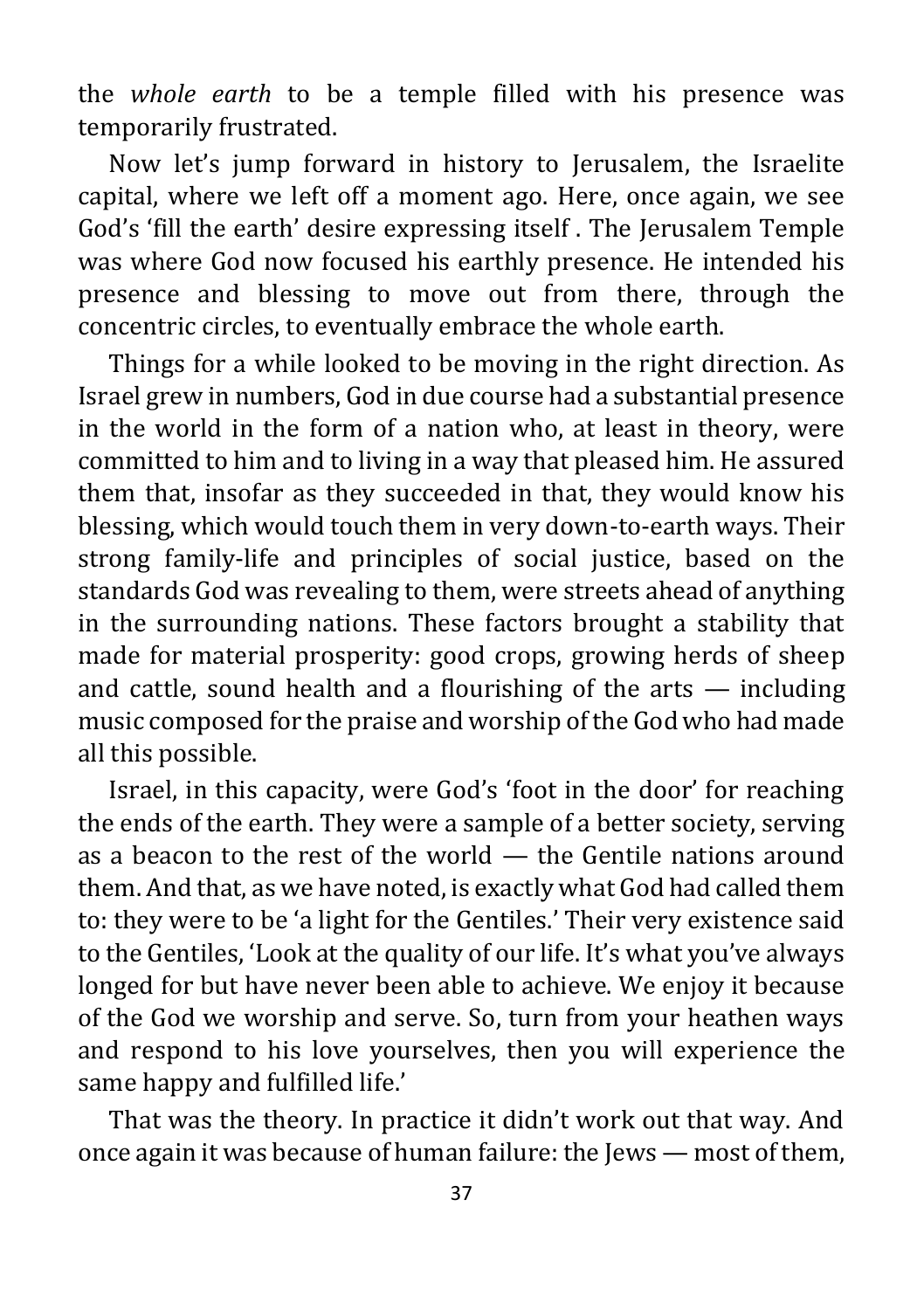anyway — abused the freedom God had granted them. Instead of exporting the knowledge and blessing of God to the nations around them, they became selfish and inward-looking. They hogged the blessings to themselves. They looked down their noses at the 'Gentile dogs', who understandably weren't impressed. It was the story of Eden and human disobedience all over again.

But they were at least a *nation* of some substance. Which brings us to our next signpost…

#### *Signpost 9:* Kingdom

For a long time after leaving Egypt, the Israelites had no king. Well, they had — but not a human one. Their king was God himself; they were a *theocracy*. The day-to-day leadership was in the hands of God's appointed representatives. That was Moses at first. Then, after they entered the Promised Land, Joshua. But these men never dreamt of calling themselves kings, or acting like kings.

Later, as the people began drifting away from the Lord, they periodically came under attack from surrounding nations, like the Moabites and Philistines. When that happened, temporary leaders emerged to organise a resistance army. They are commonly called 'judges': leaders like Gideon, Samson and Deborah. But the rule of God's law was breaking down throughout that period, which is best summed up in the closing phrase of the Book of Judges: 'In those days Israel had no king; *everyone did as they saw fit.'*

Soon, they began agitating to have a king like all the nations around them. God as King wasn't enough; they wanted a human one. Once again, God met them where they were on this, and agreed to their request. Enter King Saul. He quickly proved a disappointment and was succeeded by the great King David. That was David the giantkiller, David the musician and psalmist. Under him, the nation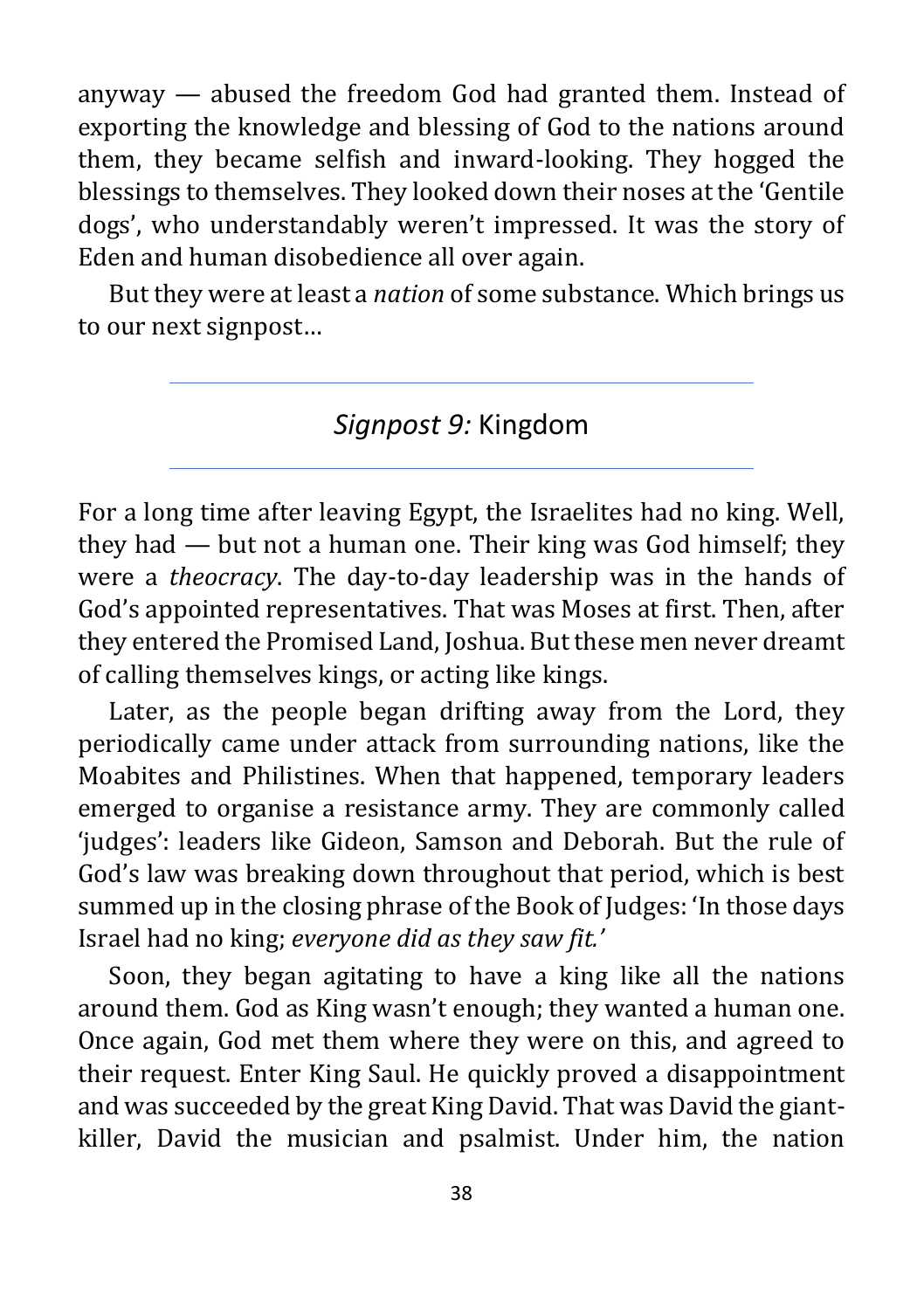prospered, expanded and won the respect of the Gentile nations beyond its borders. After David came his son, King Solomon. Solomon brought the kingdom to its peak of territorial expansion and political and military dominance. But at a price — with him the kings of Israel began to slip away from God's standards and become more and more like Gentile rulers.

Solomon's greatest achievement, no doubt, was the building of the Temple in Jerusalem. It had been his father David's idea, and David had done much of the preparation for it, but it was Solomon who saw the project through. God was now able to move out of his tent, so to speak, and take up residence among his people in a more splendid edifice.

After Solomon, things went rapidly downhill. The nation of Israel, in a messed-up state, suffered a terrible split. Ten of the tribes went one way, and two another. Now there were two nations: Israel, the larger one, and Judah, each with their own line of kings. Most of those kings turned out to be wicked, self-serving men, with leanings towards the pagan gods of the surrounding nations and only a token recognition of the God of the Jews — whom they called Yahweh, or 'the Lord'. Trouble was brewing.

The ten, in due course, lost their way both spiritually and morally. They ended up overrun by savage Assyrian invaders, and the Jews who survived were dispersed — absorbed into Gentile society. Gone. The little two-tribe nation of Judah kept going a while longer until they, too, slipped into a similar decline. Before long the latest superpower of the day, the Babylonians, invaded them, destroying their capital, Jerusalem, with its great Temple and the worship of God practised there. Then they hauled all its key citizens off into exile in Babylon. That was 586BC.

By the way, we still call these Jews 'Israel' even though, technically, they were the descendants of the two-tribe nation of Judah. They held on to the name Israel because it was synonymous with 'people of God', and that's how they still saw themselves, even when in exile.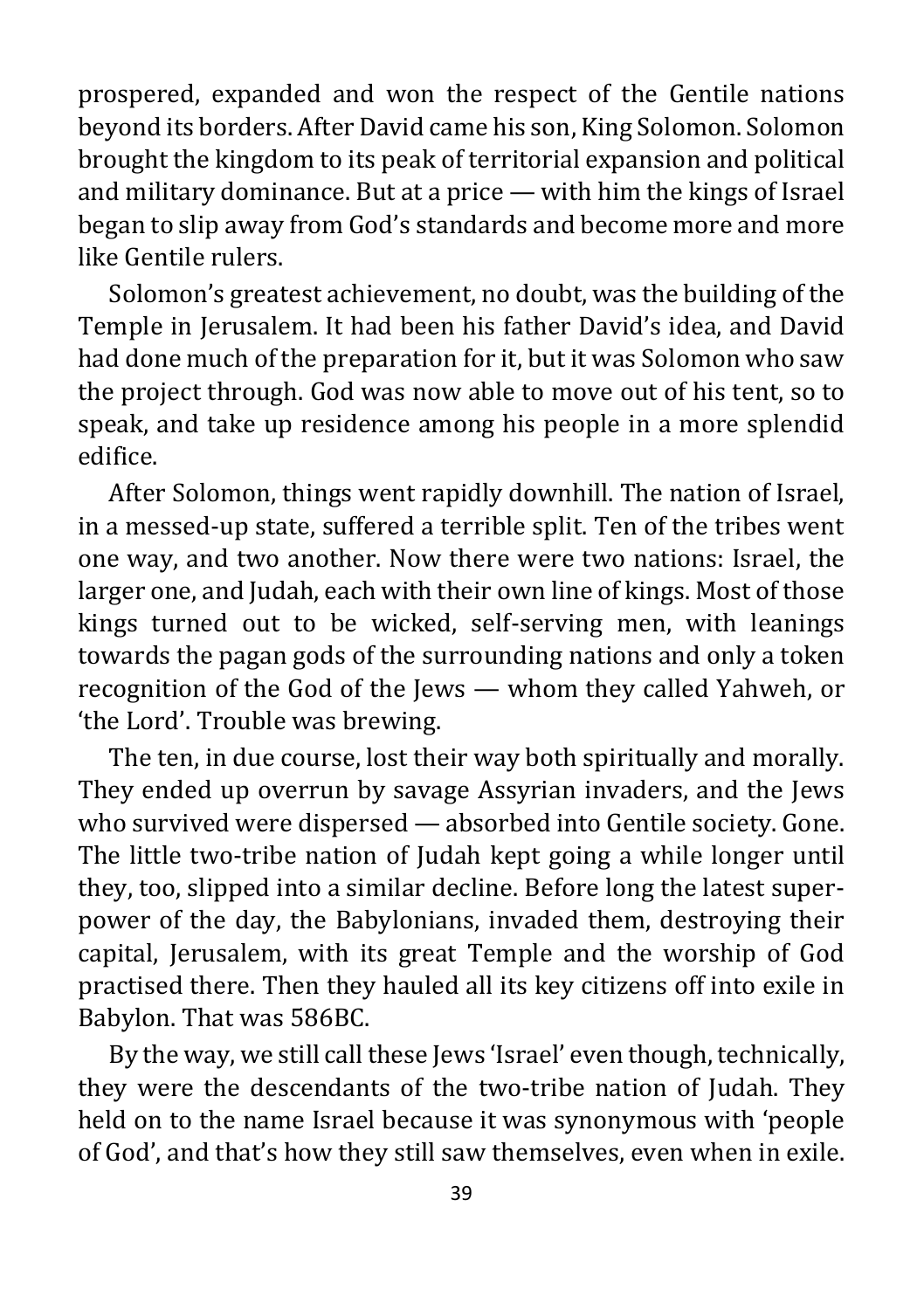Wistfully, they looked back to the great days under King David. Would such heady days ever return? Their prophets said yes. A day would come when, better than David, God himself would be their King, ushering in a time of joy, prosperity and blessing. This would be *the kingdom of God.* Festering in exile, the Jews held onto those promises as their only speck of light in a dark existence.

One prophet, in particular, gave some detail about the kingdom of God. Daniel, by means of dreams and visions, led the Jews to expect a series of four consecutive world-empires. All would be led by powerful kings, and all would achieve their dominance through military might. With the benefit of hindsight, we can identify these as the Babylonian, the Medo-Persian, the Greek and the Roman empires. And then, Daniel declared, 'In the time of those kings, *the God of heaven will set up a kingdom* that will never be destroyed, nor will it be left to another people. It will crush all those kingdoms and bring them to an end, but it will itself endure for ever.'<sup>10</sup>

Later, Daniel presented the same four-empires scenario using different imagery. And again, hard on their heels, comes the kingdom of God: 'In my vision at night I looked, and there before me was one like a son of man, coming with the clouds of heaven. He approached the Ancient of Days and was led into his presence. He was given authority, glory and sovereign power; all nations and peoples of every language worshipped him. His dominion is an everlasting dominion that will not pass away, and *his kingdom is one that will never be destroyed.'* 

Here we have the Messiah-figure, coming to God in a way which Christians of every generation have identified with Christ's ascension (more on that soon). And, in doing so, he becomes God's appointed King, at the head of a kingdom which, unlike its predecessors, will last for ever.

We shall return to this important signpost later.

<sup>10</sup> See Daniel chapters 2 and 7.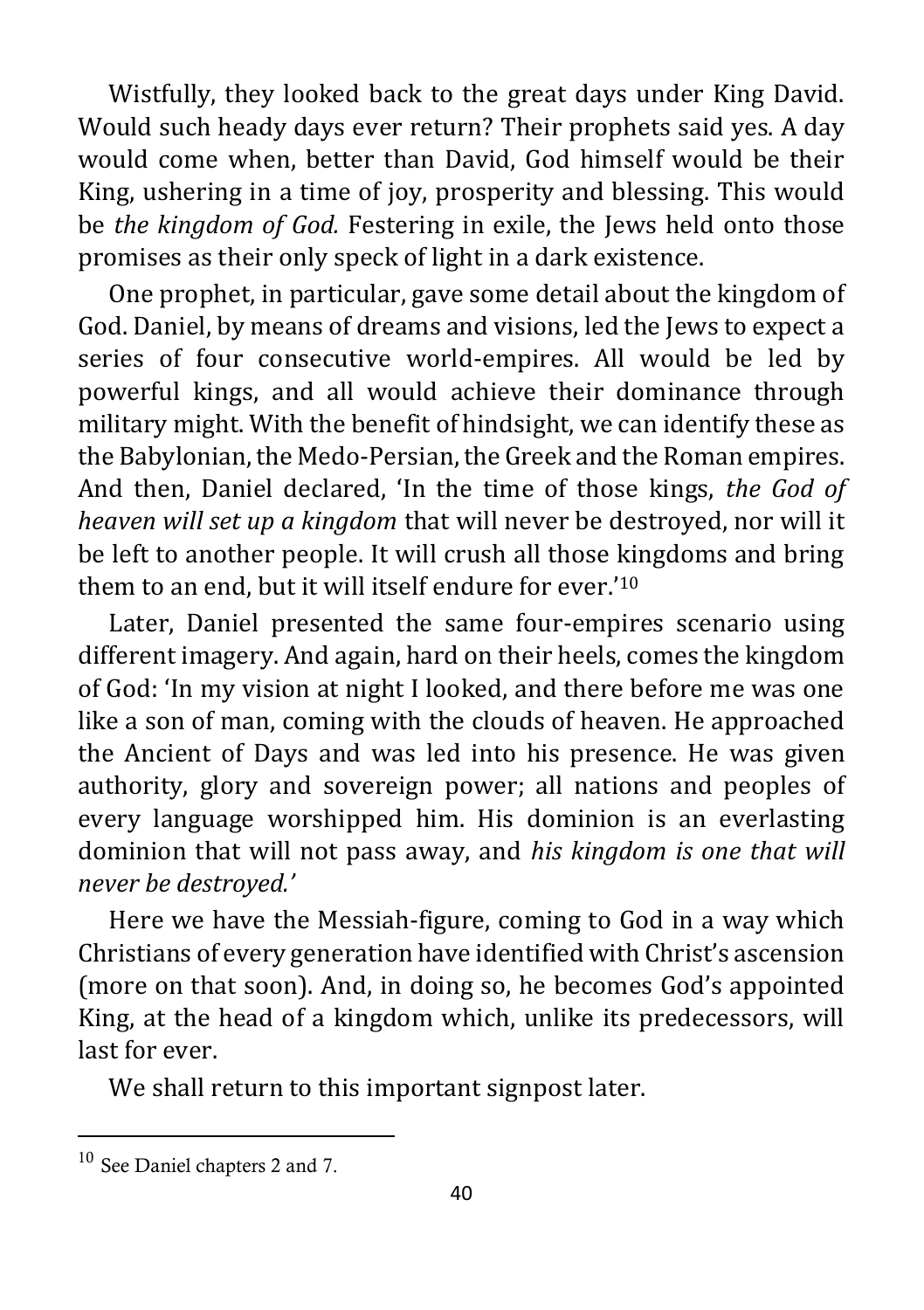# 8. To Babylon and Back

The Babylonian exile was Israel's all-time low. But things moved on, and the next signpost is…

*Signpost 10:* Exile and return

The exile to Babylon was a disaster of the first order. The people lived in despondency. Everything they had loved and treasured their homeland, the capital city Jerusalem, and the Temple — was far away, and in ruins. They could no longer worship God properly because his home, the Temple, had been razed to the ground. But God had 'moved out' even before that. The prophet Ezekiel had seen a vision of the presence of God rising up from the Holy of Holies and moving away, out of sight. So when the Babylonians had eventually come crashing in there to loot and burn, they had found that God was no longer in residence.

The Israelites languished in exile for seventy years, dreaming of home.

By the end of that time, the Babylonian Empire had been conquered by the Persians, so the Jews found themselves under new masters. The prophet Jeremiah had forecast seventy years as the exile's duration, and as that period drew to a close, the people wondered what would happen. Happily, their new masters adopted new policies on the repatriation of conquered nations like the Jews. So, it was a Persian ruler, King Cyrus, who eventually gave permission for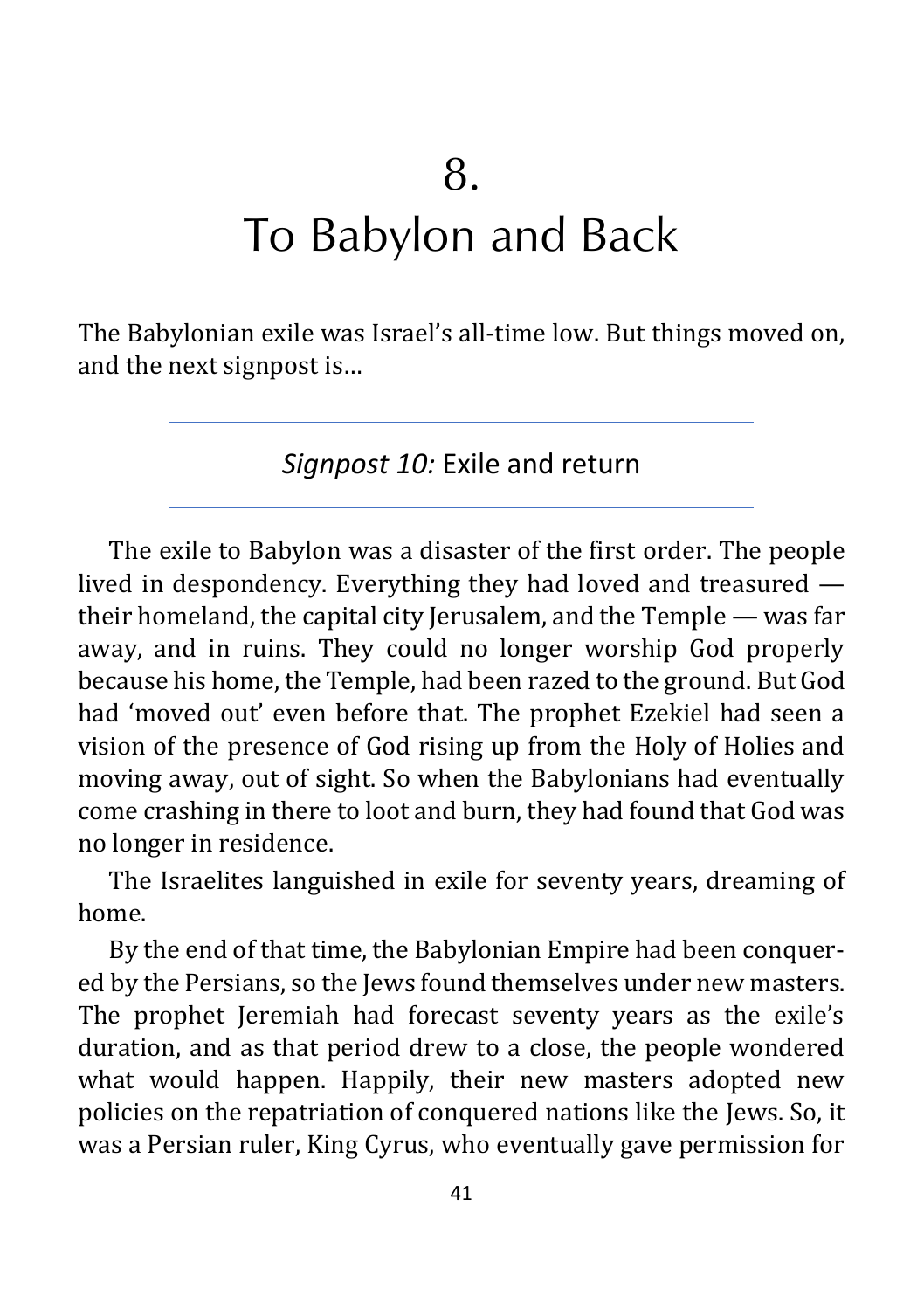Jews to return to their homeland. Did they leap at the prospect? Most of them didn't. They had got their feet under the Babylonian table and had adjusted to a new way of life. They saw little appeal in having to up sticks again and make the long trek — a couple of thousand miles by the typical safe route — back to a ruined country that would take decades to rebuild. They opted to stay put.

But a few did take up Cyrus's offer. They were such a small proportion that they came to be known as 'the remnant' of Israel. After the long, weary journey home they found Jerusalem still in a state of ruin. But at least they were home again. Conscious of the national sins that had led to the destruction of the Temple and to exile, they were keen now to show that they had learnt their lesson. They were determined to see the worship of God reinstated as priority. That meant rebuilding the Temple. They tackled this project with enthusiasm under the leadership of Zerubbabel, and in due course it was finished.

The new Temple, however, was a mere shadow of the one it replaced. Some elderly Jews, who remembered the glory of Solomon's Temple, wept at the comparison when the new one was commissioned. More significantly, at its inauguration God failed to turn up in tangible majesty the way he had done in Solomon's day. But at least the system was up and running again. The pattern of sacrificial worship had been reinstated and the priests were doing their thing once more. Now the people could focus on rebuilding the broken-down walls of Jerusalem, erecting decent houses for themselves, and getting some order back into their everyday lives.

That's two key features to hold onto: *exile,* and *return from exile.* They will become hugely important later on.

\*\*\*\*\*

Meanwhile, God's original purpose of getting his estranged world reconciled to himself had never wavered.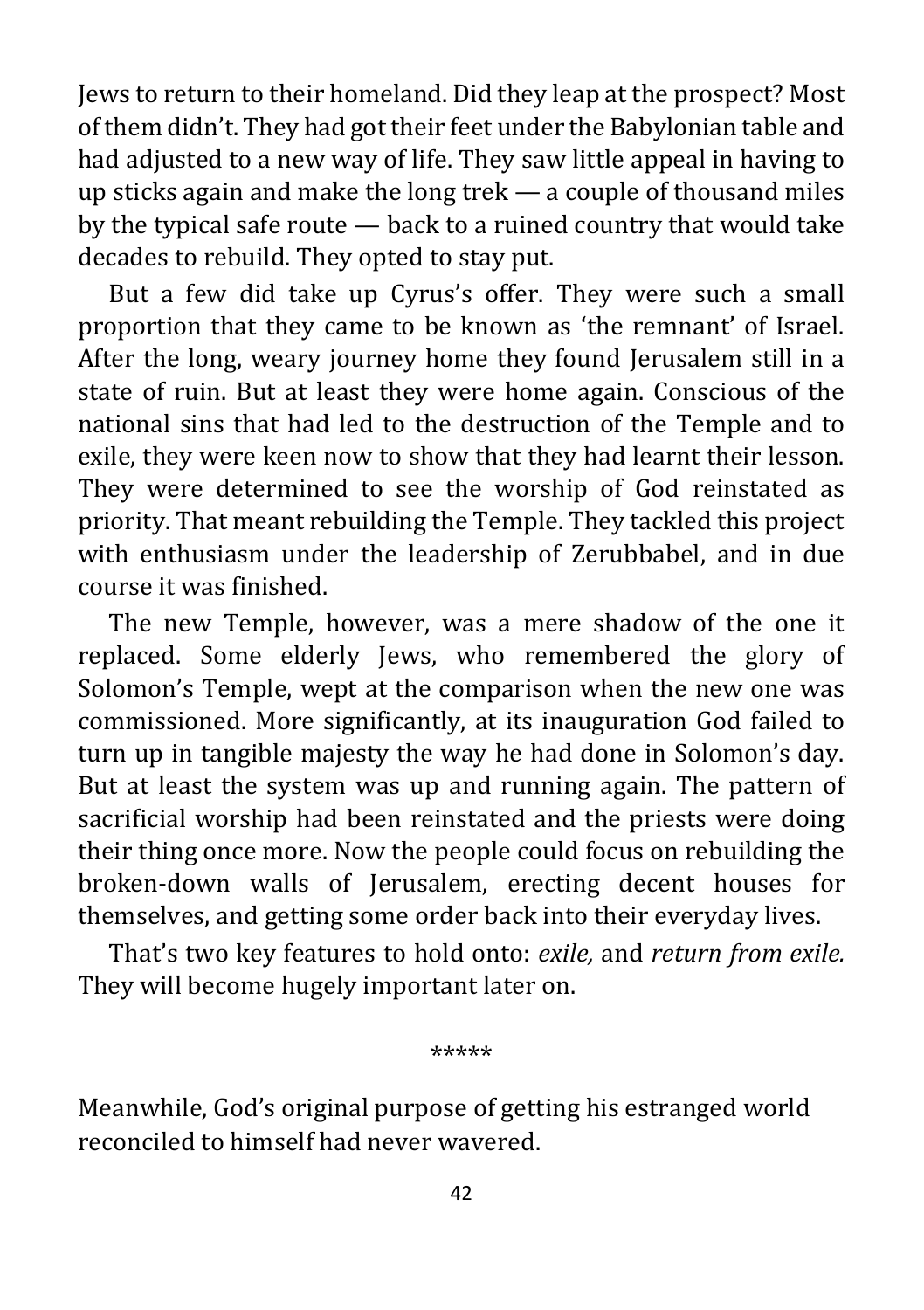As we have seen, his plan from the start was to have a people the Israelites — who would be 'a light for the Gentiles'. They would be his means of bringing the whole world to recognise and respond to his love. People everywhere would become God's vice-regents, looking after the world on his behalf, in happy fellowship with him. This would be a world marked by peace, deep fulfilment, happiness and unending blessing. His plan of using Israel as his foot in the door to reach the world had now foundered on the rocks of that nation's failure, that was true. But God never ditched it for some other scheme. In spite of the setbacks, he stuck with the original scheme. But how would he get it to work?

Gradually, indications began to emerge. The prophets and poets of Israel began to receive insights from God on the subject. Two distinct lines of revelation began to crystallise. One line was that, because the Israelites had been such a drastic failure, *God himself* would step in to achieve his goal of a world united to him in love. He would intervene in person to do what his chosen agents had proved unable to do. So the Israelites began to pray, 'Come, O Lord, and do it!'

The other line was that God would use *someone else* to do the job on his behalf. That 'someone' would be a Jew *par excellence,* who would personally embody everything that Israel as a nation had failed to be. He would keep God's law and do his will perfectly, thus becoming the planned 'light for the Gentiles' by representing him accurately to the whole world. And he would be a king — *God's* king, a divine representative, a King David Plus.

The title the Jews began to use for this figure was 'Messiah', which means 'anointed one'. In Israelite society, anointing was conferred on prophets, priests and kings. The Messiah would be all three. As prophet he would represent God to the people. As priest he would represent the people to God. And as king he would rule on God's behalf.

The 'king' bit was particularly important. In fact, 'the kingdom' became a major theme in Jewish thinking. People longed for the day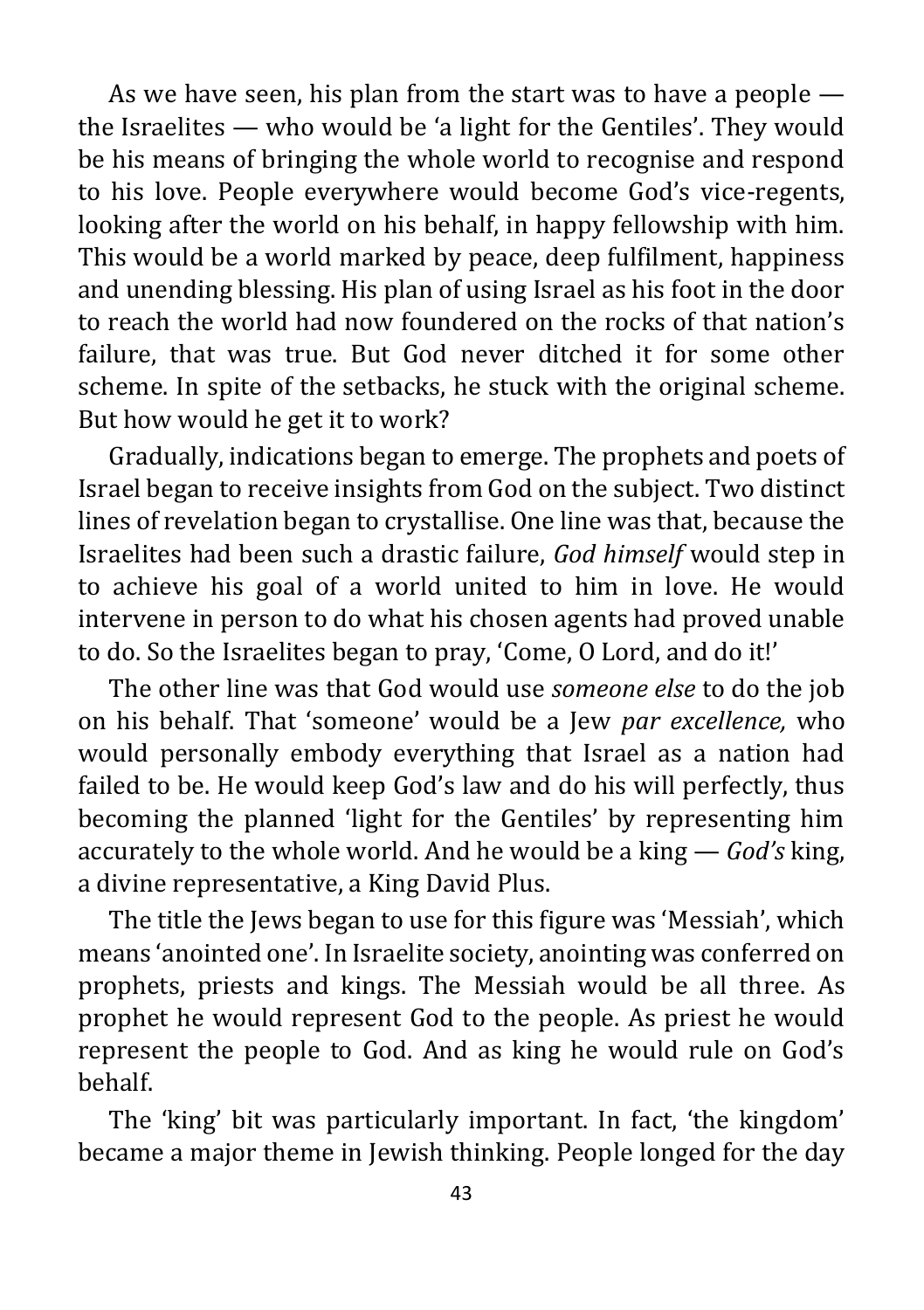when God would rule as King over a world completely at one with him: the *kingdom of God.*

The prophets shared insights into the nature of it. It would be full of joy, splendour, peace, harmony and fulfilment. The wolf would lie down with the lamb. War would be no more, as people laid down their arms and beat their swords into ploughshares. Here was something to long for, to aspire to, and to work towards.

'Kingdom' was central to both the lines of revelation that were emerging. In the one, *God himself* would reign as King while, in the other, *Messiah* would be the King. How these two lines might converge no-one could really say. All the Jews knew was that divine help for their messed-up situation had been promised and would surely come. Their God would not let them down. Against this background of expectation, Israel's history continued after their return from exile.

But there was deep dissatisfaction. The exile was over now, true enough, but for most Jews it didn't feel like it at all.

That was because, even though now back in their own land, they were in fact a puppet-nation under the heel of one Gentile empire after another. At first, they were governed by the Persians. They couldn't complain too much since it was the Persian emperor, Cyrus, who had allowed them to return to their land in the first place. But in due course the Greeks rose to prominence on the world stage and took over control of little Israel. After that it was the Romans, and they were still the ruling power when Jesus eventually came on the scene. The Jews, to their frustration, had been unable to throw off the yoke of any of them and become a free people.

That's what led them to think deeply about their predicament. For a long time, they had thought that their problem was the exile and that, once it was over, everything would be fine. But here they were, back in their land, yes, but still under foreign domination. Maybe, they realised, the real issue was a deeper one than political realities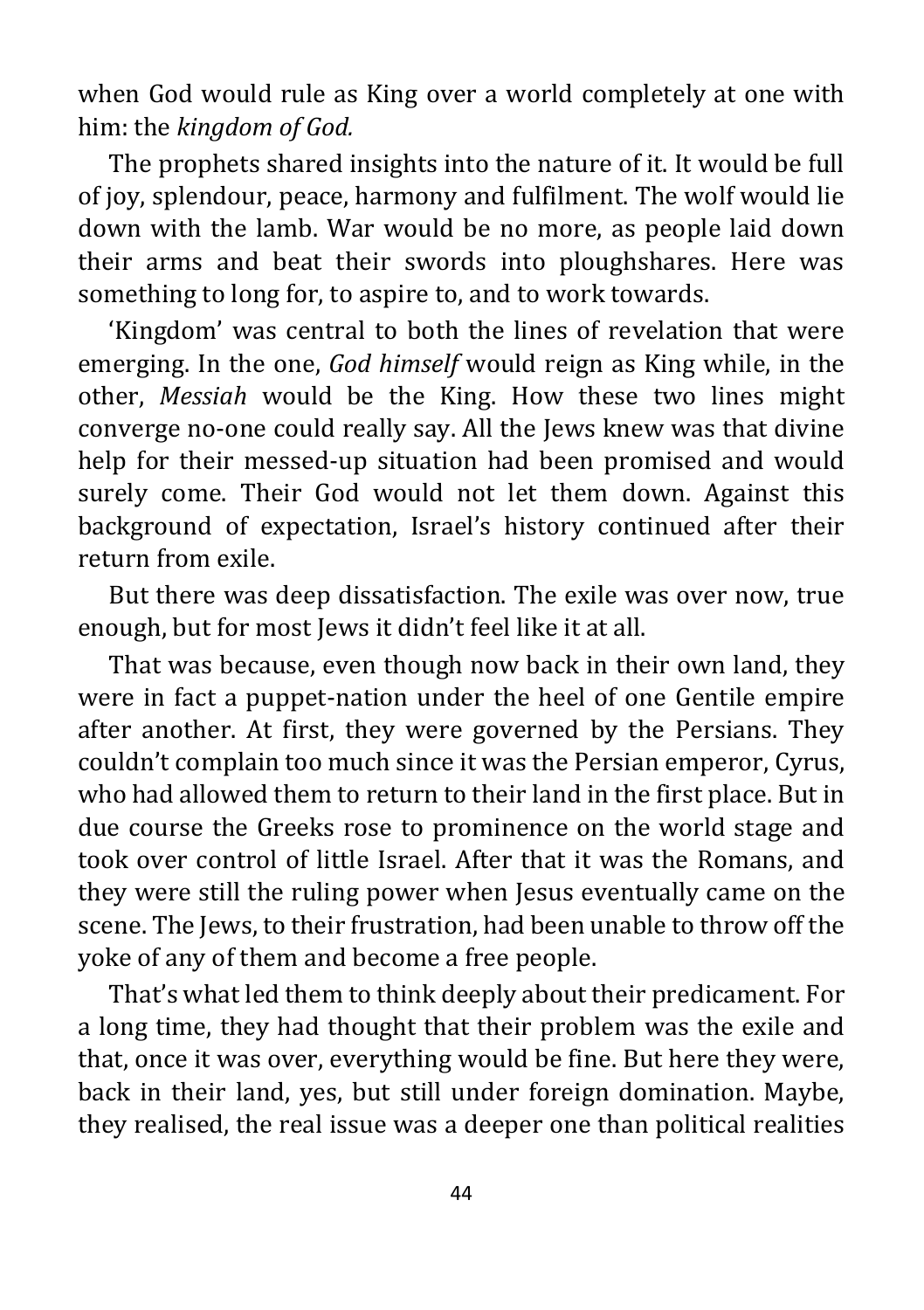like territory and governments? Maybe *something deep in their human nature* was the real problem?

Certainly, their long history of falling short of God's requirements pointed in that direction. Their deepest being was seriously corrupted. They were evidently sinners by nature as well as by practice. Their Messiah, when he showed up, then, would have to achieve something more drastic than freeing them from foreign domination.

How that could ever happen was anyone's guess. Meanwhile, they kept their eye on the political situation and prayed for God's intervention and Messiah's coming.

At the crossroads of BC and AD it finally happened!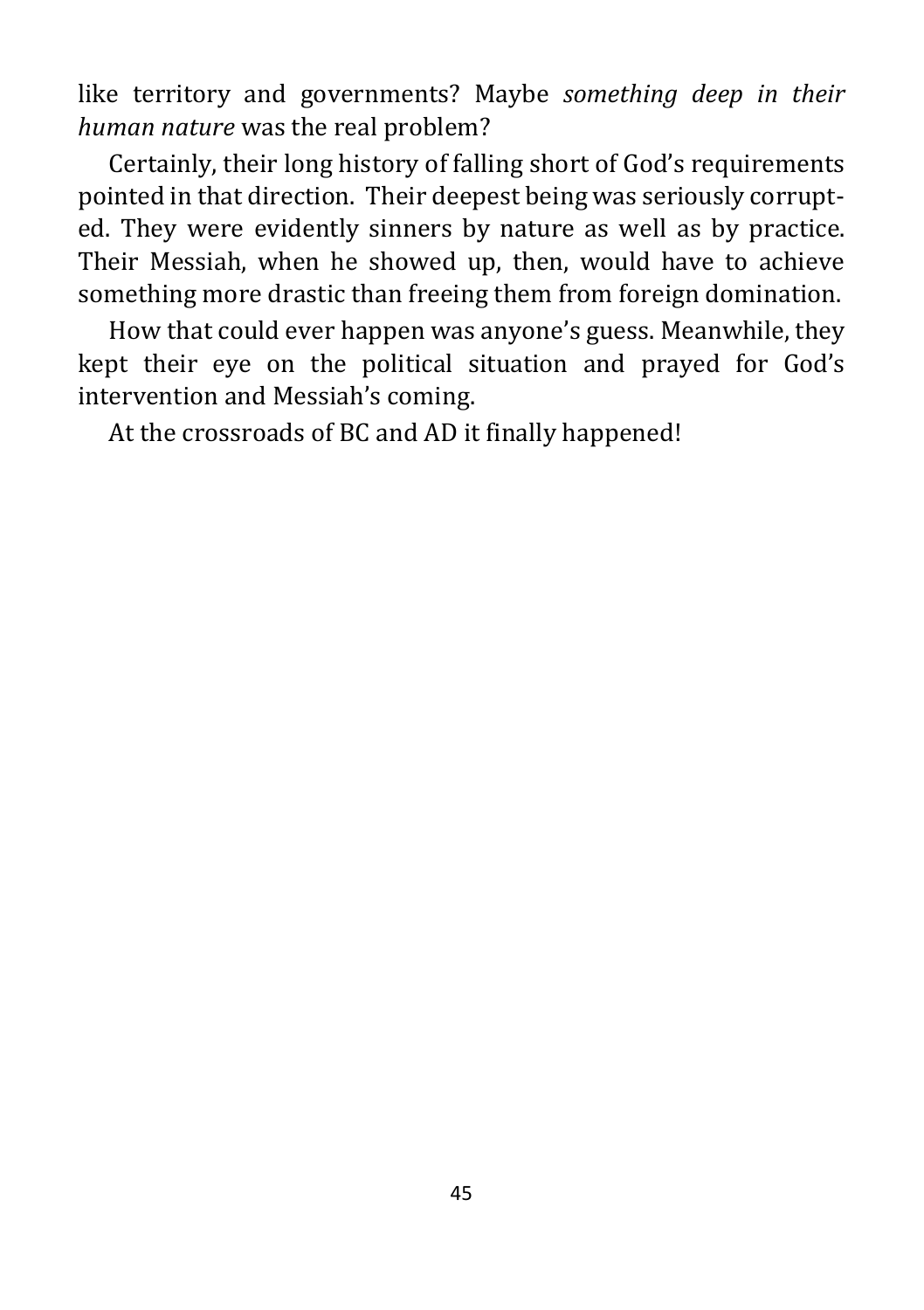# The Story So Far

We've reached a key point in the story. Messiah is at the door. God's plan remains on track. So, this may be a good place to pause and review the story so far. These are the main elements of it:

#### **Our hunch:**

• We all know, deep down, that God exists. God-thoughts insist on coming. Admit to the craving, and yield to it!

#### **What God is like:**

- God is vast beyond our imagination. But, at the same time, he loves us, his creatures, and longs for relationship with us.
- God is love in the sense of a deep, unshakable commitment to our welfare.
- God is a Trinity: three 'persons', yet one God, a 'sweet society' of inter-personal love in himself.

#### **God involves human beings:**

- He chose to extend the circle of love to embrace us humans.
- Love is only love when freely given, so God took the risk of giving us freedom of choice to respond to his love. We abused that freedom and so began to feel alienated from him.
- Yet still we feel the need for him as much as ever.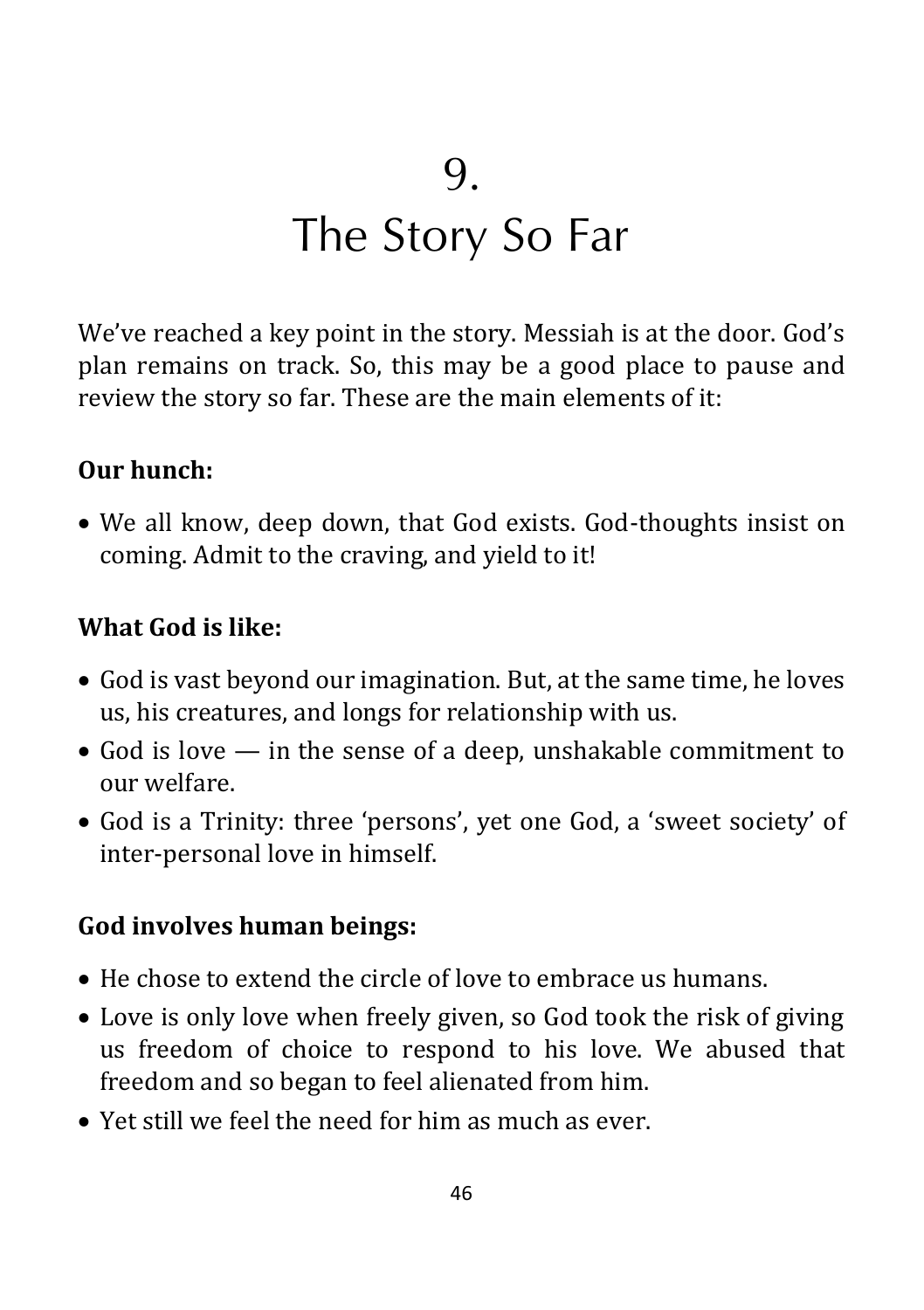### **Towards a solution:**

- God began to steer the events of world history towards a solution to the problem.
- He revealed himself, little by little, to Abraham, Isaac and Jacob (Israel).
- The family grew to become the nation of Israel, and ended up, through Joseph, as slaves in Egypt.

### **Israel's great deliverance:**

- The Passover events led to the nation's release from slavery.
- Their miraculous crossing of the Red Sea made the break with Egypt final.

### **Israel in the Promised Land:**

- Under Moses' leadership they journeyed to the Promised Land of Canaan, where their ancestor Abraham had lived.
- They settled in the land, making the Temple, in Jerusalem, the focus of the nation's spiritual life.
- The plan was that their success and exemplary lifestyle would be 'a light for the Gentiles' around them.

### **Israel's failure and decline:**

- But they let God down by hogging his blessings to themselves instead of exporting them.
- In spiritual decline, the nation split two ways and ended up being invaded by Gentile armies.
- The Temple was destroyed, and the people carried off into exile in Babylon.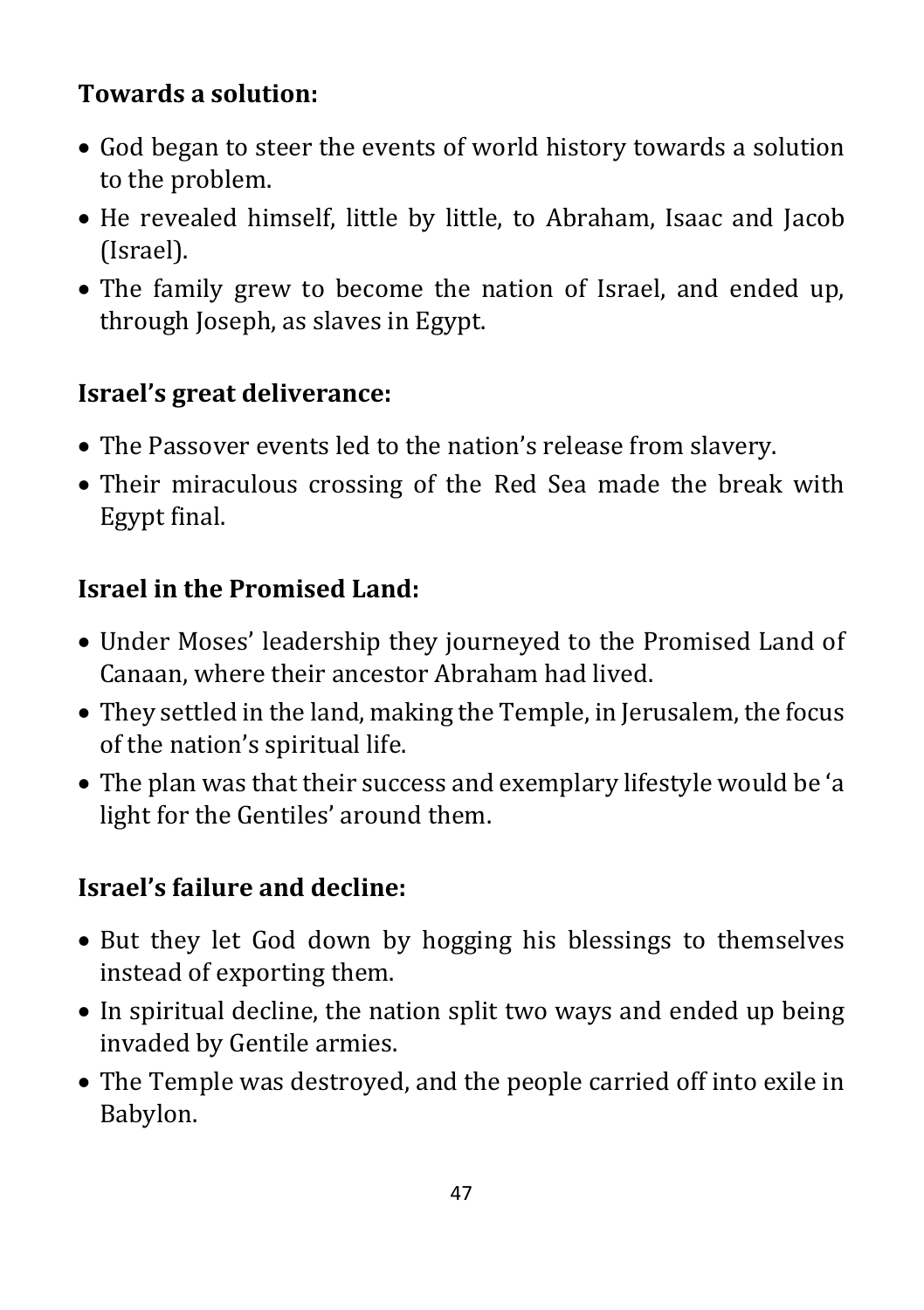### **Back in the land, but:**

- Even when some returned and got the Temple and the city of Jerusalem rebuilt, they felt that life was still only second-best.
- The fact that their nation was constantly under foreign domination made them feel that the exile hadn't really ended.

### **Pointers to better things:**

- The prophets of Israel began to speak of a coming day when God would intervene to put everything right.
- He would establish his kingdom and rule over a blessed and fulfilled people.
- Some prophecies pictured God himself doing this; others pointed to one who would reign on his behalf: the Messiah.
- The Jews began to realise that their problem was not just political, but moral and spiritual. Messiah would need to deal with that the sin issue — first.
- Then the blessings of God could truly begin to filter out to the world at large.

Along the way, we identified ten 'signposts' that, as we move on, will become keys to our understanding of Jesus and what he has achieved. These were:

- 1. Abraham, the man of faith
- 2. The sacrifice of Isaac
- 3. Passover
- 4. The Red Sea
- 5. God's people
- 6. The Tabernacle
- 7. The Day of Atonement
- 8. The Temple
- 9. Kingdom
- 10. Exile and return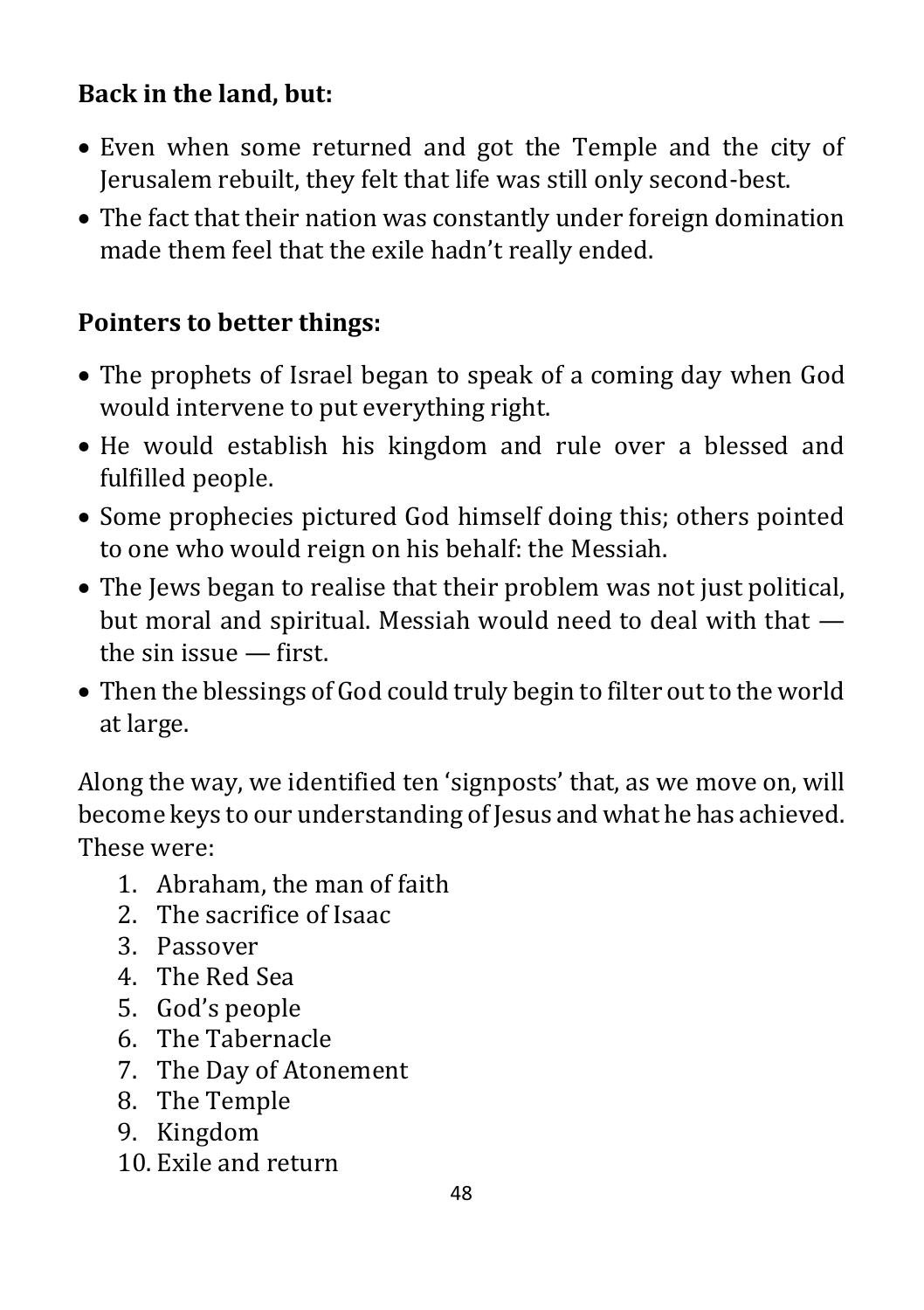So now we can go back to the story and see what happened next…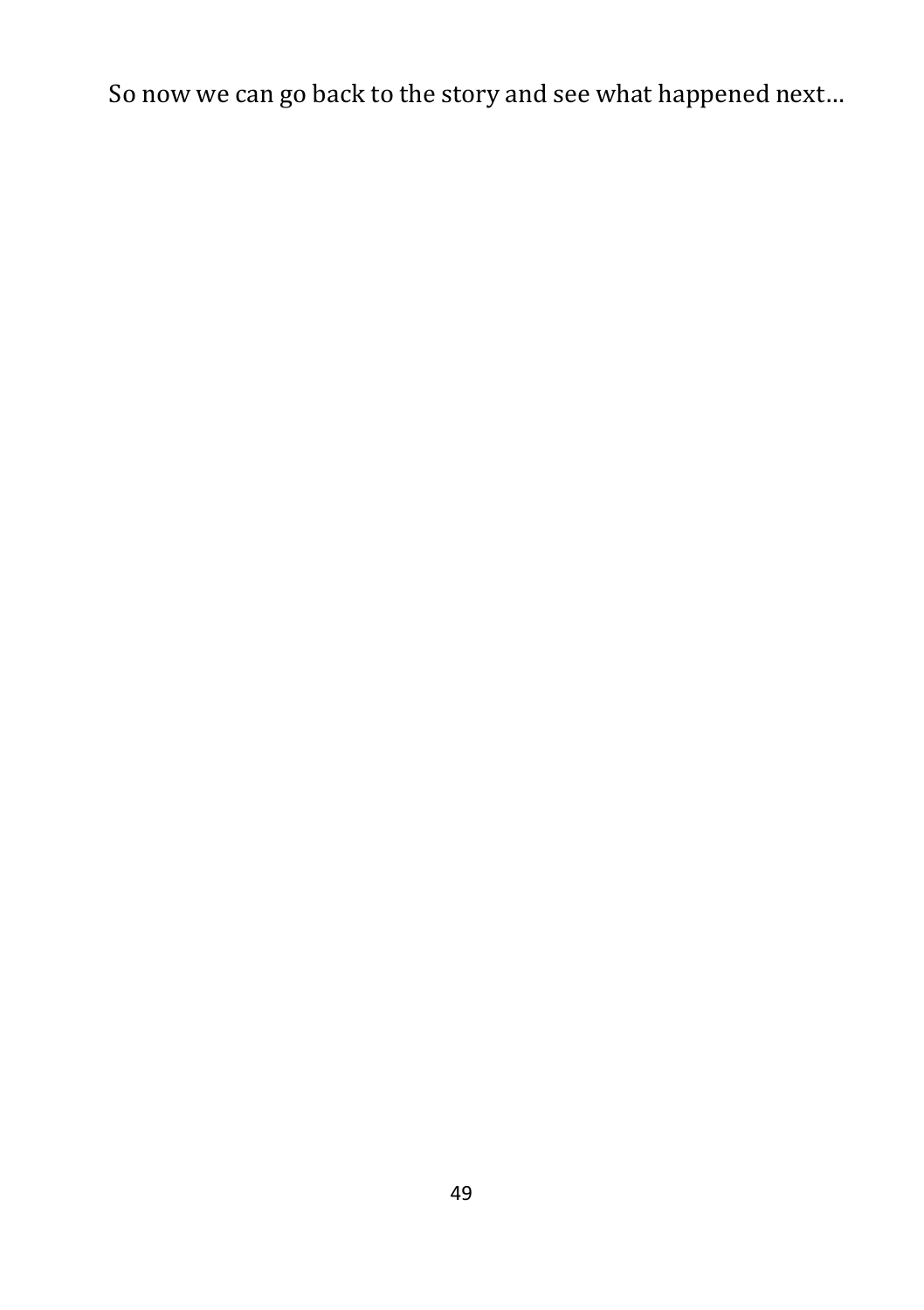## *Part 3:* Jesus

# 10. Breakthrough!

Jesus arrived! BC was about to become AD — or BCE was about to become CE.

Jesus' arrival was the major turning-point in the history of the world — and that's no exaggeration. With Jesus, *everything* was about to change! He would enable God's plan to work.

The Bible offers four perspectives on the life and death of Jesus. We call them the 'four Gospels', named after their authors, Matthew, Mark, Luke and John. We shall refer to them a good deal from now on.

Jesus' coming started, of course, with the events we commemorate at Christmas. In a minor Roman province at the back end of the Roman Empire, a young Jewish girl of 15 or 16 years of age gave birth to a son. No fanfare of trumpets announced his arrival. Nor did Mary give birth to him in a smart maternity wing. She was away from home, travelling to Bethlehem with her fiancé, Joseph, to register in the latest census announced by the authorities. Hundreds of folk were on the move, so the roads and lodging-places were all crammed. But, with the birth imminent, they managed to find a place typical of ordinary people's dwellings of the day. This was a living-room with a space at one end for the family's animals. And it was in a hollowed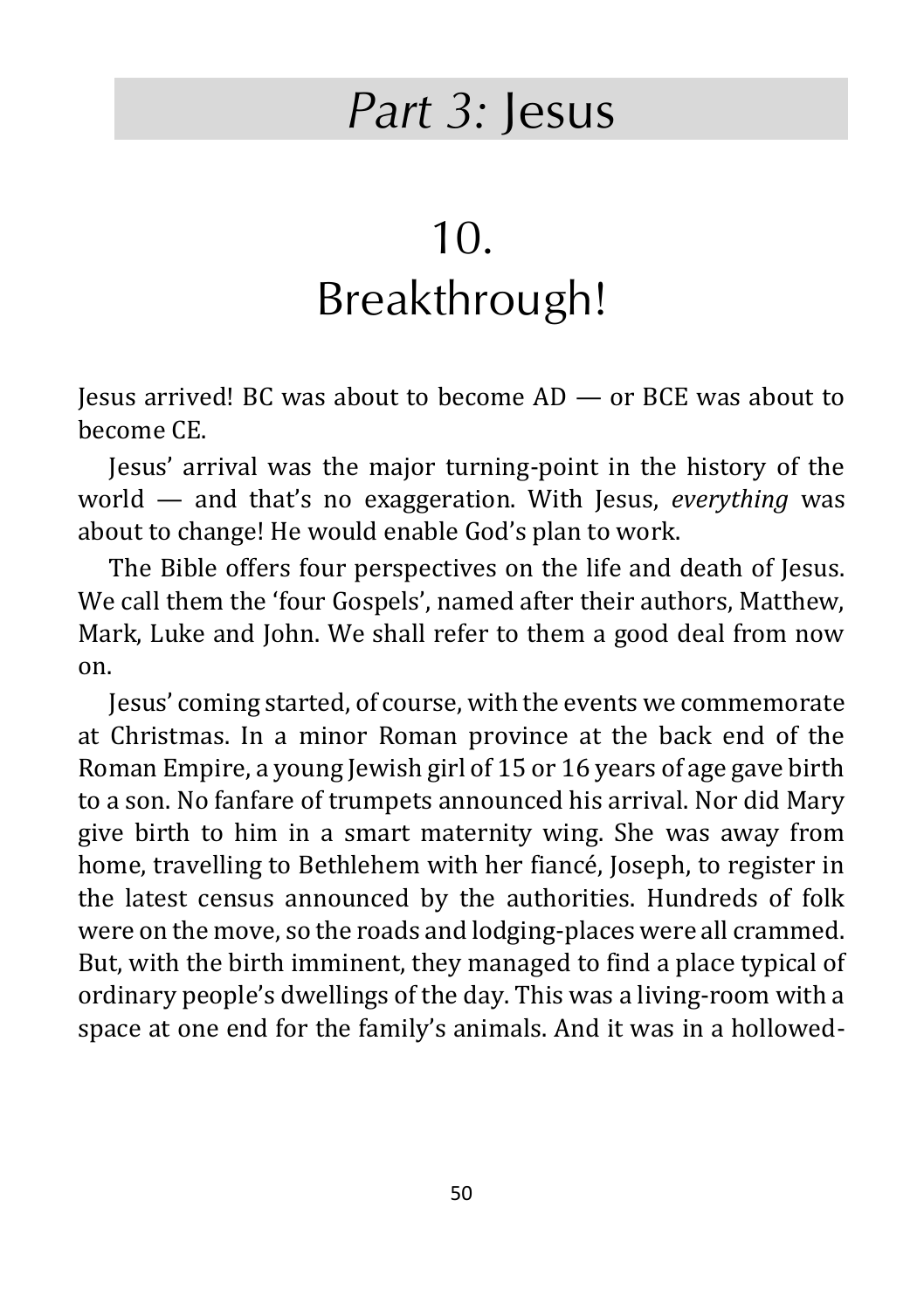out space, where the animal-feed was put, that Mary made a bed of straw for her newborn son.<sup>11</sup>

'Aha!' you say. 'So, Joseph and Mary weren't yet married, but they had clearly jumped the gun and Mary had got pregnant. Ah well, it happens a lot. No big deal!'

That's the natural assumption, and that's what many of the locals thought about the birth of Jesus, even after he was grown up.<sup>12</sup> But it's a mistaken conclusion. Let's take a closer look.

While Jesus' birth was in many respects very ordinary, in other ways it was as extraordinary as they come. You can read about it in the Gospels of Matthew and Luke. First, Mary received an angelic visitation. Don't be too quick to dismiss that notion as fantasy. We're talking here about the great creator-God breaking into the realm of humanity. That's a mind-boggling concept, so it would be odd if no extraordinary phenomena showed up. In such a context, an angel acting as a messenger from God is no great surprise.

The angelic visitor, named Gabriel, informed Mary, who was a virgin, that she would become pregnant. This would happen not by the usual means, however, but by the direct operation of God the Holy Spirit upon her. The 'holy one' to whom she would give birth would, therefore, 'be called the Son of God.13' And, since God isn't into coercion but co-operation, Gabriel gave her the option of agreeing to be the vehicle of God's entering the world of humanity, or turning it down. Mary wasn't stupid. She knew enough about people to realise that many of her family and contacts wouldn't swallow her story about her pregnancy being divinely caused. But this girl had a real faith in God. She agreed to the proposal, saying to the angel: 'I am the

 $11$  Many popular facets of the Christmas story don't fit with the realities of the situation. If you're interested, you can read about it in Kenneth E. Bailey, *Jesus Through Middle Eastern Eyes,* SPCK, 2008, p25-37.

<sup>&</sup>lt;sup>12</sup> Note the sarcastic hints to that effect in John 8:39-41.

<sup>13</sup> Luke 1:35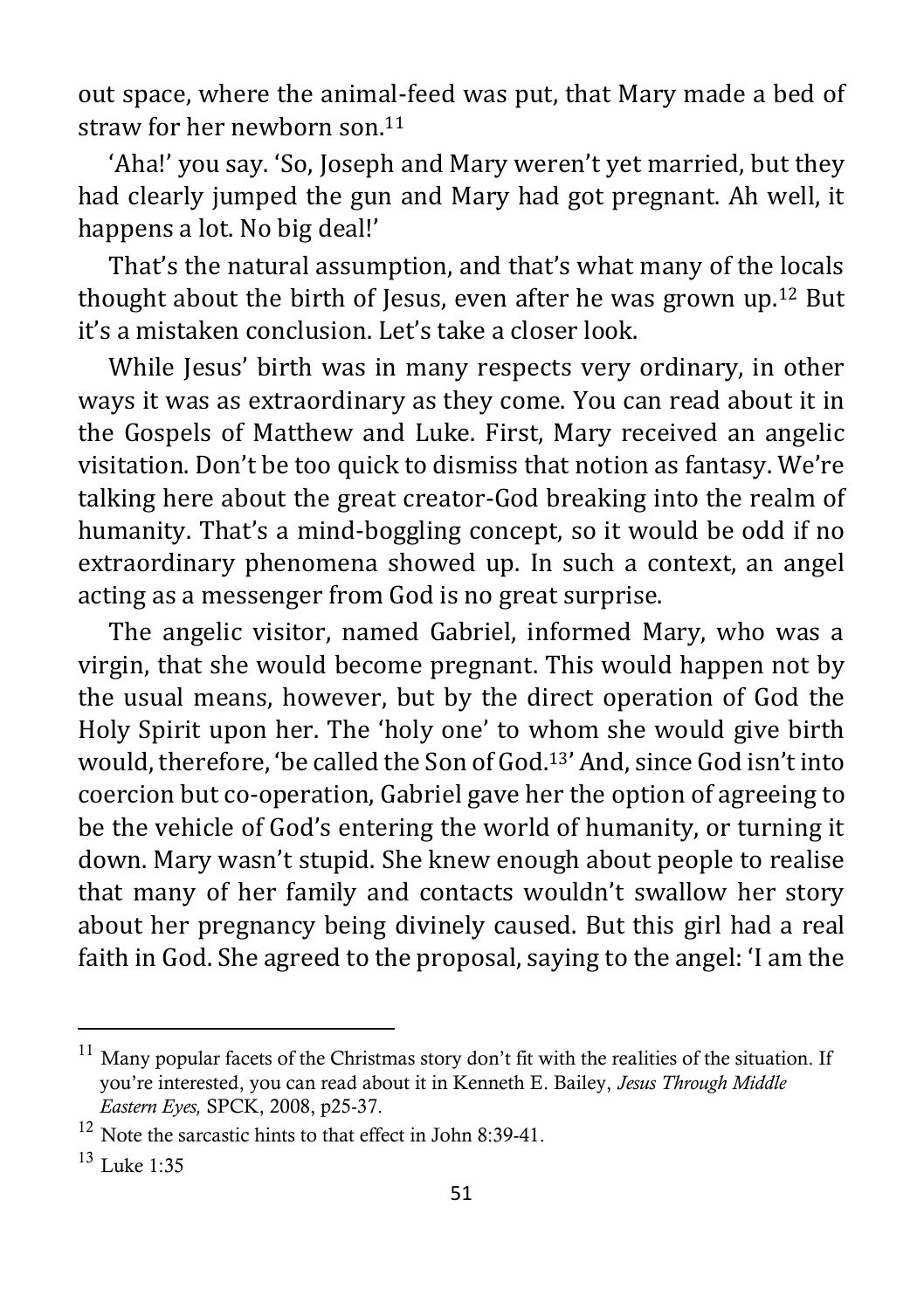Lord's servant. May your word to me be fulfilled.<sup>14'</sup> Sure enough, she became pregnant.

The next problem was for Joseph, her fiancé. In Jewish society at that time, engagement was a legally binding arrangement, as binding as marriage itself. The sexual dimension, however, was not permitted until the marriage. Joseph knew full well that he and Mary had not had sexual relations, yet here she was, pregnant. We can't blame him, then, for jumping to the obvious conclusion and being deeply upset. He clearly loved the girl but felt, in the circumstances, that he had to divorce her, if only to protect his own reputation. He would do it quietly, he decided, with the minimum of fuss, to protect the girl he still loved.<sup>15</sup> A good, sensitive guy, Joseph!

This called for another angelic visitation. In a dream, an angel assured Joseph that Mary hadn't been involved in any hanky-panky, but that the work of the Holy Spirit accounted indeed for her pregnancy. He could go ahead and marry her without any qualms. Of course, it was up to him whether or not he did so. We could understand if he had played safe, for his reputation's sake, by breaking off the engagement. But he didn't. He married the girl and, as the Scripture records, 'He did not consummate their marriage until she gave birth to a son.'

They named him Jesus. That was in direct response to the angel's word to Joseph: 'You are to give him the name Jesus, because he will save his people from their sins.'

Names in those days were important. Parents often chose them to show the kind of person they hoped their child would grow up to be. Jesus was a common name. It's the Greek equivalent of the Hebrew name Joshua, which means 'rescuer', 'deliverer' or 'saviour'. Jewish parents would call a newborn son Jesus in the hope that he would grow up to rescue the Jews from the Roman occupation.

<sup>14</sup> Luke 1:38

 $15$  See Matthew 1:18-19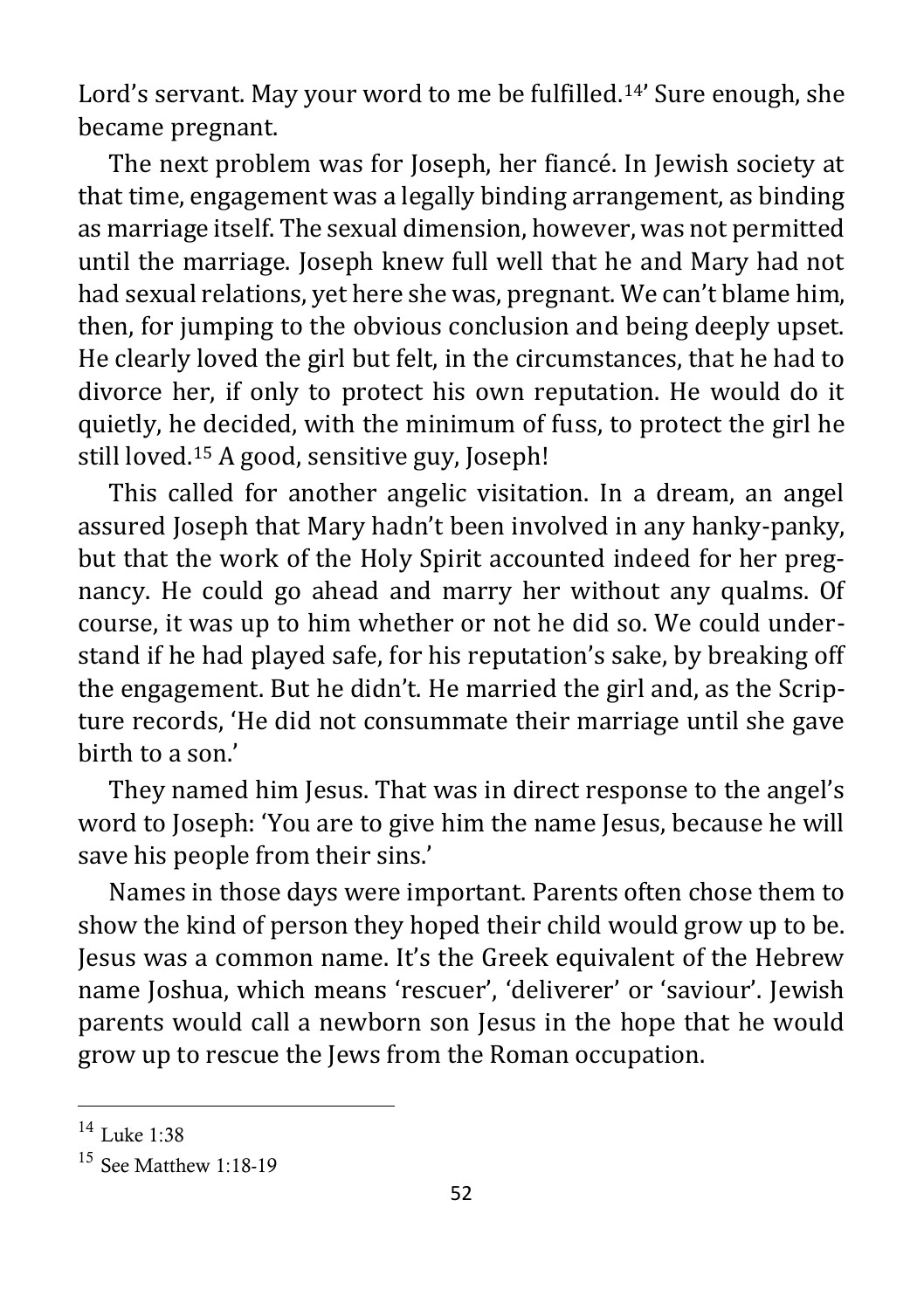Joshua had been one of the outstanding heroes of Jewish history, centuries before. He had taken over from the great Moses and 'saved' the Israelites by bringing them into the Promised Land after their escape from slavery in Egypt. Remember that? It was this 'saving' aspect that the angel referred to when he said that this Jesus would *'save* his people'. But not from the Romans — 'from their *sins'.* Mary's firstborn, according to the angel, was destined to be another great saviour of the people, but this time from the shackles of their human frailty.

Another extraordinary event took place before very long.

A group of non-Jews arrived to pay homage to the child Jesus. Here we have an early indicator that the deliverance this boy would achieve was not going to be for Jews alone; it would extend into the world of the Gentiles. The visitors have traditionally been called 'magi', 'wise men' or 'kings', and they came from somewhere in Arabia. Traditionally, too, there were three of them. The Bible doesn't give a number, but the number has been assumed from the fact that they brought three gifts: gold, frankincense and myrrh. These men read the star-signs that were their speciality to indicate that the newborn boy they were to visit had been 'born king of the Jews'. Hence the expensive gifts they brought, fit for a king.<sup>16</sup>

They naturally turned up first in Jerusalem, the capital city, where one would expect a king to be. Sure enough, there *was* a 'king of the Jews' based there. His name was Herod. And he wasn't a baby. He was grown-up, nasty and selfish. Herod was of mixed parentage, Greek by culture and Jewish by religion, and he ruled Israel on behalf of the Romans. The politically volatile situation in his day made him understandably insecure, so you can imagine his alarm when told

<sup>&</sup>lt;sup>16</sup> They said they 'saw his star when it rose' (Matthew 2:2). One commentator says: 'The planets Jupiter and Saturn were in conjunction with each other three times in 7 BC. Since Jupiter was the 'royal' or kingly planet, and Saturn was sometimes thought to represent the Jews, the conclusion was obvious: a new king of the Jews was about to be born.' Wright, T. (2004). *Matthew for Everyone, Part 1: Chapters 1-15* (10). London: Society for Promoting Christian Knowledge.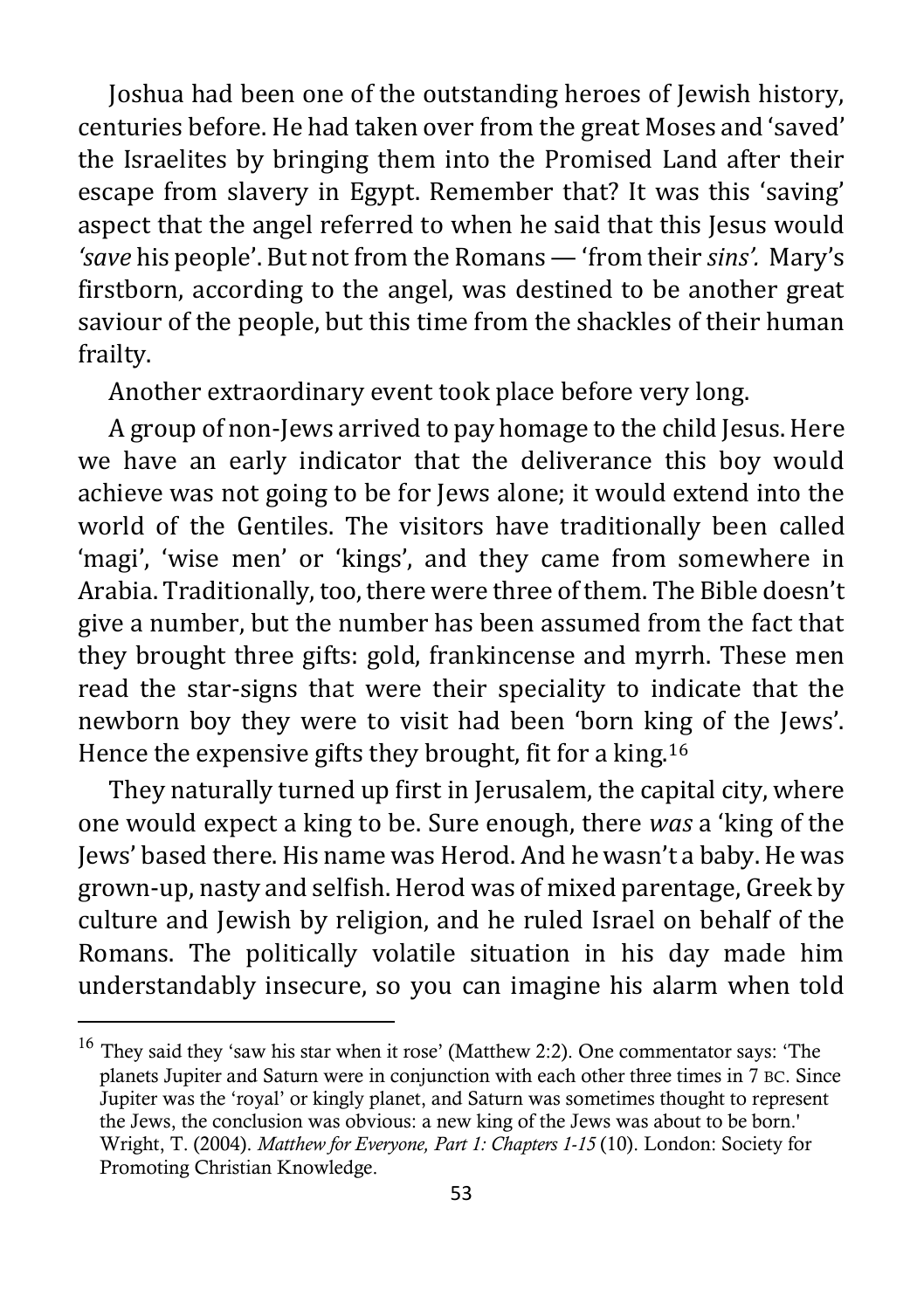that there were Arabian visitors in town, seeking the newborn 'king of the Jews' so that they could pay him homage!

'King of the Jews' was Messiah-talk and, as Herod knew only too well, would-be messiahs appeared on the scene from time to time, stirring up political instability and threatening Herod's position. Such pretensions had to be nipped in the bud. So, summoning the Jewish religious experts, he quizzed them as to what the Scriptures said about where the promised Messiah would be born. 'In Bethlehem', they told him. So, he sent the magi off to Bethlehem to find their 'king of the Jews', insisting that they let him know when they found him, so that he, too, could go and pay him homage. What he really meant was 'so that I can have him snuffed out'.

Off went the Arabians and found the child Jesus in Bethlehem. They worshipped him and presented their gifts. But they didn't return via Jerusalem to report to King Herod. Having been warned in a dream not to do so, they chose a different route home.

It didn't take Herod long to realise that the magi had let him down. But no problem: he knew that Bethlehem was where the child would be. So, heartless tyrant that he was, he ordered a massacre of all the boys in Bethlehem and district under two years of age.

But Jesus escaped the slaughter. An angel had warned Joseph in a dream of what Herod proposed to do, instructing him to take Mary and their child to Egypt until the danger had passed. As a result, Jesus lived for a while in Gentile (non-Jewish) territory — yet another pointer to the scope of the saving work he would later achieve.

After Herod's death, the family moved back to their own country and settled in the village of Nazareth. Family life there continued as normal. Joseph was a local carpenter or builder, and he and Mary went on to have other children —conceived and born, unlike Jesus, in the usual way.

Meanwhile, Mary's boy was growing up…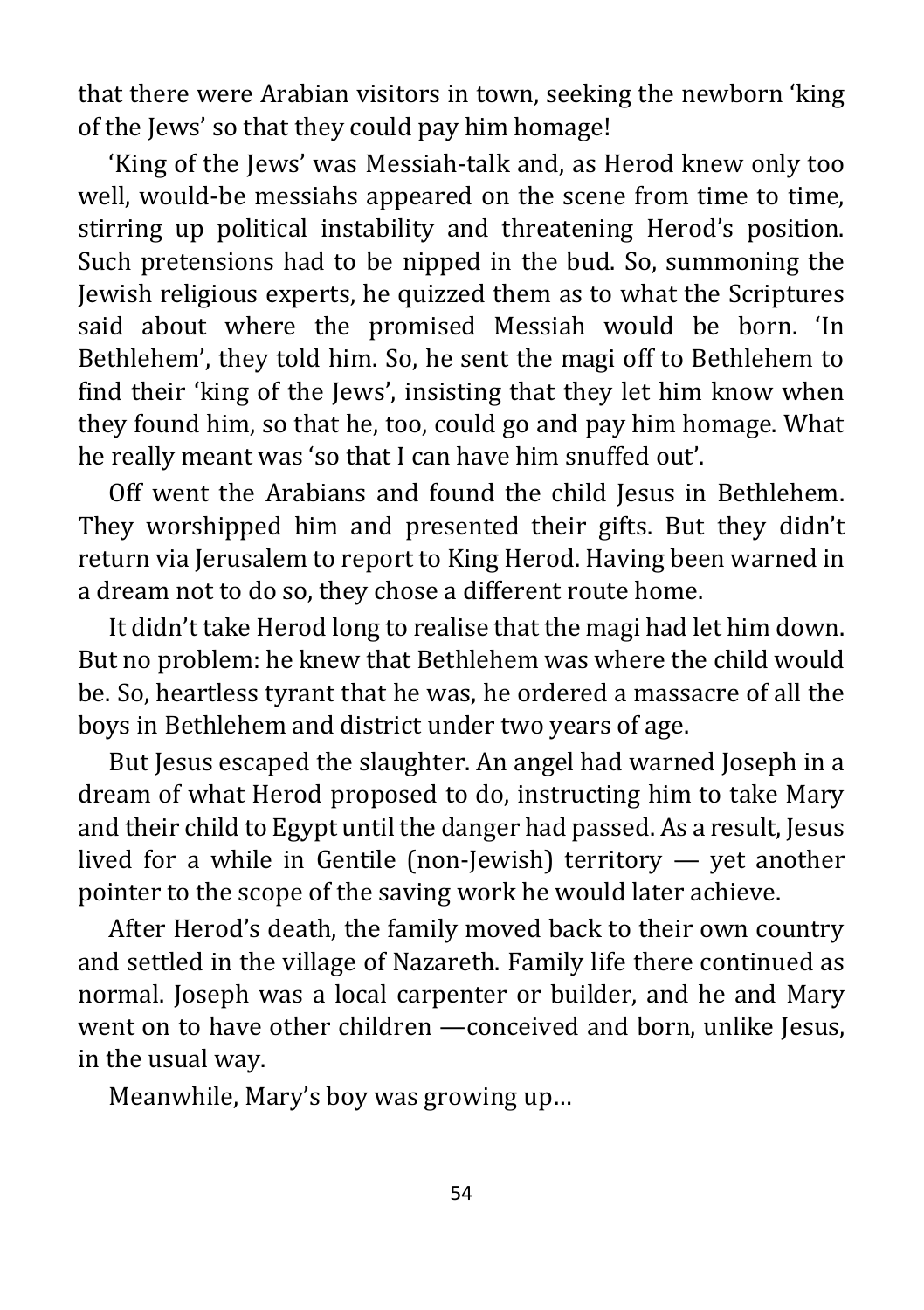# 11. Who Is This Boy?

We have little information about the years between Jesus' birth and his emergence onto the public scene at the age of 30.

But we assume he grew and matured like any other boy, learning the Hebrew Scriptures from his parents and in the local synagogue. He doubtless helped Joseph in the family business, too. It seems likely that Joseph died quite young, and that the burden of running the business and maintaining the family fell on the shoulders of Jesus at some point, as he advanced through his teenage years and into his twenties.

We do know of one incident when Jesus was just twelve years old. Jews were required to travel up to Jerusalem several times a year for the great annual festivals based at the Temple. When Jesus was twelve his family went up to that year's Passover festival. Most of the villagers from Nazareth would have travelled together. As it was just short of 100 miles, it took several days each way.

All went well at the festival, then the party started the journey home. Joseph and Mary didn't worry that Jesus didn't seem to be around as they began the trip; they assumed he was in the party somewhere with his friends and their families. But he wasn't, and it was only after a whole day's travelling that this came to light. Imagine their panic as they turned around and headed back to the city.

Jerusalem was a sizable place, and still crowded, so looking for Jesus was no easy task. It was only after three days of desperate searching that they tracked him down. He was in the Temple courts, blissfully unaware, it seems, of the anxiety his absence had caused. Mary and Joseph found him with a group of Jewish religious teachers,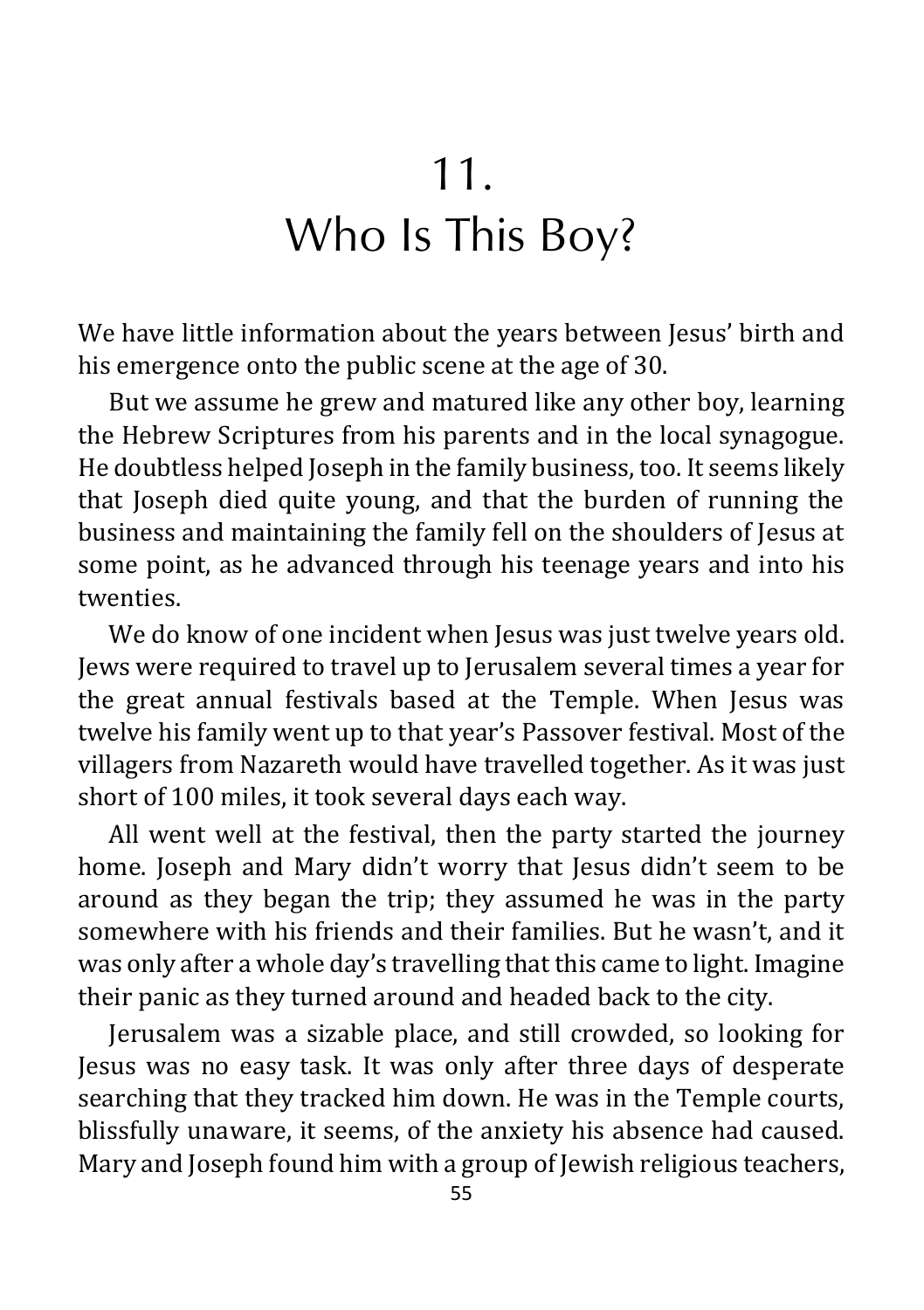asking them questions and discussing the faith with them. Quite something for a twelve-year-old!

Mary, relieved yet angry, admonished him: 'Son, why have you treated us like this? Your father and I have been anxiously searching for you.' The young Jesus seems to have been both surprised and puzzled at this: '"Why were you searching for me?" he asked. "Didn't you know I had to be in my Father's house?"'<sup>17</sup>

This whole incident was significant. For a start, it shows that this son of Mary's was clearly not your average lad. True, in some ways he was quite normal. He ate, drank, slept and went to the toilet like anybody else. His growth through childhood was normal. He developed his character, learning as he went along, steered both by the example of his parents and local community and by the standard teaching he received at the synagogue in Nazareth.

But there are signs that, in other ways, he was unusual. Not many twelve-year-olds, I'm sure, ever spent three days in theological discussions with the wise and experienced experts in the Jewish faith. Your average youngster would have got his questions answered in the first few minutes and have drifted off with a 'Thank you'. Or the teachers would have got bored with the triviality of the conversation and politely drawn it to a close. But here was Jesus, still engaged with them after three days, 'listening to them and asking them questions.' What's more, the Bible records, 'Everyone who heard him was amazed at his understanding and his answers.18' So the questions and answers were not just one way.

Then there's the extraordinary focus of the boy. An average twelve-year-old would soon have been missing Mummy and Daddy, and crying to be reunited with them. But not this one. He seems to have been so absorbed by his hunger to bottom-out some aspects of

<sup>17</sup> Luke 2:49

<sup>18</sup> Luke 2:46-47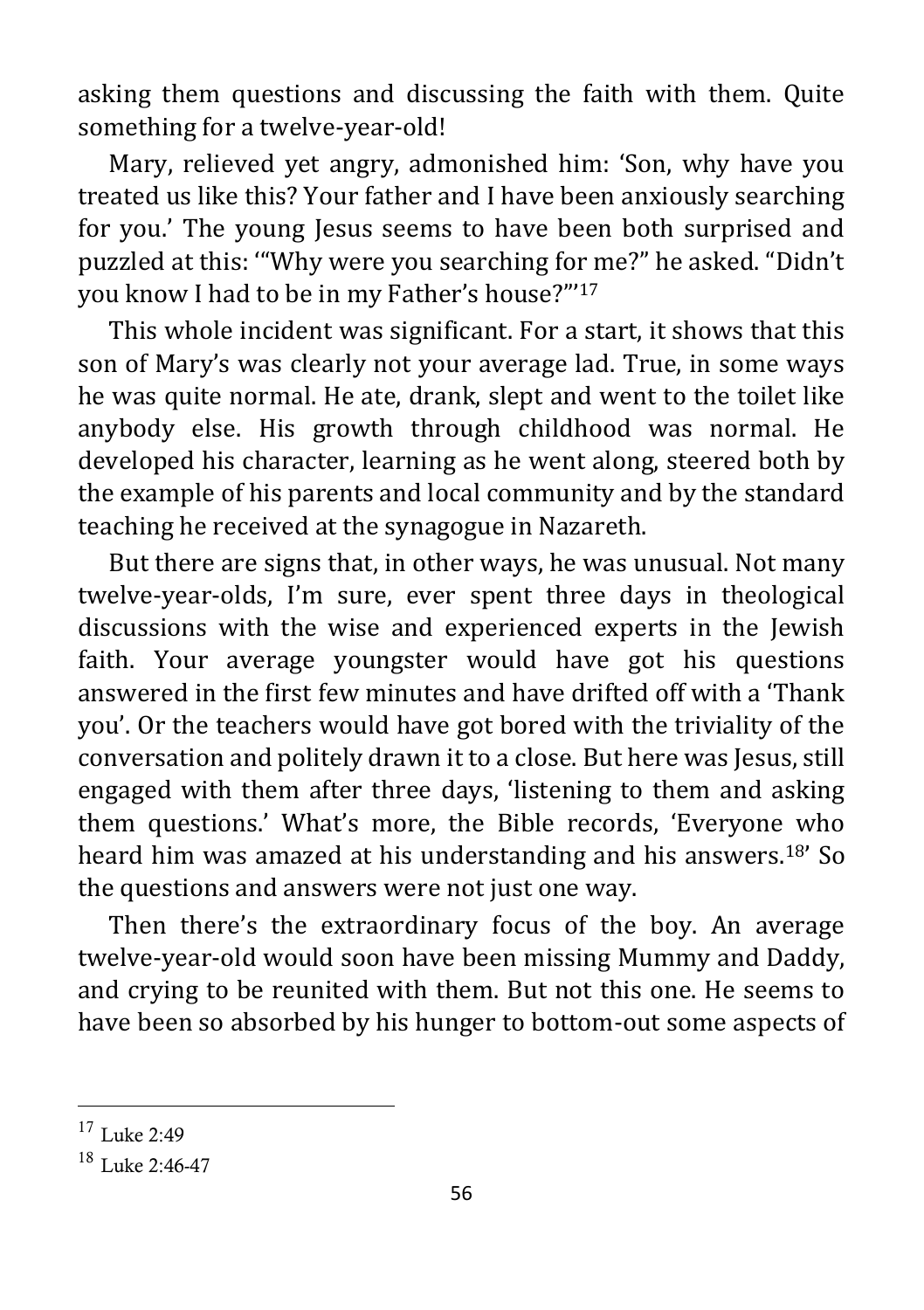the Jewish faith that the family connection receded into the background.

Where, I wonder, did he stay overnight after his family had packed up and departed? Who fed him? Where did he sleep? We have no idea. And such was the boy's focus that, even when Mary and Joseph eventually tracked him down, he seems to have been surprised at both their arrival and their concern. Hence his question: 'Didn't you know I had to be *in my Father's house?'*

He was referring to the Temple, of course, the house of God. Two things stand out here. The first is Jesus' assumption that this is where anybody would want to be if they were not required to be anywhere else. He was drawn to it like a bee to honey.

The second is that he called the Temple 'my Father's house'. Immediately before that, Mary had scolded him, 'Your father' referring to Joseph — 'and I have been anxiously searching for you'. In response came this clear hint from Jesus that, while Joseph fulfilled, at least in an everyday sense, the role of his father, his real Father was the one whose presence the Temple represented: God himself.

Even more striking, he calls it *'my* Father's house'. It was common enough for Jews to refer to God as *'our* Father', but most unusual to give the phrase this personal slant. We have a pointer here, then, that Jesus, even at this early age, saw himself as somehow standing in a unique personal relationship to God.

Anyway, the incident concluded with Jesus rejoining Mary and Joseph and dutifully returning with them to Nazareth, where, the Scripture notes, he was 'obedient to them'. So, it's back to some kind of normality again.

\*\*\*\*\*

The Temple episode forces us to ask, 'Who exactly was this boy?' He seems to have embodied a unique mixture of the ordinary and the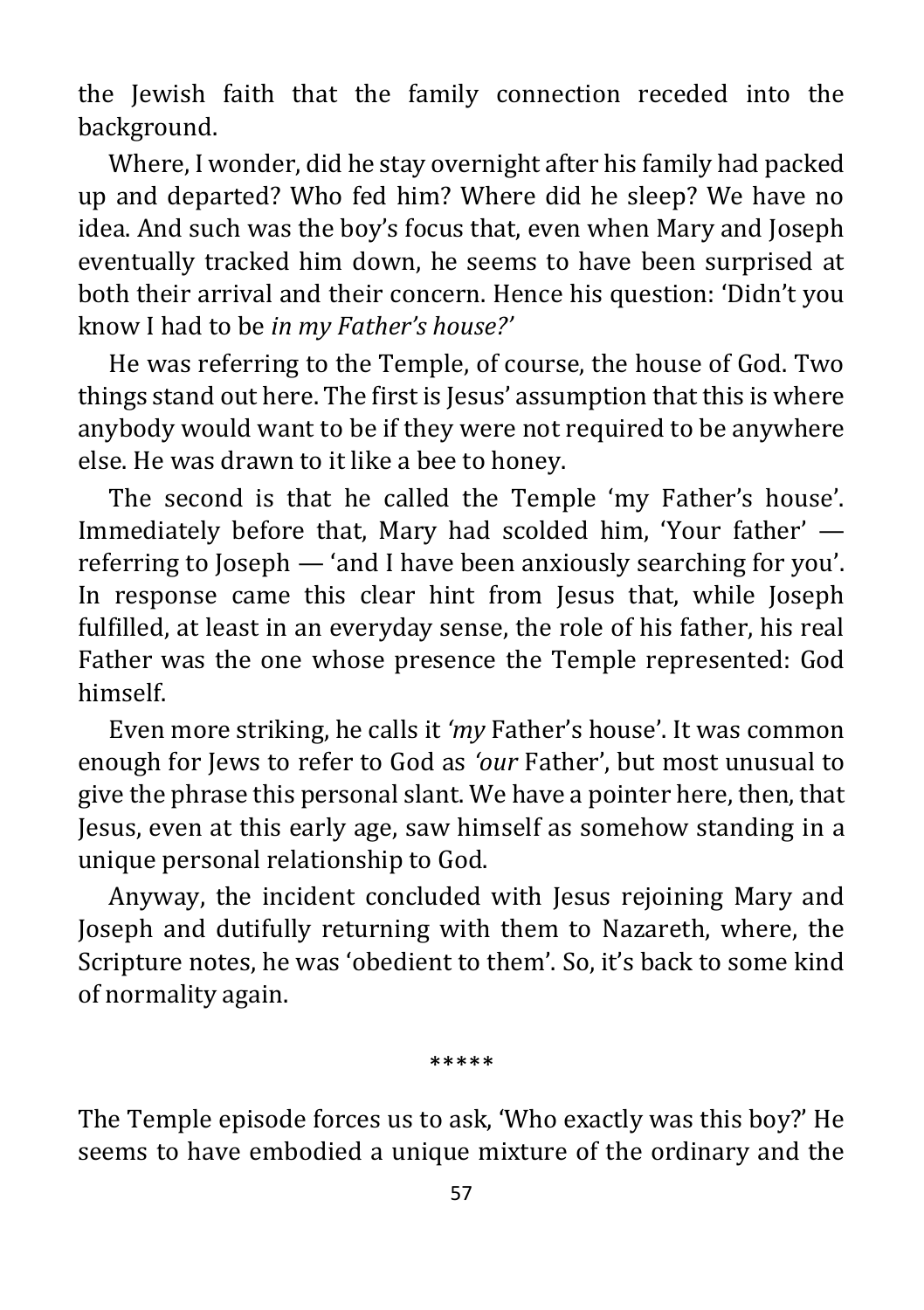extraordinary. Later, as he grew into manhood, conducting his public ministry before his cruel death, his resurrection and his ascension, his followers would begin to analyse the growing stream of data in order to identify him more precisely. What did they conclude?

Let's deal with the easy bit first: Jesus, they agreed, was *truly human.*

He wasn't some hybrid, half human and half divine, and thus neither truly man nor truly God. His humanity was not a façade behind which lurked his 'real' divine self. No, he was as genuinely human as you and me. His body worked in exactly the same way. His mind and emotions functioned typically. He had all the feelings we are familiar with: sadness, joy, weariness, anger, disappointment, frustration and the rest. The four Gospels make that clear. As his crucifixion drew near he broke into a cold sweat at the grim prospect of the suffering to come. He desperately wanted to avoid it. Indeed, he prayed to God that if there was any way of avoiding it without scuppering the divine purpose, he would like to take that route, please. Yes, he was 'fully human in every way'.<sup>19</sup>

That means he wasn't above temptation. The Scripture is clear on this: he was 'tempted *in every way,* just as we are — yet he did not sin.20' So, whatever the worst temptation you have ever faced, he has been there and felt it. But there's one big difference: 'he did not sin'. It's one thing to be tempted; it's another to yield to it. You and I experience both, but Jesus, his friends insisted, never once yielded to temptation — he was sinless. The apostle Peter, for instance, who was as close to Jesus as anyone for three full years, and thus well placed to see Jesus as he really was, especially when relaxed and away from the crowds, put it bluntly: 'He committed no sin.21'

 $19$  Hebrews 2:17

 $20$  Hebrews  $4.15$ 

 $21$  1 Peter 2:22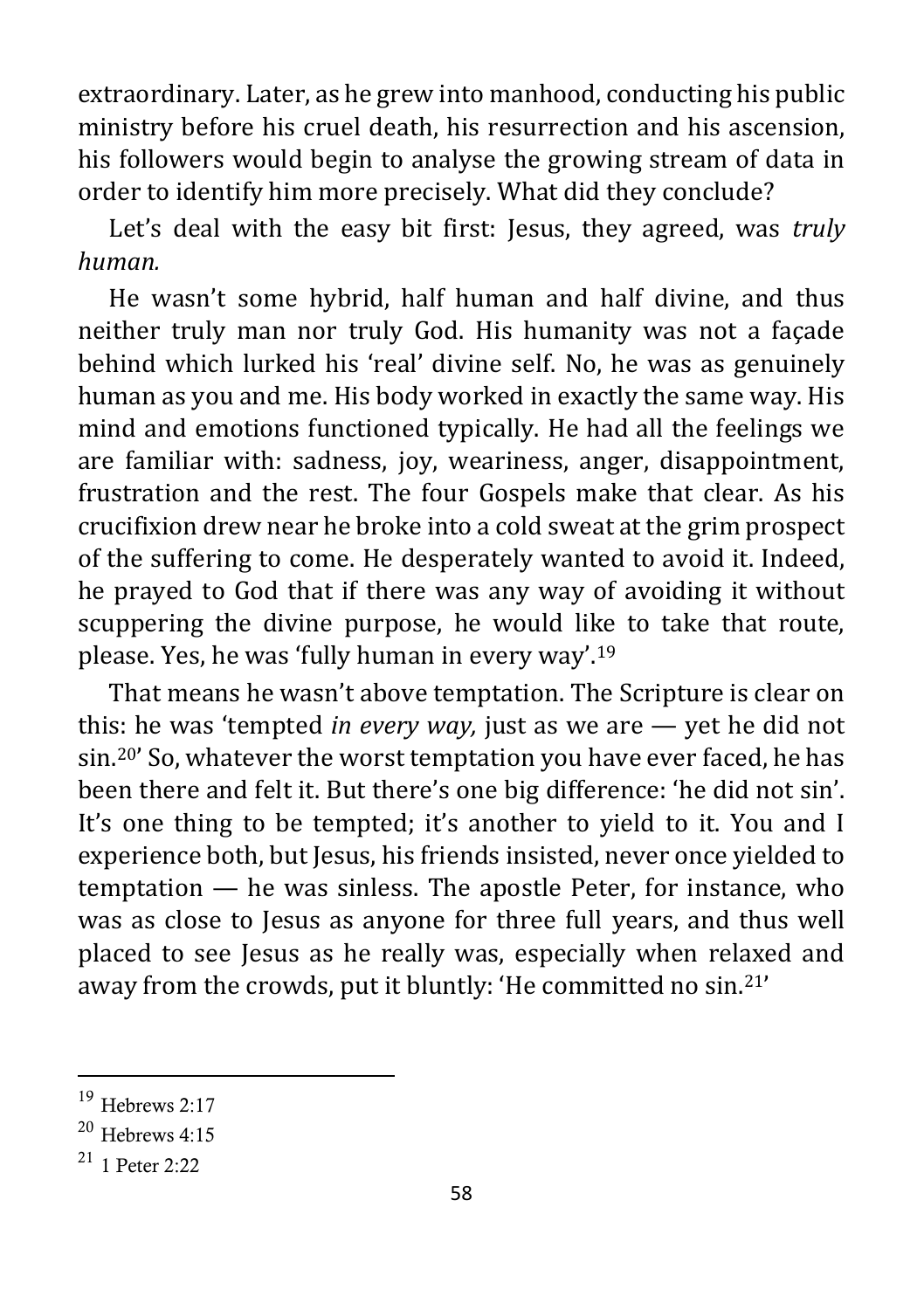It wasn't just his friends who reached that conclusion. If it had been them alone, we could be left thinking, 'Well, they were probably biased.' No. His enemies, too, who would have loved to find some sin to fasten on him, were forced to admit that they couldn't find any. On one occasion Jesus found himself faced with a group of them, all desperate to pin something on him. Looking them straight in the eye, he challenged them, 'Can any of you prove me guilty of sin?22' They had nothing to say. So, in this respect, at least, the perfectly 'normal' Jesus was uniquely abnormal.

Gradually, his followers began to follow the 'uniqueness' track and were forced to the conclusion that, in some indescribable way, this ordinary guy with whom they rubbed shoulders as they walked the dusty roads of Galilee, *was actually God.* Not just 'godly' in the broad sense of that term, but literally God by nature — God in human form.

That carried staggering implications. For instance, since God is, by definition, eternal — without beginning or end — they came to see that Jesus had had an eternal existence prior to his birth to Mary in Bethlehem. He had been forever part of that 'Godhead' that we looked at earlier, the eternal circle of fellowship and love that came to be called the Trinity. The boy who, aged twelve, referred to God as 'my Father' had himself been from eternity 'the Son'. He was God in the sense of being 'made of the same stuff' (we might say) as the Father and the Holy Spirit. His essential being was divine.

When the Trinity decided to reach out in love to messed-up human beings, and to draw them into their circle, it was the Son who came among us. God, we might say, leaned down to voice his invitation to us to draw near, and the 'word' he spoke was Jesus.

This is a powerful metaphor. It is through people's words that we really get to know them. If I, for example, had been mute from birth, you would have a hard job getting to know me, because it's the words we speak that reveal the kind of people we are. This, then, is why

 $22$  John 8:46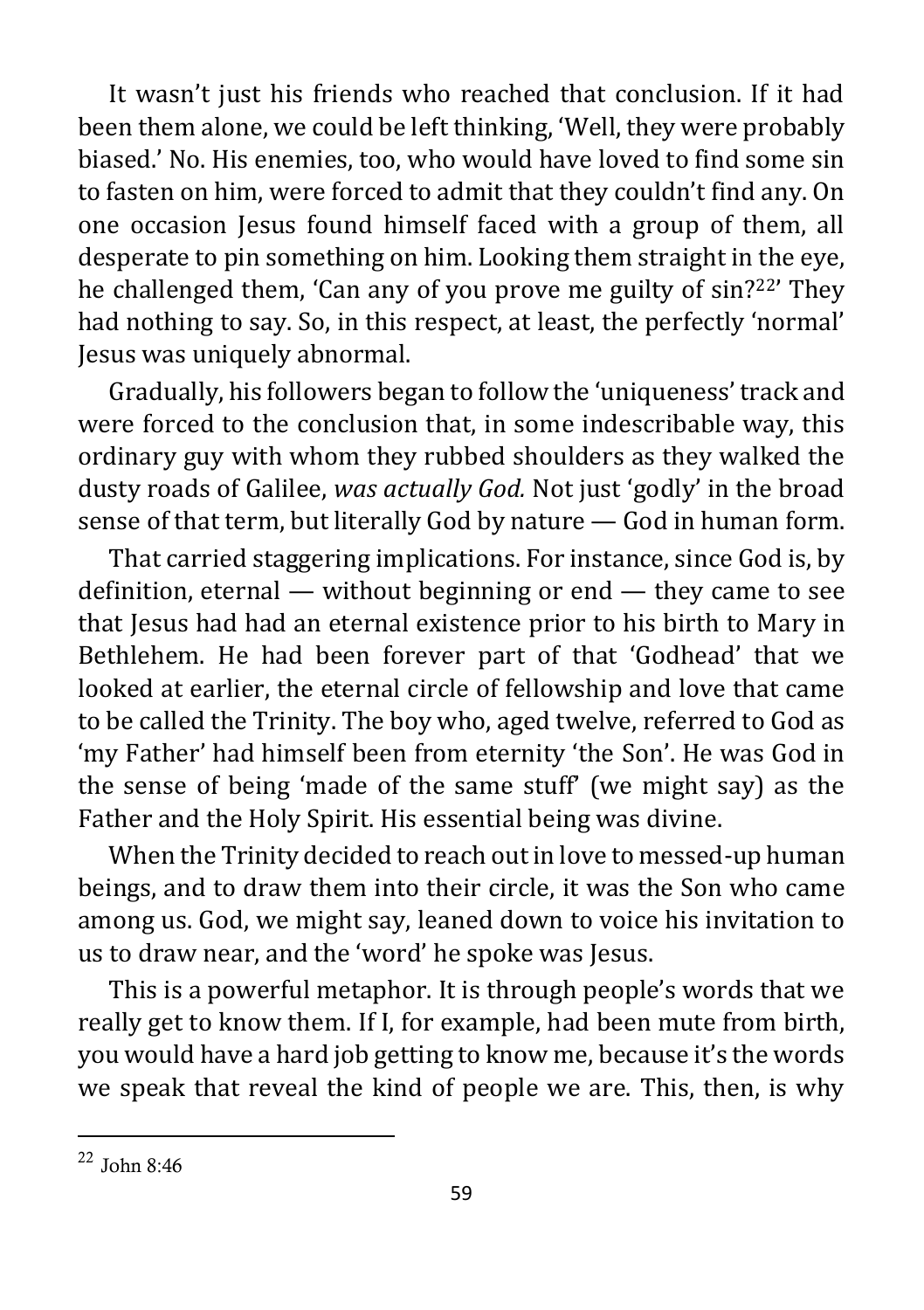Jesus is called in Scripture 'the Word' of God. Through him we find out what God is really like.

The apostle John — who gave us the account of Jesus' life that we call John's Gospel — wrote about Jesus as 'the Word'. 'The Word was *with* God,' he said, 'and the Word *was* God'. Then he added, 'The Word *became flesh* and made his dwelling among us.23' We call this his *incarnation* — from the Latin word *carnis,* meaning 'flesh'. It's a way of saying that the eternal God, in initiating a relationship with us, entered the realm of humanity by *becoming one of us* in the person of Jesus.

Notice John's little phrase: he 'made his dwelling among us'. Literally it is: 'he *pitched his tent* among us'. Does that ring a bell from our ramble through Israel's history a while ago? Do you remember the Tabernacle, or Tent of Meeting? It was that portable place of worship during the Israelites' long years in the desert, en route from Egypt to the Promised Land. And behind its curtain, in the Holy of Holies, God placed his localised presence, right there among his people. And now Jesus was here, pitching his tent, so to speak, among human beings in that very land. *He, in person, was now the localised presence of God!*

Yes, I know: this is mind-blowing stuff. But we're talking God here, so that should be expected. The Bible's authors were as blown away by it all as are you and I. But they were unable, in good conscience, to water down the conclusions to which their observations unfailingly led them: that 'God was pleased to have *all his fullness* dwell in him'  $(Iesus).<sup>24</sup>$ 

Note *'all* his fullness'. Jesus was no demi-god. He was the real thing. While truly human he was, in some unfathomable way, also truly God. This is the one whom Mary placed in the manger, who suckled at her breast, who learnt to walk and talk, who began his school

<sup>23</sup> John 1:1, 14

 $^{24}$  Colossians 1:19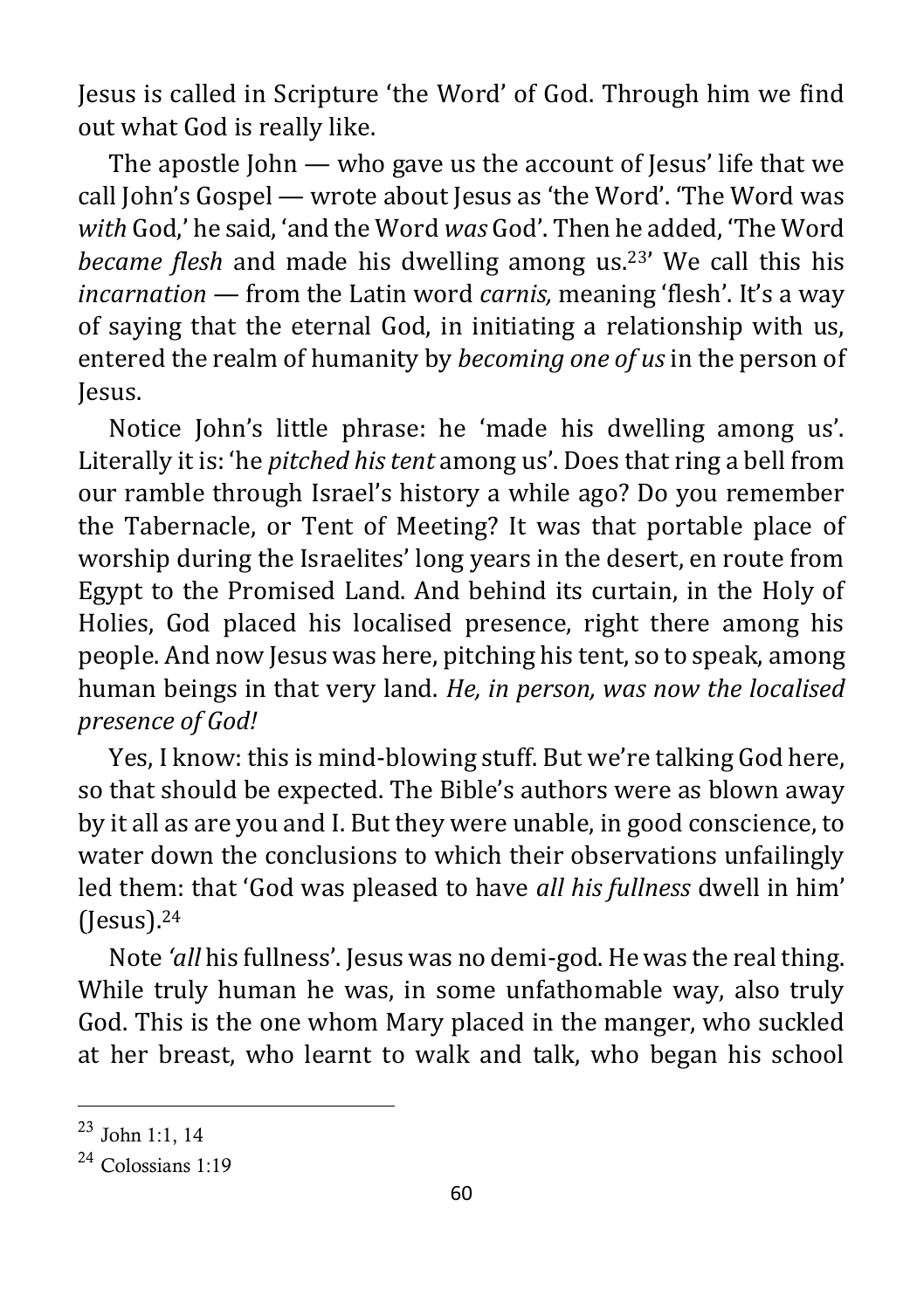lessons, and who sat with the spellbound Jewish teachers at the Temple in Jerusalem.

This extraordinarily ordinary boy grew to be a man, so let's join him at that point, as he came at last to public attention.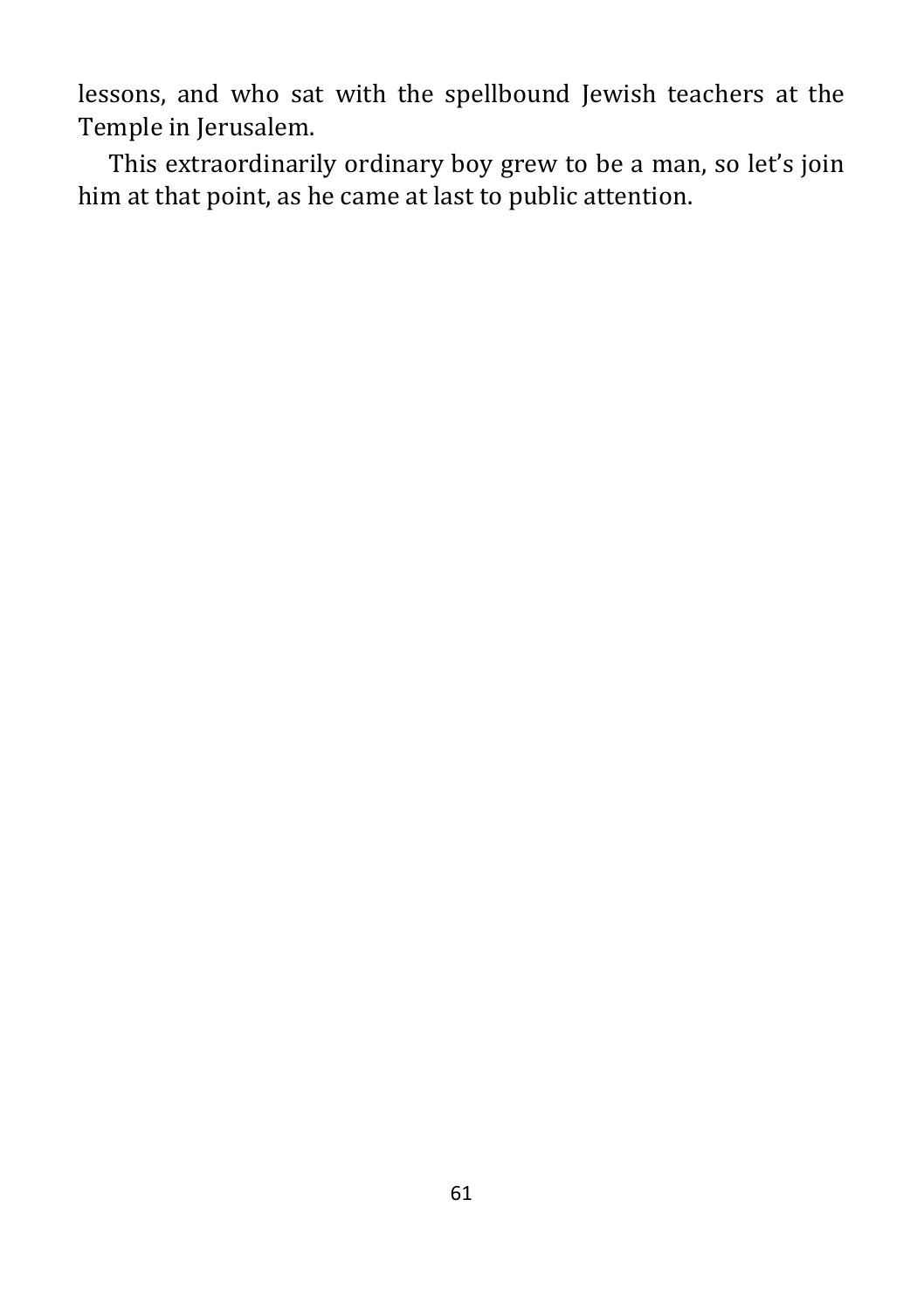## Jesus the Man

It was not until he was aged 30 that Jesus became a public figure. The public had received advance warning of it. This was thanks to his cousin, John, who came to be known as John the Baptist.

John was an unusual man, a prophet in the old Hebrew tradition. There had been no prophets around for four centuries, so John's ministry caused a stir. A bit of an odd character, he wore a camel-hair garment with a leather belt, as the great prophet Elijah had done centuries before. He operated in the semi-desert area between the Judean hills and the Dead Sea. He favoured a diet of locusts (yes, the grasshopper-like creatures) and wild honey. A walking curiosity!

But it was his message, even more than his lifestyle, that gripped the people of Judea. He told them that *'the kingdom of God' was arriving any time now!* What's more, he made it clear that Jesus was the King of that coming kingdom. He would clean things up and set things straight once for all. And that would include dealing with that perennial problem: sin. As 'the Lamb of God', John declared, he would 'take away the sin of the world' — not just Jewish sins, but Gentile ones, too, including Roman sins. And yours.

With this intriguing advance billing, Jesus came on the public scene at the age of 30 and was quickly recognised, for starters, as a rabbi, or Jewish teacher. Like all rabbis, he gathered round him a group of disciples, who would learn from him and propagate his teachings. It's interesting that he chose twelve of them. For Jews, that was a meaningful number: the nation of Israel had existed in twelve tribes, the descendants of the twelve sons of Jacob. Could it be, they wondered, that Jesus, by choosing twelve new boys, was hinting that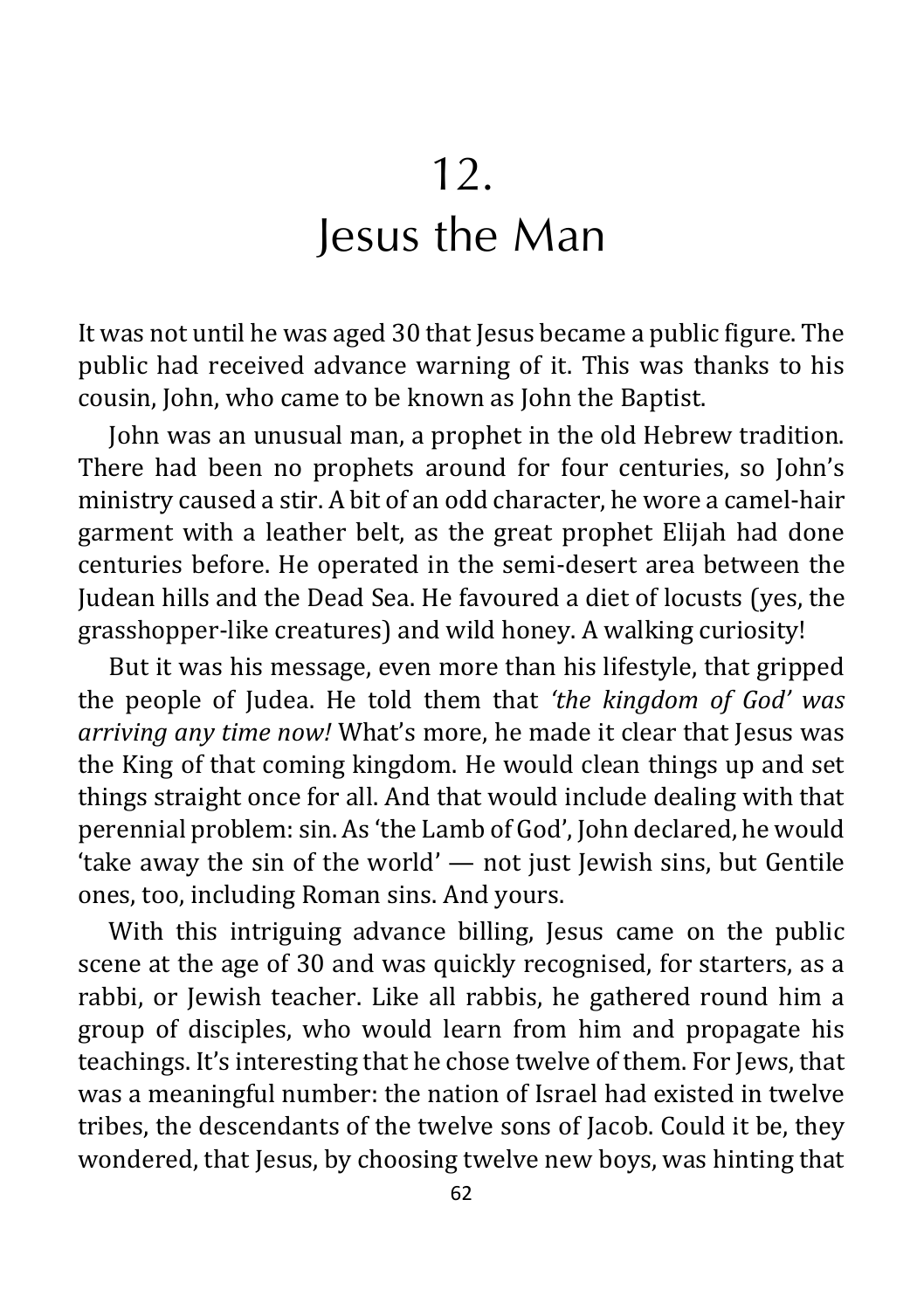he planned to somehow *rebuild the people of Israel?* All this aroused a great deal of curiosity; he was one to keep an eye on!

Not that you could easily overlook him. His attitudes and actions were astonishing in every way.

For a start, he broke all the accepted social rules based on the much-revered Law of Moses. He happily did way-out things like talking to unaccompanied women, and touching lepers. He deliberately broke the legalistic Sabbath rules. Worst of all, he hobnobbed with all the wrong folk: Samaritans, prostitutes, taxcollectors employed by the Romans, and low-life in general. In fact, he preferred their company to that of the religious establishment: the teachers of the Jewish law and the Pharisees. The ordinary folk loved him for it, but it made him enemies, too.

His teaching had the common people hanging on every word. It was nothing like what they were used to. The Jewish teachers specialised in quoting this learned rabbi and that one, offering a variety of opinions on some aspect or other of the Law of Moses. It wasn't exactly gripping stuff. But Jesus told stories! We call them parables — stories with a meaning behind the colourful characters Jesus described. He talked about real-life situations that everybody could relate to, like sowing seed, making bread, and fishing, but always with a deep life-lesson in there for those with ears to hear.

He spoke with gentleness and compassion. But when it came to serious issues he didn't mess about. Luke records that the people 'were amazed at his teaching, because his words had *authority.'<sup>25</sup>* While that pleased them no end, it upset the religious teachers. These revered the Law of Moses as God's final word on just about everything. But Jesus would say things like, 'You have heard that it was said…' (and here he would quote from the Mosaic law) '…but I tell you…' (and he would advocate a different line of action altogether). Who did he think he was?

*<sup>25</sup>* Luke 4:32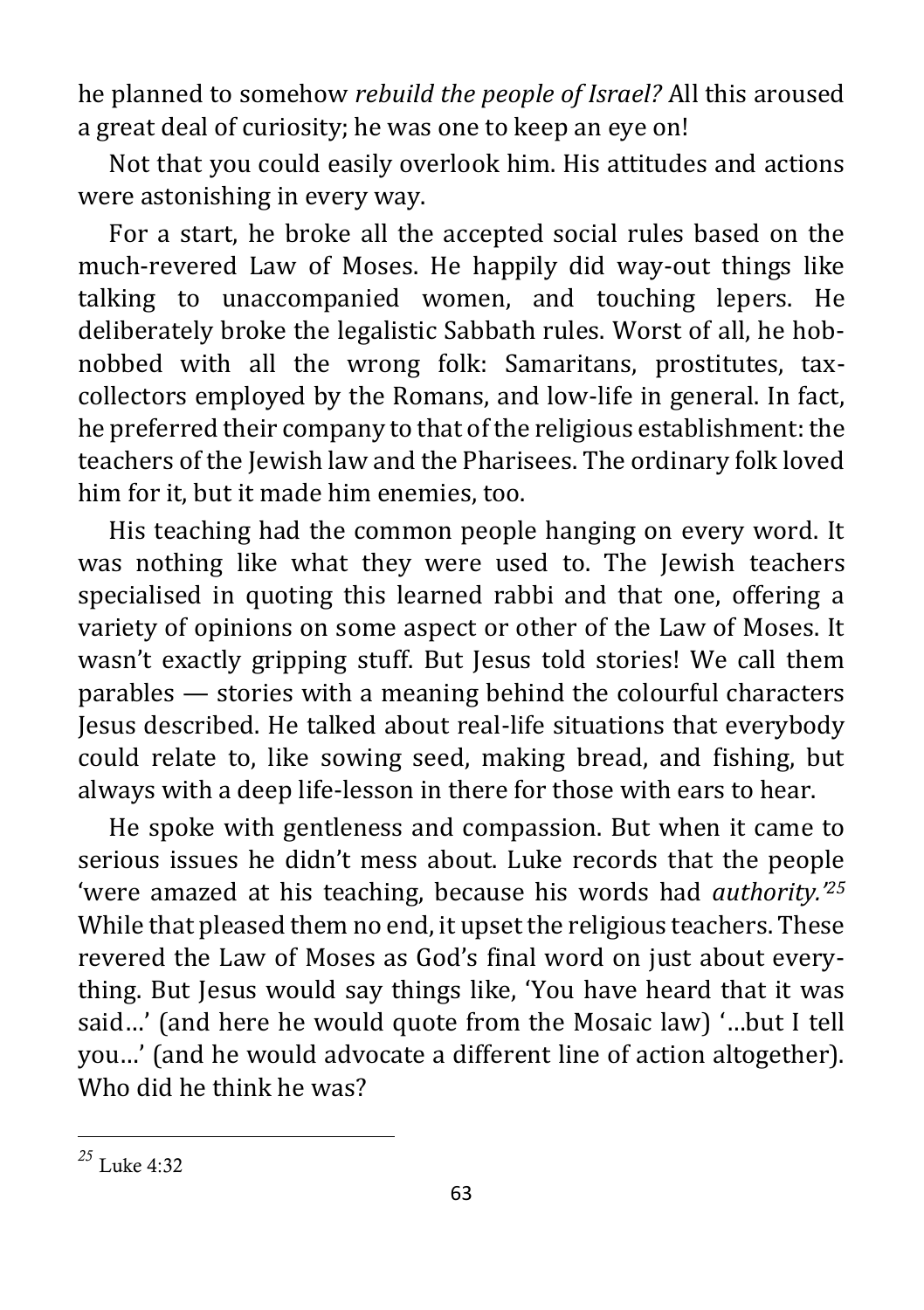Sometimes his teaching was opposite to everything society accepted as normal. The Jews, for example, knew how to look after one another. They were happy enough to 'love your neighbour as yourself' in practical ways. But there was no chance they would do the same for the Romans, whose soldiers patrolled the streets and whose governors kept bumping up the taxes. No, any good Jew delighted to hate every Roman and make life difficult for them any way they could. Then Jesus set the cat among the pigeons by saying, 'You have heard that it was said, "Love your neighbour and hate your enemy." But I tell you, *love your enemies* and pray for those who persecute you, that you may be children of your Father in heaven.'<sup>26</sup> That was truly shocking. But it kept the people coming back for more, strangely intrigued by the power of his message.

Then there were his powers of healing. These were outstanding. As news of them spread like wildfire, crowds homed in on him wherever he went, seeking his healing word or touch. He didn't disappoint them. Wherever he went, he left behind a trail of people with smiles on their faces, people whom he had healed, encouraged, affirmed and blessed. The four Gospels are full of such accounts. How did he do it?

Just before embarking on his public ministry, Jesus had had a personal crisis-experience that he himself later identified as a key to his healing powers.

He had spent six weeks alone in a remote desert area, grappling with some major temptations. He had been, we might say, face to face with the devil himself — that dark figure who summarises and heads up everything that is evil and anti-God. In those forty days he faced down the temptation to side-step his calling in view of the suffering he knew it would entail, and to take dubious short-cuts to his goal. He turned down, too, the temptation to use his status as God's Son to become a 'magical' Messiah, with a star billing that would feed his

<sup>26</sup> Matthew 5:43-45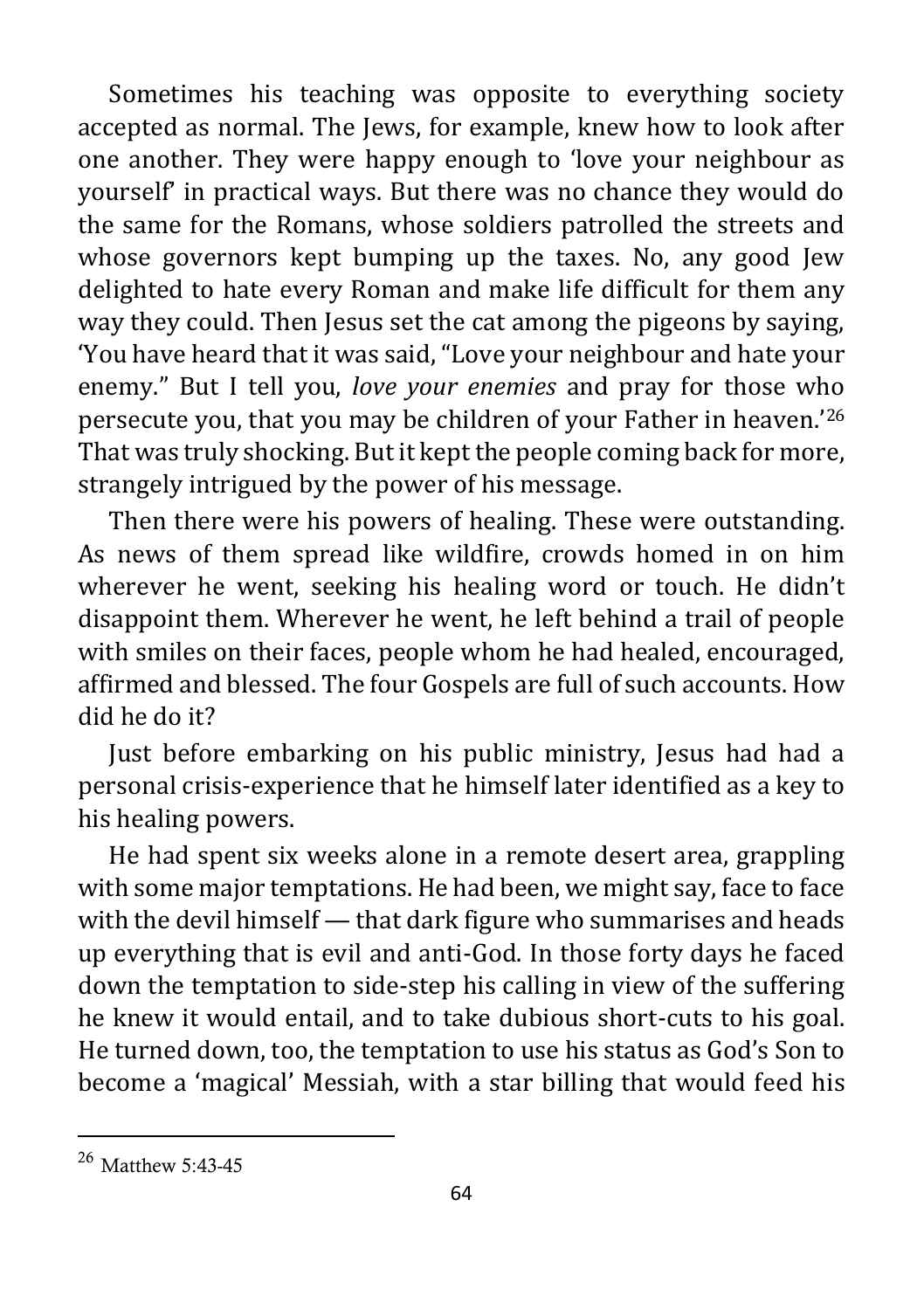ego. No, he knew his calling was to a new kind of kingship altogether, and in that grim desert confrontation he poked the devil in the eye and sent him running.

Only then did he begin his public work of teaching and healing, under a fresh empowering of the Holy Spirit. When asked about his amazing success in healing the sick, he answered in an intriguing way: 'How can anyone enter a strong man's house and carry off his possessions unless he first ties up the strong man? Then he can plunder his house.'<sup>27</sup>

The 'strong man' in this metaphor is the devil himself, who had greedily snatched away from people their health and fitness, their *joie de vivre* and their *shalom*. Jesus needed to break into the 'strong man's' house, get the stolen goods back and return them to their proper owners. And he could do just that, because, in those crucial six weeks in the desert, he had 'tied up the strong man', who was now powerless to prevent Jesus retrieving, and returning to his victims, their stolen health and happiness.

But Jesus brought more than just physical healing. He dispensed the spiritual kind as well: he *forgave sins!* This deeply offended the Jewish religious leaders, who tut-tutted and accused him of blasphemy, exclaiming, 'Who can forgive sins but God alone?'<sup>28</sup> To which the answer, I think, is, 'Exactly.'

What's amazing is that he forgave sins *without being asked to do so.*

On one occasion, a paralysed man was brought by some friends to the house where Jesus was teaching. It was crowded out and they couldn't get through with him on his stretcher. So, they took him up onto the flat roof, made a hole in it and lowered him down right in front of Jesus — top marks for determination. The number-one need, as they and the paralysed man himself doubtless saw it, was for

<sup>27</sup> Matthew 12:29

<sup>28</sup> Luke 5:21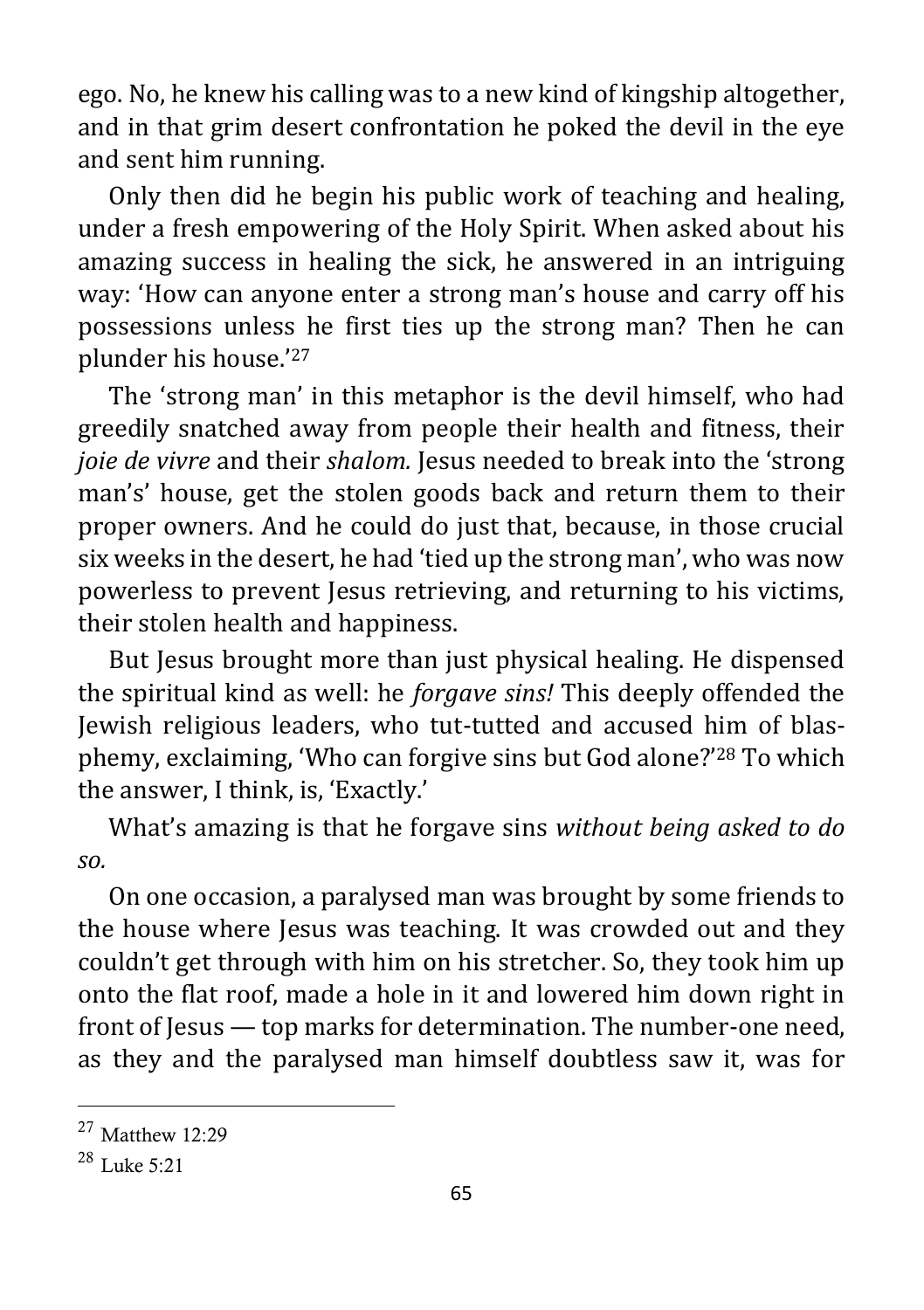healing. But, instead, Jesus said to him. 'Friend, your sins are forgiven.' This got the religious leaders upset, and here's how Luke describes what happened next:

'Jesus knew what they were thinking and asked, "Why are you thinking these things in your hearts? Which is easier: to say, 'Your sins are forgiven,' or to say, 'Get up and walk'? But I want you to know that the Son of Man has authority on earth to forgive sins." So he said to the paralysed man, "I tell you, get up, take your mat and go home." Immediately he stood up in front of them, took what he had been lying on and went home praising God. Everyone was amazed and gave praise to God. They were filled with awe and said, "We have seen remarkable things today."'<sup>29</sup>

Remarkable things indeed. Paralysis healed, and sins forgiven! Whether the man's paralysis was in some way a result of a sinful lifestyle we simply don't know. But, either way, Jesus had the authority to deal with both, and deal with both he did. No wonder he had the nation buzzing!

All this was a pointer to what still lay ahead for Jesus. A time was coming when he would confront the devil and all the forces of evil in a way more decisive than his earlier victory in the desert. He would 'tie up the strong man' once and for all through his approaching crucifixion and resurrection. And that would herald a new era in which the forgiveness of sins would be available to all  $-$  with healing, too, as an occasional side-dish.

Meanwhile, the clashes between Jesus and the Jewish religious establishment became more frequent, and more intense. The two were clearly on a collision course. And the collision would take place

<sup>29</sup> Luke 5:22-26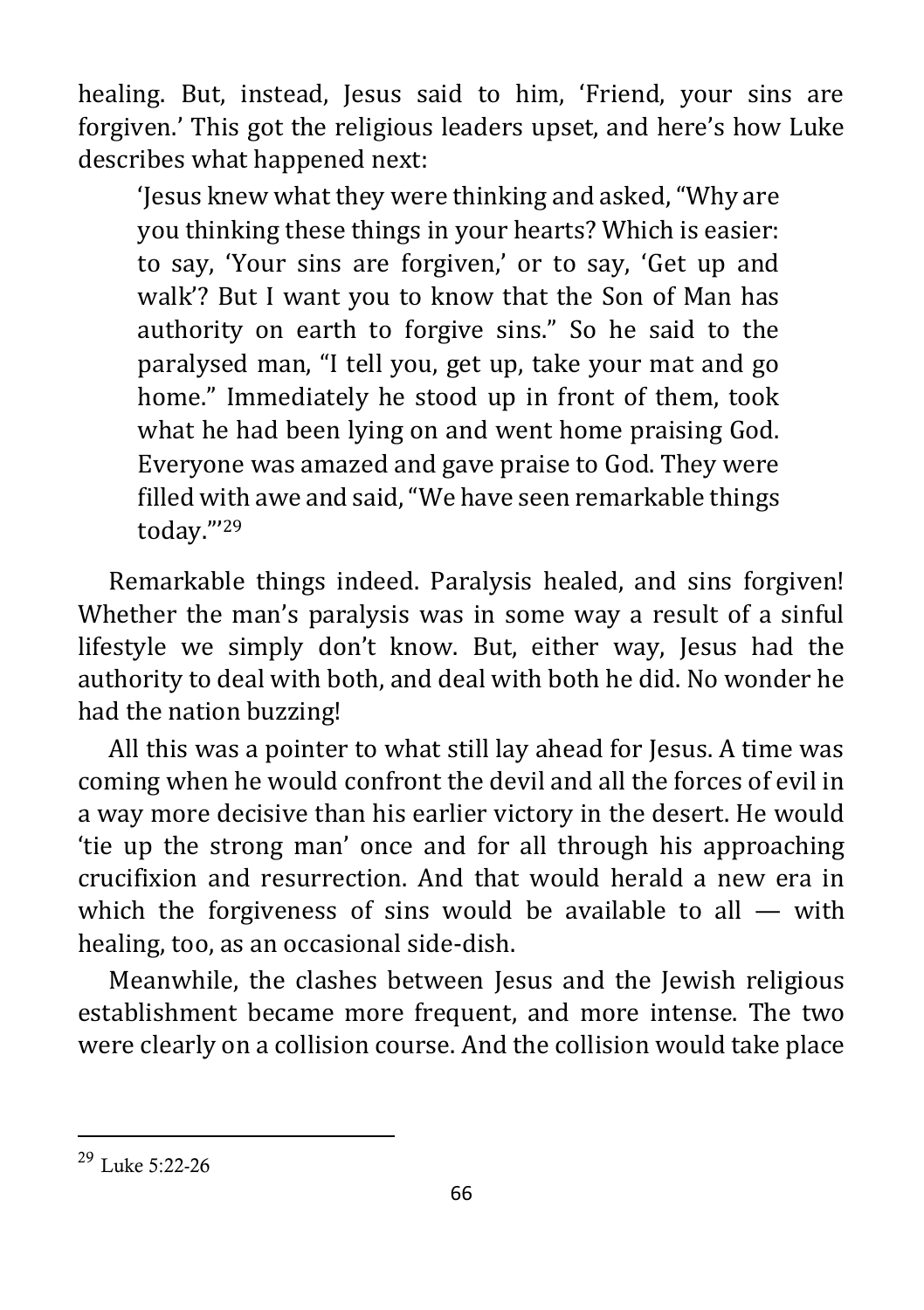in Jerusalem. Eventually, the time came for Jesus to make his way there…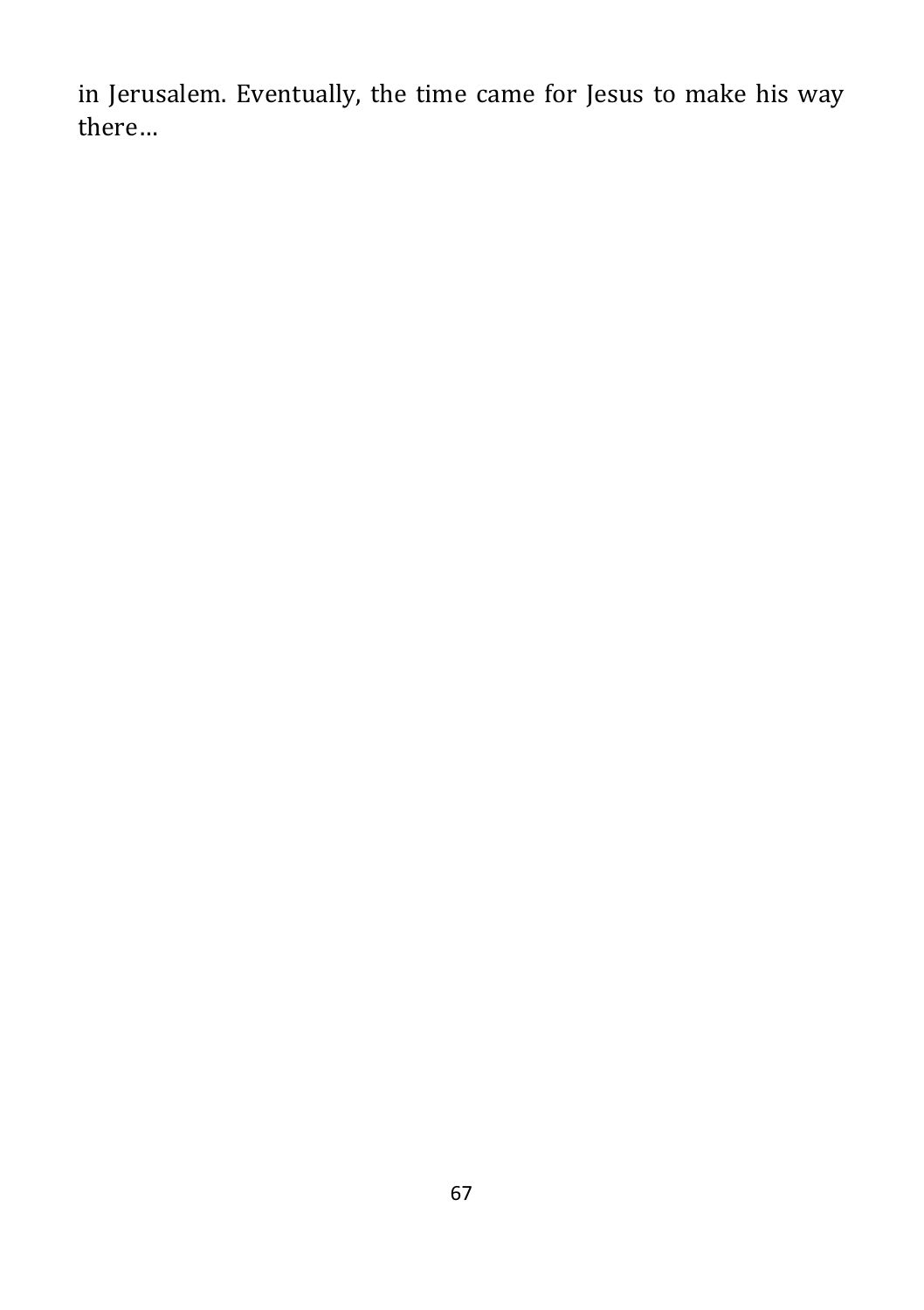## Jesus in Jerusalem

Jesus had been on his collision-course with the Jewish authorities, and their Roman overlords, for virtually all of his three-year public mission.

God can get in the way sometimes and, in the person of Jesus, he had been getting in the way of their political, nationalistic and personal ambitions. Jesus knew full well what the end-result would be: things would come to a head and they would put him to death. And it would happen in Jerusalem. We could understand it, therefore, if Jesus had stayed away from the city and continued teaching and healing in the rural areas. But no, he felt destiny drawing him to the holy city with its Temple, where heaven and earth met and where, once more, world-changing history was about to be made. And so, as Luke puts it, 'Jesus resolutely set out for Jerusalem.'<sup>30</sup>

He arrived there as a hero. His reputation with the common people was by this time sky-high. His healings and miracles were talked about everywhere. Word had long been circulating that he was shaping up to be the long-anticipated Messiah.

The trouble — as we have seen —was that the Jews had a fixed idea of what Messiah would look like. He'd be a military man who would muster Jewish forces and defeat the Romans on the field of battle. Then, with the Romans broken and defeated, he would reign as King of the Jews from his throne in Jerusalem. Soon, he would get the newly-independent Jewish nation back on its feet again. He would ensure that everyone obeyed the Law of Moses, that the

<sup>&</sup>lt;sup>30</sup> Luke 9:51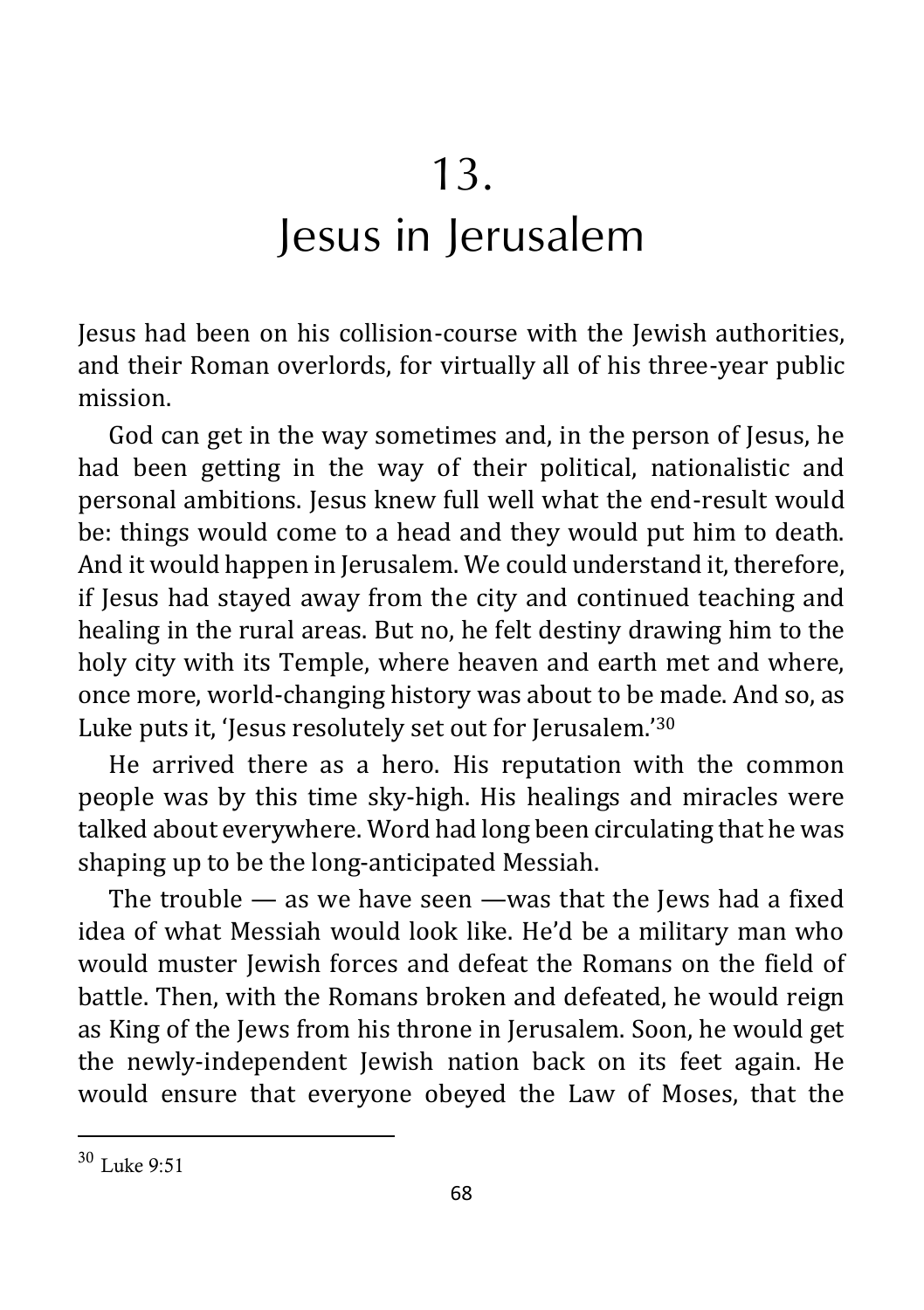Temple worship went by the book, and he would lead the nation to heights of prosperity and world influence that would echo the achievements of the great King David centuries before.

So as Jesus now entered the city the crowds turned out to welcome him, the one on whom their hopes were pinned.

'Hosanna!' they shouted. The word means 'Save!', and in shouting it they were saying to Jesus, 'Save us from the Romans!'

To make their political expectations clearer they also called out, 'Blessed is the coming kingdom of our father David!'<sup>31</sup> They were saying, 'Come on, Jesus. You're the one. We've been waiting for you for centuries. You've been talking a lot about the kingdom, so we know what you're after. We're ready to join you whenever you issue the call to arms. Just get on with it and let's zap these pesky Romans for good. Then, with you as king, we can get the nation back on track and become the envy of the Gentile world!'

But they had got it seriously wrong.

Jesus had never for a moment intended to be that kind of Messiah. He had time and again indicated his commitment to non-violence. On one occasion, for example, he had visited the synagogue in Nazareth and, as a visiting rabbi, had been invited to read from the Hebrew Scriptures and comment on them. He read a passage much beloved of the Jews as giving voice to their deep desire to thrash the Romans. It was from the prophet Isaiah, chapter 61, and goes like this:

The Spirit of the Sovereign LORD is on me, because the LORD has anointed me to proclaim good news to the poor. He has sent me to bind up the broken-hearted, to proclaim freedom for the captives and release from darkness for the prisoners, to proclaim the year of the LORD's favour

<sup>31</sup> Mark 11:9-10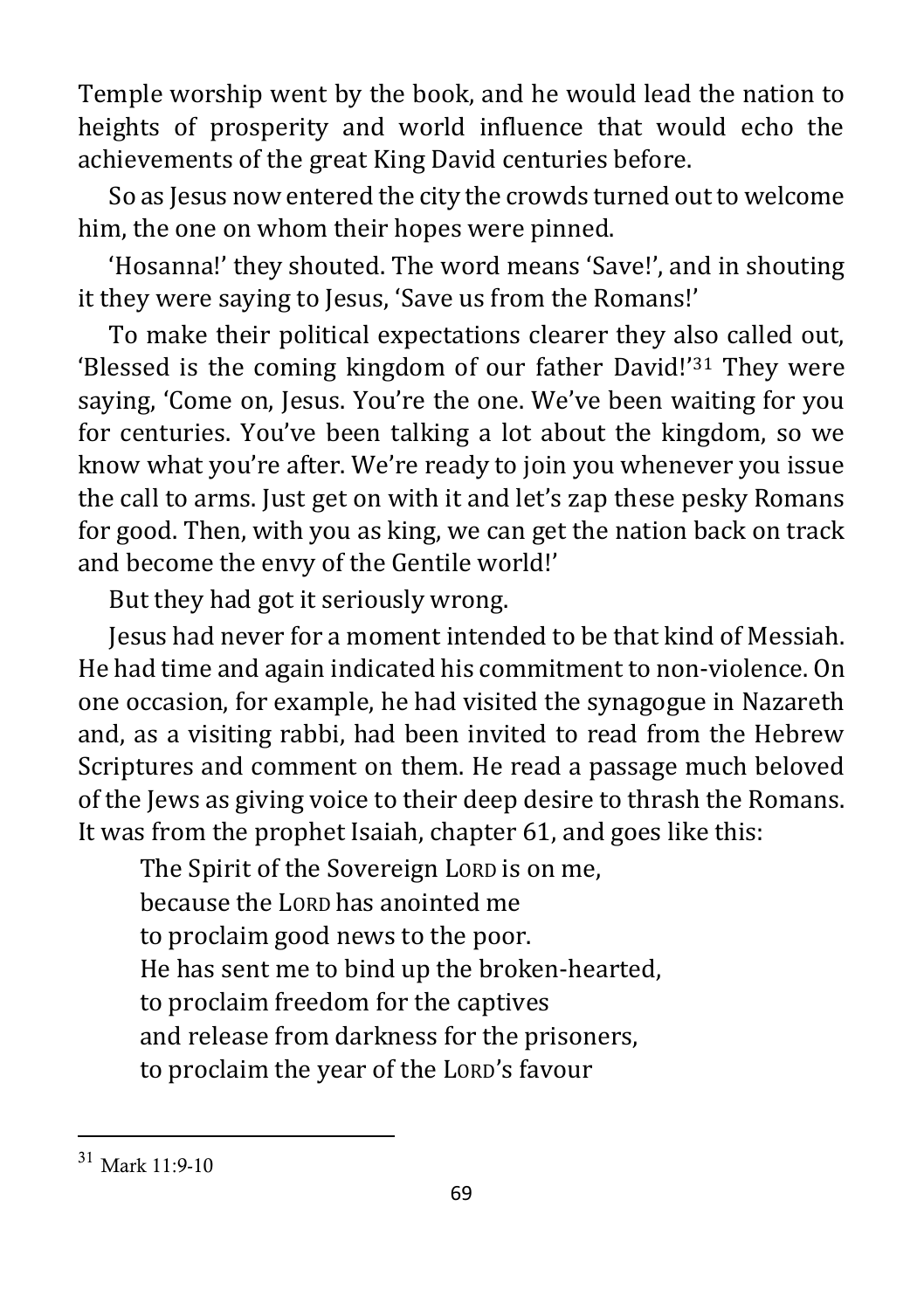and the day of vengeance of our God…<sup>32</sup>

This, as the Jews saw it, was Messiah speaking prophetically. It was his job-description. It's what he would do when he came, with the help of 'the Spirit of the Sovereign Lord'.

He would do all those nice things to help the poor, beleaguered people of Israel. But they always enjoyed the climax that came in the final phrase: *'…and the day of vengeance of our God'.* That's the bit that drew an 'Amen' from the lips of every synagogue congregation. To them it meant one thing only: Messiah would crush the Romans on God's behalf. Vengeance for their oppression and cruelty! He would slaughter them right, left and centre. There'd be Roman blood everywhere!

So, anticipation of the last phrase was high as Jesus began to read the well-known passage. It rose as he continued, coming to a peak as he read '…to proclaim the year of the Lord's favour…' and they waited for the punchline. Then the unthinkable happened: 'He rolled up the scroll, gave it back to the attendant and sat down…' and he said to the congregation, 'Today this scripture is fulfilled in your hearing.'<sup>33</sup>

Two astonishing facts emerge from this. First, Jesus had admitted that he was indeed the Messiah, by claiming that Isaiah's words were fulfilled in him who had read out the words. But second, and even more astonishing, he had stopped short of what they all thought was the best bit, and had closed the book! He'd missed out the punchline! It was like shouting, 'Hip, hip…' and then turning away.

This was a deliberate choice on his part, and by it he declared, in the clearest way possible, that 'vengeance', with the slaughter and bloodshed it involved, was never going to be his way, because it was not God's way. He would never be a military Messiah.

<sup>32</sup> Isaiah 61:1-2

<sup>33</sup> Luke 4:16-21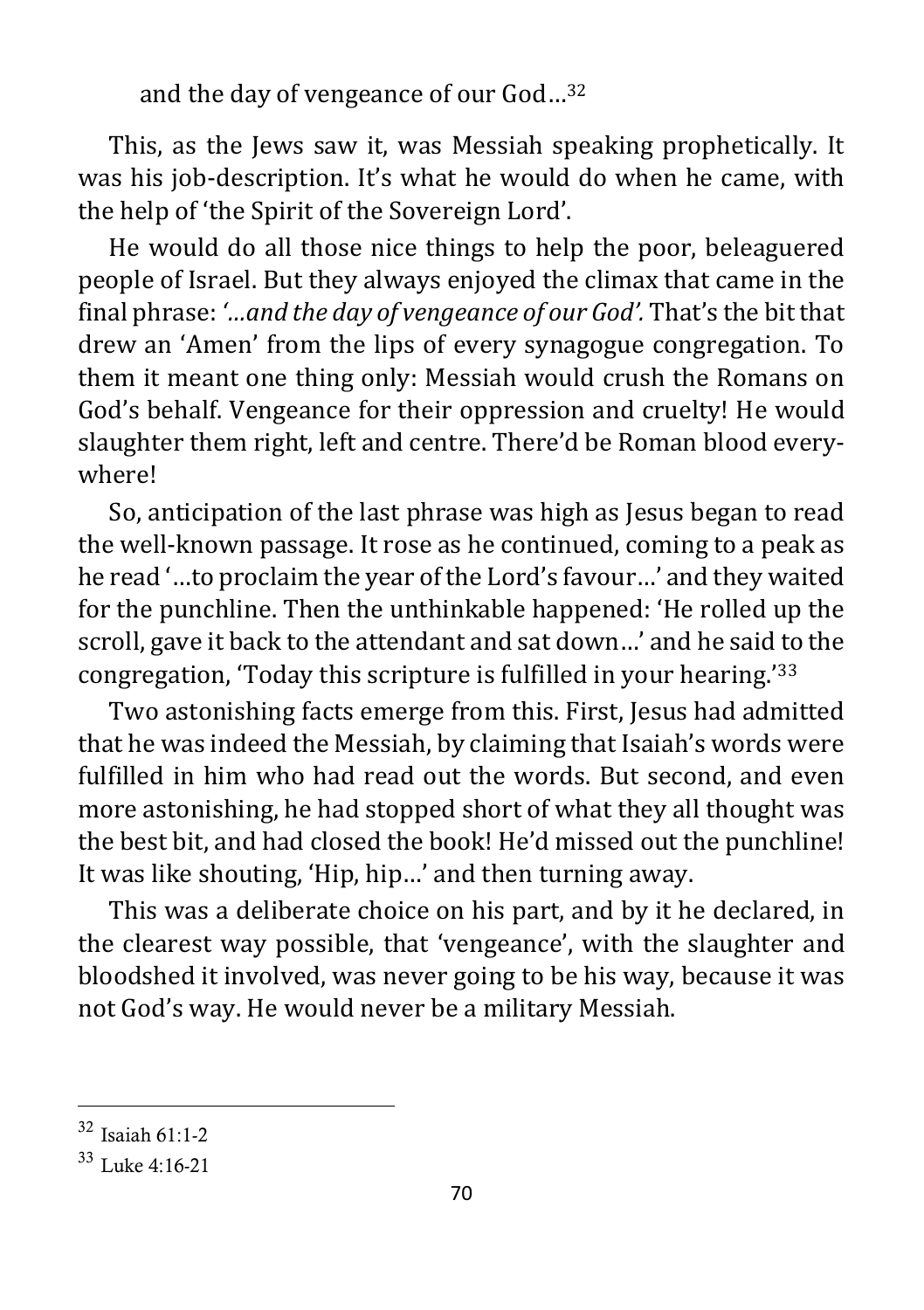But all that had been forgotten as Jesus now rode into Jerusalem, and the Jews were as usual calling for him to kill the Romans. He took no notice, satisfying himself with a look round the Temple courts before retiring for the night.

He came back the next day and caused a massive disturbance by overturning the money-changers' tables in the Temple courts. We'll come back to that later, as we review the signposts, and see its deep significance. At this stage, we will just note that it angered the Jewish authorities even further, increasing their determination to see him dead.

Then Jesus celebrated the Passover with his disciples. This annual meal commemorated the events that had led to the exodus from Egypt centuries before. There was a well-established routine for the celebration, but Jesus upset that, too, by giving it a completely new twist. That's another signpost we'll be coming back to soon.

Then the pace of events quickened. Aided by the traitor, Judas Iscariot, one of the twelve disciples, the authorities arrested Jesus in the Garden of Gethsemane. First, they hauled him up before the Sanhedrin, the Jewish legal tribunal. False witnesses testified against him. Their testimony, however, proved inconsistent and thus useless. Jesus himself kept mostly silent, making no effort to counter the accusations. Until the High Priest, who was chairing the court, got to the key issue and demanded, 'Are you the Messiah, the Son of the Blessed One?' Jesus replied, 'I am.' And that was it. Blasphemy, in their view. Worthy of death. Reason at last to be rid of this troublemaker.

But the Jews were not allowed, under Roman law, to carry out the death penalty. So, they dispatched him to the Roman governor, Pontius Pilate. Again, Jesus made no attempt to defend himself, remaining silent. The Jewish leaders took advantage of that to urge the watching crowds to call for his execution, and before long the very people who had so recently treated him like a king as he had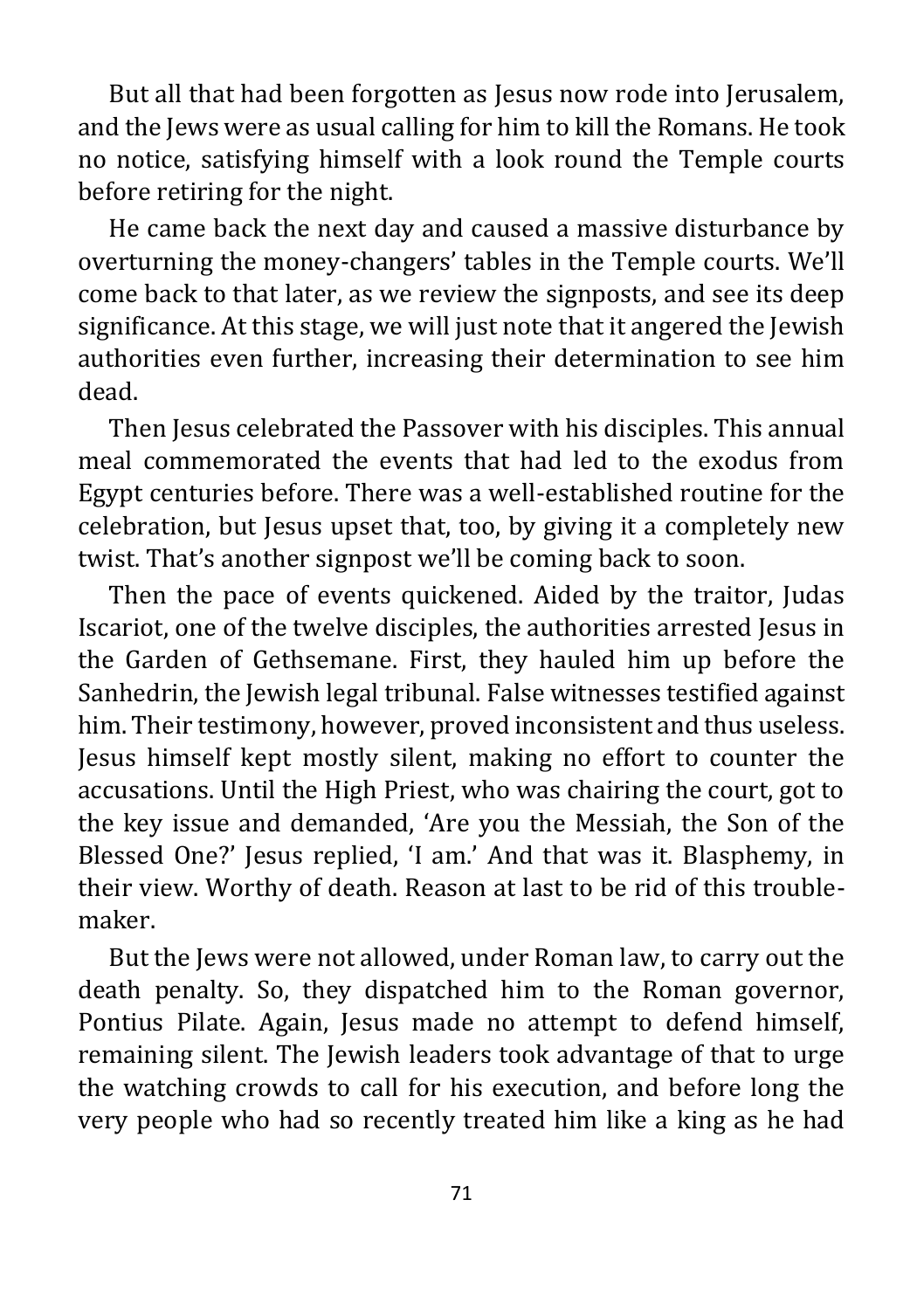entered the city were now yelling, 'Crucify him!' And the crowdpleasing governor pronounced the death sentence.

The Roman soldiers mocked and beat him cruelly. They flogged him with whips that tore the skin from his back. They dressed him in a purple robe of royalty and rammed a crown of thorns on his head, then beat him over the head with sticks. They fell down in mock homage before him, crying, 'Hail, king of the Jews!' All of this declared, *'We're* in charge round here, and don't you forget it. Rome rules. Any self-styled kings like you can expect this kind of treatment.'

And they took him just outside the city to Calvary — which means 'Skull Hill' — to be crucified.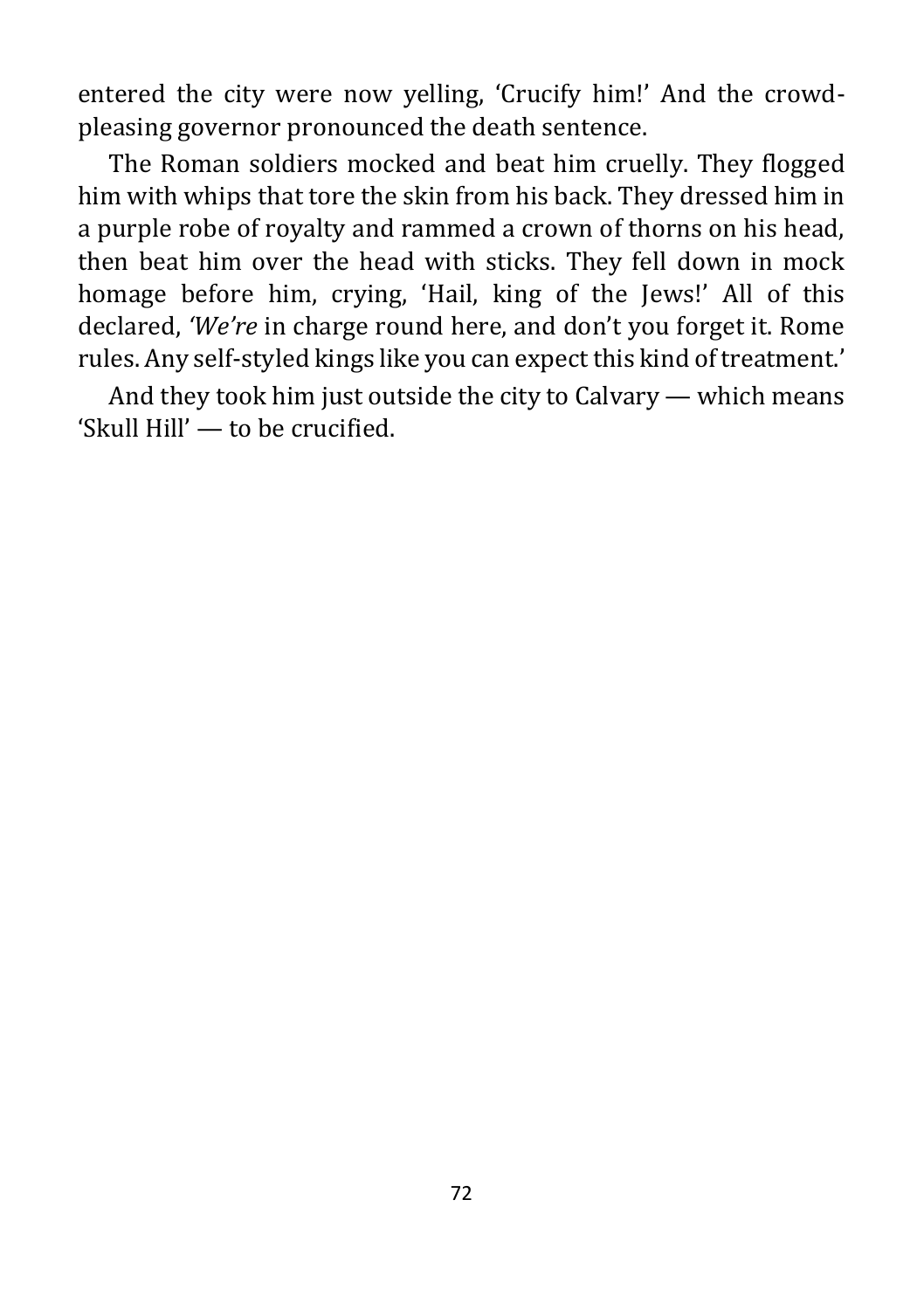## 14.

# The Cross

The cross is the commonest Christian motif. We find crosses in churches and chapels across the world. Some people wear a gold or silver cross on a chain around their neck.

The danger is that the cross becomes something nice and decorative. It gets sanitised, far removed from the gruesome reality that the cross of Jesus truly was. Can you imagine wearing a miniature electric chair round your neck, or having on your church wall a replica of a criminal receiving a lethal injection? That's not an appealing idea. But crucifixion was a fearfully cruel method of execution, designed by the Romans to inflict the maximum pain for the longest time before the victim succumbed at last to death — which, in the end, was usually by asphyxiation.

Tens of thousands were put to death that way, and Jesus was just one of them. So, what made his death different from the rest?

For a start, he *didn't deserve it.* As one of the two brigands crucified alongside him said to the other, 'We are punished justly, for we are getting what our deeds deserve. But this man has done nothing wrong.'<sup>34</sup>

It's not that Jesus just hadn't committed any major crime but remained tainted by little sins and imperfections like the rest of us. He was free even of those. Everybody said the same. As we noted earlier, even his enemies, who would love to have pinned anything at all on him, were silent when challenged to do so.<sup>35</sup> His friends said

<sup>34</sup> Luke 23:41

<sup>35</sup> See John 8:46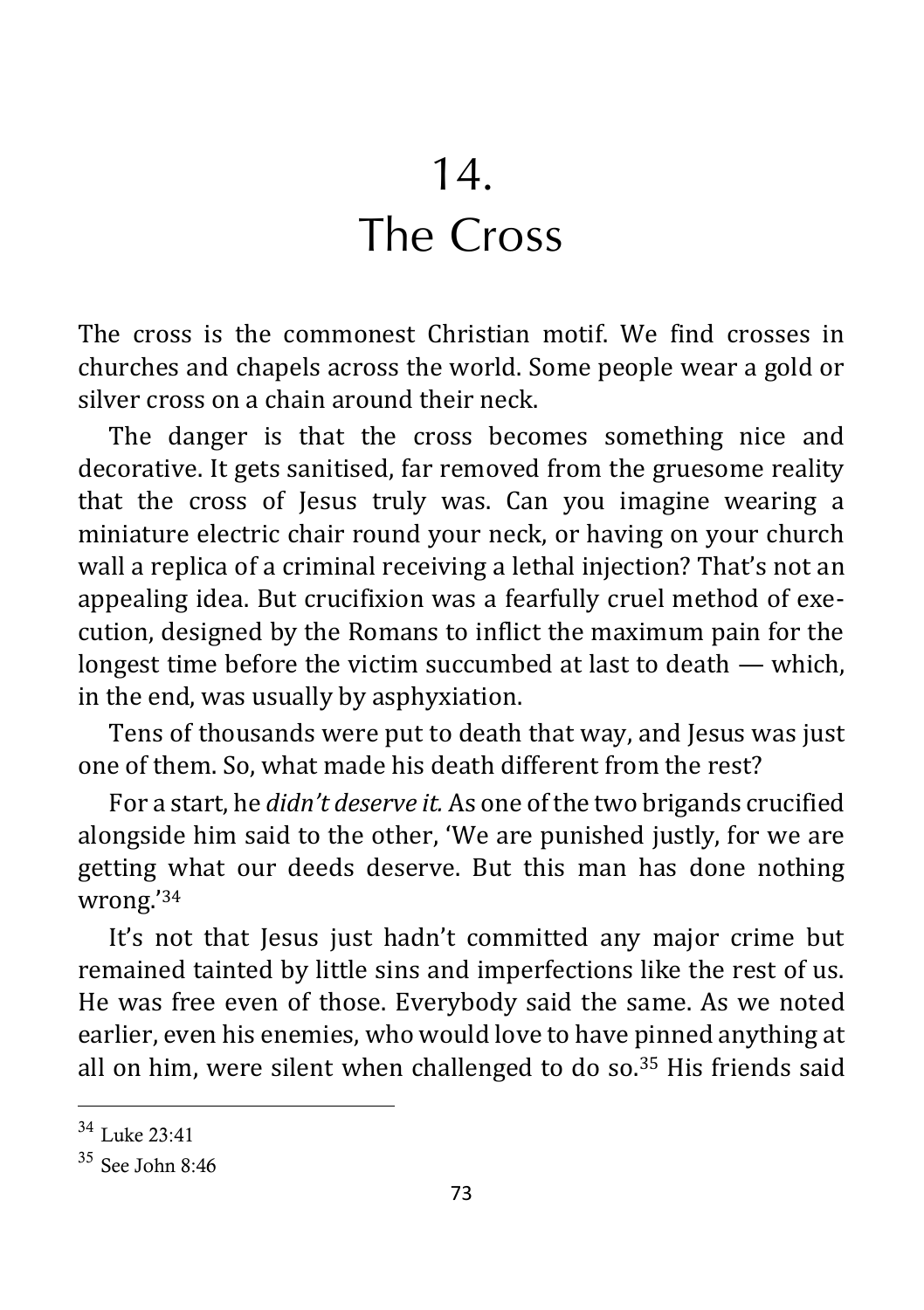the same. These were his disciples, who walked and talked with him daily, sleeping in the same room and eating at the same table. If anybody could spot flaws, it would have been them. But they couldn't find any. Nailing this man to a cross, then, was a gross injustice.

Second, *Jesus didn't resist it.*

Normally, a condemned man would scream and struggle violently, in a last attempt to hold onto life. Burly soldiers would kneel on his chest and hold him down while they hammered in the nails. But not Jesus.

He hadn't even put up a verbal fight at his trial, when false accusations were thrown at him from bent witnesses. Instead, 'He was led like a sheep to the slaughter, and as a lamb before its shearer is silent, so he did not open his mouth.'<sup>36</sup> When it came to the actual crucifixion, he adopted the same unresisting approach. No-one would ever be able to say he died reluctantly. In anticipation of that, he had once said. 'I lay down my life—only to take it up again. No-one takes it from me, but *I lay it down of my own accord.'<sup>37</sup>*

That doesn't mean he wasn't terrified at the prospect.

As events moved close to his arrest — and the appalling suffering he knew would follow — he spent time in the Garden of Gethsemane in prayer to his Father. Disciples Peter, James and John were there with him, invited to keep him company at a time when, as he himself put it, 'The sorrow in my heart is so great that it almost crushes me.' They witnessed his mental and emotional struggle as he prayed out loud, 'My Father, if it is possible, take this cup of suffering from me!' But, even as he prayed, he knew that the great trinitarian purpose for him was to achieve victory *through* suffering, not by avoiding it or

<sup>36</sup> Acts 8:32. This describes how the Ethiopian eunuch was reading these words from the prophet Isaiah (chapter 53), and how the evangelist Philip explained to him that it was all about Jesus.

*<sup>37</sup>* John 10:17-18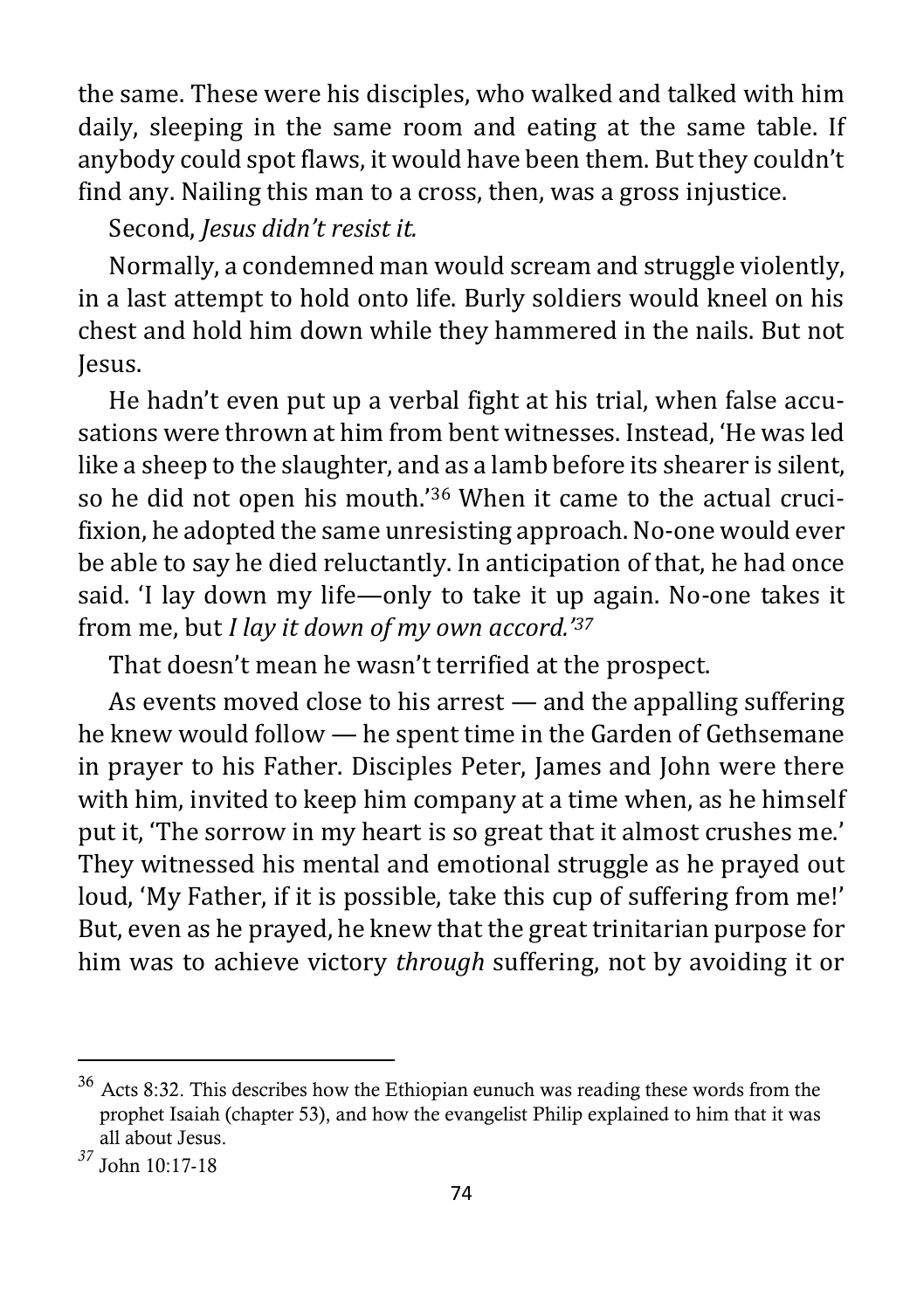inflicting it on others. And so he concluded, 'Yet not what I want, but what you want.<sup>'38</sup> He would drain the 'cup of suffering' to its dregs.

And he did. This, the central act of all human history, is summed up by Mark the Gospel-writer in the stark statement: 'And they crucified him.'<sup>39</sup>

It was his enemies, both Jewish and Gentile, who, representing us all, had combined to condemn him to death. At that point he put into practice his own kingdom-teaching that we should love our enemies. He submitted to the cross, calling down on his torturers, not fire and brimstone, but his Father's forgiveness.

In a way too deep and mysterious for the likes of us to fathom, all the world's evil came together to crush him, and he somehow absorbed into himself its full force. In doing so, he stopped its momentum, opening up a new era in which, through a spiritual change of heart, we now see within reach a life without violence, hatred and sin.

But at the time, with Jesus' death, bang went all the hopes of the Jews.

The one they'd hoped would be the Romans-crusher had been crushed by the Romans, in cahoots with the Jewish authorities. Like every one of the upstart 'messiahs' who had come before him, he had got the chop. The Roman juggernaut lumbered on, unslowed.

True, there were a few Jews whose expectations of Jesus had maybe been a bit broader than most, like the Twelve and the wider circle of sympathisers who had followed Jesus for three years. But the crucifixion silenced them, too. A couple of them, making their weary way from Jerusalem, where the grim event had taken place, to their home in Emmaus, were typical in their despair: 'He was a prophet,' they said, 'powerful in word and deed before God and all the people. The chief priests and our rulers handed him over to be

<sup>38</sup> Matthew 26:38-39 Good News translation

<sup>39</sup> Mark 15:23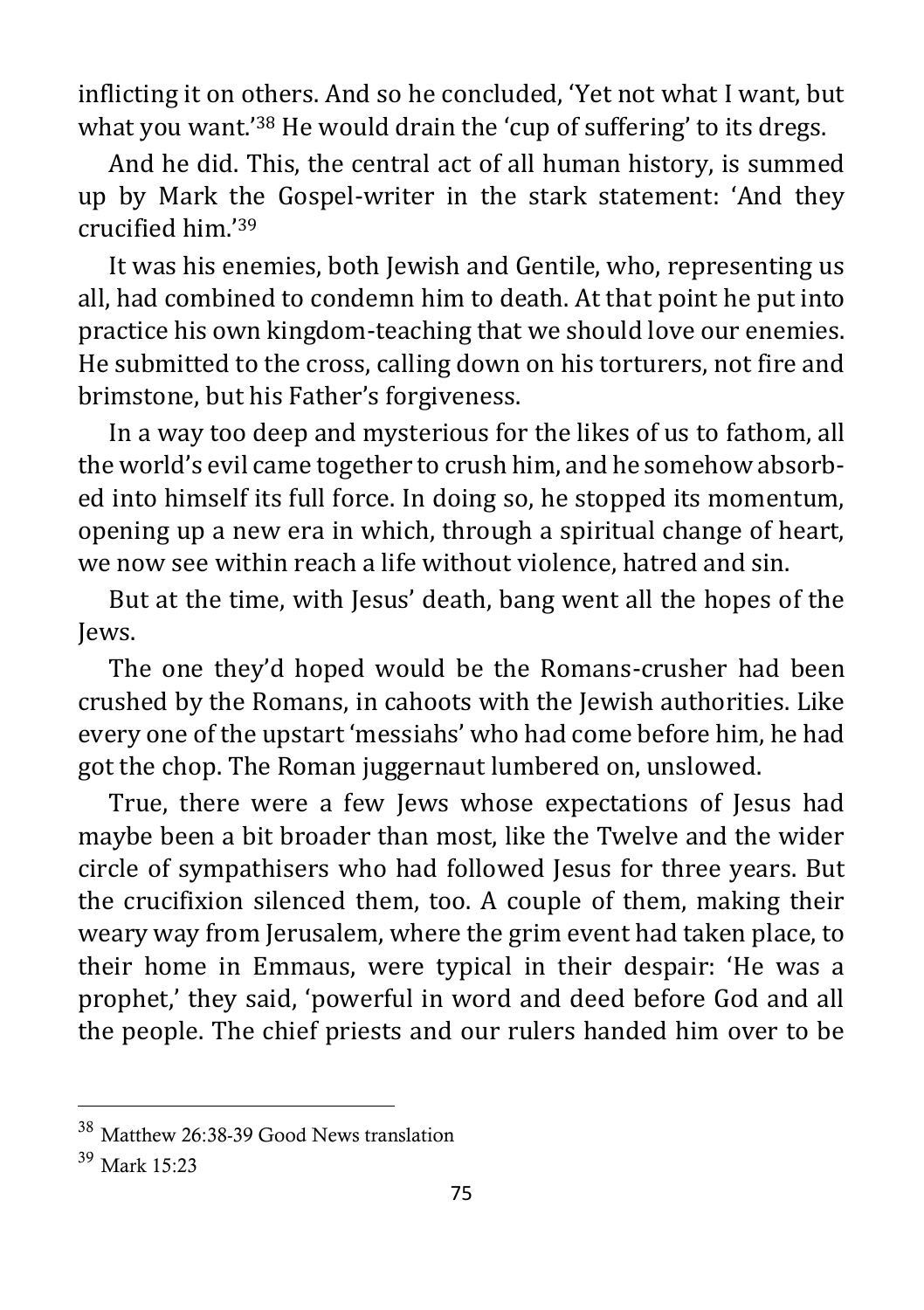sentenced to death, and they crucified him; but we had hoped that he was the one who was going to redeem Israel.'<sup>40</sup>

Those hopes were now dashed. As usual, death had had the final word.

What exactly happened at the cross? How did it contribute to the working-out of the divine purpose? In what meaningful way did it bring to a climax that long process of history we looked at earlier?

We'll return to this as we review the signposts. Suffice it to say, for now, that this, Jesus' apparent defeat, was in fact his *triumph.* I know — that turns all conventional thinking on its head. But it's true. The hymn-writer Samuel Gandy put it like this:

Through weakness and defeat He won the victor's crown, Trod all our foes beneath his feet *By being trodden down.*

The cross, however, wasn't the end of the story…

<sup>40</sup> See Luke 24:13ff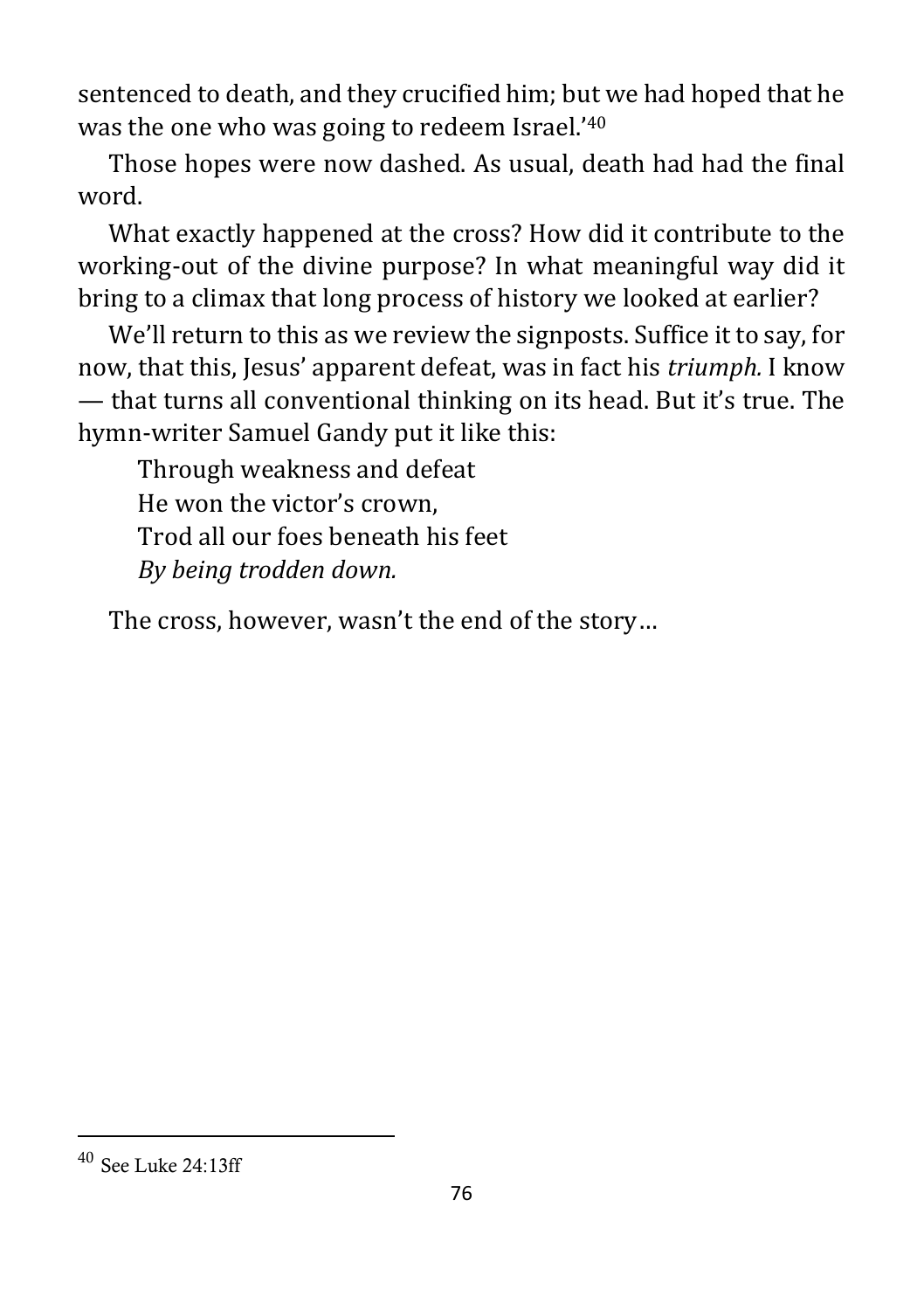15.

### Resurrection and More!

Death happens all the time. We're used to it. That's why we have to make an effort to see what made Jesus' death different. Resurrection, however, is something else: it's not just rare, it's unheard of!

But the Gospel record is clear: three days after Jesus' death and burial, *God brought him back to life!*

This was a unique event. During his public ministry, Jesus had brought three other dead people back to life—Jairus's daughter, the widow of Nain's son, and Lazarus—but in due course these all grew old and eventually died again. Not so with Jesus himself. He came back to life at a new level, no more to succumb to the ageing process, and never to die again. Paul put it like this: 'Since Christ was raised from the dead, he cannot die again; death no longer has mastery over him<sup>'41</sup>

The resurrection of Jesus is what makes the Christian faith unique. That's doubtless why opponents of the faith have always tried to disprove it, convinced that, if they can just pull that brick out of the wall, the whole faith-structure will collapse. And that's correct. Even the New Testament acknowledges it: 'If Christ has not been raised', says the apostle Paul (the early Christian leader who wrote about half of our New Testament), 'our preaching is useless and so is your faith… If Christ has not been raised, your faith is futile; you are still in your sins.'<sup>42</sup> Enemies of Christianity have been chipping away at the wall for two millennia without success.

 $41$  Romans 6:9

 $42$  1 Corinthians 15:14, 17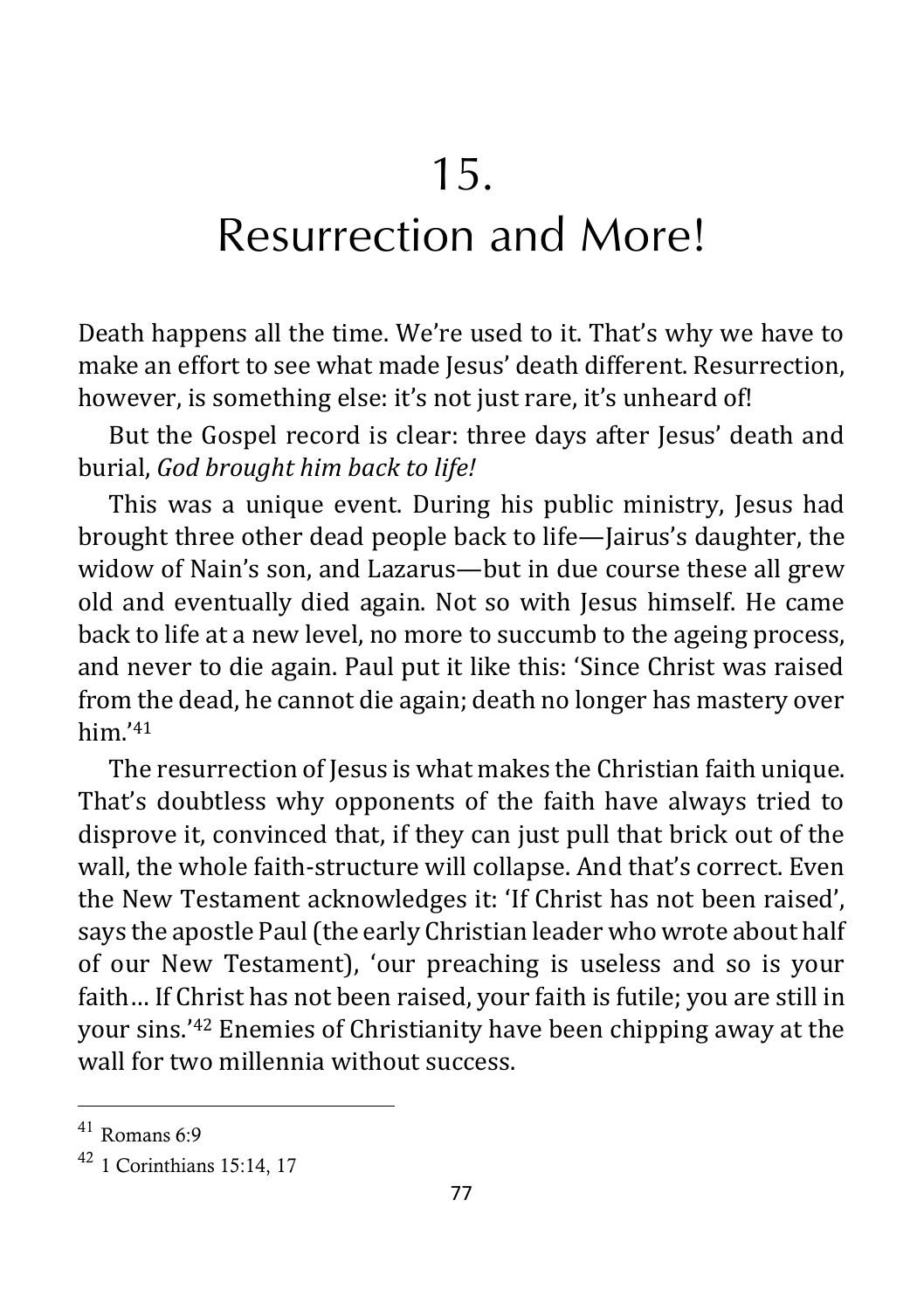One famous attempt to disprove the resurrection came back in 1930, when Frank Morison published a book entitled *Who Moved The Stone?* In it, he set out to look at all the available data, both biblical and historical, and to show once for all that the resurrection could not possibly have taken place. His approach was in the style of a lawyer, looking at the evidence and building conclusions from it.

He began his task in the deep conviction that he would end up exposing the resurrection as a myth that no sensible person could possibly accept. But as he sifted the evidence he found, to his surprise, that it was all pointing inescapably in the opposite direction. In spite of his best efforts, the data convinced him that the resurrection of Jesus must, in fact, have taken place. His book, when it came out, presented a powerful case *for* the resurrection instead of against it. The book has remained in print to this day. Since then, many other authors — including some trained lawyers skilled at examining evidence — have written similar works, all reaching the same conclusion.

If you yourself are a sceptic, maybe you need to check one of them out. All the usual ideas come under scrutiny: the notion that Jesus didn't really die but was just in a coma, and that the cool of the tomb brought him round. Or the suggestion that the disciples, who obviously really missed him, were understandably hallucinating when they claimed to have seen him. These and related ideas sound quite reasonable until you start looking at the evidence, then they just don't stand up. At the time, of course, the whole issue could have been settled if the Jewish and Roman authorities had produced Jesus' dead body. But they couldn't.

Yes, Jesus rose from the dead: buried on Good Friday, raised on Easter Sunday!

The Jews had always believed that, at the end of time, God would raise *everybody* from the dead to stand judgment. But God had now seemingly thrown a spanner in the works. He had raised *one* man from the dead, not everybody. And he had done it in the middle of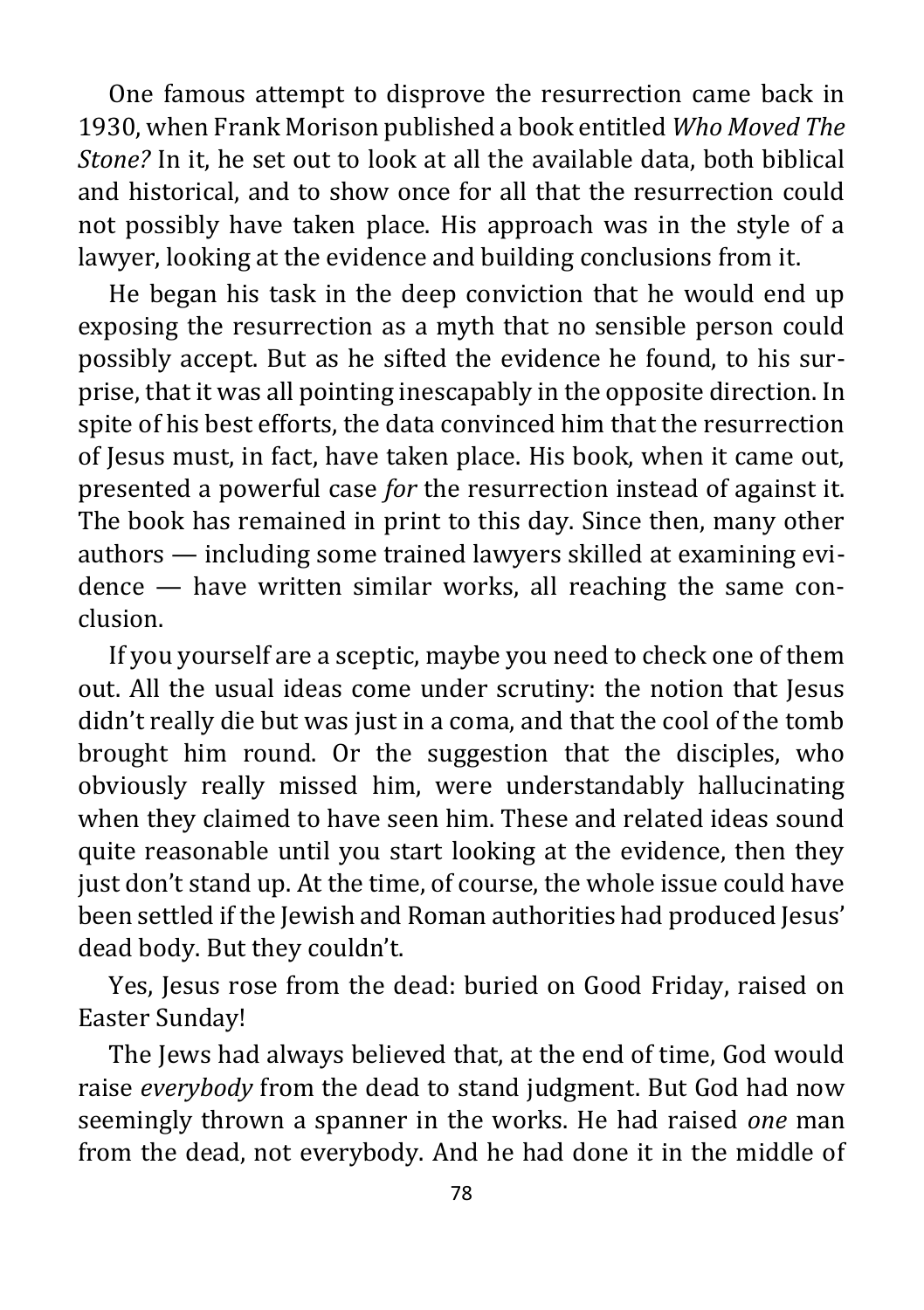history, so to speak, not at the end of it. That had some powerful implications, and we'll come back to them. But first we need to see the account of Jesus' time on earth through to its conclusion.

After the resurrection, Jesus was around for six weeks. During that time, he appeared on many occasions to his disciples, and spent sustained periods of time with them. You might well think, 'I'd love to know what they talked about.' Well, as it happens, we know the general drift of their conversation. Luke says of Jesus: 'He appeared to them over a period of forty days and *spoke about the kingdom of God.'<sup>43</sup>* That's no surprise, since the kingdom of God was what he had spent most of the time talking about in his three years of public ministry before the crucifixion. Hold on to that and we'll return to it anon.

At the end of the six weeks, Jesus left them. This event is what we call the Ascension, and Scripture describes it as follows: 'He was taken up before the disciples' very eyes, and a cloud hid him from their sight.'<sup>44</sup>

He had returned to heaven — the 'God' dimension from which he had come in his incarnation. The rest of the New Testament describes the ascension as his *enthronement*. The King, we might say, having gone out to do battle over the powers of evil, and having conquered them decisively through his death and resurrection, had now come home victorious.

His departure from earth took place in the context of two intriguing promises. One of them, Jesus himself had made to his disciples just before leaving them: they should stand by, he had said, for an empowering experience that would shortly be theirs. He described it in the words, 'You will receive power when the *Holy Spirit comes on you;* and you will be my witnesses in Jerusalem, and in all Judea and

*<sup>43</sup>* Acts 1:3

<sup>44</sup> Acts 1:9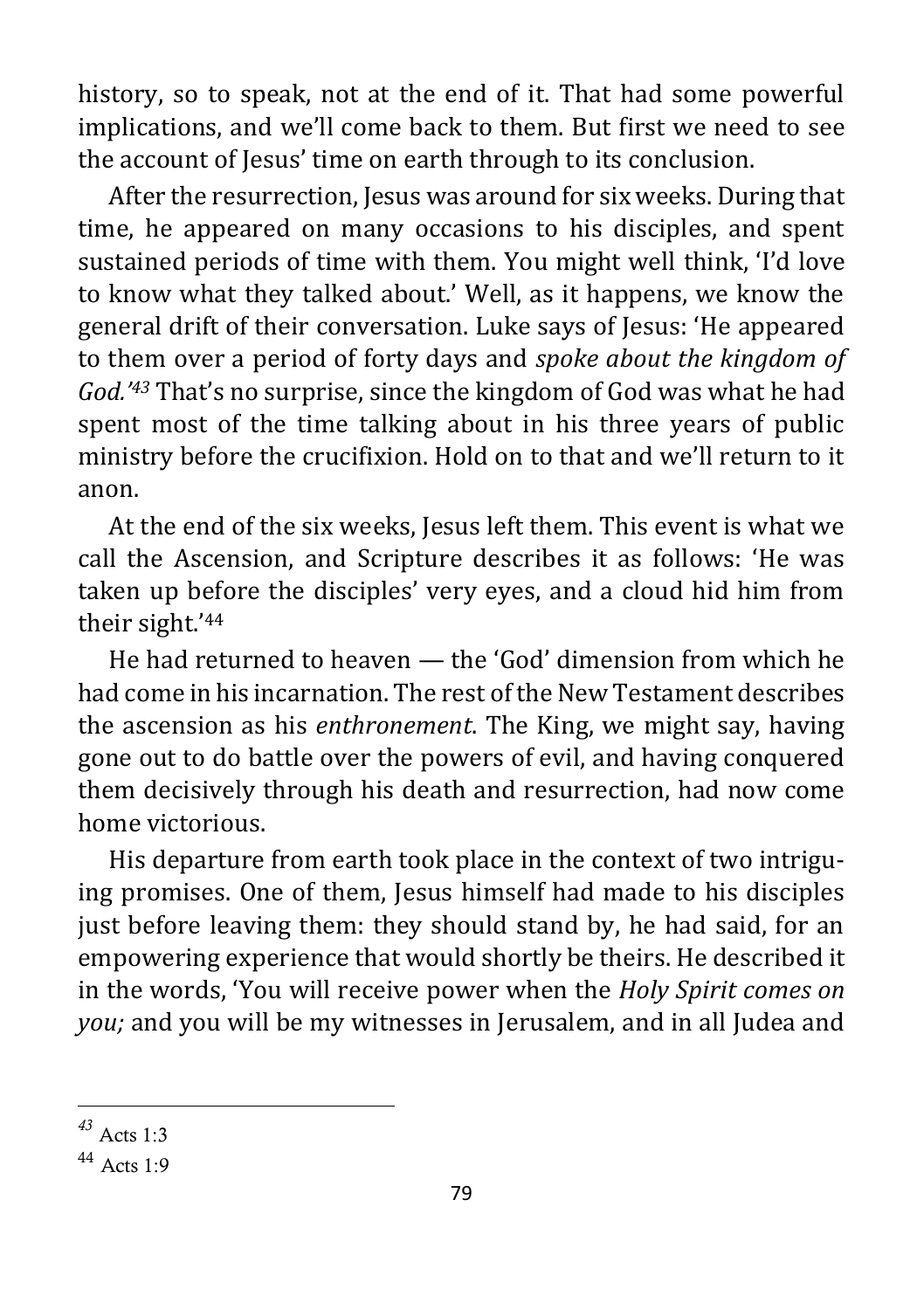Samaria, and to the ends of the earth.'<sup>45</sup> Yes, those are the 'concentric circles' we mentioned before. Just what the experience would entail, they were probably not sure, but it implied that they would certainly know that it had happened, and that they would be ready for anything as a result of it.

The other promise to the disciples came from 'two men dressed in white', who appeared from nowhere as the disciples were gazing up into the clouds that had just enveloped Jesus, hiding him from sight. We are clearly meant to see these as heavenly messengers, or angels. This is what they said: 'This same Jesus, who has been taken from you into heaven, will *come back* in the same way you have seen him go into heaven.'<sup>46</sup> Intriguing! How far into the future that would be, nobody knew. But it assured them that they hadn't seen the last of him. And, until such time as he returned, the promised Holy Spirit would be his *alter ego* to comfort and direct them, just as Jesus himself had done.

Theologians often talk about 'the Christ event'. It's a convenient phrase to describe everything involving Jesus, from his birth right through to his ascension.

It starts, then, with the Christmas story (the virgin conception and birth, the manger, the shepherds etc.), goes through Jesus' childhood (including the Temple incident when he was twelve), into his adult life, focusing on the three years of his public ministry (his healings, miracles and clashes with the authorities), his arrest and trial, his crucifixion, his resurrection, the six weeks with his disciples, and finally his ascension to heaven. It is thirty-three years condensed into 'the Christ event'.

That event marked the great turning-point of world history. It marked God's decisive intervention in his messed-up world to *start putting things right.*

<sup>45</sup> Acts 1:8

<sup>46</sup> Acts 1:11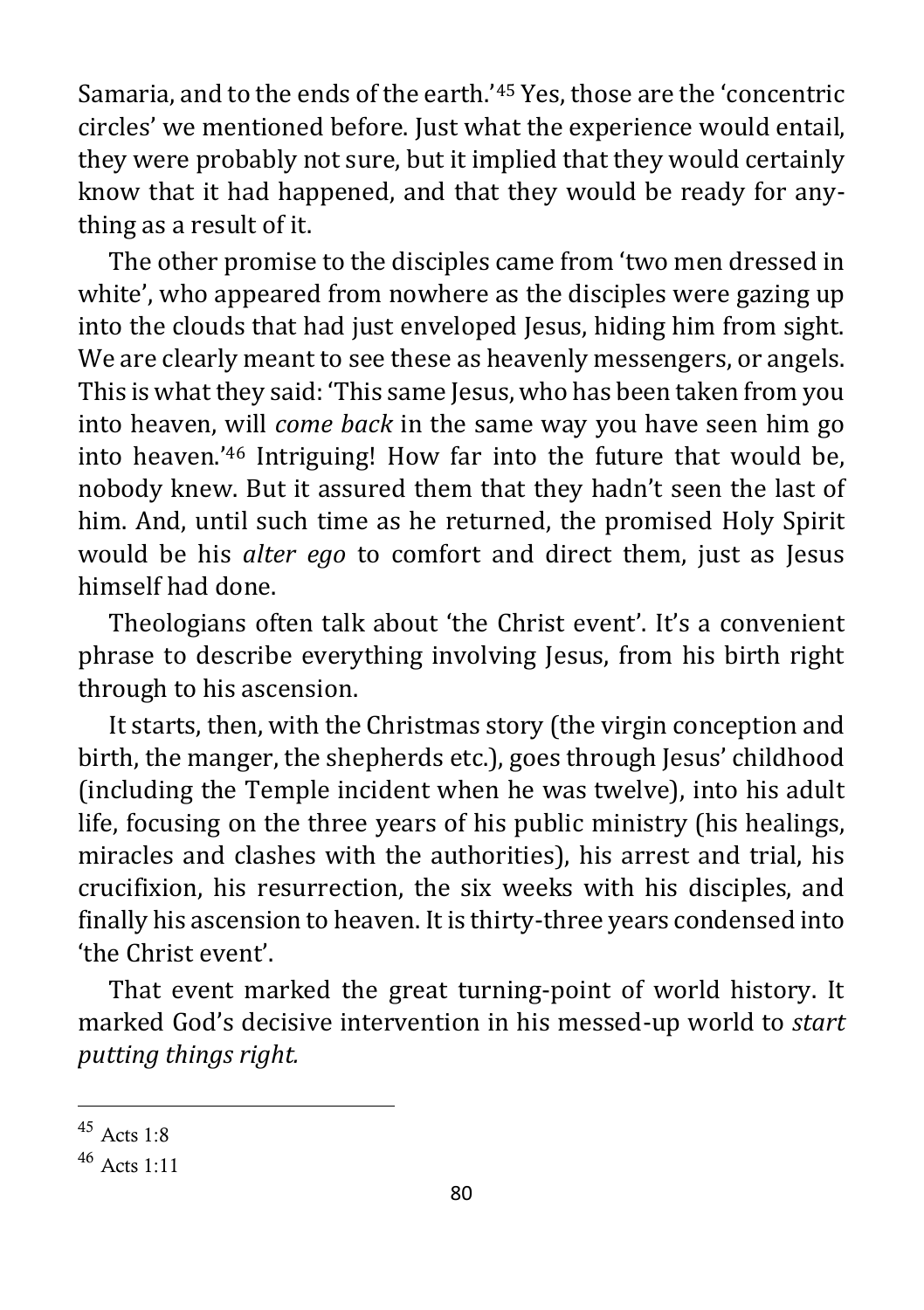We now need to consider how that works, and what it all means. What exactly did 'the Christ event' achieve? Could these happenings of two thousand years ago possibly affect you today, making a real difference to your everyday life and your prospects for the future? And if they can, how?

It's time to start pulling a few loose ends together, and we'll do it by returning to the signposts.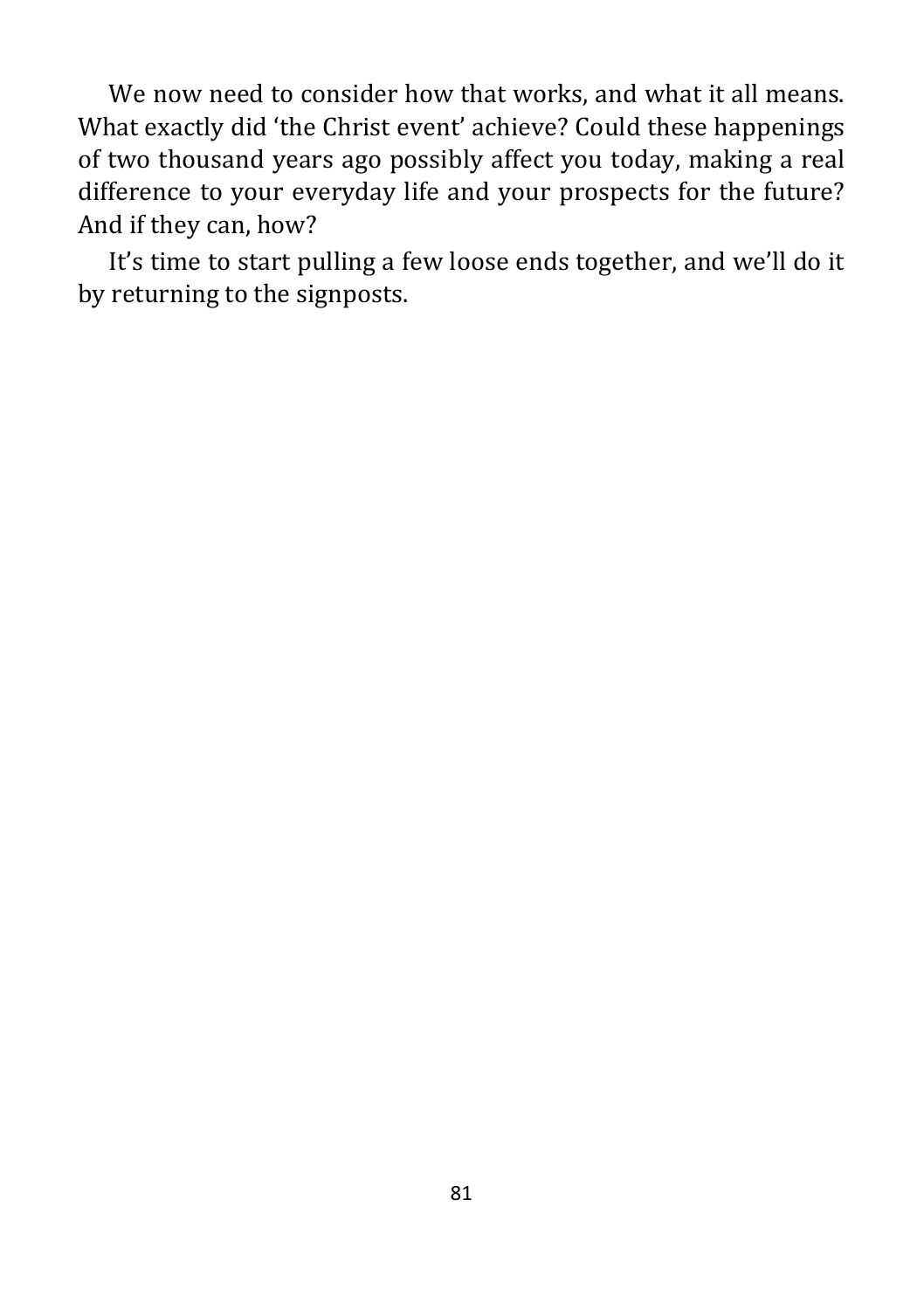### *Part 4:* The Signposts' Meaning *a. What Jesus Accomplished*

# 16. That Should Have Been Me!

What was it, then, that Jesus achieved, particularly by his death and resurrection?

Christians and Bible scholars have been mulling over this topic for two thousand years. You would think that, by now, they would have bottomed it out. But no, this, the greatest of themes, seems bottomless. Nevertheless, some fundamentals have stood the test of time, and we'll content ourselves with those. A review of the signposts will help us do it. Each one will illustrate some aspect of what Jesus achieved. For convenience, we'll tackle them in a different order from the original one. Let's begin with…

The sacrifice of Isaac *(signpost 2)*

The message here is that the death of Jesus has to do with *substitution.* 

Remember the story? Abraham believed that God wanted him to prove his commitment by sacrificing his only son, Isaac. He and the young man set off for Mount Moriah, where the act would take place. They had offered animal sacrifices together before, but Isaac noticed something different this time. Between them, they carried the usual wood, knife and portable brazier of hot coals, but they were short of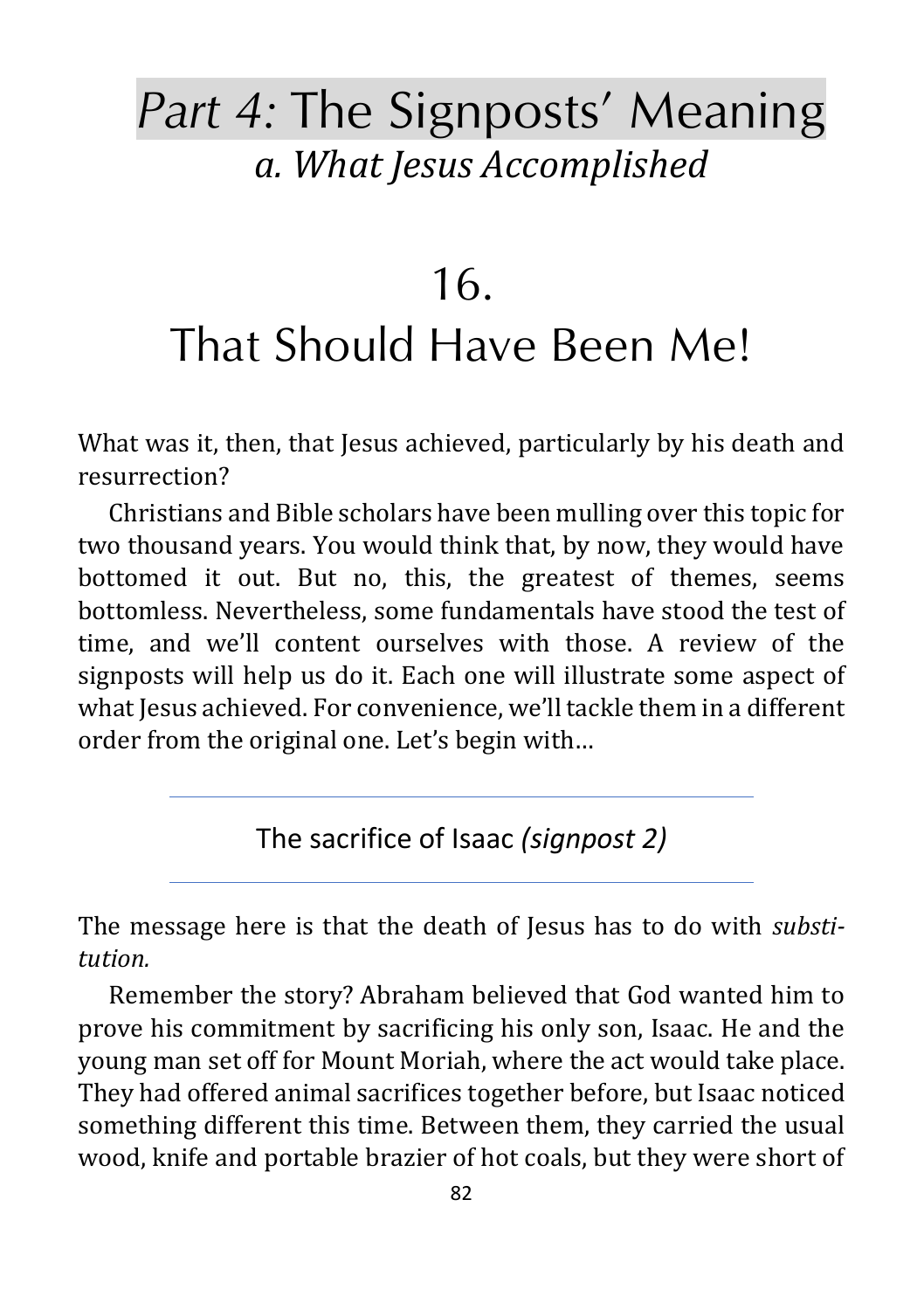the usual sacrificial lamb. So, 'The fire and the wood are here,' Isaac observed, 'but where is the lamb for the burnt offering?'

Clearly, Abraham couldn't say, 'Oh, that'll be you this time, son'. The boy would likely have bolted. So, he gave the diplomatic reply, 'God himself will provide the lamb for the burnt offering, my son.'<sup>47</sup>

This was more than just diplomacy. We learn from a later Bible writer that 'Abraham reasoned that God could even raise the dead.' While he was willing to go through with the dreadful act, his faith told him that he wouldn't be saying a final goodbye to his son, because God, having been assured of Abraham's obedience, would likely give him back to him in resurrection. Naturally, these weren't thoughts he could share with Isaac as they trudged up the mountain, so 'God himself will provide the lamb' had to do.

Now, put God the Father in the place of Abraham, and put Jesus — God the Son — in the place of Isaac.

Jesus, as he went up to Jerusalem, was heading to his death. And it would take place outside the city walls, just a stone's throw from Mount Moriah — the place where Abraham had taken Isaac to sacrifice him, and also the very spot on which the Jerusalem Temple now stood. As the crucifixion drew closer, Jesus was deeply conscious that his Father was with him, echoing the twice-used statement in the Abraham story, 'The two of them went on together.'

How do you imagine the aged Abraham managed to seize, tie up and heave up onto the altar of stones a fit, strong young man like Isaac? The boy could easily have thrown off his father's grasp and made a break for freedom. And that's why Christian commentators down the years have concluded that, before they got to the altarplace at the top of the mountain, Isaac had put two and two together and realised what the plan really was. Doubtless some of his father's sincere faith in God had rubbed off onto him, and, as a result,

<sup>47</sup> Genesis 22:7-8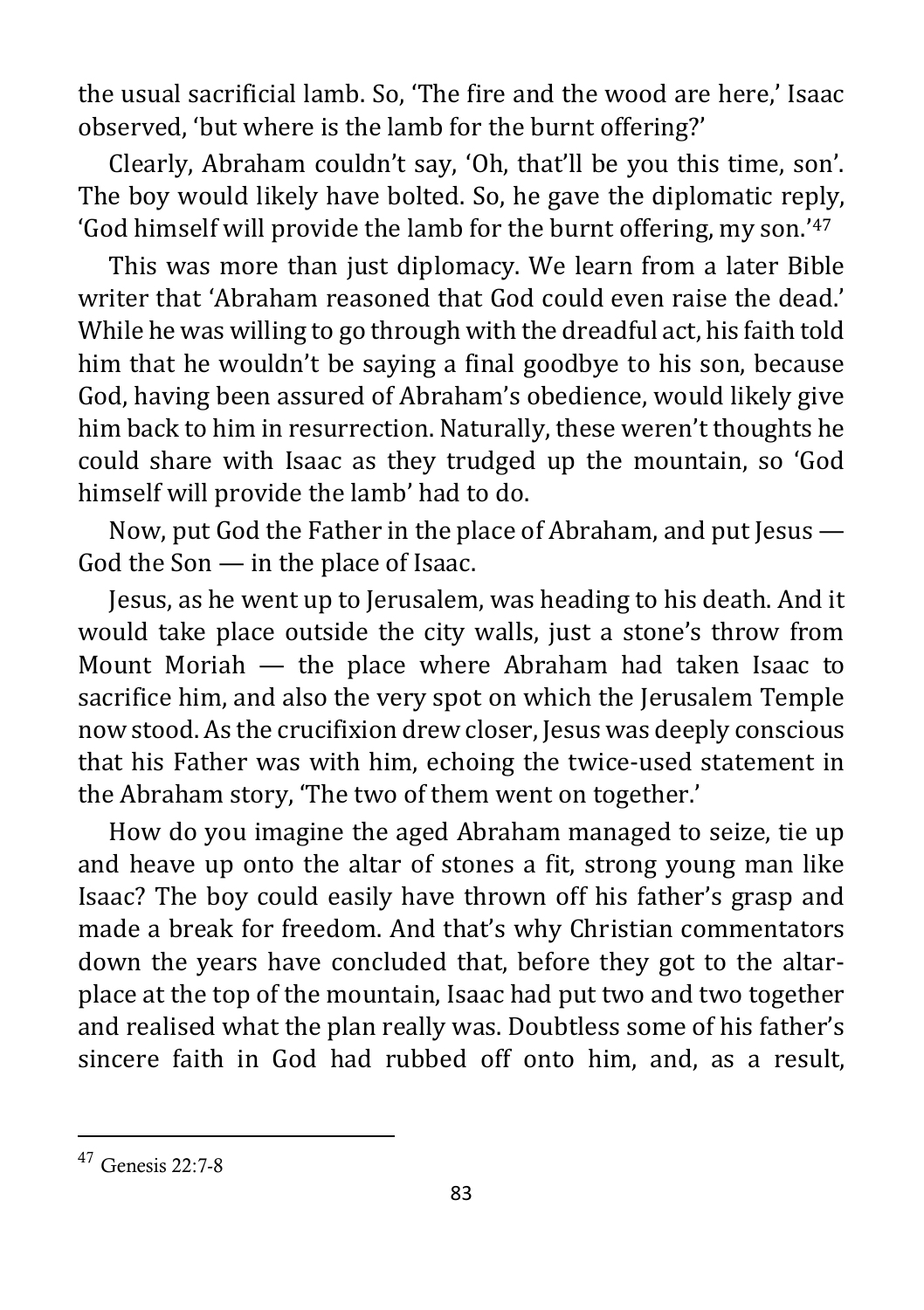believing this to be what God himself wanted, Isaac went along with it willingly.

That certainly tallies with the statement made by Jesus that 'I lay down my life… No-one takes it from me, but *I lay it down of my own accord.' <sup>48</sup>* It was never the case that God the Father somehow jumped his Son and forced him into a situation he didn't choose to be in. When the dread day came, and Jesus expired in agony on the cross, it was because he was a willing victim. Sure, God the Father, like Abraham, knew what was coming, and went along with it, knowing the fruitful outcome it would bring. But he felt the awful pain of parting with one so dearly loved. 'He did not spare his own Son,' Paul states, in amazement, 'but gave him up for us all.'<sup>49</sup>

Now, I suspect you're thinking, 'But wait a minute, Isaac *wasn't* killed in the end. It was that ram that died, not him.'

Good point. That's where *substitution* comes in. No story's details can be pressed to be a perfect illustration of something as complex and wonderful as the death of Christ. So now there's some roleswapping here. In the latter part of the story, Isaac is no longer a picture of Jesus but of *us,* who escape death, and Jesus is now portrayed by the *ram,* the substitute who died.

Can you imagine how Isaac felt as he stood that day by the stone altar, with the smoke of the sacrifice rising into the sky? He'd been stretched out on it himself a few moments ago, but now he was standing there, free and unharmed. He had watched the ram being killed and set alight as a sacrifice. He was doubtless thinking, 'Wow, that should have been me!'

Isaac is you. So, as you contemplate the death of Jesus on the cross, I invite you to say to yourself, 'That should have been me!'

In some inexplicable way, then, in the death of Jesus a substitution has taken place. It somehow means that you are now free, and safe.

*<sup>48</sup>* John 10:17-18

<sup>49</sup> Romans 8:32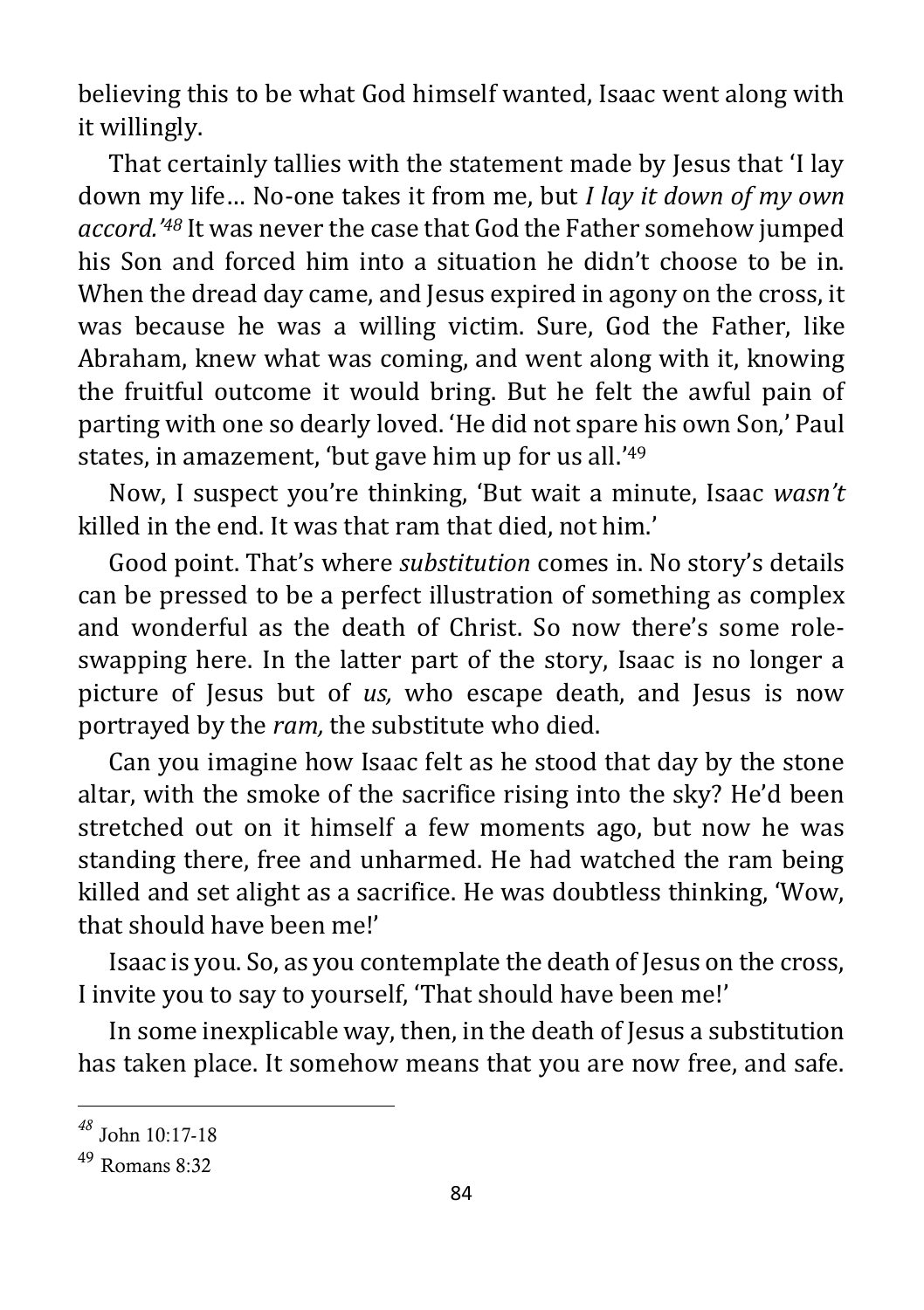Just what that involves can wait for later. But, for now, I suggest that — if you're still serious about finding God — you pause and let it sink in. You might even consider saying a prayer to God, even though that's something you may not be used to, and even though you may still not be sure there *is* a real God to pray to. So maybe you can say something like, 'Well, God, if you're real and can hear me, I just want to say thank you. I don't really understand things very well, but if Jesus somehow took the hit for me, I'm grateful.'

The death of Jesus also marked *the end of blood sacrifices.* 

Let's face it: the whole 'sacrificial death' thing is a scar on humanity. From time immemorial, people have believed that the gods are angry with them for their sins and failure, but that they can be appeased by blood — by the offering of either human or animal lives. It may be the throwing of virgins into the crater of the local volcano, or some other grim variation of scape-goating, but the whole scenario is horrific, and we can say with conviction that God, who is love, has always wanted to see the end of it.

At the same time, he has always shown himself keen to relate to people, and that has meant his being willing to meet them where they are, rather than where he would like them to be. So, during the long centuries when the idea of blood sacrifice was endemic in human society, he accommodated himself to the situation and even used people's sacrificial practices to make himself known. The Abraham and Isaac incident is a case in point. But all the time, God was wanting to move things further and further away from those dreadful practices.

One big step in the right direction was the move from *human* sacrifice to *animal* sacrifice. That's exactly what we see in our Abraham story. A human sacrifice was imminent, but *God himself intervened to stop it* and to indicate an animal that could take Isaac's place.

But God's will was always to put an end to blood sacrifices of *every* kind, and in Jesus he did exactly that. Jesus became God's statement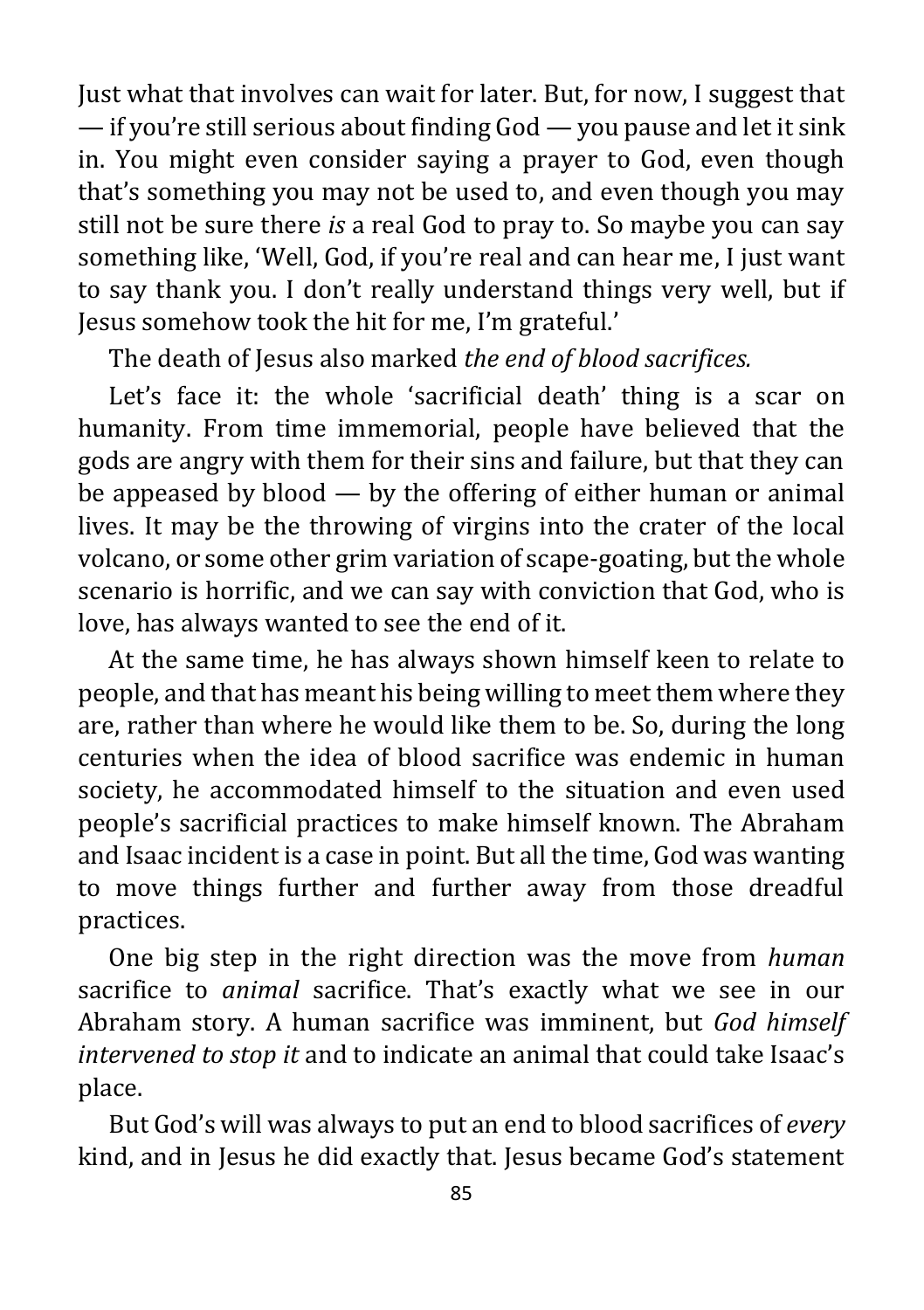that this was the sacrifice to end them all. His death was not just a move in the right direction, like that from human to animal sacrifices, but the end of *all* blood sacrifices. One New Testament writer made this clear. Jesus, he said, 'offered *for all time* one sacrifice for sins.' Those sins are now forgiven and, he continues, 'where these have been forgiven, sacrifice for sin is no longer necessary.'<sup>50</sup>

So, God himself provided the lamb — Jesus, the Lamb of God. And that marked the end of sacrifices for good — if only people would get the message. Virgins living near volcanoes could now relax.

As for you, your own life will never now be forfeit, no matter how dire your sins. That's another reason to say thank you to God

<sup>50</sup> Hebrews 20:12, 18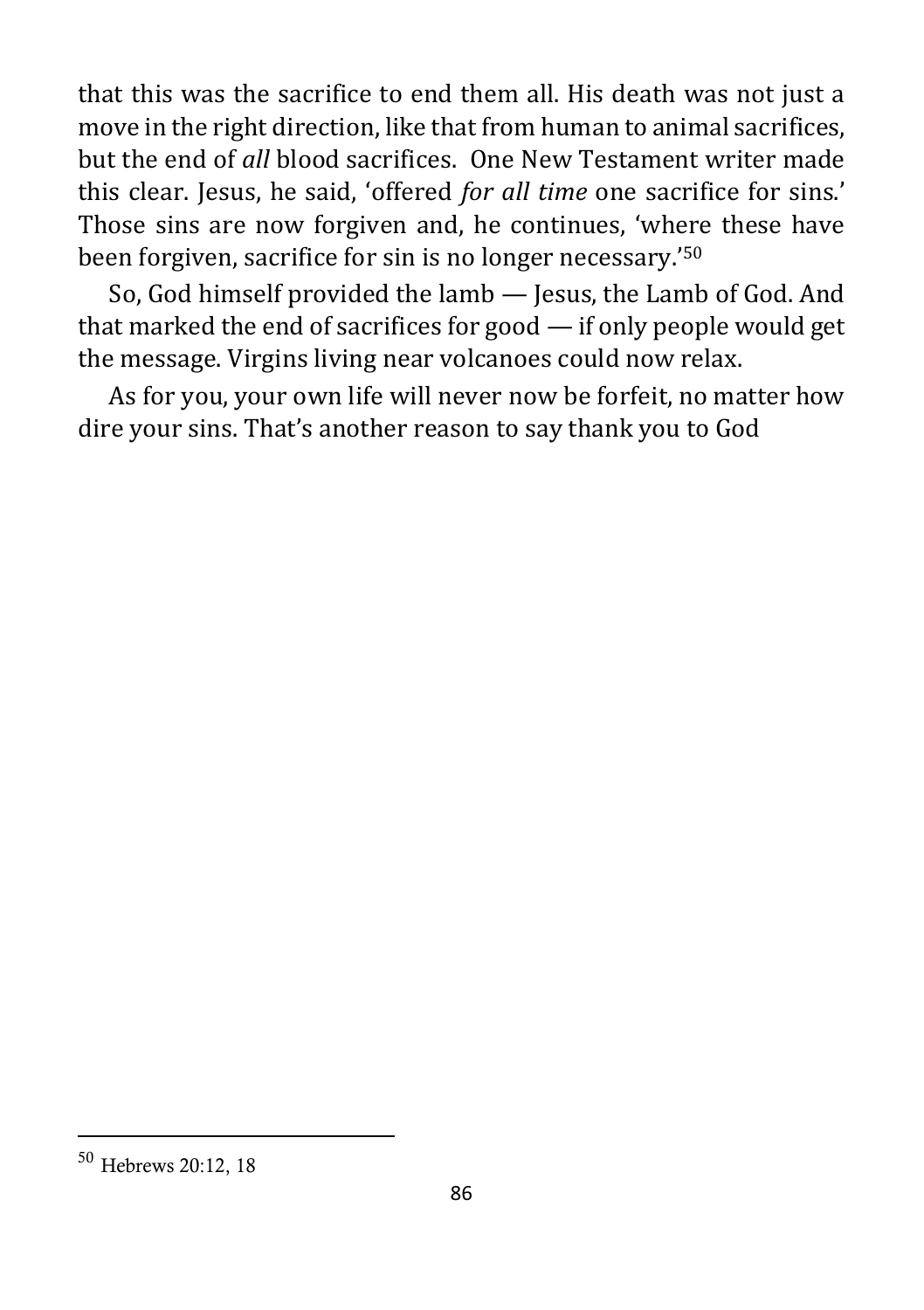# 17. Victory and Liberty

Now we return to…

The Passover *(signpost 3)*

In the Bible at large, the Passover is a much bigger deal than the Abraham and Isaac story. It's a major theme that appears often, and prominently.

The Passover is, first, about *victory.*

The Hebrews, you will recall, had become a slave-nation in Egypt. Their lives were miserable. They sweated long hours every day under the eyes and whips of Pharaoh's taskmasters, working on his massive city-building projects at Pithom and Rameses. They had neither rights nor choices. All aspects of their life were dictated by the powers of Egypt. They longed to be free, but how could a ragged and disorganised bunch of slaves ever hope to defeat the superpower of the day?

The Passover changed all that.

You remember the story. Each Hebrew family killed a lamb, daubing some of its blood around the doors of their poor homes. That showed that death had already taken place there. Death, therefore, would not enter that home to strike down the firstborn but would 'pass over' it. Then each family cooked and ate the lamb-meat to fortify themselves for the freedom-journey ahead, as they waited for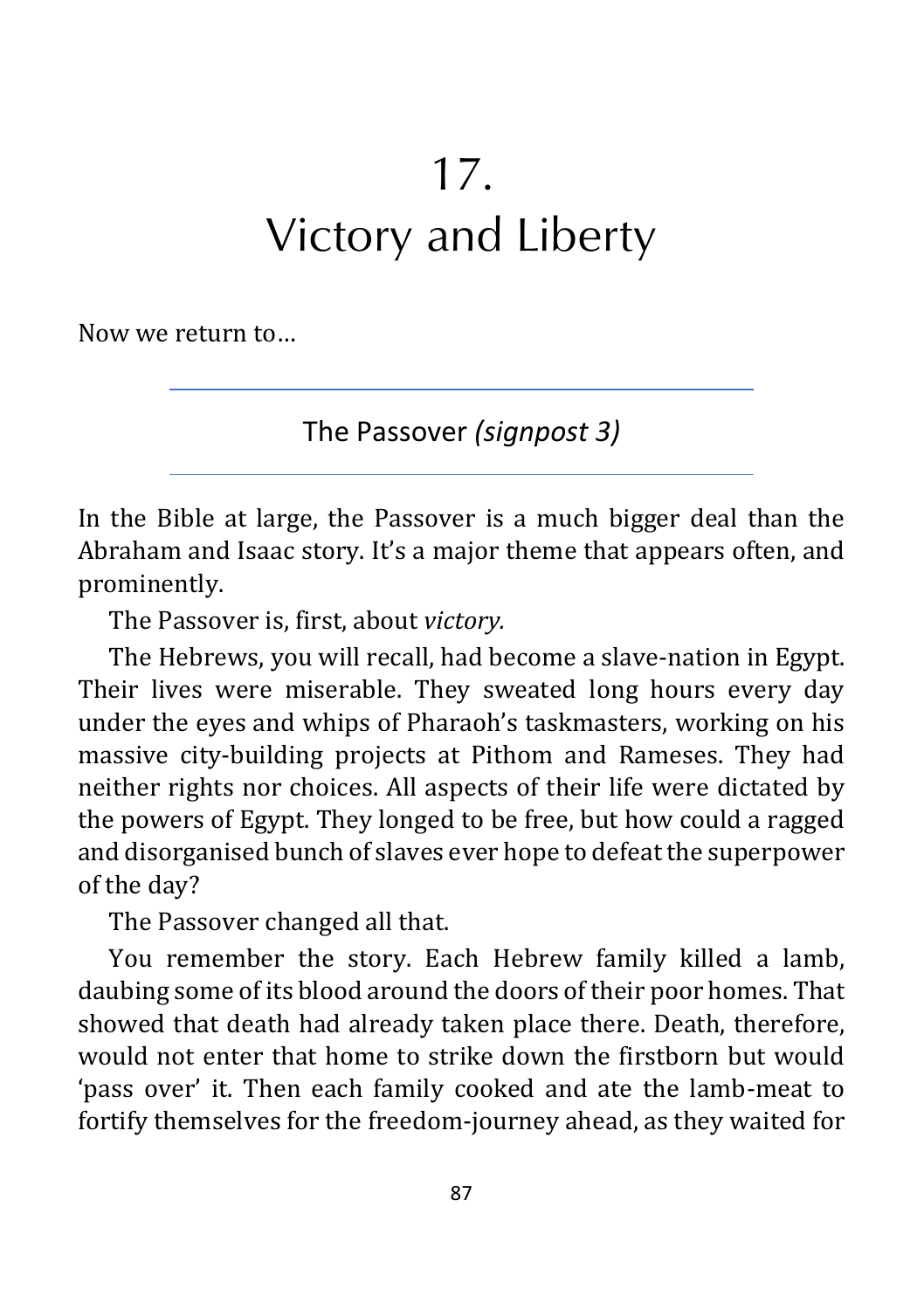midnight. That was when death struck every Egyptian firstborn and brought the stubborn Pharaoh to his knees.

A defeated tyrant, he gave the slaves their freedom, and they trooped out of Egypt, en route to the Promised Land. This was *victory* of the first order! Their cruel and powerful enemy, who had kept them enslaved for so long, had been beaten, and they set out on the long journey with songs of victory on their lips.

The New Testament writers apply this to the death of Jesus. *'Christ, our Passover lamb,* has been sacrificed,' says Paul.<sup>51</sup>

It's easy enough to join up the dots. His death meant the defeat of the 'Pharaoh' who had enslaved the whole human race, including you. You can call that tyrant by lots of names: the devil, Satan, the powers of evil, sin, death, self — and more. Some Christians hold Satan to be a unique personal being; others see the name just as a convenient cipher, or code-word, for everything opposed to God and his ways, or the tendency in society for things to turn nasty. You can make up your own mind on that in due course. It doesn't alter anything at all in our journey through the signposts.

The name certainly covers what the New Testament writers call the 'principalities and powers' or the 'powers and authorities.' These are the legitimate structures of human existence, like families, governments, schools and colleges, businesses and so on. They so easily get taken over by dark forces and manipulative personalities, and then, instead of enhancing life and order, they become instruments of oppression, exploitation and fear. The Jewish and Roman leaders at the time of Jesus were in that category. They saw a chance of finishing Jesus off once for all. We could say that Satan, tricked by Jesus' non-violence — which he saw as 'softness' — into thinking he was easy game, steered things towards the crucifixion. When it took place, and Jesus died, he was doubtless cock-a-hoop.

<sup>51</sup> 1 Corinthians 5:7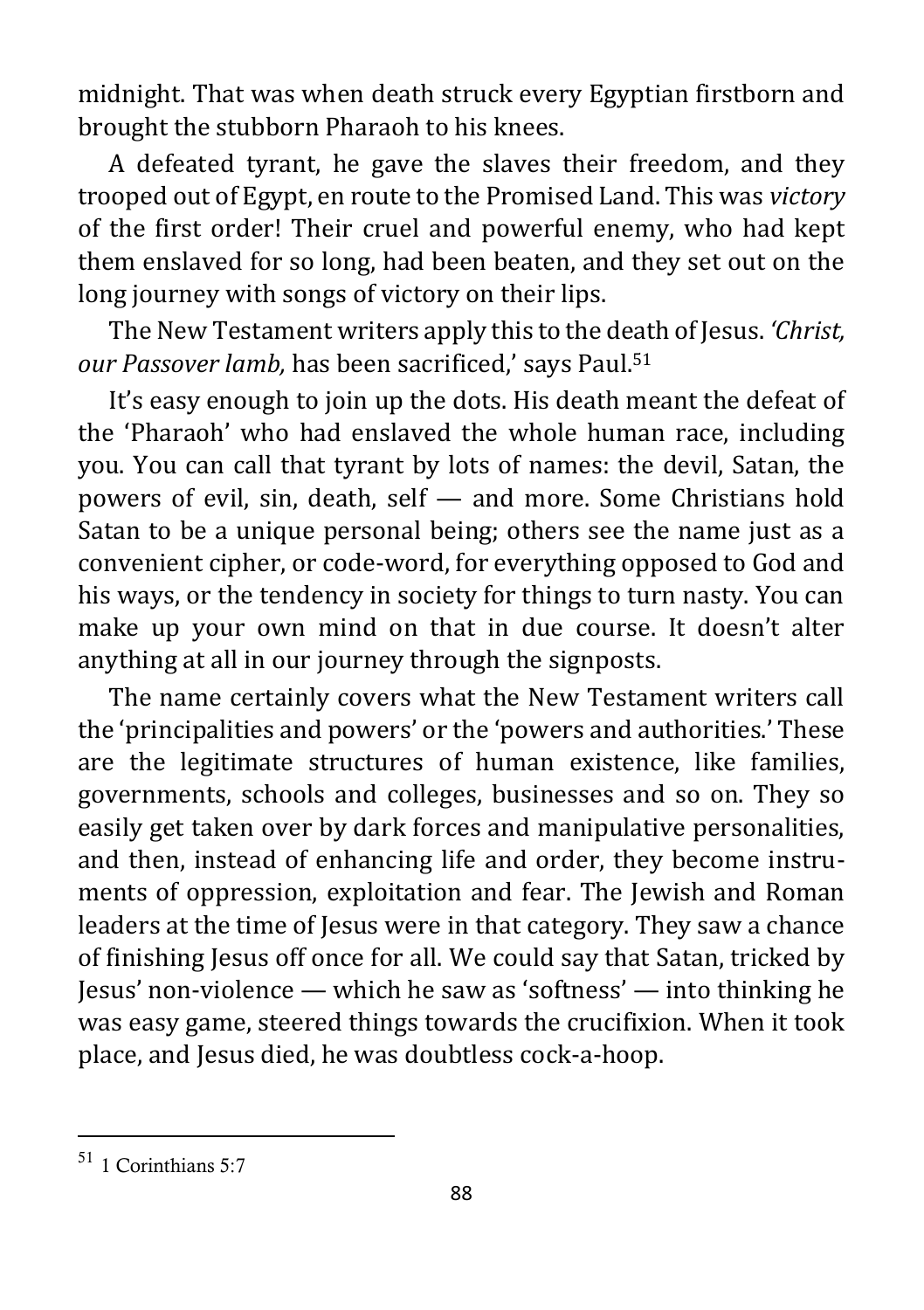But he was in for a nasty surprise: the resurrection! The 'soft' side of the human Jesus had veiled his divinity from the devil's view, and the whole scheme backfired on its perpetrator. God raised Jesus from the dead to be the supreme King forever, with the devil under his feet. The prisoners' cell-doors were thrown open. There was nothing, now, to stop the slaves from stepping out into glorious liberty and pursuing their 'Promised Land' destiny unhindered. Paul puts it like this: 'Having *disarmed the powers and authorities,* Jesus made a public spectacle of them, triumphing over them by the cross.'<sup>52</sup> And again: 'It is for freedom that Christ has set us free.'<sup>53</sup>

Now apply that to your own situation. Only you can say what it is that has kept you 'bound' and has frustrated your desire to live in true freedom. But, whatever it may be, Jesus by his death and resurrection has broken its power. The shackles have been broken; you can throw them off and go places, now, in the company of the victorious Jesus!

The Passover also spells *redemption.*

That's a technical term that needs a bit of explanation. It's nothing to do with handing in your money-off coupon at the supermarket checkout when you buy your groceries. In the context of ancient Israel, redemption (literally, 'buying back') chiefly meant *being bought out of slavery by the payment of a ransom-price.* 

In the Passover scenario it's the same picture as 'victory', but with a different nuance. It indicates that a freedom-price — the *ransom*  has been paid and the slave is now free. The New Testament uses this language. 'It was not with perishable things such as silver or gold' says Peter, 'that you were *redeemed* from the empty way of life handed down to you from your ancestors, but with the precious blood of Christ, a lamb without blemish or defect.'<sup>54</sup> Paul uses similar

<sup>52</sup> Colossians 2:15

<sup>53</sup> Galatians 5:1

<sup>54</sup> 1 Peter 1:18-19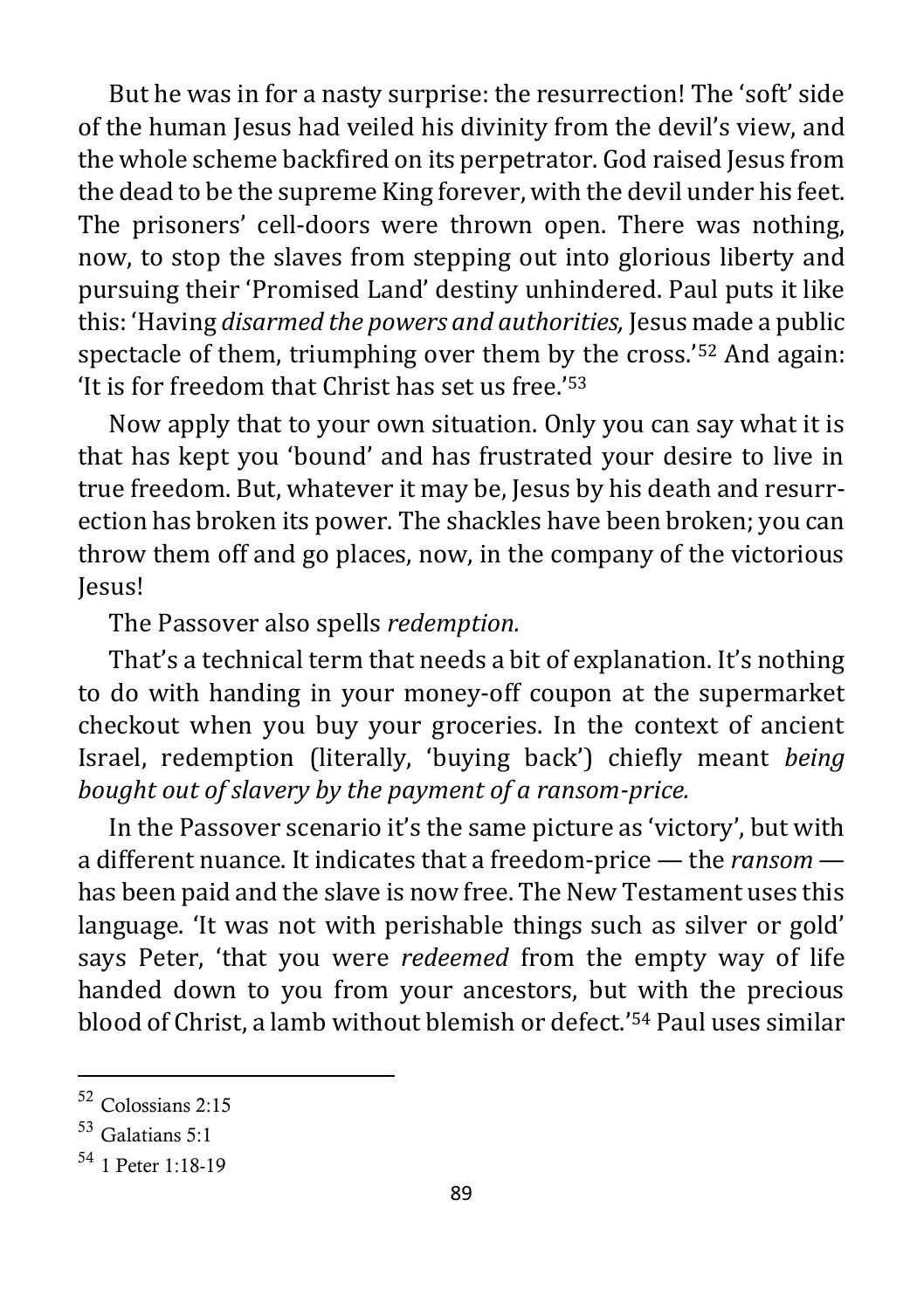language: 'Christ Jesus,' he states, 'gave himself as a *ransom* for all people.'<sup>55</sup>

By his blood  $-$  that is, his death  $-$  Jesus paid the price of our freedom, of *your* freedom. Don't ask who the price was paid to that's not the point, and the metaphor breaks down here, as they all do somewhere. Certainly, nobody paid anything to the devil or to the powers of evil, any more than the Passover events paid anything to Pharaoh. The point is a simple one: Jesus did *everything necessary to secure the slaves' freedom.*

Note that Jesus 'gave himself as a ransom *for all people.'* That includes you. The way is clear: you can step out of your grubby slavequarters. But God won't force you out. It's hard to imagine why anyone would stay confined if the door is open. I can think of only two reasons. One is ignorance: the slave doesn't realise that the door is no longer locked. If that's you, let me make it clear: the door is now *un*locked! The other reason might be the security of the familiar. But that's a desperately poor substitute for the glories of liberty. Now that Jesus has paid the price, you're free to leave!

\*\*\*\*\*

One other thing here. For the Jews, the Passover was so significant that it gave rise to an annual commemoration, which Jews observe to this day. The event in Jesus' life called the *Last Supper* was such a Passover meal. Jesus attended it with his disciples in an upper room in Jerusalem, not long before his death.

There was a well-established pattern to the celebration, with a set order of eating, drinking and Scripture-reading that was familiar to every Jew. So, as the Twelve sat with Jesus, they knew what was coming. Or they thought they did. Imagine their shock when Jesus broke into the time-honoured routine and gave the whole thing a

<sup>55</sup> 1 Timothy 2:5-6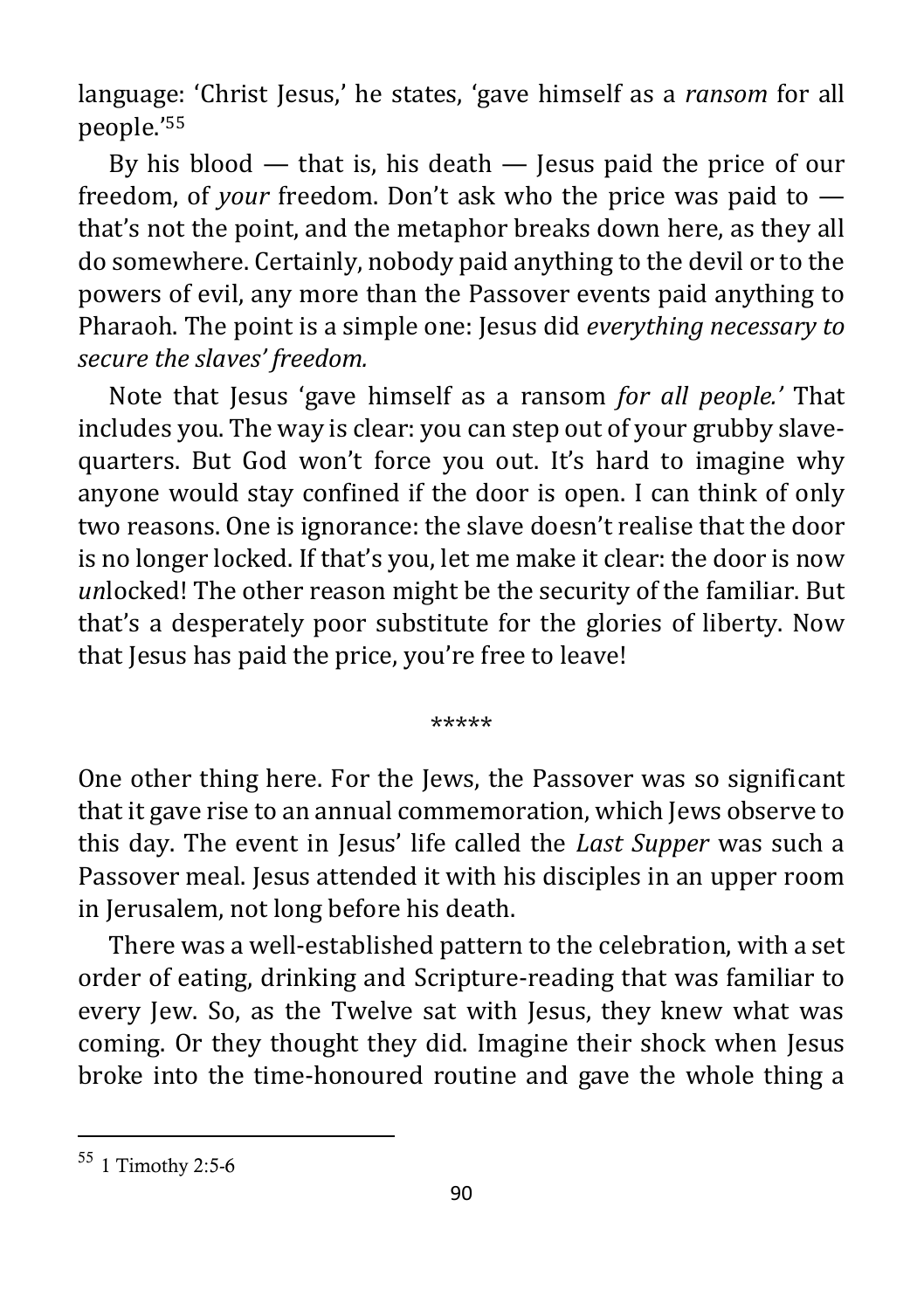new twist. The bread, which traditionally spoke of the unleavened bread the Israelites had eaten in haste just before leaving Egypt, now took on a new significance. 'This is *my body* given for you,' said Jesus. 'Do this in remembrance of *me.'* Something similar happened with one of the meal's traditional cups of wine: 'This cup is the *new covenant in my blood,* which is poured out for you,' Jesus announced.

A 'covenant' was a formal agreement between two parties, in which each agreed to act in certain ways towards the other, with built-in benefits for compliance and penalties for failure to comply. In Bible times, it was normal to slaughter an animal to ratify a covenant. The shedding of its blood was the equivalent of 'signing the document' in a legal transaction today, like buying a house.

God's dealings with ancient Israel thus far had been on the basis of the 'old covenant', by which he would prosper them insofar as they kept his commandments. But a 'new covenant' was about to be initiated between God and people in which, thanks to what Jesus would accomplish, God would receive and bless all who came to him in simple faith. The 'shed blood'  $-$  the 'signature'  $-$  ratifying this new covenant would be Jesus' own blood, shed on the cross.

At the Last Supper, he gave this new focus to the cup of wine. It's hard for us today to grasp how mind-blowing these changes were for the disciples. But you can see, I hope, how it all fits in with the Passover imagery we have been looking at. Massive as the original Passover was for the Israelites, it was nothing compared to the death of Jesus, *the* Passover lamb. His broken body and shed blood would trigger a *worldwide* release from the tyranny of evil for all who would dare to believe it and step out on the strength of it.

Ever since the *Last* Supper, Jesus' followers have regularly celebrated the *Lord's* Supper — variously called Holy Communion, the Mass, the Lord's Table or the Eucharist. It reminds them of the costly ransom that has brought them liberty.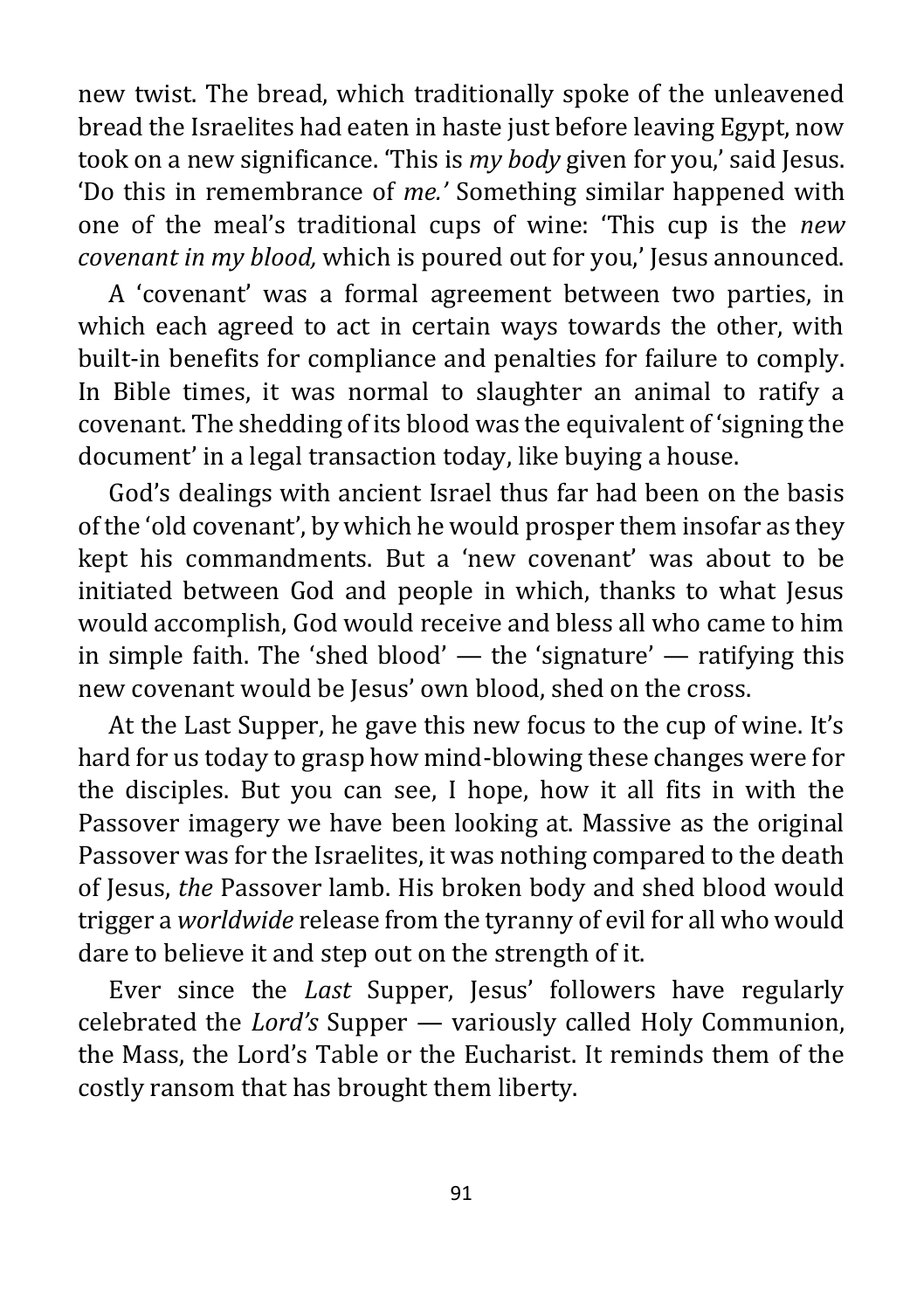If you're still 'living in Egypt', of course, taking communion will be meaningless. But there's no longer any need to stay holed up in that miserable existence. Head on out!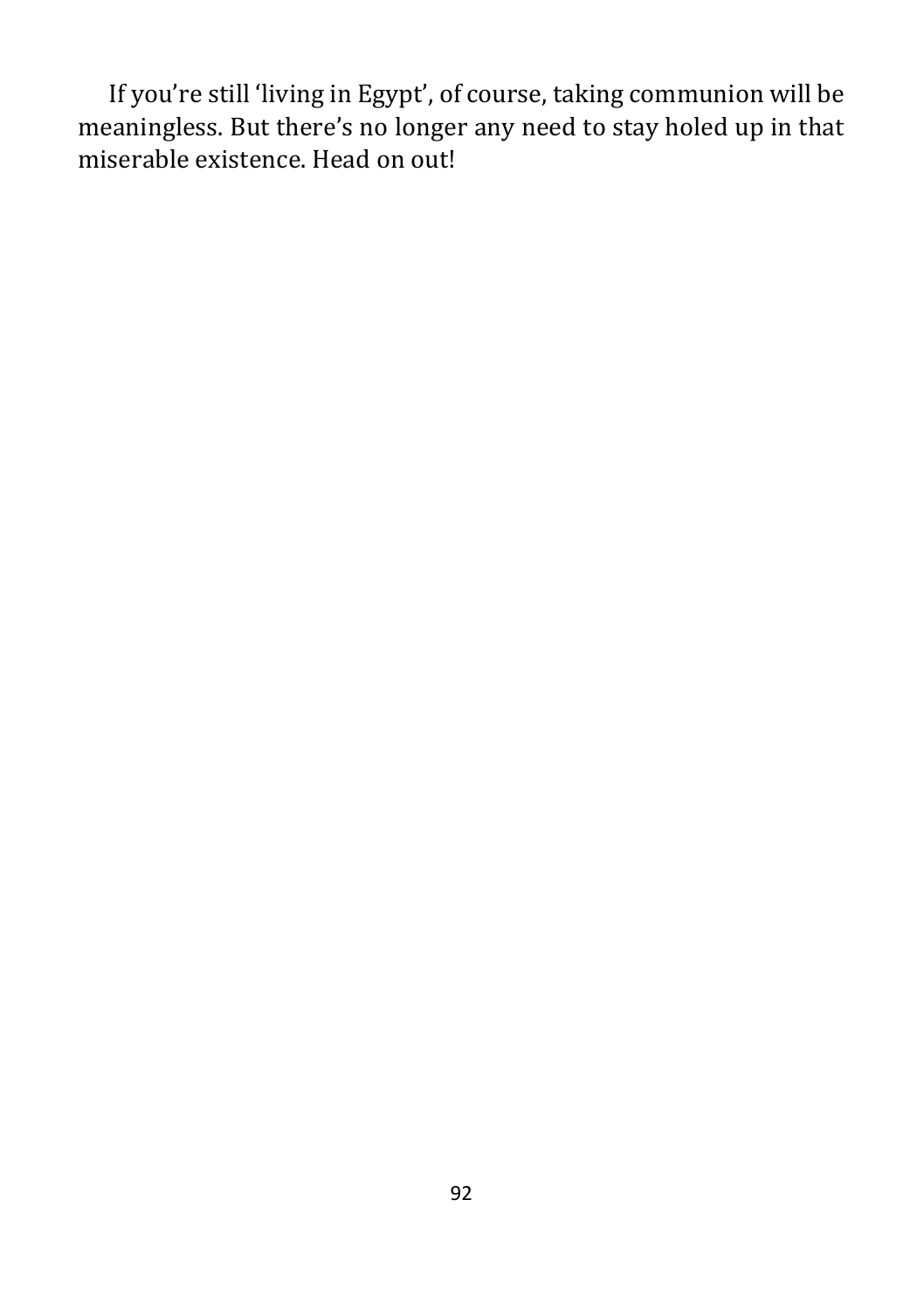18.

### The Priest and his Offering

The freed Hebrew slaves made their way out of Egypt, across the Red Sea and through the desert, arriving in due course in the Promised Land of Canaan. There, life gradually settled into a routine.

After the period of the judges, the monarchy was established, and the third king, Solomon, built the great Temple in Jerusalem. There, the system of worship based on animal sacrifices ticked over steadily. The people were still a long way from ditching the dreadful practice of blood-sacrifices and, for the time being, God went along with it because it was a fixture in ancient society and the time was not yet right for getting rid of it. So he accommodated the practice among the Israelites. He did so even to the point of allowing it to be the vehicle of his fellowship with them and, in particular, the means by which sins could be dealt with. That brings us to…

#### The Day of Atonement *(signpost 7)*

The Day of Atonement, like Passover, was an annual festival of the Jewish people. Its Hebrew name is *Yom Kippur.* Originally held in the Tabernacle as they travelled through the desert and in the early years of their life in Canaan, the practice continued in Solomon's Temple.

With the people standing all around in awed silence, the High Priest alone would go through the curtain into the Holy of Holies the place of God's localised presence — carrying smoking incense and a bowl of animal blood. There, he would sprinkle some of the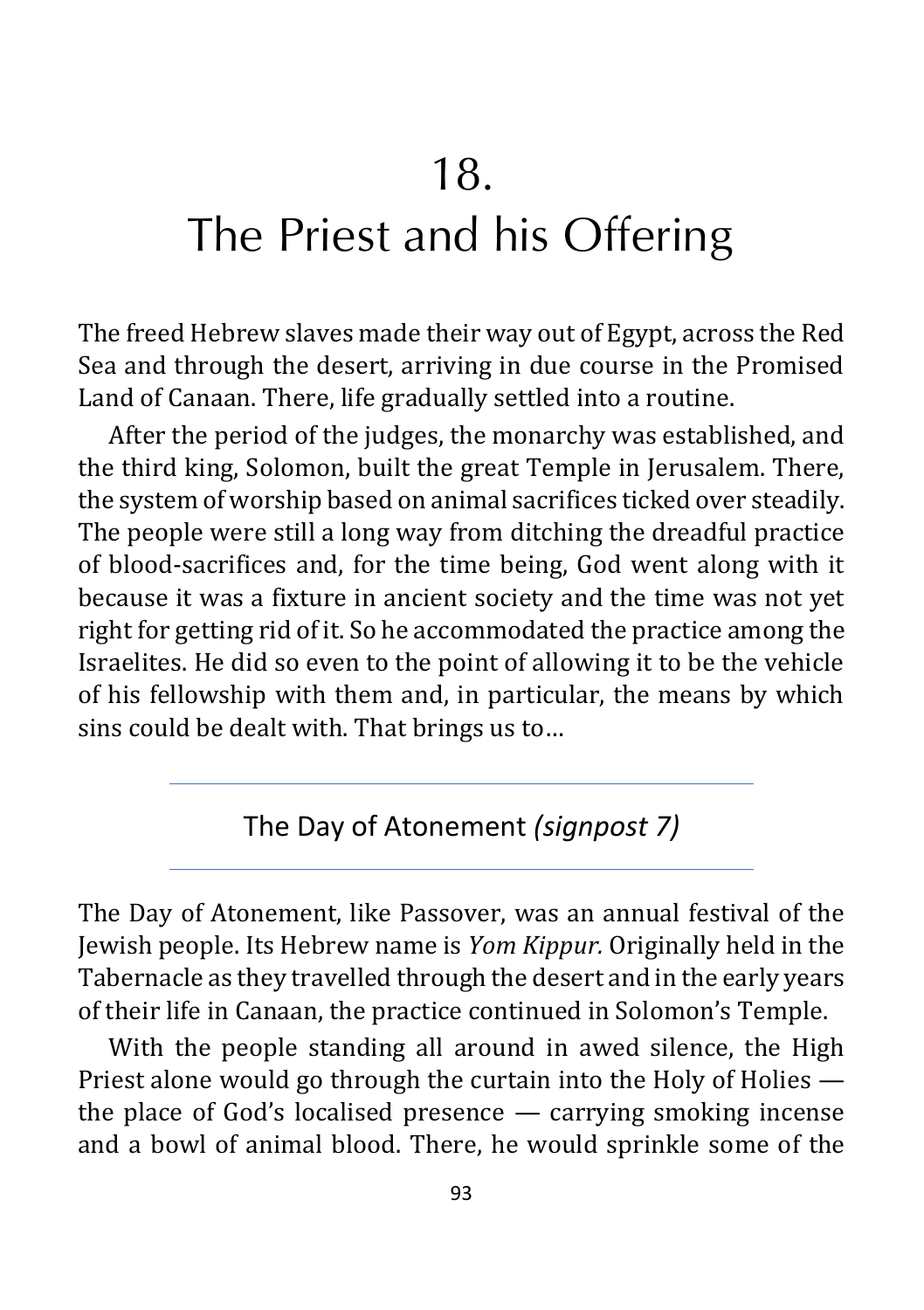blood on the gold-plated Atonement Cover, that is, the lid of the chest called the Ark of the Covenant. Then he would come back out through the curtain, to a corporate sigh of relief from the people.

The relief was that the holy presence of God, to which he had drawn near on their behalf, had not struck him dead. That's why he took blood in there. Once again, it's a 'substitute' thing: the blood was proof that death had taken place already.

But the people's relief was also that, for another year, the nation's sins had been dealt with. The whole purpose of the exercise was to 'make atonement' for the sins of the Israelites. They had been told: 'On this day atonement will be made for you, to cleanse you. Then, before the Lord, you will be clean from all your sins.'<sup>56</sup>

At that stage in history, 'sins' were viewed as a corporate issue. While individuals were no doubt conscious of personal sins, the sacrificial system did not focus on those. Its central concern was the way in which, as a *nation,* they had fallen short of God's requirements and strayed from his ways. The Day of Atonement thus brought *national* forgiveness. But that doubtless trickled down into the consciousness of individual Jews, so that they felt personally forgiven, too.

Two components were key to the annual ceremony: the High Priest himself, and the blood he took in there. The *offerer,* and the *offering.*

The New Testament takes up these aspects and applies them to Jesus.

The Letter to the Hebrews portrays Jesus as the High Priest to end all High Priests. The ones who served the Israelites were mortal. They served for a few years before growing old and dying, requiring someone else to fill the post, since the Yom Kippur offering had to be made year after year. But Jesus, because he has overcome death and is now alive for ever, will fulfil his High Priestly role for ever. His

<sup>56</sup> Leviticus 16:30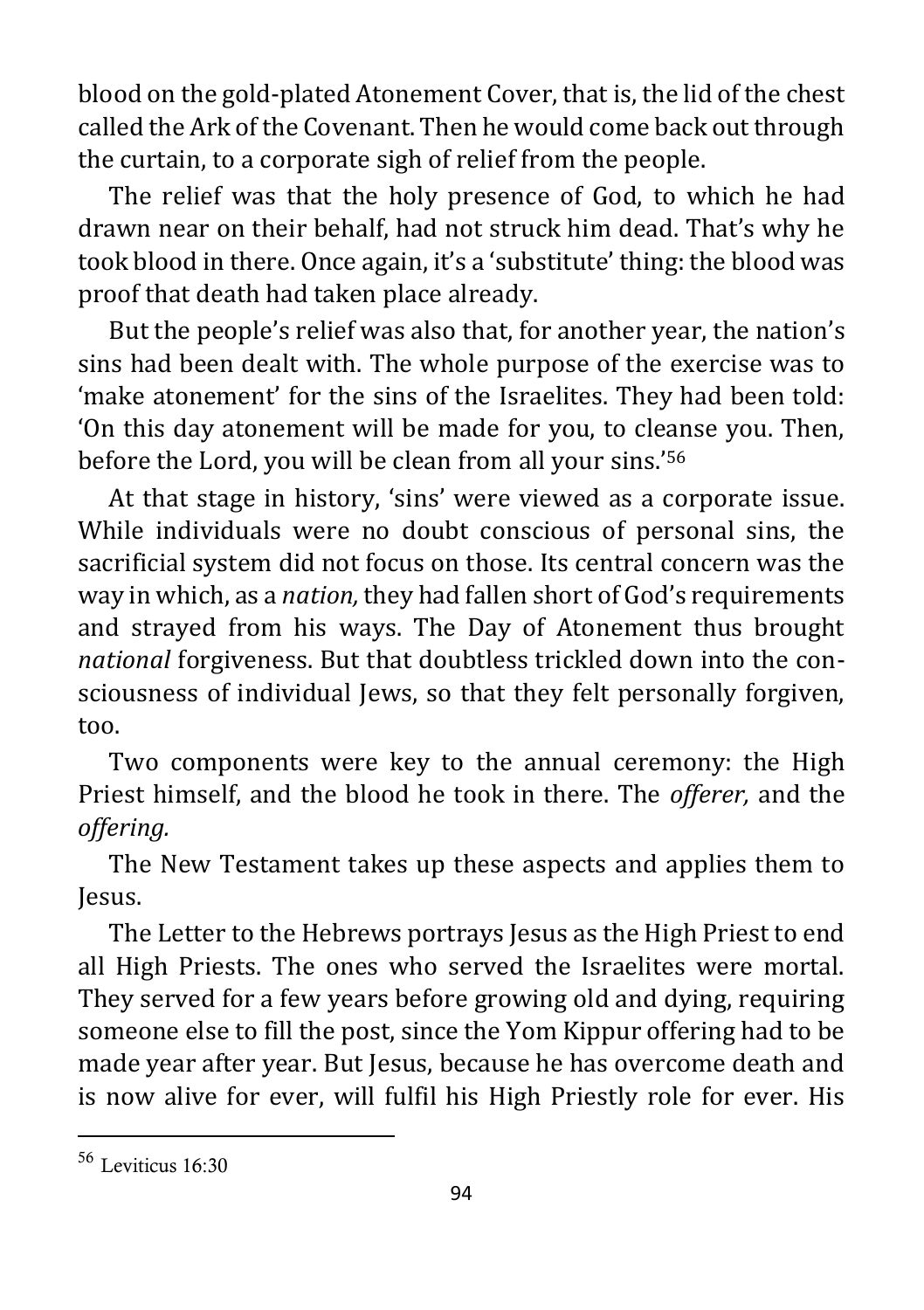intercessory function in God's presence is permanent. Or, as the Letter to the Hebrews puts it: 'Because Jesus lives for ever, he has a permanent priesthood. Therefore he is able to save completely those who come to God through him, because he always lives to intercede for them<sup>'57</sup>

There's another difference. The High Priest of Israel went through the curtain of the Temple into the Holy of Holies, which was merely an *earthly representation* of the true presence of God. It was 'a copy and shadow of what is in heaven'.<sup>58</sup> But Jesus went into the *real*  presence of God when he ascended to heaven.

And another difference. The Israelite High Priest took into the Holy of Holies an offering of animal blood to make atonement for the sins of the nation. And what did Jesus take into God's presence? 'He offered *himself.'*<sup>59</sup> We might say he took his own blood. He went 'through the curtain' into God's presence having shed his own blood on our behalf. That blood was the perfect offering, sufficient to deal with sins once for all, and never needing to be repeated.

So, Jesus was, at the same time, both the offerer and the offering, the High Priest and the sacrifice.

This is rich imagery, with a host of interconnected meanings. But the bottom line is simple: through his death on the cross, Jesus *dealt with the sin issue once and for all.*

Never again will anything need to be done about it, because it has been definitively sorted. That means that *your* personal 'sin issue' has been sorted. It's interesting that, whereas the Old Testament focused on the sins of the nation of Israel as a whole, the New Testament drills down to the individual level. It assures you that *your* sin, with its power and its consequences, has been dealt with by Jesus. That's why the apostle Paul, and millions of Christians since, have been thrilled

<sup>57</sup> Hebrews 7:24-25

 $58$  Hebrews  $8.5$ 

 $59$  Hebrews  $7:27$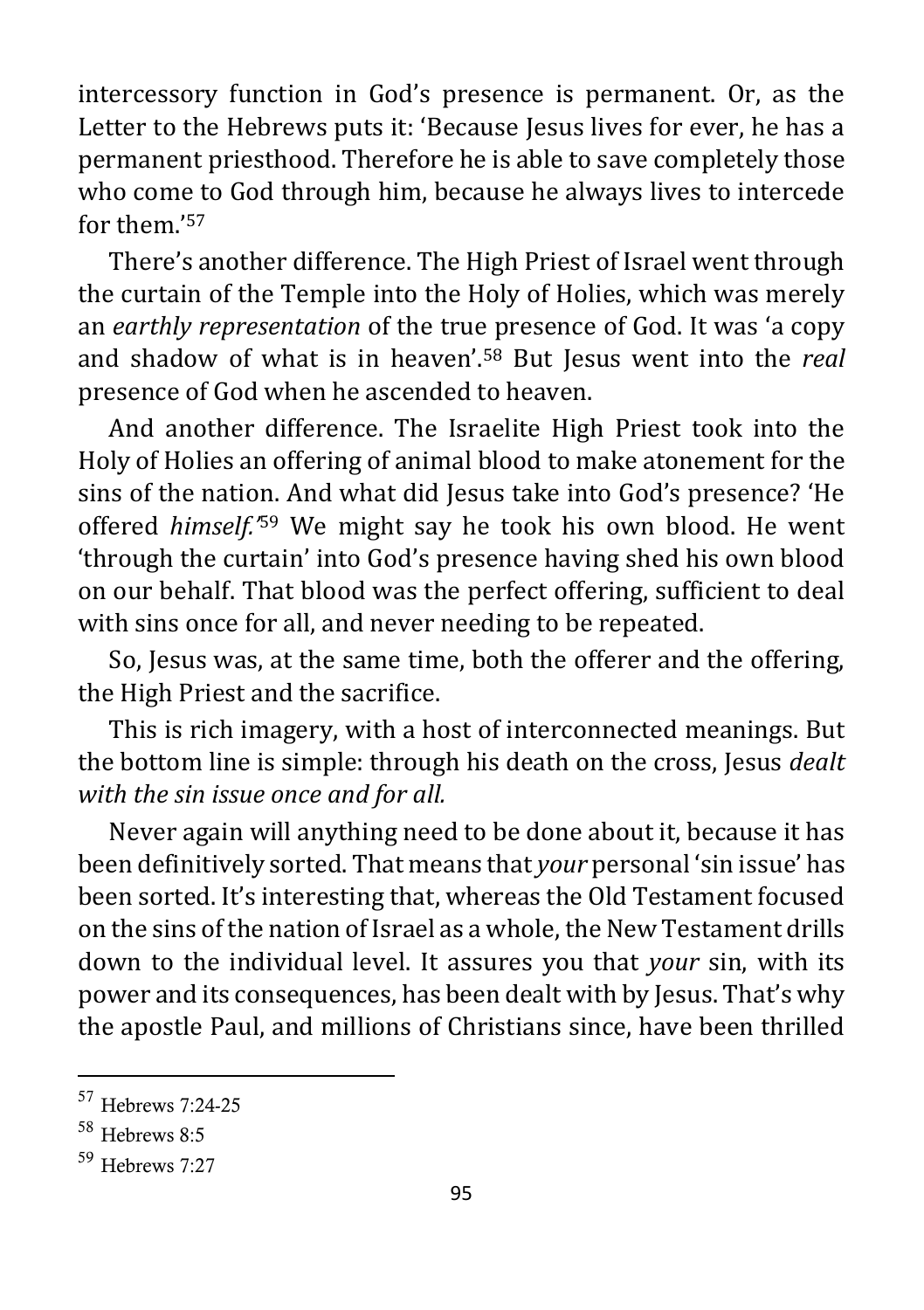to state with confidence, 'The Son of God…loved *me* and gave himself for *me.'<sup>60</sup>*

Try speaking that out loud. Let the wonder of it sink in.

*<sup>60</sup>* Galatians 2:20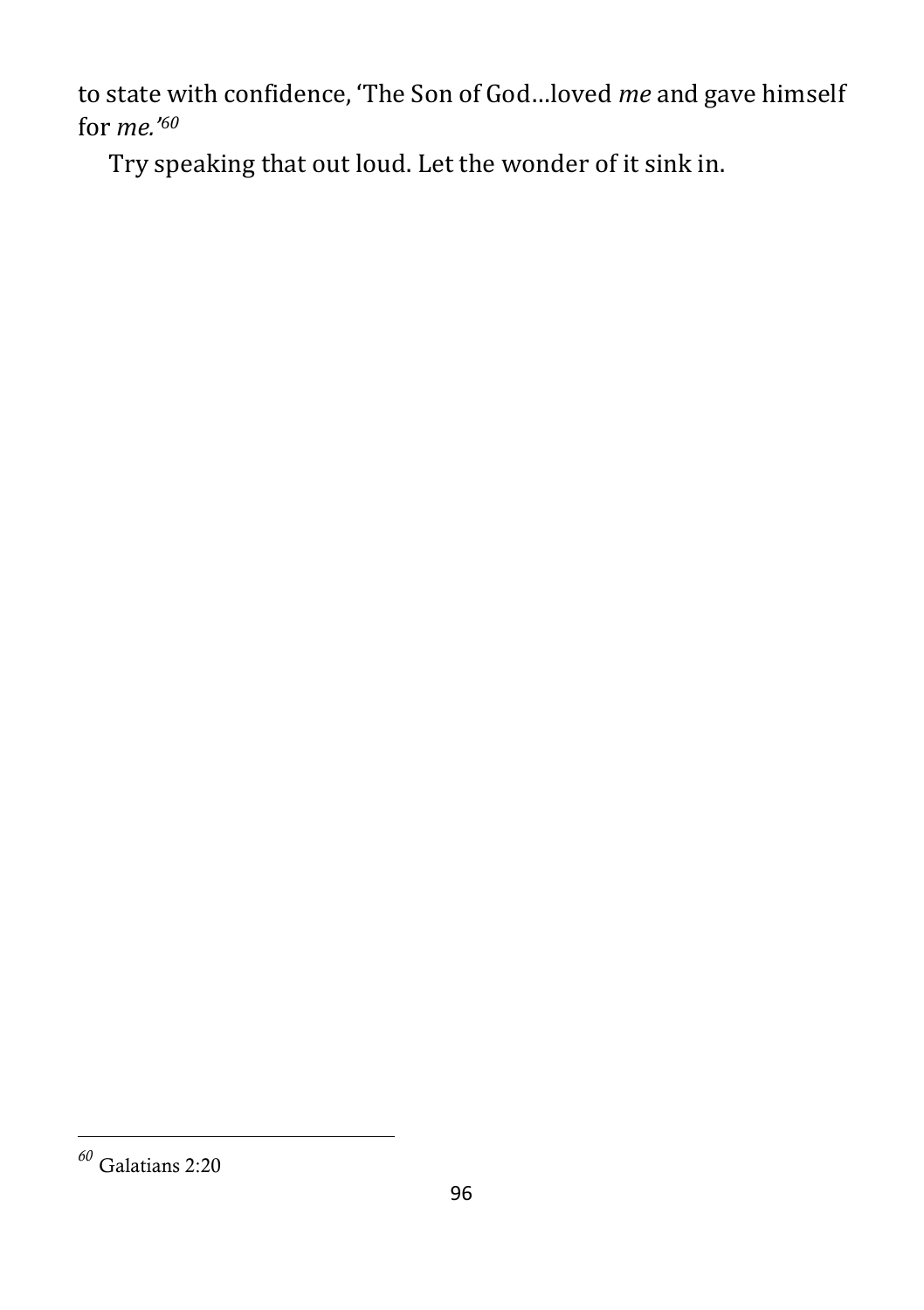## 19. Exile Over

Now we return for a second look at…

#### Exile and Return *(signpost No.10)*

The exile to Babylon (586 BC) was the all-time low in Jewish history. It happened, you will recall, after the reigns of kings Saul, David and Solomon, when the nation split into two. The larger ten-tribe nation of Israel had already been taken off to Assyria and absorbed there over a century earlier. Then the new superpower, the Babylonians, attacked the remaining two-tribe nation of Judah and dragged them, too, into exile.

We noted earlier how this knocked the bottom out of people's lives. With the Temple in ruins, Jerusalem sacked and the people themselves dragged off to distant Babylon, they felt totally disorientated. Everything that had given their lives structure, meaning and purpose had vanished.

Only one speck of hope remained: the word of the prophet Jeremiah that the exile would not be for ever. This became a major theme of Jewish expectation. *Return from exile* became the great national hope. The people talked about it all the time; it's what kept them going.

Jeremiah had declared that the exile would last, in fact, for seventy years. For many of the older folk, that meant never seeing home again. But at least the younger ones could perhaps look forward to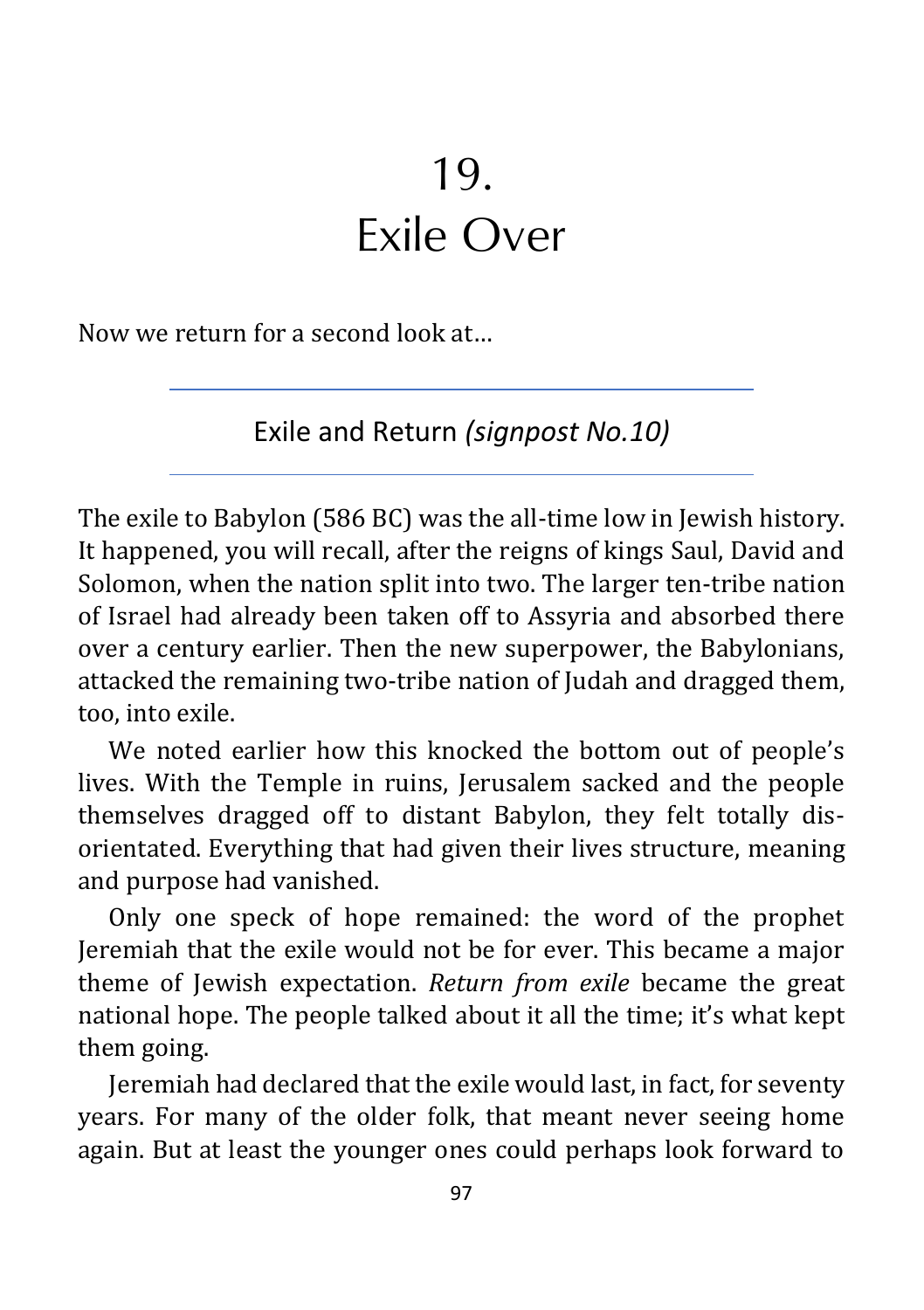better things, and the nation as a whole could get back to something like normality. So, they lived in hope and, with the seventy years up, sure enough, they got the 'all clear' from King Cyrus of Persia to go back home.

Even though, on the face of it, the return from exile was a big deal, we noted that it proved a bit of a damp squib when it came. For a start, only a small proportion of the exiled Jews took advantage of the chance to go home. The rest opted to stay put, having adapted to Babylonian life and ways. Then, when the returnees got back and gave priority to rebuilding the Temple and getting the worshipsystem up and running again, the end result was a bit disappointing. The new Temple was a mere shadow of the splendid Temple of Solomon that it replaced. And God didn't show up in visible splendour at its consecration this time.

But the biggest negative was the fact that, even though now 'back home', the nation was still not free and independent. It remained part of the great Persian Empire. They were still ruled by Gentiles. But, they hoped, things could change, and maybe their independence lay not far ahead.

They were disappointed. Despite their best efforts, they remained the puppets of one superpower after another. After five hundred years, when Jesus came on the scene, they were still under foreign domination: by this time, the Romans. So, while the exile was technically long over, it didn't feel like it. Being in your own land isn't quite the same when foreigners run the show and squeeze you for taxes, and foreign soldiers patrol the streets to keep you from rebelling. The great 'return from exile' vision of the prophets wasn't, in practice, everything it had been cracked up to be.

That got the people looking again at the prophetic messages. And there they discovered that the prophet Daniel had provided a helpful insight. God had revealed to him that, in one sense, the exile would last, not seventy years, but 'seventy times seven' years — that's four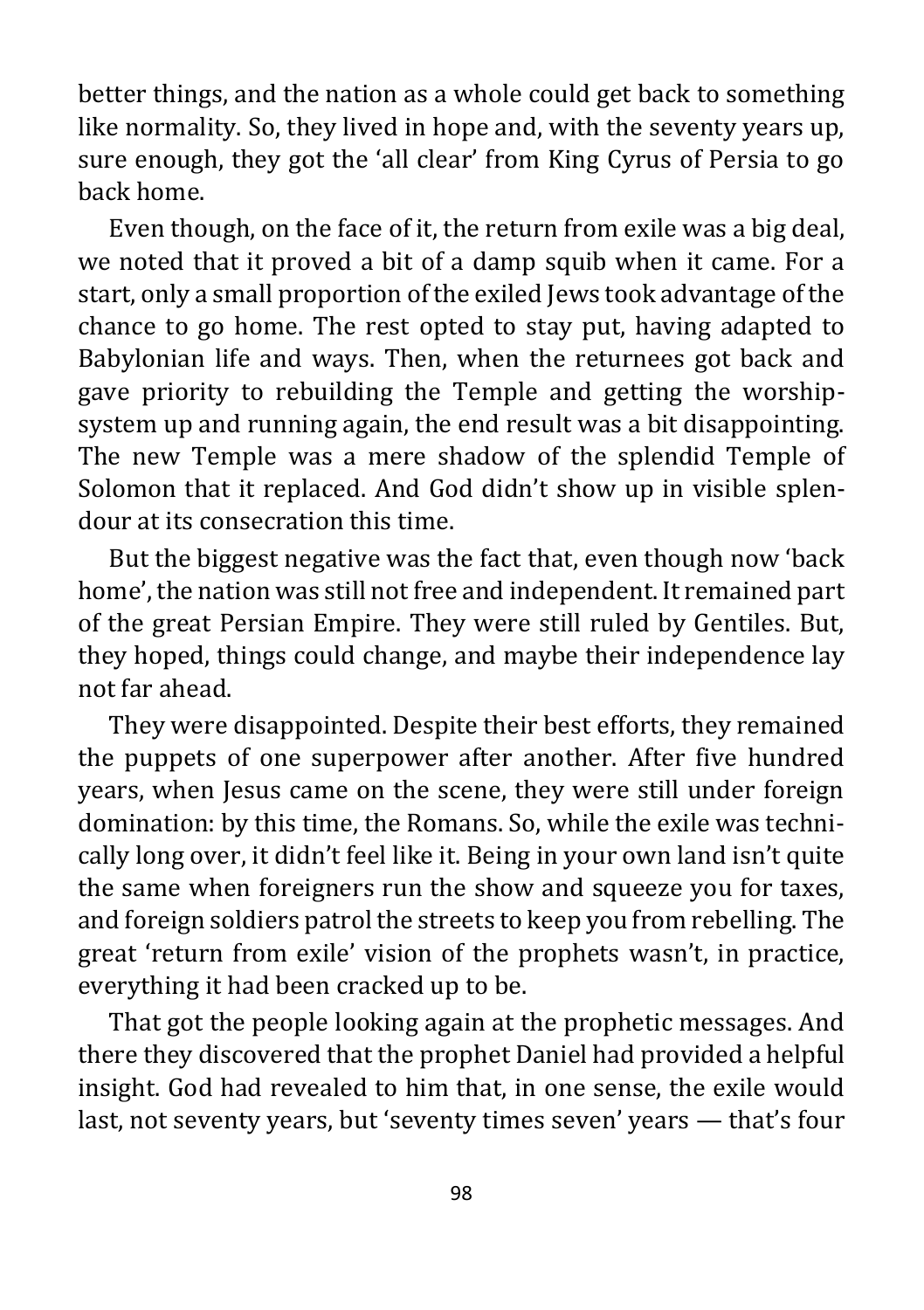hundred and ninety years.<sup>61</sup> That period, he said, would come to a close with the appearing of a ruler designated the 'Anointed One' that is, the Messiah.

The Jews began doing their sums, and by the days of Jesus they reckoned that the time was just about up. That's why the Romans, around that period, had to cope with a steady flow of self-styled Messiahs, who all tried to rally Jewish forces to fight off the Roman overlords. The Romans beat them all down with an iron fist; they crucified them.

This heightened expectation explains why so many Jews latched onto Jesus; maybe he was the 'real' Messiah, at last. He certainly was, of course, but they couldn't see beyond their vision of a political and military Messiah, which they projected onto Jesus. To them, military might was all that mattered in the end. The best-armed and bestorganised fighting machine always came out on top, so that's what Messiah would need to put together. It was the same, sad old scenario that had blighted the world from time immemorial — brute force, killing, rape and pillage. That's how society worked, so that's how the Jews would finally escape their prolonged exile and become a powerful, independent nation once more.

Jesus would have none of that. God is love, not war and killing. Paradoxically, Jesus would sort the issue in a whole new way: through succumbing to the killing machine, then triumphing through resurrection. He would love his enemies, not slaughter them. The end of exile would be in peace, not war.

What's more, the scope of *this* end-of-exile would go far beyond the petty political and territorial ambitions of the downtrodden Jews in Palestine. It would highlight the fact that people everywhere, whether Jews or Gentiles, are *all* 'in exile' — far away from their longed-for 'home' of a peaceful, prosperous and purposeful existence, where they live in harmony with God and one another.

<sup>61</sup> See Daniel 9:20-27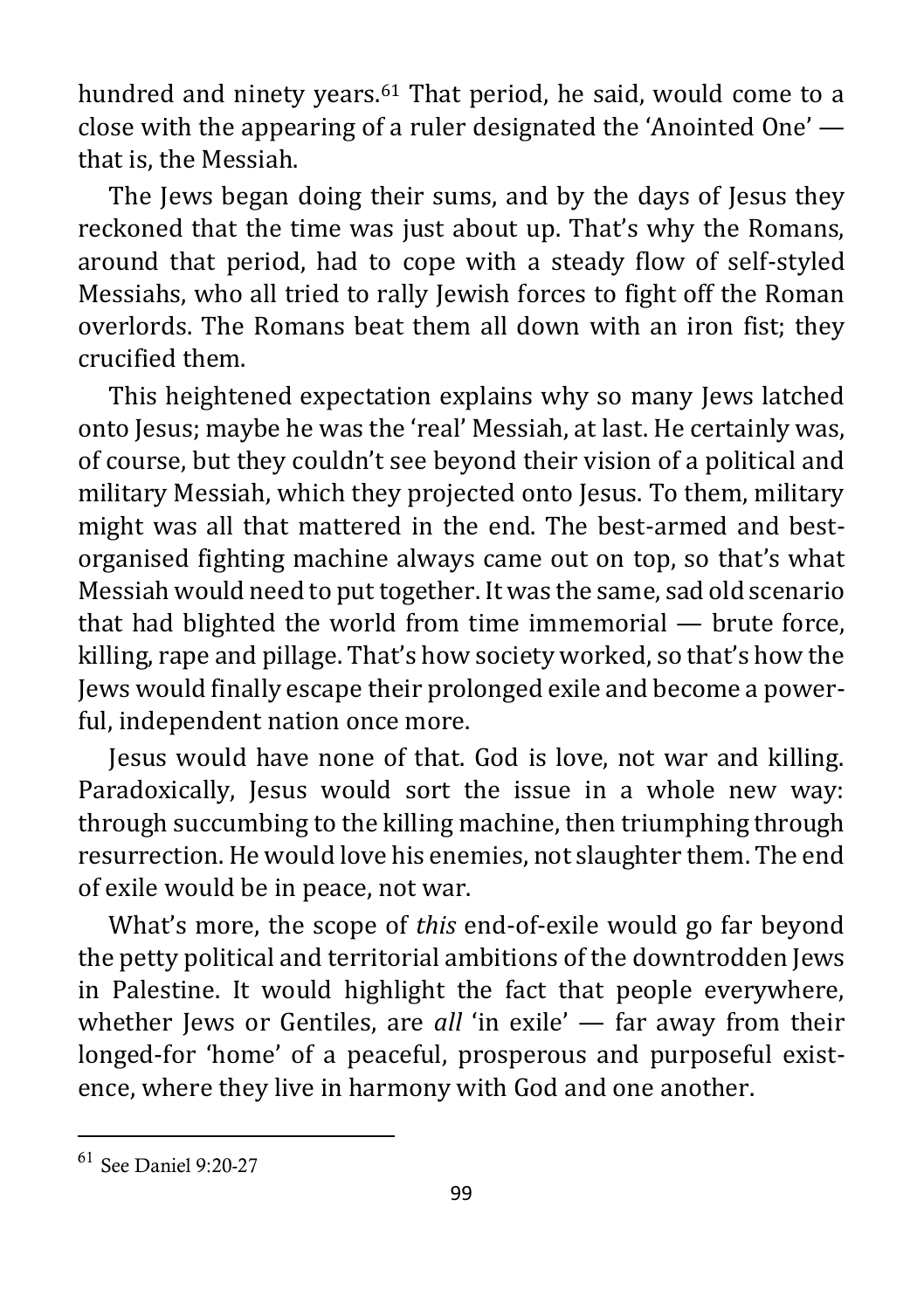The Old Testament shows the exile to be the consequence of Israel's sins, so return from exile is inextricably bound up with 'the forgiveness of sins'. Sin, of course, is a universal problem, not just a Jewish one. Happily, the death of Jesus accomplished 'the forgiveness of sins' for Jews and Gentiles alike, and thus the end of exile for all. Jesus, declares Paul, is the one 'in whom we have redemption, the forgiveness of sins'.<sup>62</sup> 'Redemption' — there's that word again. In this terminology, exile is a form of slavery from which Jesus has 'redeemed' us; our sins are forgiven, and all of us are free now to go home.

But where is 'home'? For us, certainly not Jerusalem — the scope of what Jesus achieved by his death goes far beyond people returning to a Middle Eastern city. The forgiveness of sins is way bigger than that.

There is another Jerusalem. The New Testament calls it 'the *new* Jerusalem', as distinct from the old one. This is a metaphor for 'God's people at home'. It is a way of saying 'the community of those who have heard, and acted on, the Cyrus-like voice that says, "You are free to return".' It embraces all those who, realising what Jesus has accomplished, have upped sticks and left 'Babylon', accepting the invitation to go home to where God lives among his people. I'm one of them. I can say that while, naturally speaking, I live in Cornwall, England, spiritually speaking I live in the new Jerusalem. I'm part of the worldwide community of Jesus-people — sometimes called the universal church.

How about you? Cyrus is still saying, 'You're free to go home'. What's to stop you doing it — unless you're too settled in Babylon?

The new Jerusalem today — the church, in the sense of 'Jesuspeople together' — is an outpost of heaven on earth. True, much that currently goes under that name is pathetic and lifeless. But let's judge 'church' by its best expression, not its worst. Church, as God intends it to be, is a colony of that better society, marked by peace, joy,

<sup>62</sup> Colossians 1:14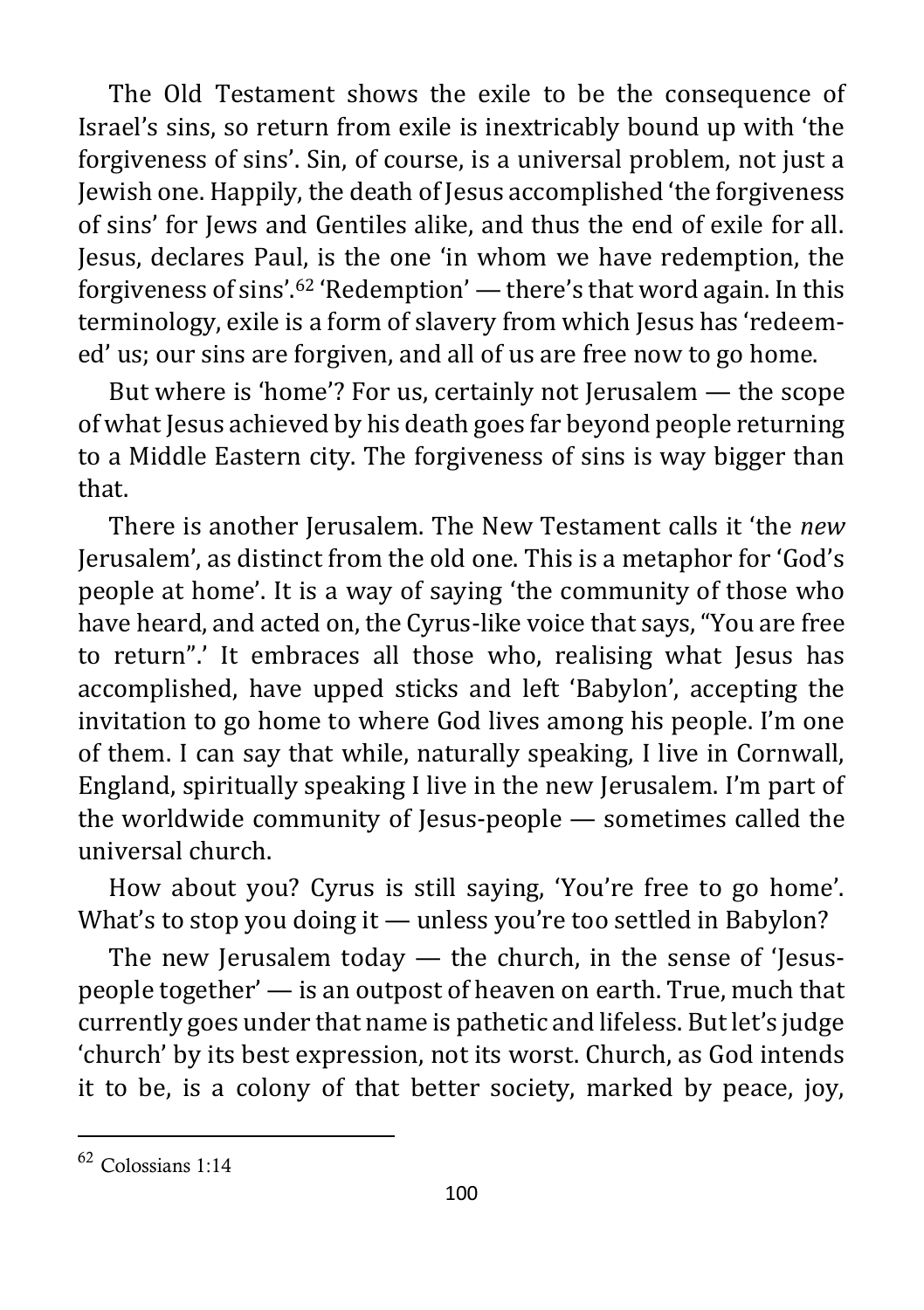harmony and *shalom,* which will one day be universal. The writer of the Letter to the Hebrews addresses followers of Jesus this way: 'You *have come* to Mount Zion, to the city of the living God, the heavenly Jerusalem.'<sup>63</sup> We are there already, part of local churches that are, by definition, made up of people determined to trust and follow Jesus.

But there's a day coming when 'the new Jerusalem' will become the biggest thing — in fact, the only thing. The last book in the Bible struggles to find words adequate to describe its wonders: 'Then I saw "a new heaven and a new earth,"…I saw the Holy City, *the new Jerusalem,* coming down out of heaven from God… And I heard a loud voice from the throne saying, "Look! God's dwelling place is now among the people, and he will dwell with them. They will be his people, and God himself will be with them and will be their God. He will wipe every tear from their eyes. There will be no more death or mourning or crying or pain, for the old order of things has passed away."'<sup>64</sup>

That glorious state of affairs is still future. It awaits the age to come, after Jesus returns. By comparison, what Christians enjoy in the present-day new Jerusalem is limited. In spite of the huge positives, we are still prone to sin and weakness. Some of our fellowcitizens too easily rub us up the wrong way. But the prospect of the full deal keeps us going. Hope is a great encourager.

Take note, then, of this important signpost: *return from exile.* It points your way to better things here and now, as well as brilliant prospects for the future!

<sup>63</sup> Hebrews 12:22

 $64$  Revelation 21:1-4. See also v9-26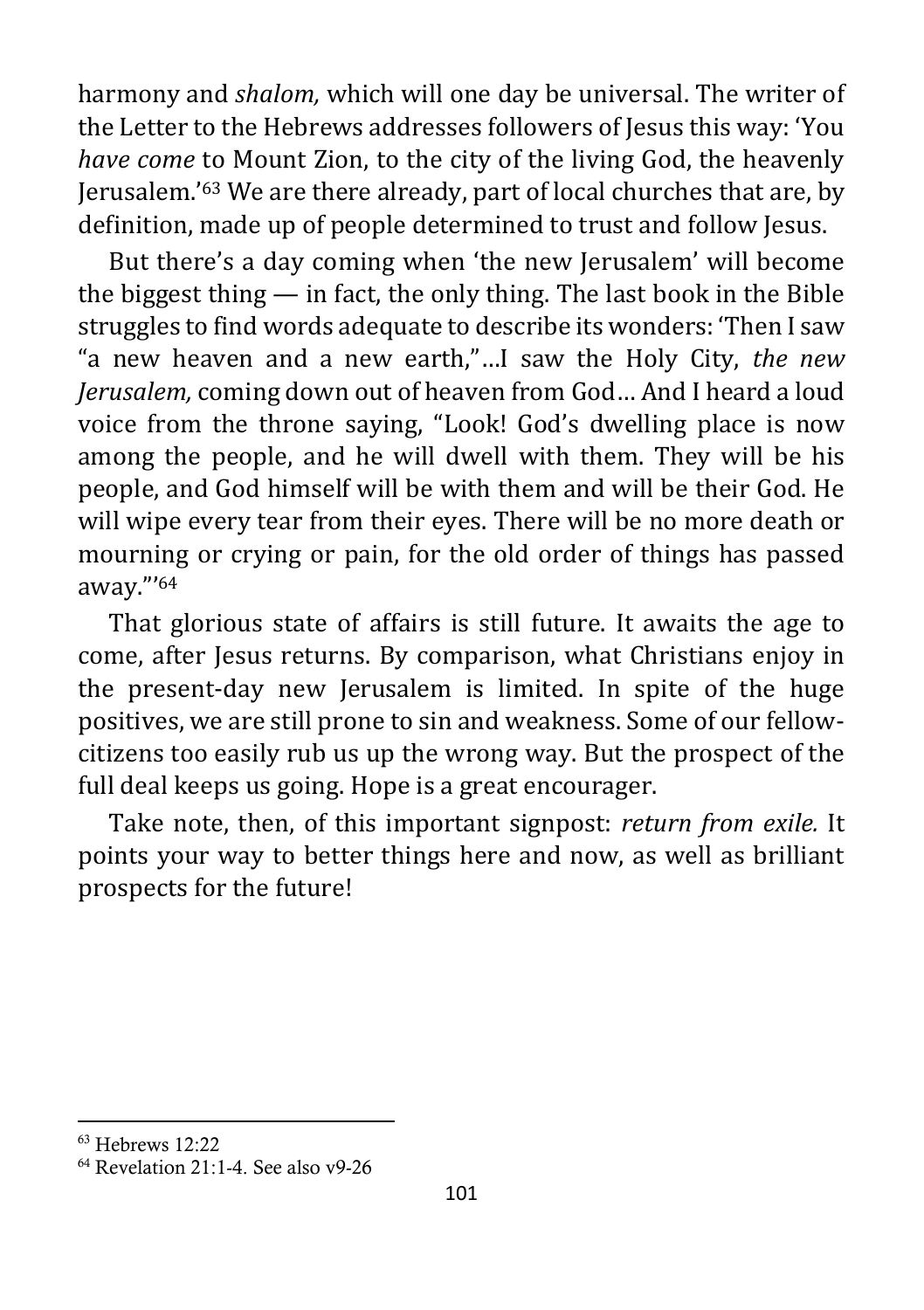### Part 4: The Signposts' Meaning (*continued*) *b. Connecting with God*

# 20. A Better Kingdom

So far, we have highlighted some Old Testament signposts and noticed how they point to 'the Christ event'.

We have noticed, too, how they point the way to a better life for you:

- As the ram died in Isaac's place, Jesus has died in yours, so that you can live!
- The tyrant 'Pharaoh', representing all that holds you captive, has been defeated by Jesus.
- Liberation from 'Egypt' which stands for your own enslavement — is now yours, thanks to Jesus, the Passover lamb, who was slain for you.
- The High Priest, Jesus, has offered his own blood for you, taking care of your sins.
- Like King Cyrus, Jesus has announced your freedom to leave the exile caused by your sins and go home to where you belong.

Now it's time to consider how, in the light of all that, you can connect with God for yourself. And we'll do it by returning to the remaining signposts, starting with…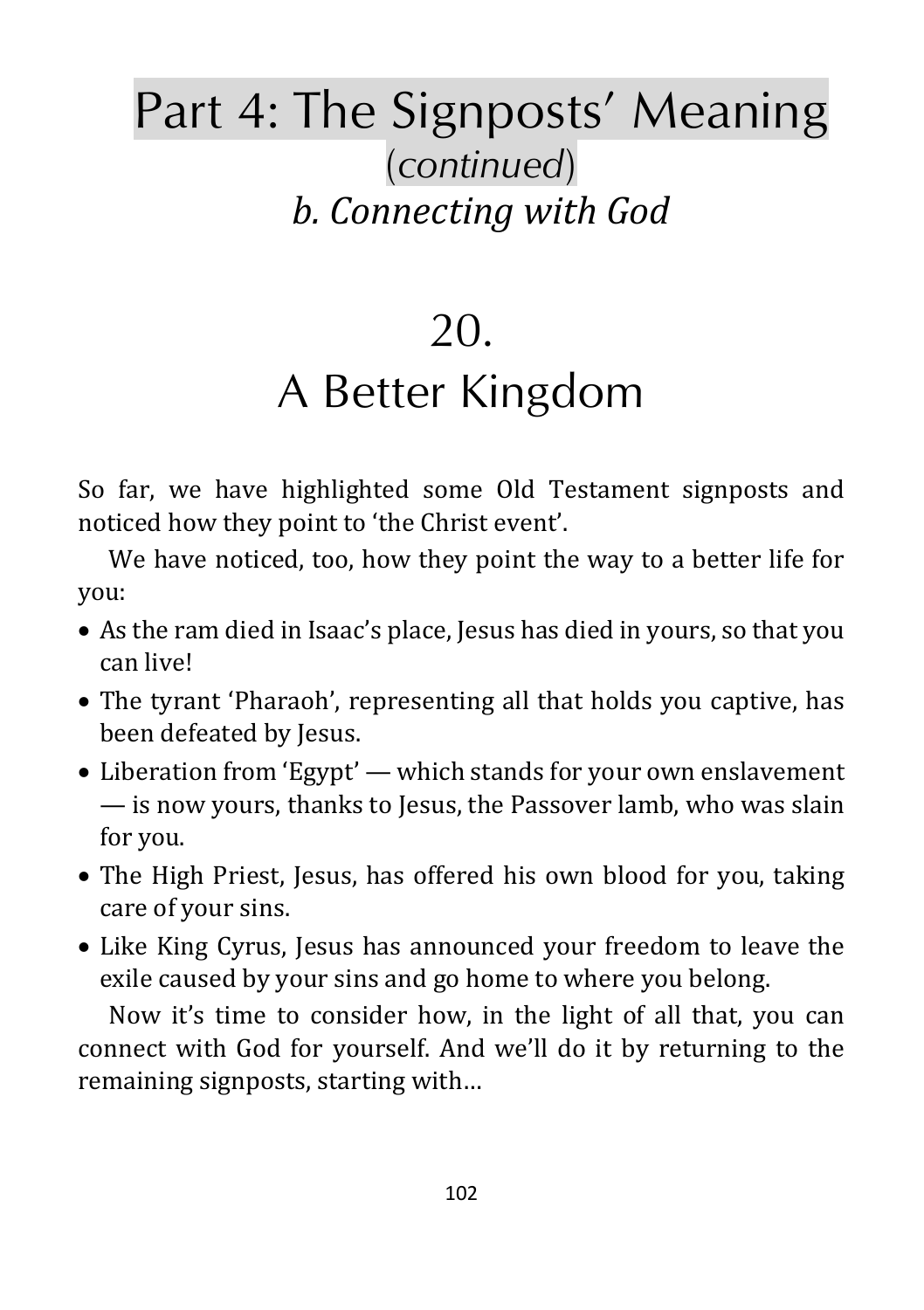#### Kingdom *(signpost No.9)*

Connecting with God means signing up as a 'kingdom' person. *Jesus* is the King of that kingdom. He is the Lord, the boss, the ruler, the one now running the show. This is perhaps the major message of the New Testament, summarised in the phrase 'Jesus is Lord', that is, King.

The 'kingdom of God', you will recall, is what the Jews had been yearning for for centuries, ever since prophets like Daniel had predicted its coming. It was the promised time when the dominance of human kingdoms, based on the heavy-handed use of force and sustained by the military, would give way to a new kind of kingdom altogether — God's kind. That kingdom would be his means of putting the messed-up world to rights at last. People were not sure exactly how it would work, but if it was God's kind of kingdom it would be good, so bring it on!

Jesus was King of that kingdom, in one sense, from the very start. Remember the events surrounding his birth. The angel Gabriel gave Mary some startling information about the child she would bear: 'He will be great and will be called the Son of the Most High. The Lord God will give him the throne of his father David, and he will reign over Jacob's descendants for ever; his kingdom will never end.'<sup>65</sup> Note the vocabulary: 'throne', 'reign', 'kingdom'.

Then the Magi came seeking one 'born *king* of the Jews'. As we saw, this description troubled Herod, who himself held that title. He knew, as did everybody, that this was Messiah-talk, and that the promised Messiah would be, by definition, a king.

Later, John the Baptist came on the scene, heralding Jesus' public ministry. 'The *kingdom* of God has drawn near,' announced John. It is

<sup>65</sup> Luke 1:32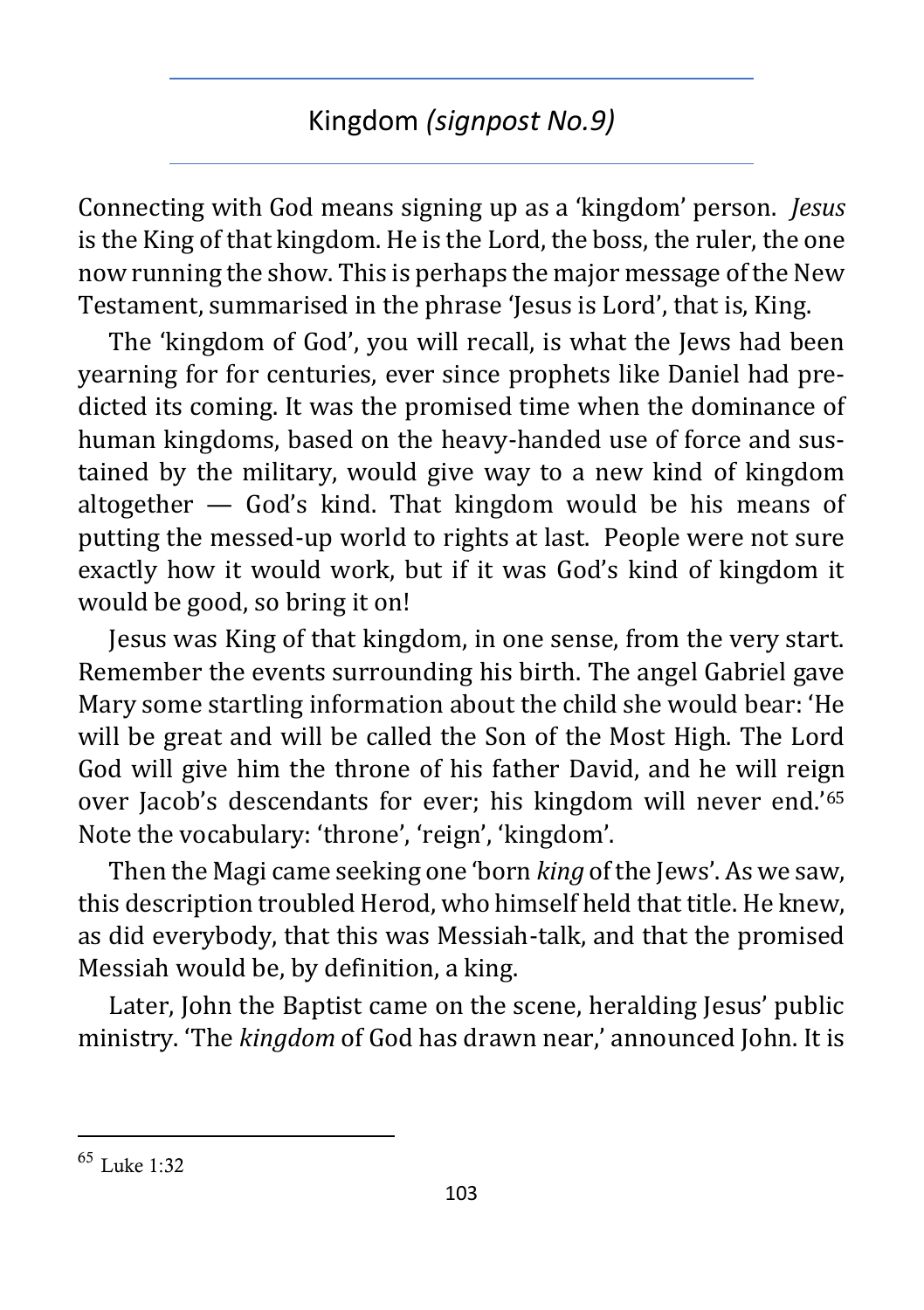imminent, he meant. It's at the door, so stand by. All the kingdom prophecies were about to be fulfilled at last.

John didn't hesitate to point to Jesus as the King of that kingdom. 'I immerse you in the waters of the Jordan,' he told the people of Judea, 'but the one coming after me will do better than that: he will immerse you in the Holy Spirit and fire!' The Jews knew what that meant. The ancient prophets had spoken of a purifying outpouring of the Spirit of God at Messiah's coming, and everybody knew that Messiah ('anointed one') would be an anointed *king.* On another occasion, John pointed to Jesus and declared, 'Look, the Lamb of God, who takes away the sin of the world!' The sin of the *world?* This was big stuff that only a king could do.

Then, just before Jesus began his public ministry, he had his battle with the powers of evil in the desert, overcoming the fierce temptations thrown at him there. That was all part of his role as the King. He asserted his spiritual authority over the forces of evil, requiring them to back off and leave him free to dispense healing and life unhindered.

When he said to his disciples, on another occasion, 'The kingdom of God is in your midst,' he was referring to himself: *he* was the King. As the embodiment of everything that God's kingdom stood for, he did the Father's will perfectly. And when that kingdom would, in due course, come to be populated by citizens like him — people becoming like him through the empowering of the Holy Spirit — it would arrive in its fullness. That's why, in the prayer he taught us, we say to God: 'Your *kingdom* come.' And, to spell out what that means, we add, *'Your will be done on earth* as it is in heaven.' Even as we pray it, we are striving to be the answer to our own prayer.

In all his 'kingdom' talk, the hard bit for Jesus' followers was that his enemies crucified him. Surely, they reasoned, becoming King means being exalted, lifted up, honoured — not crucified!

But Jesus didn't see it that way. His kingdom would turn all the usual presuppositions as to what 'kingdom' means on their head. As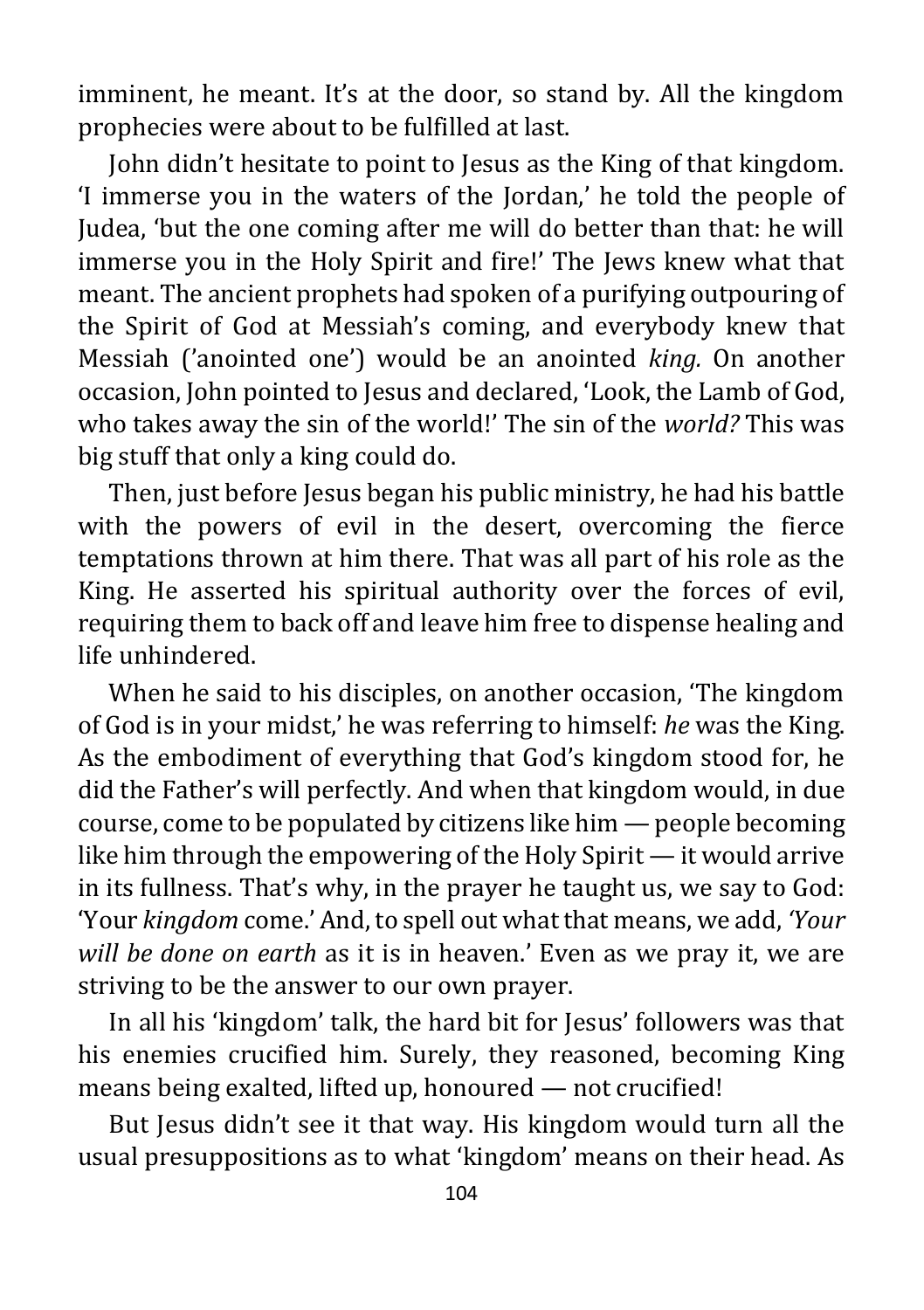the servant-King, his lowest point was in fact his highest. 'I, when I am *lifted up* from the earth,' he said, 'will draw all people to myself.' And the writer who recorded that — John — adds: 'He said this to show *the kind of death he was going to die.'*<sup>66</sup> Yes, he would be 'lifted up' on a cross to die an agonising death. But, paradoxically, that very 'lifting up' was his *enthronement,* the act by which his kingship was established!

And the ratification of his kingship was the resurrection! Jesus is the one who, according to Paul, 'was appointed the Son of God in power by his resurrection from the dead: Jesus Christ our *Lord.'<sup>67</sup>*

He has conquered death. He has been down into it, come through it, and emerged from it in victory. Now he's like one of the seasoned pioneers from the old days, who broke open unknown, daunting territory, then came back to say to other would-be travellers, 'Trust me. I've been right through everything and I'm back here to tell the story. So, I'm qualified. Put your faith in me, and I'll lead you safely there yourselves. Stick with me and I'll see you through.'

The risen Lord Jesus, similarly, says, 'Death? Been there. Done that. And I'm here alive and well, living a new quality of life. I'm qualified. So, stick with me and I'll see you, too, safely through death and out the other side to better things.'

Those 'better things' are kingdom things, and they have two dimensions: a *present* one, and a *future* one.

First, Jesus is King *now.* He stands at the head of a new order, a new community, a new kingdom. He invites you to join him as part of that community, a citizen of that new kingdom. It's the kingdom where we put God's will first and, with all our hearts, seek to do it. We model ourselves on Jesus, confident that the Holy Spirit, who lives in us, is working from the inside to make us more and more like him.

<sup>66</sup> John 12:32-33

*<sup>67</sup>* Romans 1:4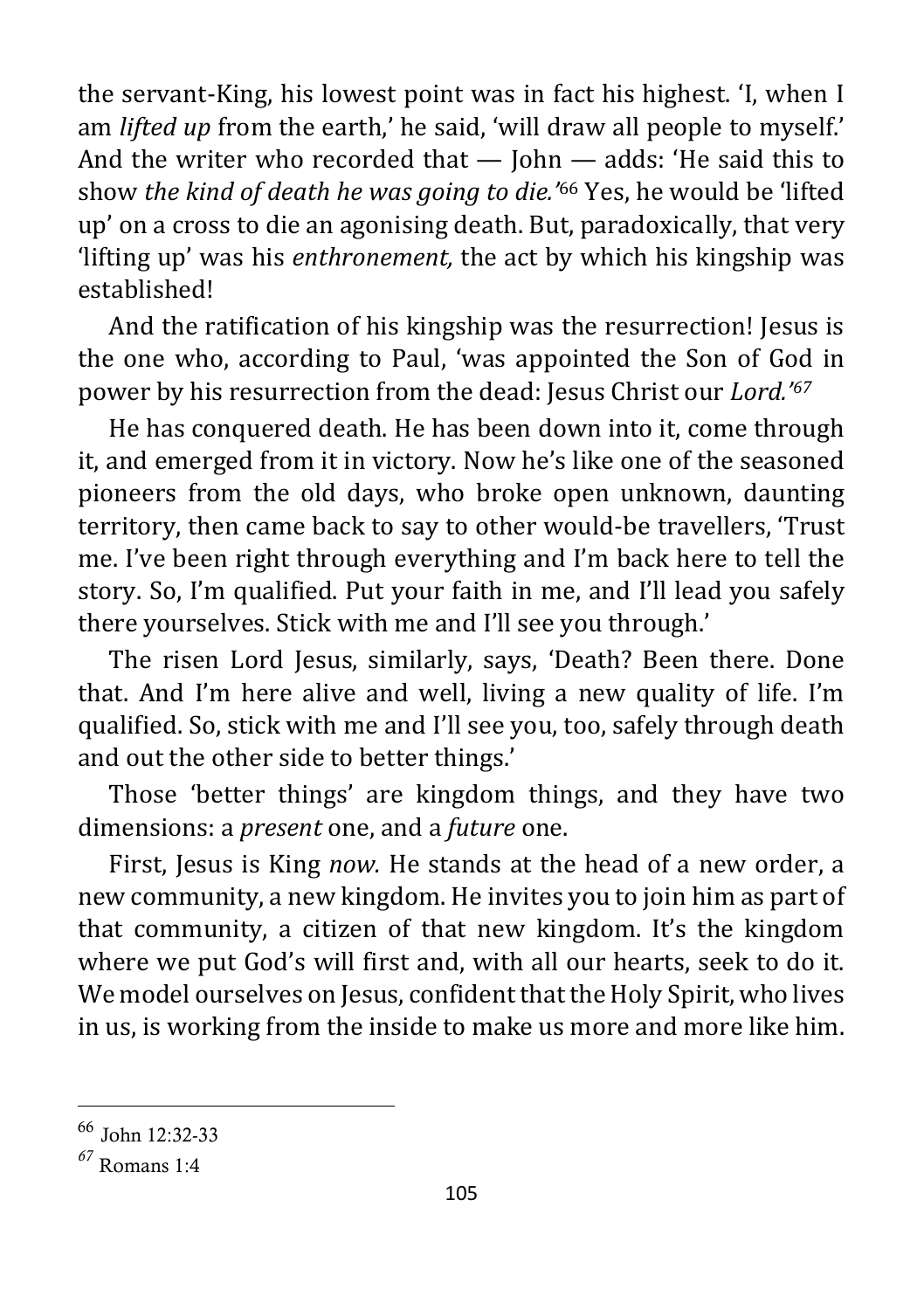Wherever we go, we want to leave behind us  $-$  as Jesus did  $-$  a trail of people who have been blessed, encouraged, helped and affirmed. And we achieve this not by some massive feat of self-effort. No, we just trust ourselves to him in an act of faith, believing that his very life, as a result, is also in us, enabling us to be and do what would otherwise be impossible. This way, we can 'be Jesus' to others.

This is kingdom life. We enjoy it in common with all who have committed themselves to Jesus. Together, we make a difference. We look at this sad and broken world and, with the Lord's help, do everything we can to mend it. We start with people. Like Jesus, we look out for the marginalised and downtrodden, the despised and hurting, and pour balm into their wounds in whatever way we can. Where there are disputes, we work at being peacemakers. We love people self-sacrificially, as Jesus did.

But it doesn't stop at that personal level. We give attention, too, to the *structures of human existence* that Paul calls 'the powers and authorities', where dark forces often rule, bringing misery instead of wholeness and joy — families, schools and colleges, choirs, governments, sewing groups, businesses, and whatever. We infiltrate them on the King's behalf, opposing all that is dark, and shining the light of kindness, love and encouragement into every corner, so that everybody comes to enjoy being part of them. We lift the atmosphere.

We also oppose *systemic sins* in the corridors of power, as opportunity permits. We speak in Jesus' name to the powers that be, agitating for justice, for peace, for wholeness and integration.

More than that, as kingdom people, we give attention to the *material world.* One day, we believe it will be totally renewed, when Christ brings his kingdom to its consummation, so we do all we can to move things along in that direction right now. We don't subscribe to the 'float off to heaven when you die, and leave the world to rot' view, which has torn generations of Christians away from their duty to this planet that God made and loves so much. On the contrary, we work under Jesus here and now to tackle every blight that plagues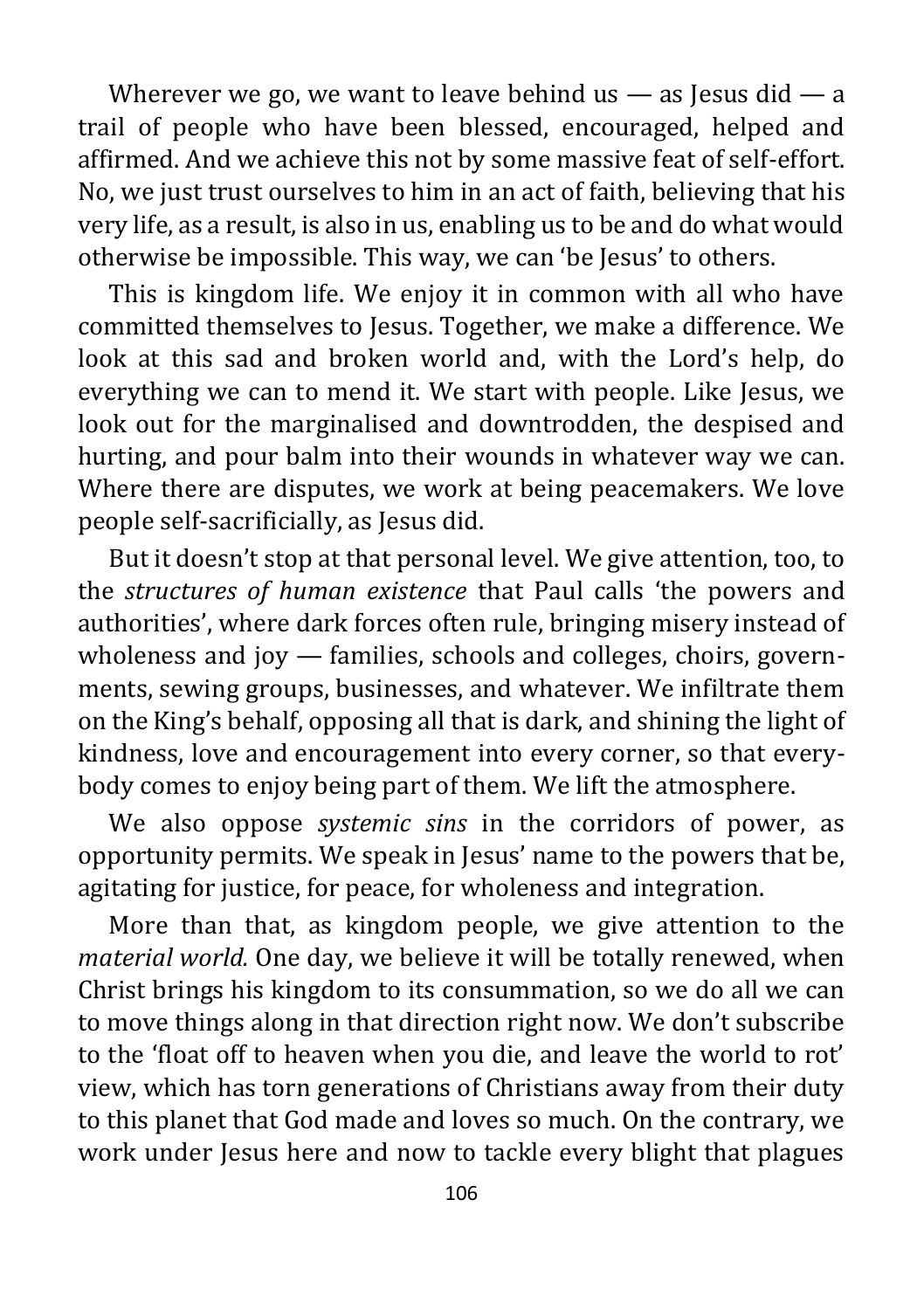our world — from climate change to the destruction of the rainforests. It's an exciting life!

Of course, we come up against huge opposition at every level. The devil may have received his death-sentence at the cross, but the sentence hasn't yet been carried out. In the meantime, he and his minions, knowing that their time is short, are going down fighting, and there may well be casualties among us in the conflict. But our King has been through death and out the other side, promising that he'll bring us through, too, so we have nothing to fear!

All this is the kingdom's *present* dimension. But it has a *future* one, too.

While we will do all we can here and now to be the answer to the prayer, 'Your kingdom come', we won't be able to finish the job. Jesus himself will do that, at his promised return. What a day that will be! It will spell liberation, victory and wholeness all round. Here's how Paul describes it:

'I don't think there's any comparison between the present hard times and the coming good times. The created world itself can hardly wait for what's coming next. Everything in creation is being more or less held back. God reins it in until both creation and all the creatures are ready and can be released at the same moment into the glorious times ahead. Meanwhile, the joyful anticipation deepens.

 'All around us we observe a pregnant creation. The difficult times of pain throughout the world are simply birth pangs. But it's not only around us; it's *within* us. The Spirit of God is arousing us within. We're also feeling the birth pangs. These sterile and barren bodies of ours are yearning for full deliverance. That is why waiting does not diminish us, any more than waiting diminishes a pregnant mother. We are enlarged in the waiting. We, of course,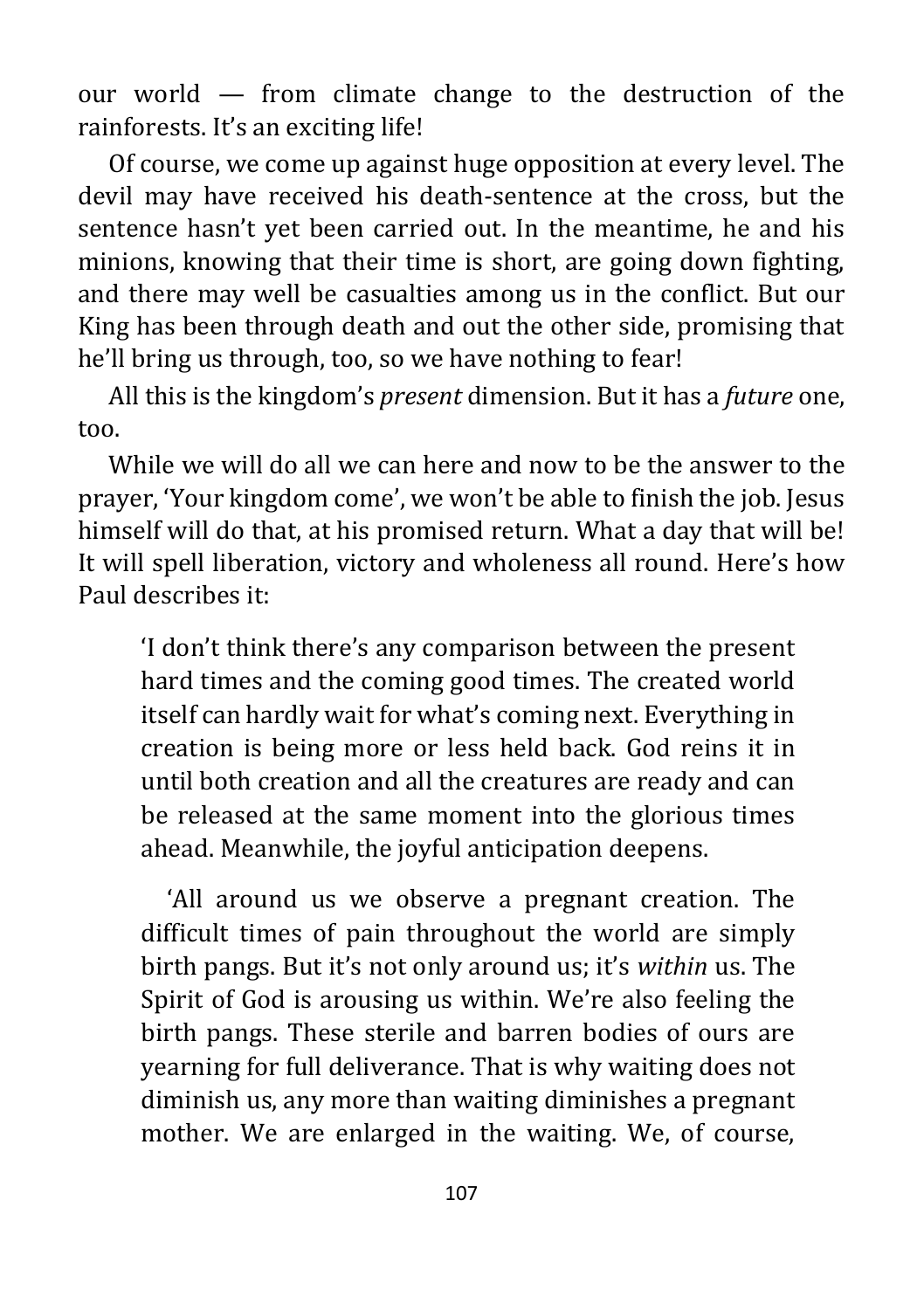don't see what is enlarging us. But the longer we wait, the larger we become, and the more joyful our expectancy.'<sup>68</sup>

Another translation of that passage describes the whole of creation being set free from 'its bondage to decay'. What a liberation that will be! And there will be new, immortal bodies for us, like the body of Jesus after his resurrection. What tremendous prospects! What a privilege to be moving things towards that glorious goal today! This gives life meaning and purpose — if only you will get on board.

So, you have a choice to make. By default, you're not a kingdom person. Becoming one will require a conscious decision on your part to cross the line.

You need to do that before God. I suggest you talk to him. He's a personal God, remember, not some faceless 'force', so you can speak to him, confident that he has all the time in the world for you and will listen carefully. This is the essence of prayer. So talk to him — preferably out loud, because that gives it a helpful objectivity.

Maybe you could say something like, 'God, I'm weary of serving the petty interests of my own little kingdom. I'm ready, Lord, to sign up as a citizen of *your* kingdom, and to find something really worth living for. I'm ready now to give my full allegiance to King Jesus, to let him run my life, even though I know it will be costly. This is me, God, signing on the dotted line to be a Jesus-person. Amen.'

<sup>68</sup> Romans 8:18-24 *The Message* translation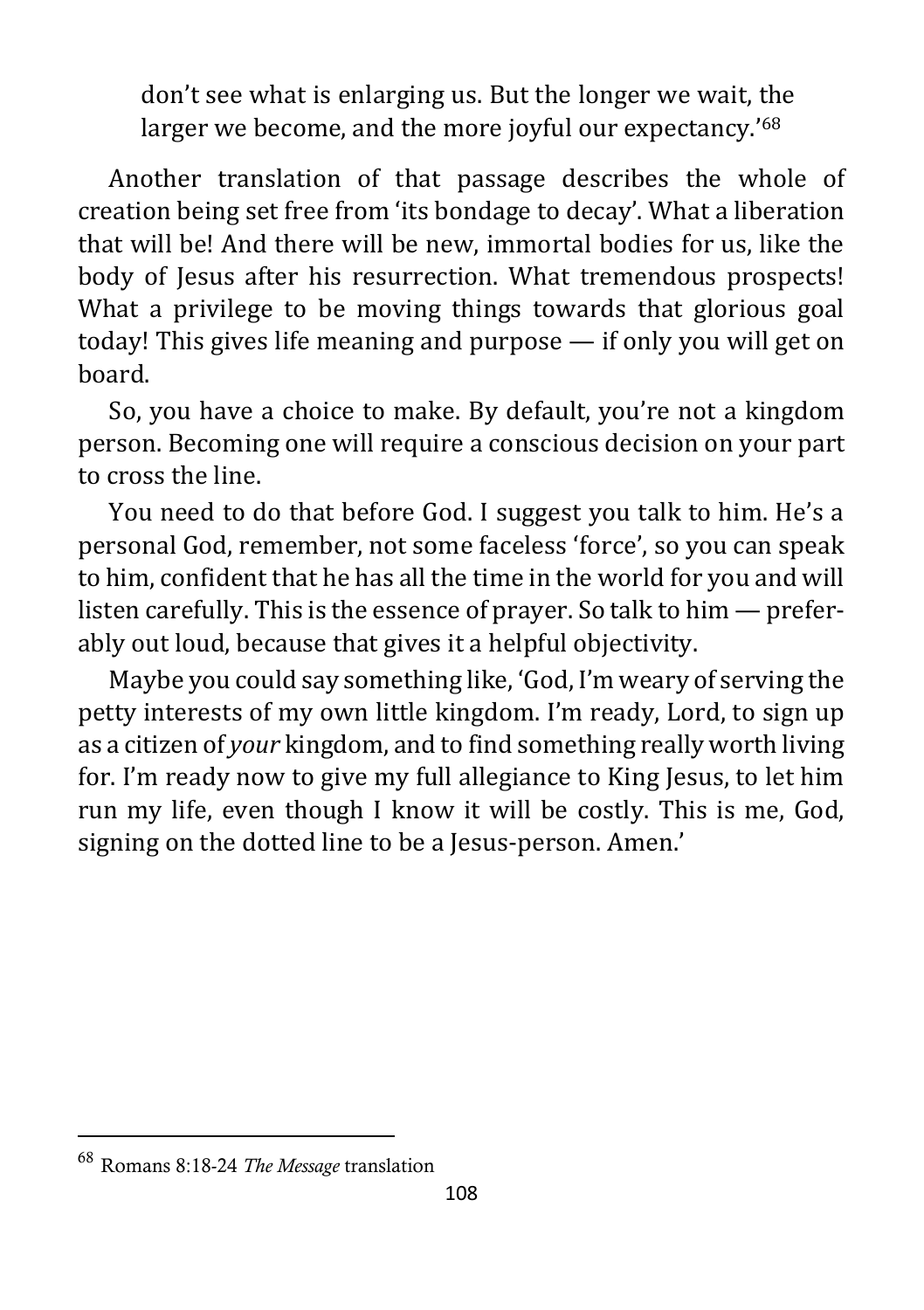## 21. A Step of Faith

Did you pray a prayer like that?

Maybe you don't feel ready for it just yet, but still feel drawn towards the kingdom life I have been describing. That's good. The God-thoughts that led you to this book are taking you somewhere positive. But you may still be unclear about how exactly you get on board. Hopefully this will become clearer as we return to another signpost…

Abraham, the man of faith *(signpost No.1)*

Yes, back to good old Abraham! As the New Testament writers looked back at his life, the feature that stood out was his *faith.*

By that, they didn't mean his set of beliefs, as when we say, 'I'm of the Hindu/Christian/Buddhist faith.' They referred to the fact that *he took God at his word.* He believed what God had said. Specifically, God had promised Abraham and Sarah a son. But they were both well beyond child-bearing age. So, they had a choice: they could either believe the fact that human reproduction at their age was impossible, or they could believe God's word. It was one or the other.

Abraham, the Scripture records, 'believed God'.

That's the bottom line for you, too. We're not talking about you having children in your old age, of course. We're looking at the principle of *taking God at his word.* In your case we're looking at the whole great storyline of Israel's history, culminating in 'the Christ event',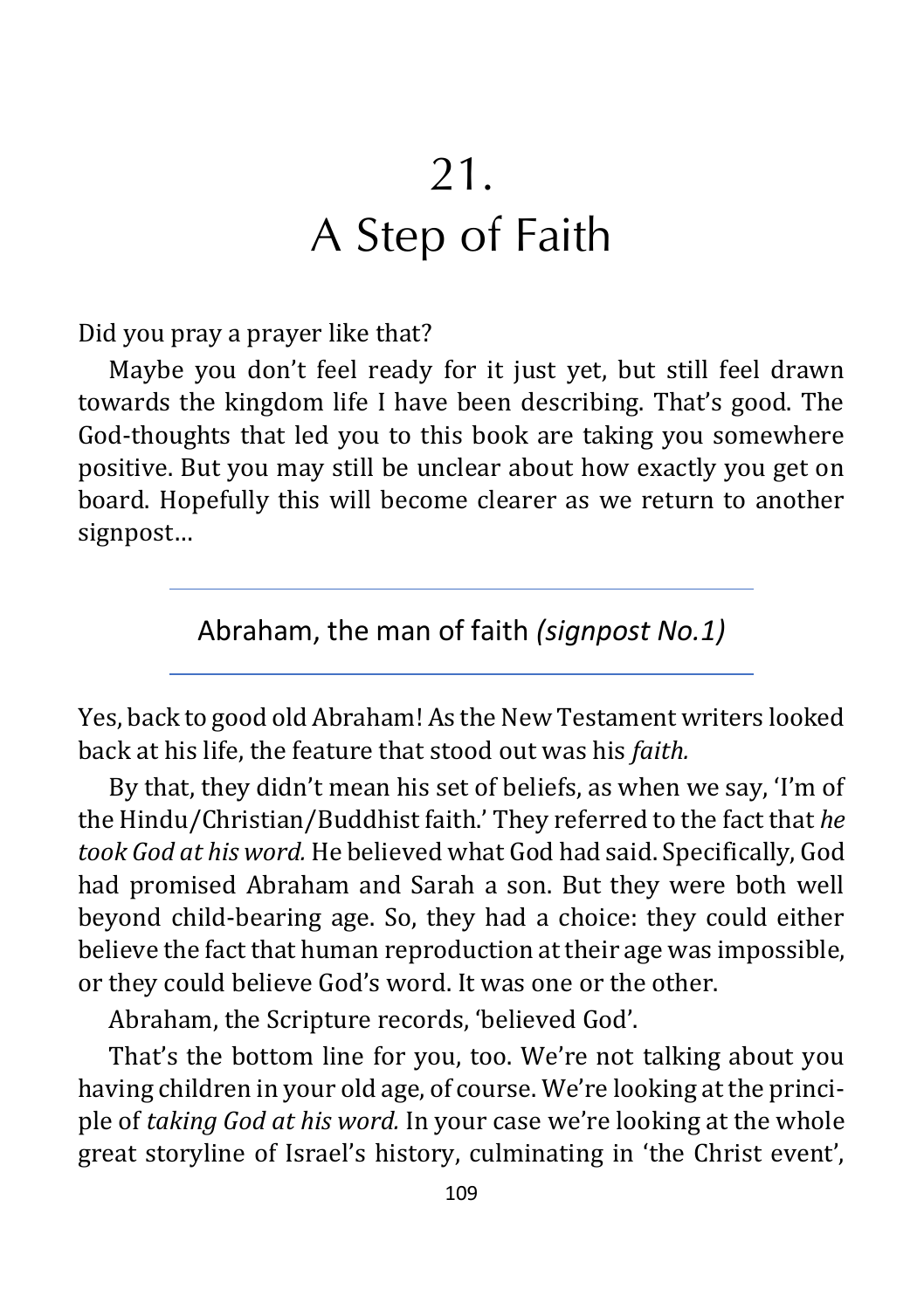and the fact that God tells us he worked in all of this to bring things to the point where you can now connect with him.

- He tells you that Jesus died in your place, like Isaac's ram and the Passover lamb, so that you can live.
- He tells you that the devil, that Pharaoh-like tyrant, has been defeated by the death of the Lamb of God, so that you can step out in freedom to pursue your destiny.
- He tells you that Jesus, that great High Priest, has offered his own blood to atone for your sins, so that you need not fear judgment.
- He tells you that the period of miserable exile has come to an end, and that you are at liberty now to go home.
- He tells you that King Jesus has defeated death and come back to life to invite you to join him in seeing his kingdom established worldwide.
- He tells you that, in the company of Christ, there is hope and a future.

All you need to do, then, is what Abraham did: *take God at his word.* 

I'm sure you have as many unanswered questions about it all as did Abraham. That's normal. Mercifully, you don't need to understand everything before you can take this step of faith. Sometimes you need to step out in faith first, then everything else falls into place. And a step is a step. You will never *drift* into a place of believing God. Yes, you may need a period of thinking, assessing and reviewing the situation before you are ready to act — I suspect you're in one now — but, at some point, you will need to deliberately move your foot forward and take that step.

I mentioned in the introduction that I took that vital step when I was aged only twelve. Did I fully grasp what it meant? Far from it. All I knew was that God loved me, Jesus died for me, and that a new and better life was available if I would just believe it.

The believing we're talking about isn't just mental acceptance; it's practical. There's a story about the famous French tightrope-walker,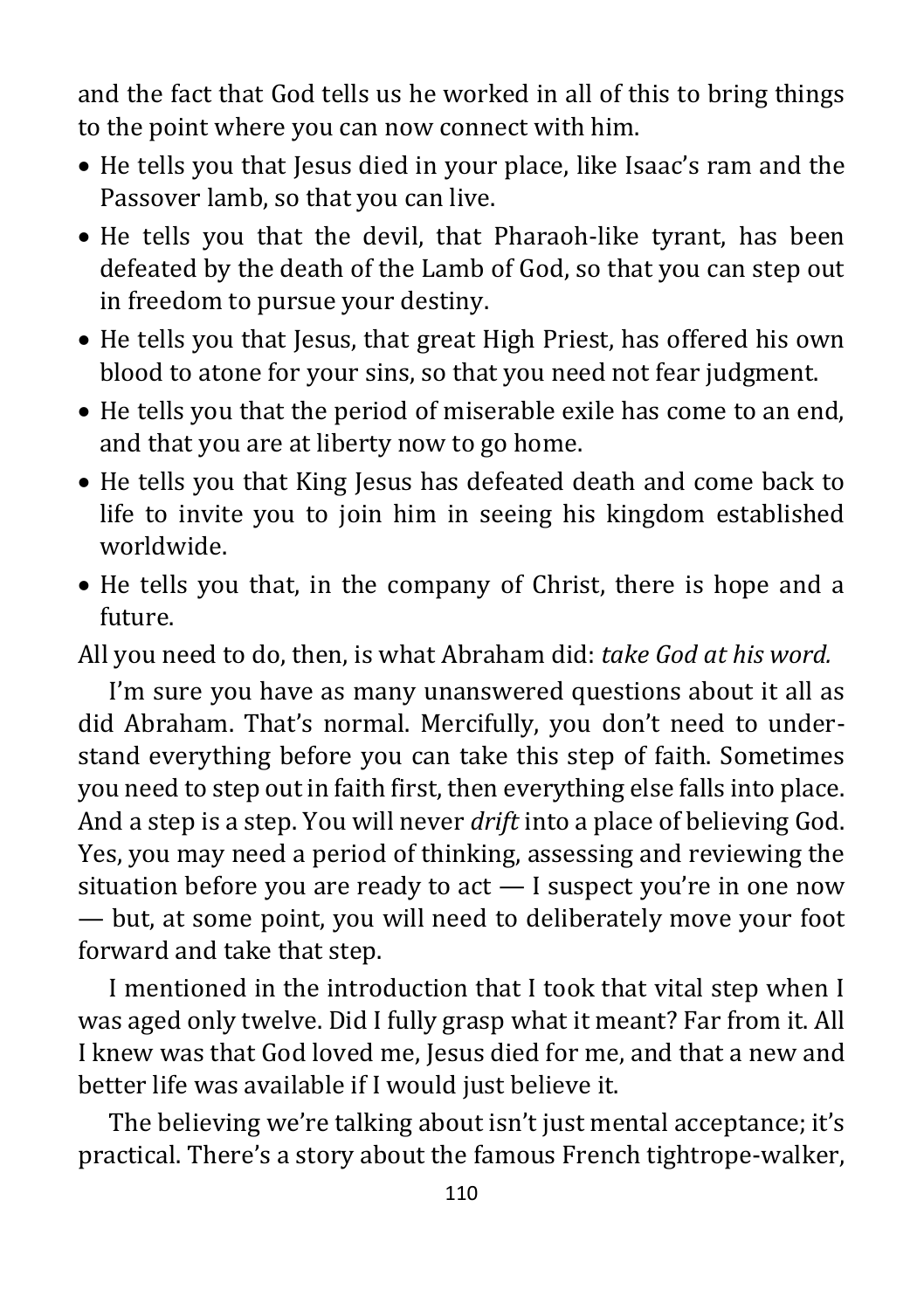Charles Blondin (1829-1896), best known for walking across the Niagara Gorge. He did it just walking across. He did it with a wheelbarrow. And he did it carrying a man on his back. After this last feat, as he stepped back onto firm ground to the applause of the crowds, one man exclaimed, 'Wow, Mr Blondin, you are brilliant! You can do *anything* on that rope!' Blondin turned and looked at him. 'Do you believe I could carry *you* across?' he asked. 'Why yes, absolutely!' replied the man. 'OK,' said Blondin, 'climb on my back.' The man suddenly remembered he had an appointment… The point is clear. He 'believed' that Blondin could carry him across, but he believed *only in thought, not in action.*

The kind of believing God wants from you, in response to his provision in Christ, is not mental acceptance, though that may be a good start. He's looking for *a concrete step of reliance on his word.* Are you ready for that? For me, as a boy of twelve, that involved my kneeling alone at my bedside one night and praying aloud. I don't remember much of the detail, but the gist of it was: 'Lord Jesus, I know I am a sinner who needs to be forgiven. Thank you for dying to make that possible. Father God, will you please accept me as your child, not because I'm good enough — I'm not — but because Jesus is good enough. Accept me, please, for his sake. Amen.'

Nothing particular happened. No flashes of light or anything. But I climbed into bed knowing deep down that God had heard my prayer and accepted me as his child. Over the years, I had committed lots of Bible verses to memory, thanks to Sunday School attendance, and as I began to slip into sleep I remember saying to myself, 'Well, Jesus said, "He who comes to me I will not cast out." I've now come to him, so he hasn't cast me out. That means I'm in. Good.' And off I went to sleep.

Looking back, it was all rather simple, maybe even naive. But it was *sincere.* And that, it seems, is what God is looking for. Give some thought to how *you* might take the vital step of faith that will connect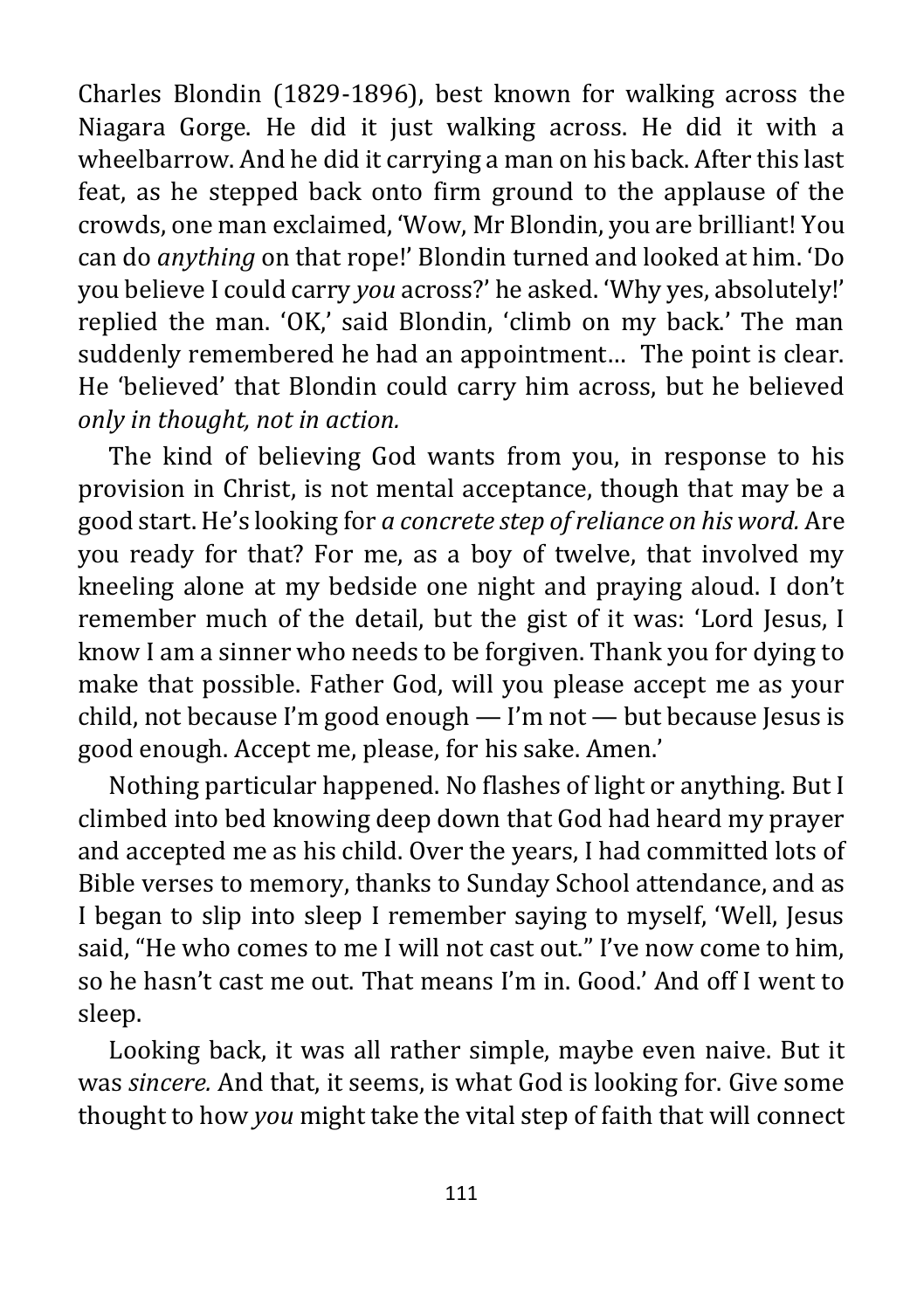you with God. Look again at the prayer I suggested at the end of the last chapter.

However you do it, *forgiveness of your sins* will be part of the picture. Jesus has dealt with that issue once for all, as we have seen. The blood of atonement has been shed. What you have to do is believe it. Which brings us to just one more thing about Abraham.

When the Scripture records that Abraham 'believed God', it goes on to say, 'and it was *credited to him as righteousness.'* That's important. It means that, in God's view, our trusting him, or taking him at his word, ranks higher than moral performance. Abraham was far from completely 'righteous', as is clear from the record of his life. But God was willing to overlook his shortcomings in view of this funda-mental virtue: *his willingness to take God at his word.* God is the same today. Sure, he wants you to live a life of goodness and integrity, as far as you can  $-$  and he will help you with that  $-$  but in the end what he is looking for is your willingness to rely on his promises. If you do that, he will 'credit it to you as righteousness'. Consider yourself forgiven and accepted!

That's a mind-blowing deal! Forget all that soul-destroying struggling to please God, in the hope that you might achieve some 'pass mark' and thus make your way into his good books. You'll never manage it. It's your faith, your trust, your taking him at his word that he's after. The rest will look after itself. Are you up for it?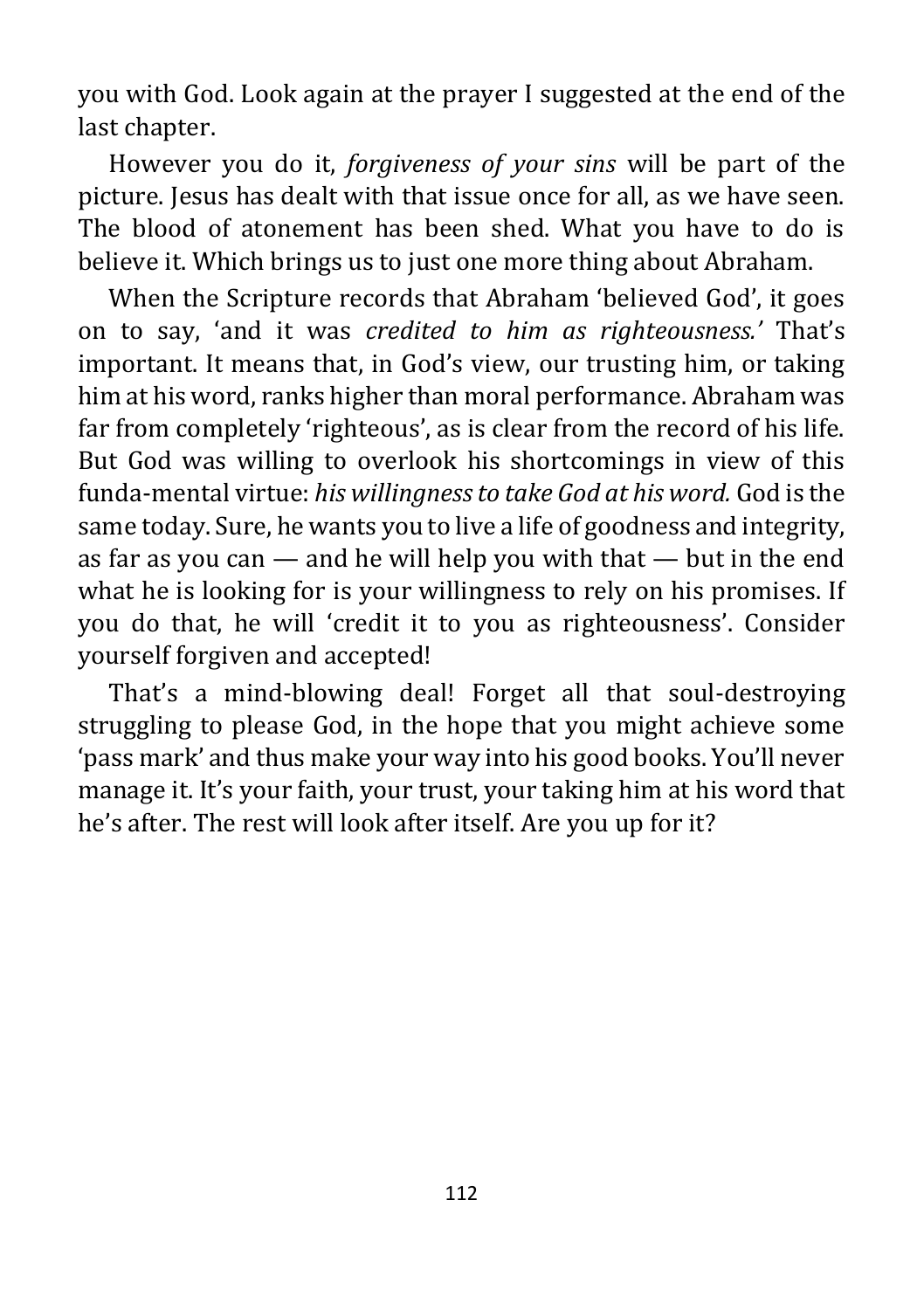## Through the Water

We have seen how vital it is for you to take *a step of faith* to take advantage of what Jesus has done. I mentioned that, for me, it was a deliberate act of prayer to God when I was just a kid. But there is a better way, recognised by Christians in every generation: *baptism.* To see what that is all about, let's return to another signpost…

The Red Sea *(signpost No.4)*

After the Passover, the Israelites left Egypt en route for the Promised Land. We could say, I suppose, that my prayer of faith as a boy was the equivalent of my participation in that exodus. The blood had been shed, the way out was clear, and I took it. So far, so good. But you will recall that, shortly after leaving Egypt, the Israelites found themselves on the shores of the Red Sea, with Pharaoh's horses and chariots coming up behind to take them back to slavery.

That's when God stepped in to make the break with Egypt final. He parted the waters, so that they could cross on dry land, while the waters swept back down on the pursuing Egyptians and drowned them all.

The apostle Paul sees in these events a picture of Christian baptism. 'Our ancestors,' he says, 'all passed through the sea. They were all *baptised* into Moses…in the sea.'<sup>69</sup>

<sup>69</sup> 1 Corinthians 10:1-2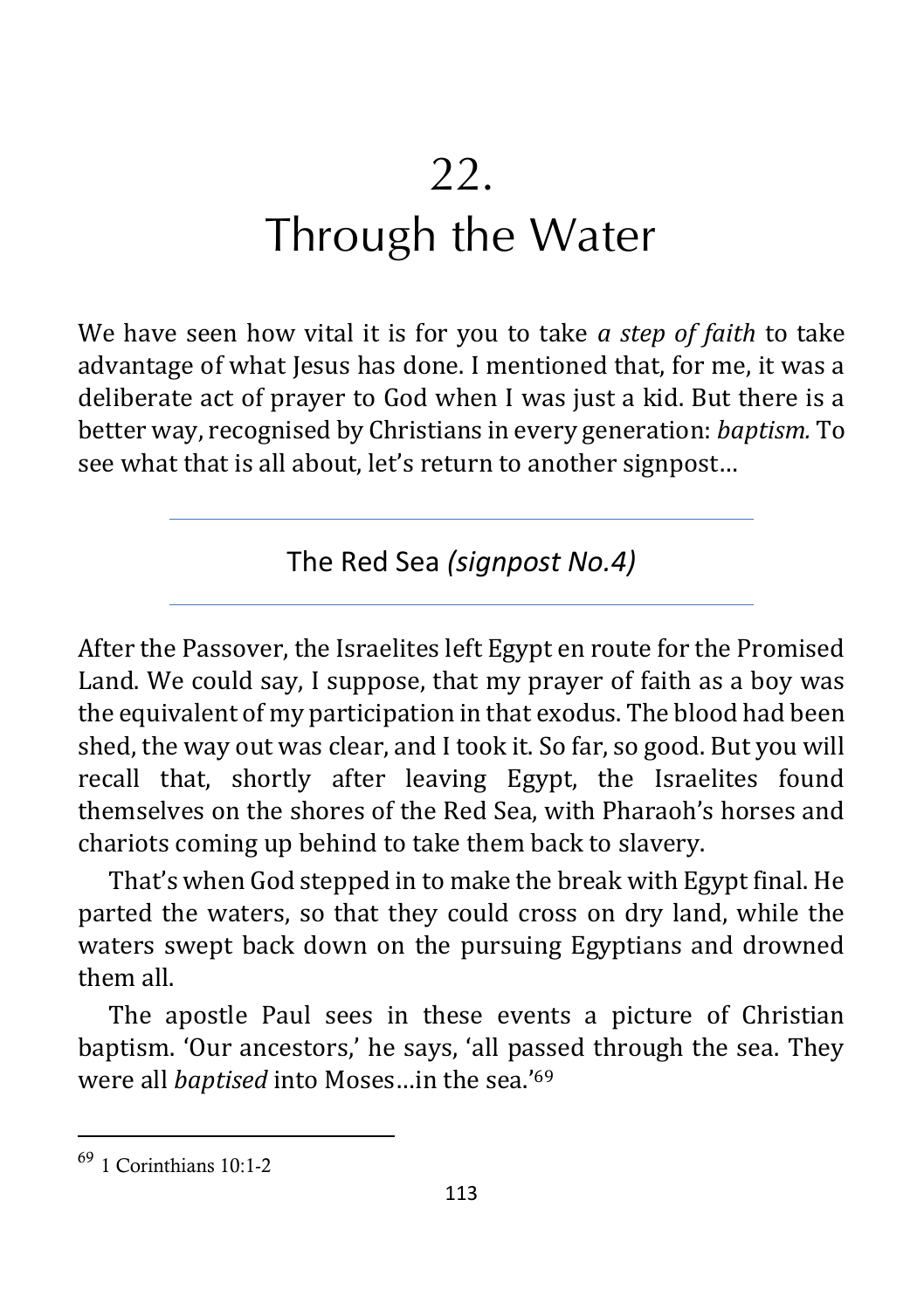What is he getting at? First, you need to understand that the word 'baptise' means literally 'immerse'. In some branches of Christianity, baptism is administered by pouring or sprinkling water from a font onto the person being baptised. That's fine, as far as it goes. But scholars agree that baptism from the start was by dipping the person right under the water, in the sea, a river or a pool. It was an act of *immersion*. They went under, and came up spluttering and joyful. That's behind Paul's statement that the Israelites 'all passed through' the Red Sea, emerging safe and sound at the far side.

'Yes, but wait a minute,' you're thinking. 'They *didn't* pass through it in the sense of being submerged, or even getting wet!'

Exactly. That's the whole point: they came through alive and well. When a person is plunged beneath the water in baptism, if they are held under for more than a moment or two, they will end up dead. Then, they will emerge, not spluttering and joyful, but silent and deceased. All this is a key part of the symbolism of baptism. The act is a kind of mini-death. They go down under the water into 'death', and then come up from it alive in 'resurrection'.

It's a re-enactment of the sufferings of Jesus, allegiance to whom they are pledging by being baptised. He went 'down' into death for us, then came 'up' again in resurrection. The person being baptised is saying, in effect, 'I, too, am now "dying" — saying a final farewell to my previous lifestyle — and, as I emerge from the water, I'm "rising again" to a new way of life altogether.<sup>70</sup>

The Israelites 'passed through the sea' and emerged safely at the far side. They were alive. What was dead were their oppressors. Imagine them standing on the far shore and looking back across the water towards Egypt. The threat was gone. Any thoughts of a return to Egypt were now ruled out. There was only one way left to go: forward to the Promised Land, united under Moses' leadership. The old life of slavery was gone for ever now; new life was theirs as they

<sup>70</sup> Paul develops this imagery in Romans chapter 6.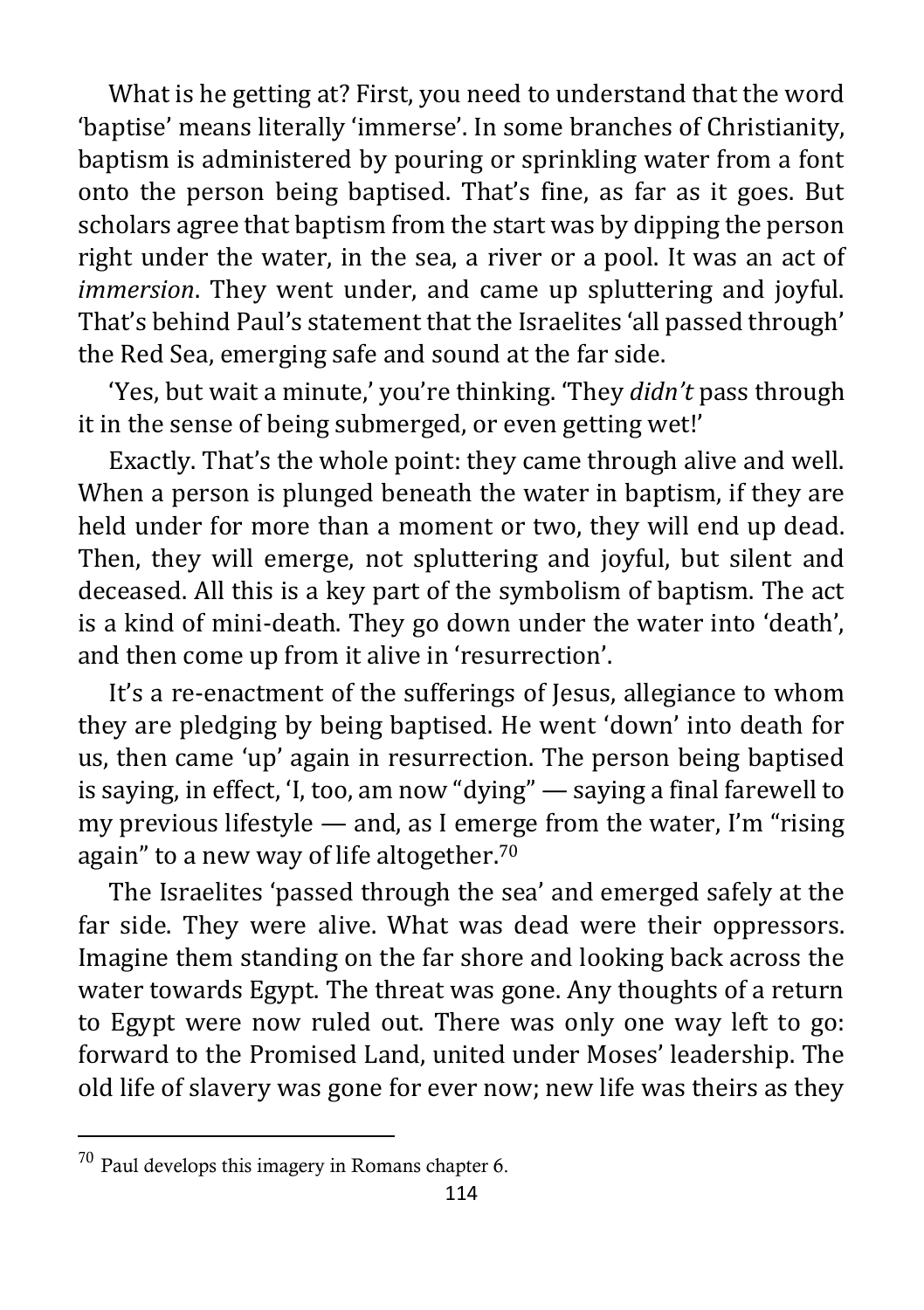pursued their destiny as free people. Little wonder the prophets and psalmists of Israel, for generations after the event, looked back at the Red Sea crossing as one of the highlights of their national experience of God.

If you have come to a point of readiness to put your faith in Jesus and all he has done, you need to get baptised. That could be your means of taking that vital step.

Baptism is such a drastic, physical event that you will never forget it. It's far more memorable than 'saying a prayer of commitment', no matter how sincere that prayer may be. Sometimes, after many years of living as a follower of Jesus, especially when the pressure is on, it's easy for the memories of a prayer — even one said out loud — to become a bit hazy. But you can't get hazy about being baptised. It's a messy, splashy, material event, in the company of fellow-Christians rejoicing all around you. As such, it becomes a helpful signpost to which you can look, to get your bearings, when going through trouble, doubts or worries years later. For me, it took place a couple of years after my 'prayer of commitment', and I remember it well. I wish it had taken place sooner.

There's one other thing to note about the Red Sea experience. To quote Paul more fully, the Israelites 'were all baptised into Moses *in the cloud* and in the sea.' What's this 'cloud' bit? In the Bible at large, clouds are a common metaphor for the presence of God. For the Hebrews after the exodus, his presence manifested itself in his guiding them through the desert by 'a pillar of cloud', which at night shone like fire. So to be baptised 'in the cloud' means 'in God' — to be 'immersed in God'.

We see this happening when we come to the New Testament. There, we find the first believers in Jesus, at or around the time of their baptism in water, being also 'baptised in the Holy Spirit'. That's a way of saying they had a conscious experience of being 'immersed in God'. This still happens today, and is a powerful confirmation of God's presence with you. Be open to it!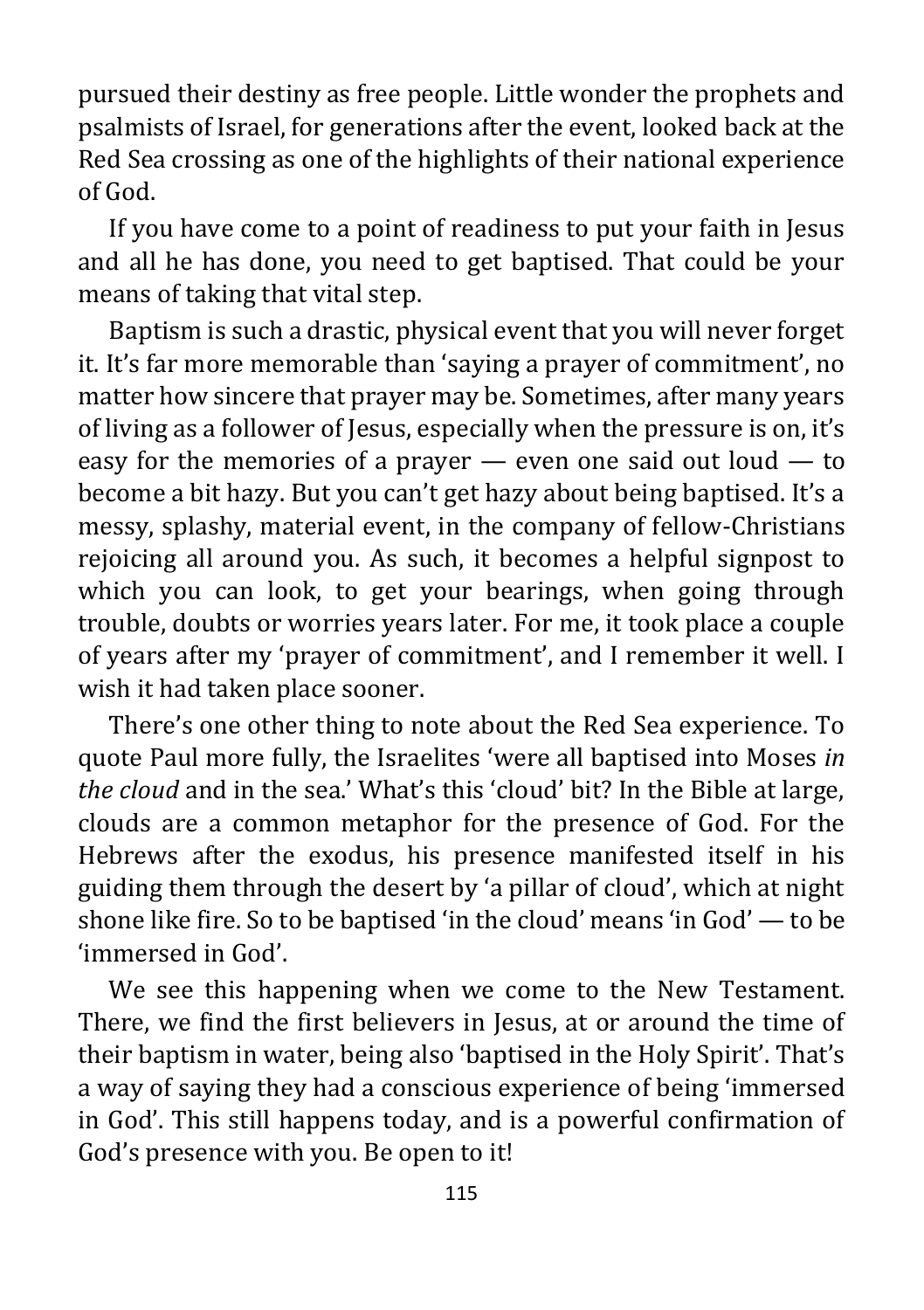So, give serious thought to being baptised.

Your background, of course, may be one in which your parents took you, as a baby, to be baptised in a church that practises infant baptism. They doubtless did so in all sincerity, doing what they believed was best for you. They likely made promises on your behalf. Later, as you grew older, you may, or may not, have chosen to be 'confirmed', to show that following Jesus was now your personal choice. But maybe, looking back on all that, you realise you didn't have any real personal stake in it, whereas, now, you are pursuing God seriously, and want to take a conscious step of faith. There is no reason at all why you should not now be baptised by immersion to achieve just that.

There is something wonderfully decisive about baptism. It could spell the difference between a radical change of direction in your life and continuing to vaguely 'think about religion'. Are you ready to embrace the challenge?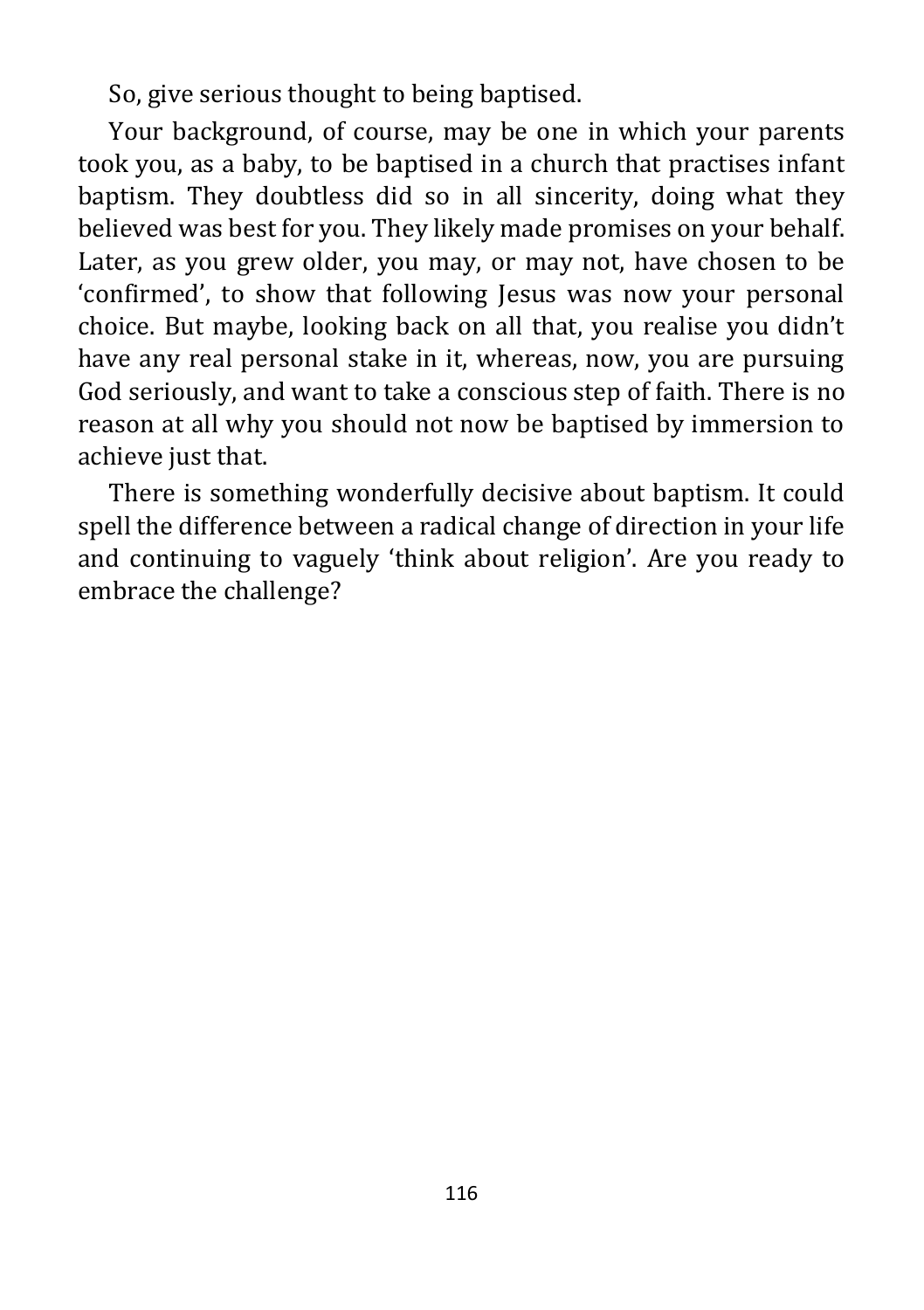## 23.

## Not Guilty

Come with me into a court of law.

Here, in the dock, is a man called Fred, charged with robbery at a local jewellers. Two legal teams are present. Counsel for the prosecution will make the case against Fred. Counsel for the defence will argue for his innocence. The session begins, with the jury listening intently to everything, and the judge overseeing the whole proceedings. In due course, after both teams have done their best, after Fred has been grilled by both, and several witnesses have given evidence, the jury retires to reach its verdict. Before long, they return to the courtroom, Fred is asked to stand, and the judge asks the foreperson of the jury how they find.

'Not guilty, your honour.' The judge strikes the bench with his gavel and declares the court dismissed. Fred is free to go.

Now let's suppose that you and I know something that no-one in the court found out: that Fred *did,* in fact, rob the jewellers. That means that, while Fred's *true condition* is 'guilty', his *legal status,* thanks to the court's verdict, is 'not guilty'.

I invite you now to take Fred out of the picture and put yourself in his place. Never mind imaginary crimes like the robbery. Let's focus on your overall moral status, ranging from major crimes to minor indiscretions. And let's replace the judge with *the* Judge, God himself. What is your *true condition* before him? Guilty — without any question. We could put any human being in that situation and the condition would be the same, since we all fall short of perfection one way or another, and most people, when pressed, will admit that openly.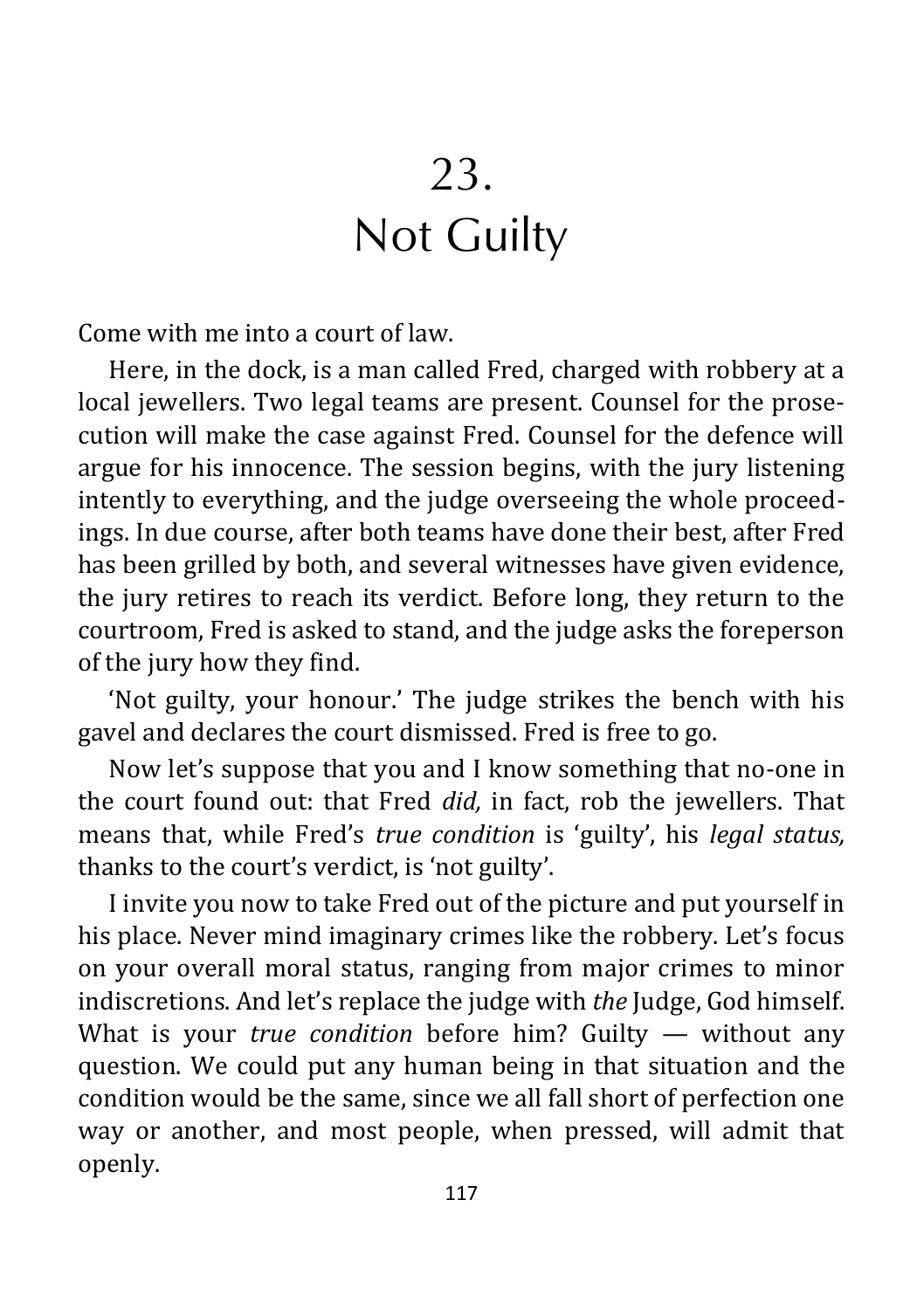But, as we saw with Fred, *true condition* and *legal status* are not the same. Fred walked out of the courtroom a free man, not because he was innocent, but because the court, after all its deliberations, *declared* him innocent.

And now I have good news for you. Yes, you are 'guilty as charged' before God, the Ultimate Judge. He knows the score; there's no pulling the wool over *his* eyes. But, in his love, God is able to pronounce over you, 'Not guilty'! To use the technical term, he *justifies*  you, because of what Jesus has done, and your faith in him! You can walk free from God's courtroom to live a life in the sunshine, away from the clouds of condemnation.

We saw an example of this in the case of Abraham. He was no paragon of perfection, but, in God's book, his willingness to 'believe God' — to take God at his word — ranked more highly than his moral performance and, on those grounds, God 'credited it to him as righteousness'. That's the way God is. He is not subject to a moral code that somehow stands outside of himself and outranks him, so that he has to bow to its rules. No, God himself *is* 'the rule', and he chooses to be a God of grace and to justify the guilty. He can 'do an Abraham' on you! Here's how the apostle Paul puts it:

'If, in fact, Abraham was justified by works, he had something to boast about — but not before God. What does Scripture say? "Abraham believed God, and it was credited to him as righteousness." Now to the one who works, wages are not credited as a gift but as an obligation. However, to the one who does not work but *trusts God who justifies the ungodly,* their faith is credited as righteousness.'

This is brilliant news, and one of the greatest joys of being a follower of Jesus! I'm far from perfect, I know. And I know that God knows. But, through taking him at his word and putting my total reliance on Christ and what he has done, I'm pronounced 'not guilty'.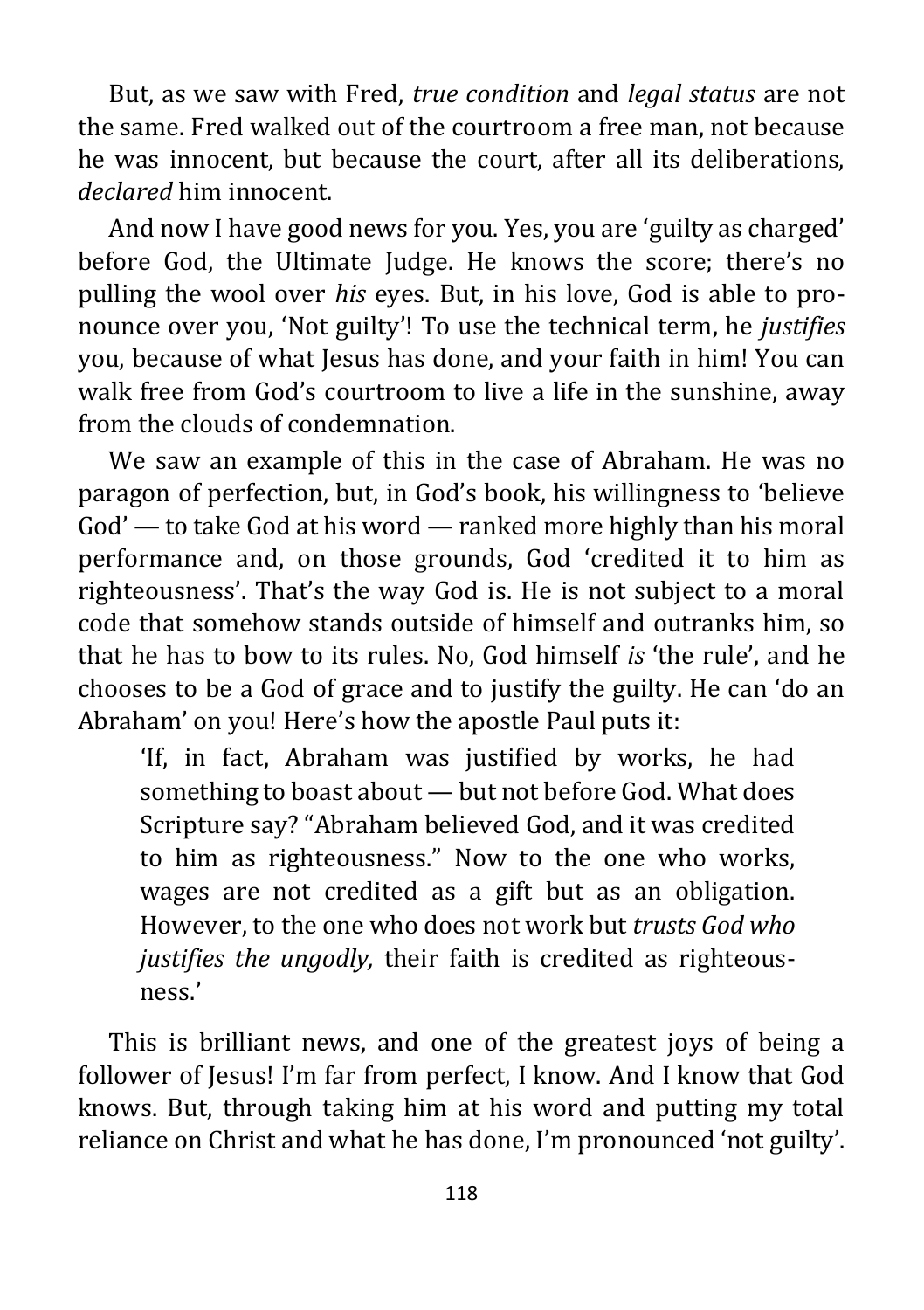I no longer have to worry that my sins and shortcomings are piling up at such a rate that the tipping-point must be close, when my debit side exceeds my credit side, and God's judgment is released against me, either now, or at the final judgment. Instead, I look up, see my heavenly Father smiling, and hear him say to me yet again, 'Not guilty!'

This is a tremendous incentive to please him. But it's no longer a case of pleasing him so that, if I make the grade, he will accept me, but of pleasing him out of gratitude that he *has* accepted me, without reservation, for Jesus' sake. Yippee! This is the life!

I hope and pray, with all my heart, that you, too, will come to this happy place, if you haven't come to it already. It's just one facet of the amazing experience of connecting with God and knowing him.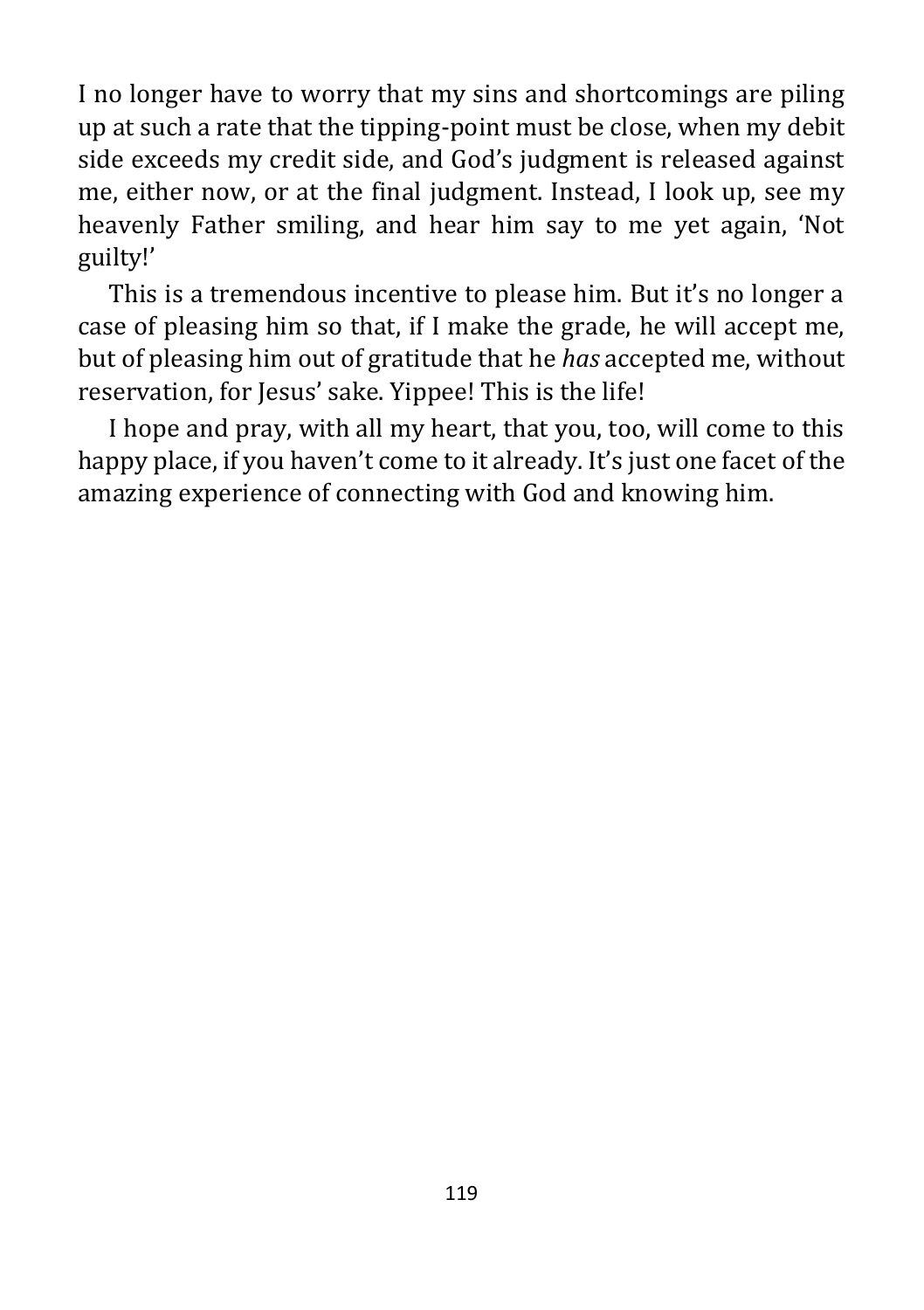## *Part 4:* The Signposts' Meaning (*continued*) *c. God's People*

## 24. The Redeemed Community

Connecting with God, by faith in Jesus, starts as a personal thing. It's something between you and the Lord. I urge you, if you are still hesitating, to cast your doubts aside and take that step of personal commitment to Jesus.

Once you've connected with him, you soon realise you now have much in common with others who have done the same. It's a bit like when I got married. I fell in love with, and married, Faith, who has now been my wife for well over fifty years. But I quickly realised that, in marrying her, I had married into her family. It took a while for me to get to know them all, but in the end my life was much the richer for it.

It's no accident that the commonest metaphor in the Bible for 'Christians together' is *family.* God is our Father and Jesus is our Elder Brother, who taught us to pray, *'Our* Father…' The great thing about a well-functioning family is that you are never alone. There are siblings to play with. There are younger ones to look after and teach about life. There are older ones to learn from. Nothing is worse than loneliness, and a good family is the best antidote.

God's family is called *the church.* 

Oh dear, you say — because 'church' often has negative overtones so strong that they drown out the melody. You think, perhaps, of the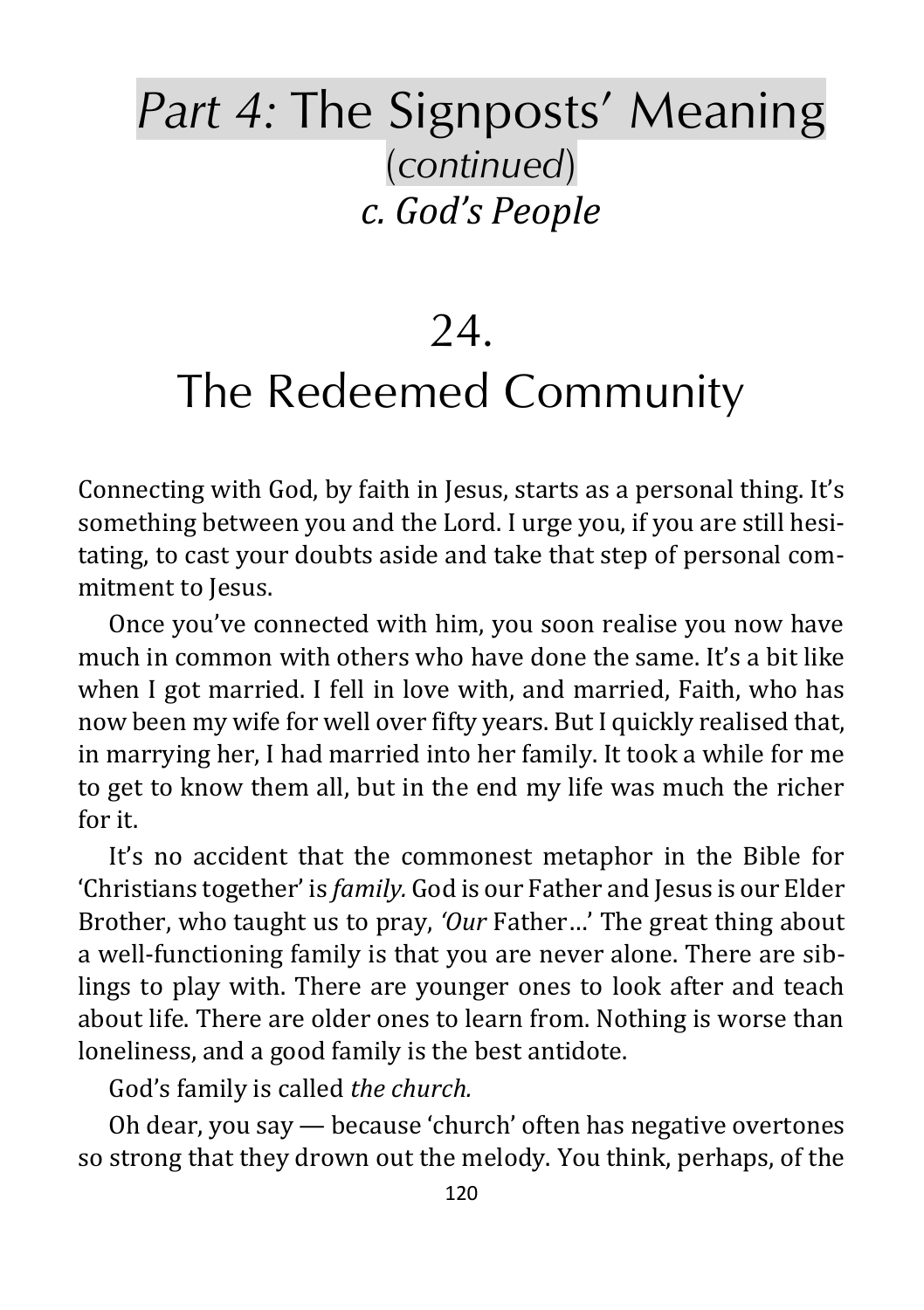sexual abuse of youngsters by church leaders that has been big news in recent times. You recall childhood visits to church, where you weren't allowed to eat sweets, the service went by the book, the singing was dire, and you were bored out of your mind. You remember the priest who was 'holy' when officiating but notorious in the community as money-seeking or foul-mouthed. The tuba-player in the Salvation Army band who was having an affair with the cornetist's wife. The hell-fire preaching that gave you nightmares. The TV evangelist begging for money in exchange for vials of 'holy water' so that he could buy a private jet. It's grim stuff, and I don't blame you for wanting to stay away from it.

But it doesn't *have* to be like that. Church can be hugely supportive, comforting, stimulating and warm. Church comes in many varieties, and what suits one person won't suit another. So, if you've connected with God, I encourage you to check out different ones in your neighbourhood. Take your time finding a church where you can truly belong, and where you are accepted, loved and encouraged in your faith.

In that connection, it will help us, at this point, to review…

#### The People of God *(signpost No.5)*

After the exodus from Egypt and the crossing of the Red Sea, the Hebrews were the *redeemed community.*

God had delivered them from slavery, given them their freedom and pointed them in the direction of their destiny: the Promised Land. Their common experience joined them to each other, under Moses' leadership. Shortly after that, you may remember, they cemented their identity as a nation by renewing their covenant with the Lord. He would now, in a reinforced sense, be their God, and they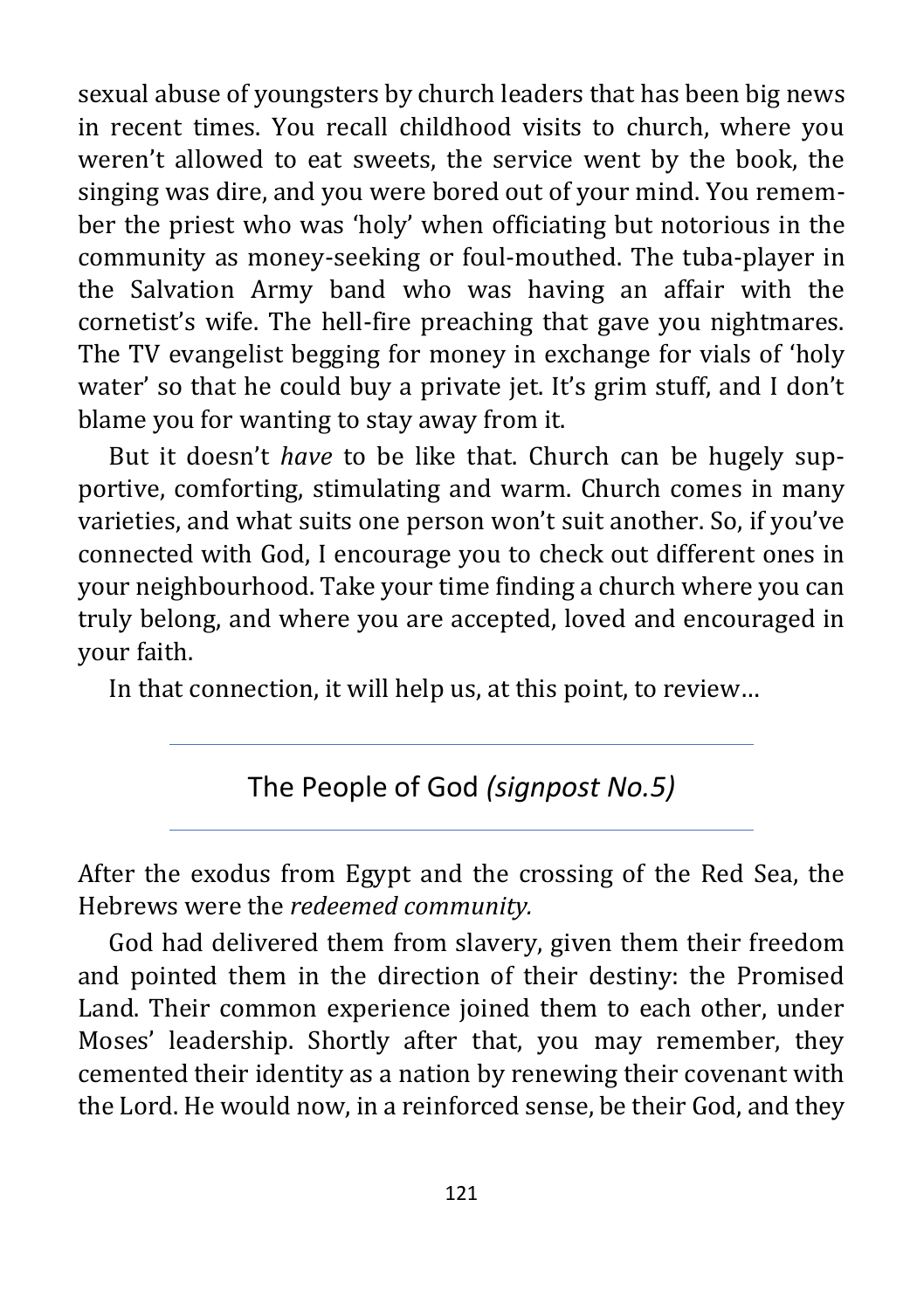would be his people. Their 'togetherness' as the people of God was stronger than ever.

Today, all whose faith is in Jesus Christ are the 'redeemed community'. Because of their common experience of redemption from slavery, they are one people. It has nothing to do now with nationality. Jewishness in the sense of 'the people of God' has been redefined through Jesus. Now, all who put their faith in him, whether Jews or Gentiles, are the 'children of Abraham'.<sup>71</sup> There are millions of us, all over the world. There's no way, then, that we can ever be all together in any physical sense. We have to be content with being 'together' with a limited number of them. And that normally means being part of a church in our locality where we can 'do life together' with like-minded people.

Notice I said 'do life together'. Being the people of God is a far cry from 'going to church' on Sunday morning.

Church, in the real sense, is not a building at all; it's people. Church, you might say, is not where we go, it's what we are. Just as the Israelites lived all aspects of their lives together, we are called to be God's community 24/7. That's because we can no longer tolerate a divide between the sacred and the secular. All of life is now sacred, and we live that life together with our fellow-believers. We look out for one another. We share our belongings, as appropriate. We keep an eye on each other's children. We take meals round when one of our number has just had a baby. We take our elderly brothers and sisters in Christ to the supermarket in our car. We pray together, in each other's homes as well as in organised services. We sing together, we laugh together, we weep together.

You need to be part of such a community. Seek one out!

'But shouldn't *society at large* be like that?' you ask. Ideally, yes. And we will all want to help that be the case. But the church, as a society within society, is a prototype. Fellow-believers in Jesus, be-

<sup>71</sup> See Galatians 3:6-7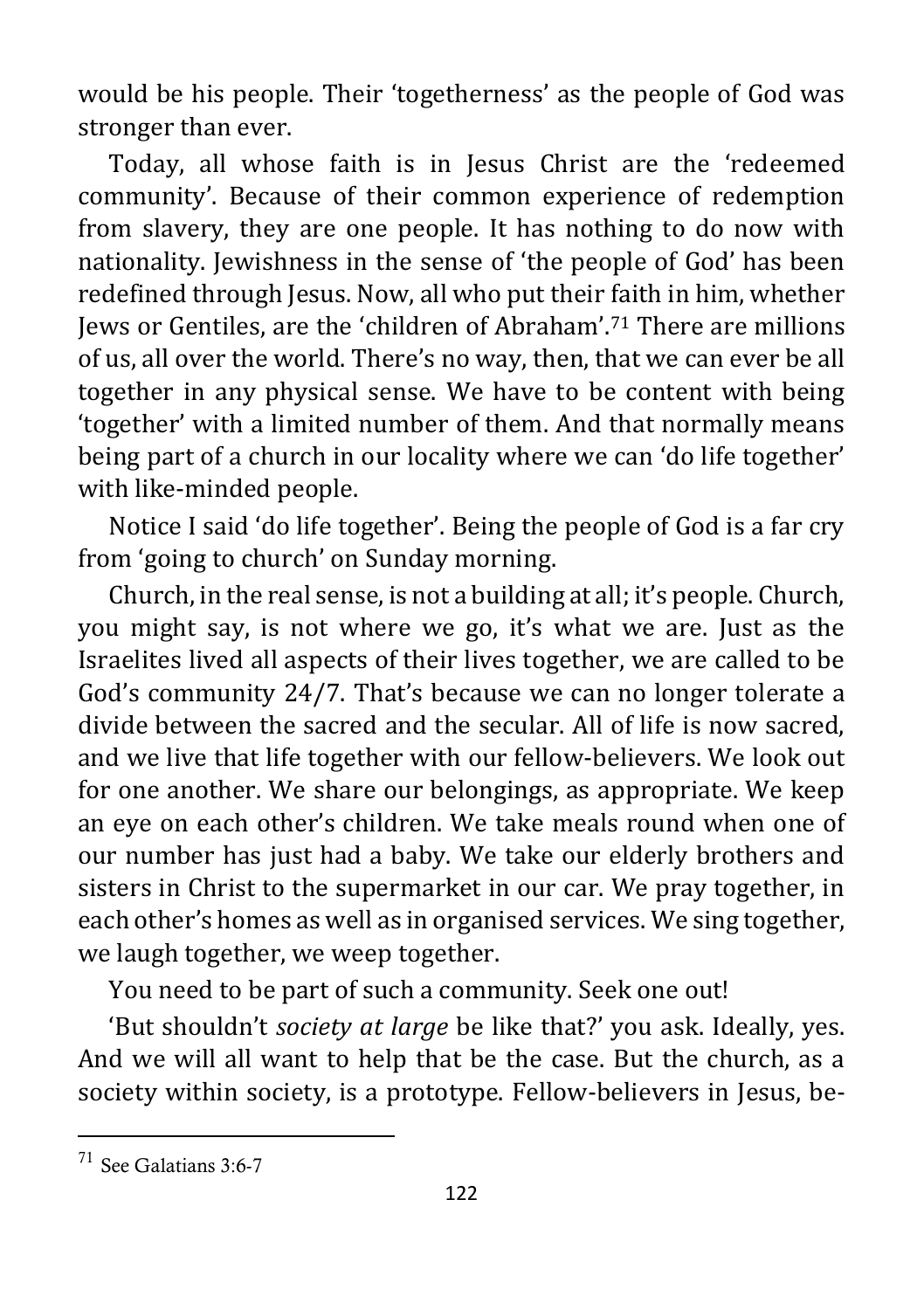cause of their common love for him, have more than average opportunities to look out for each other. Sometimes, outsiders looking on and saying, as they often did in the early days of the church, 'See how these Christians love one another!' are drawn, by what they see, to find Jesus for themselves.

That leaves just two more signposts to review, and we'll combine them. They are…

### The Tabernacle *(signpost No.6) and* The Temple *(signpost No.8)*

We saw earlier how the Tabernacle in the desert, and its later replacement, the Temple in Jerusalem, were central to Jewish life. They were the intersection of heaven and earth, for each was where God lived among his people. That's why people were so devastated when the Babylonians sacked Jerusalem in 586 BC and razed the Temple to the ground, taking the people off into exile.

What happened to God's presence when the Temple was destroyed?

The prophet Ezekiel explained it. In a graphic description, in the book of the Bible that bears his name, he describes the presence of God, like some great spiritual machine, rising up from the Temple and taking its departure. God, in other words, had already said goodbye and left. He was heartbroken, because he still loved his people and remained committed to them. But it takes two to tango, and they had made it clear, by their persistent waywardness and disloyalty, that they no longer wanted him around.

After the seventy years of exile, a remnant of Jews returned to the Holy Land and rebuilt the Temple. But, as we noticed, it was a good deal smaller than Solomon's had been, and the tangible presence of God never graced it as it did the earlier one at its inauguration. In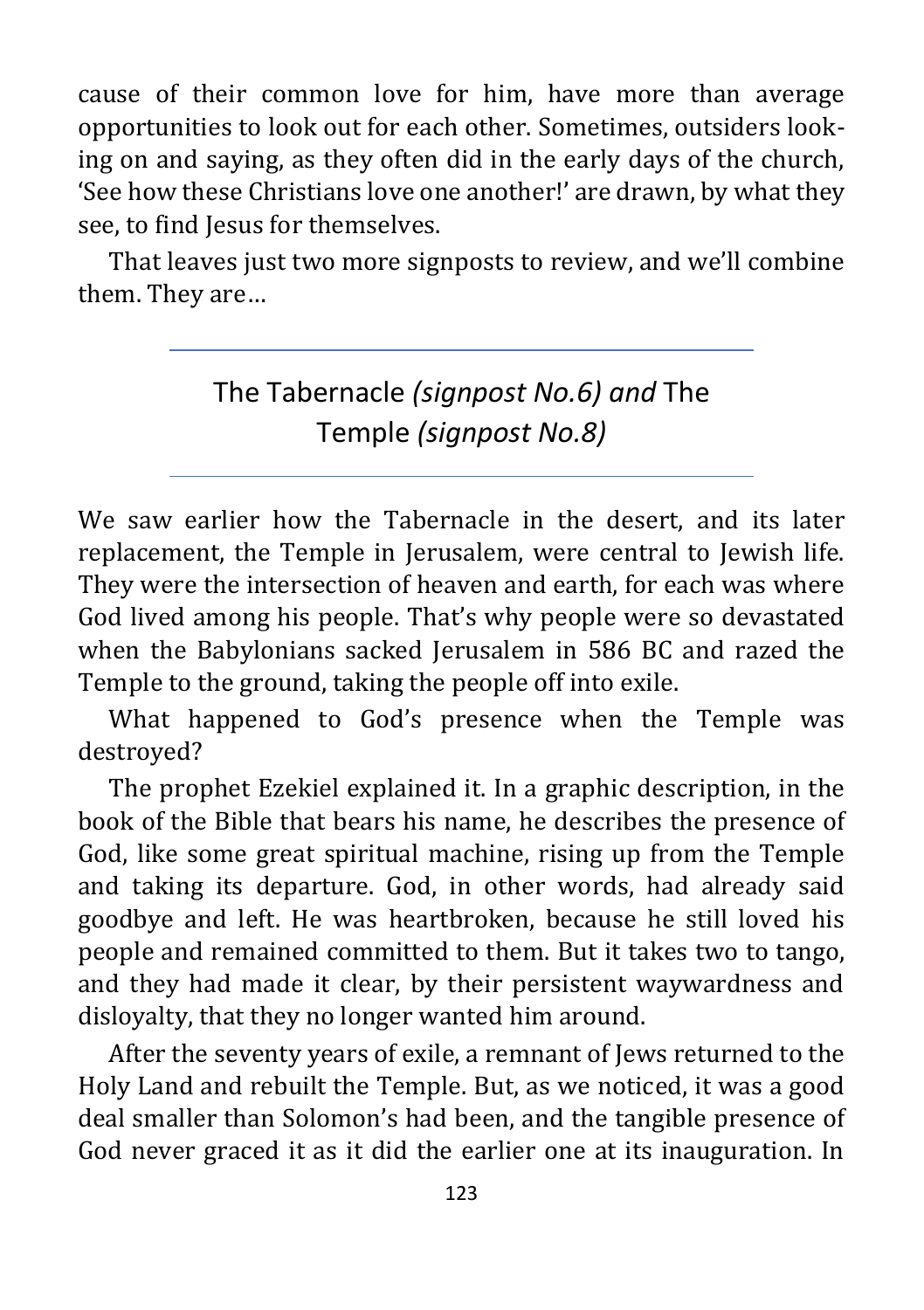spite of that, the worship continued in the usual way, and the annual feasts drew the people to Jerusalem again. They took it by faith that God's presence was with them, there in the Holy of Holies, but somehow the whole thing didn't seem to be as living a reality as it had once been.

By Jesus' time, the Temple built by the returnees from exile had been extended on a huge scale and made into a structure of beauty and magnificence second to none in the ancient world. The work had taken forty-six years and was still not quite complete. King Herod had been the driving force behind the work, which was widely admired, even by those who didn't like him. But beauty and magnificence are no substitute for the presence of God, which didn't mark this structure any more than it had its pre-extension hub.

Here's where the prophet Ezekiel comes into the picture again. At the time of the exile, he had prophesied a glorious new age when *the Temple would be rebuilt* — a Temple of such vast proportions and splendour that he was clearly trying to portray something that stretched his powers of description to the limit.

This coming Temple, he said, would be marked by the presence of God in an overwhelmingly awesome way. Herod's vast and stately edifice fell short of that, lacking the felt presence of God. Maybe Ezekiel was hinting that *something bigger and better than an actual building* was in the pipeline?

Then there was Daniel's prophecy that the exile would come to an end after 490 years — which took things up to the time of Jesus. That's why the Jews in Jesus' day reckoned they could look for something drastic to happen pretty soon. Whatever that was, it would include *the Temple being blessed with the presence of God at last* — God would dwell among his people in a more tangible way than they were currently experiencing.

Which brings us to Jesus. As a Jew of his time, Jesus went to Herod's Temple often, but he had some curious things to say about it. One day, for example, he was walking past it with his disciples, who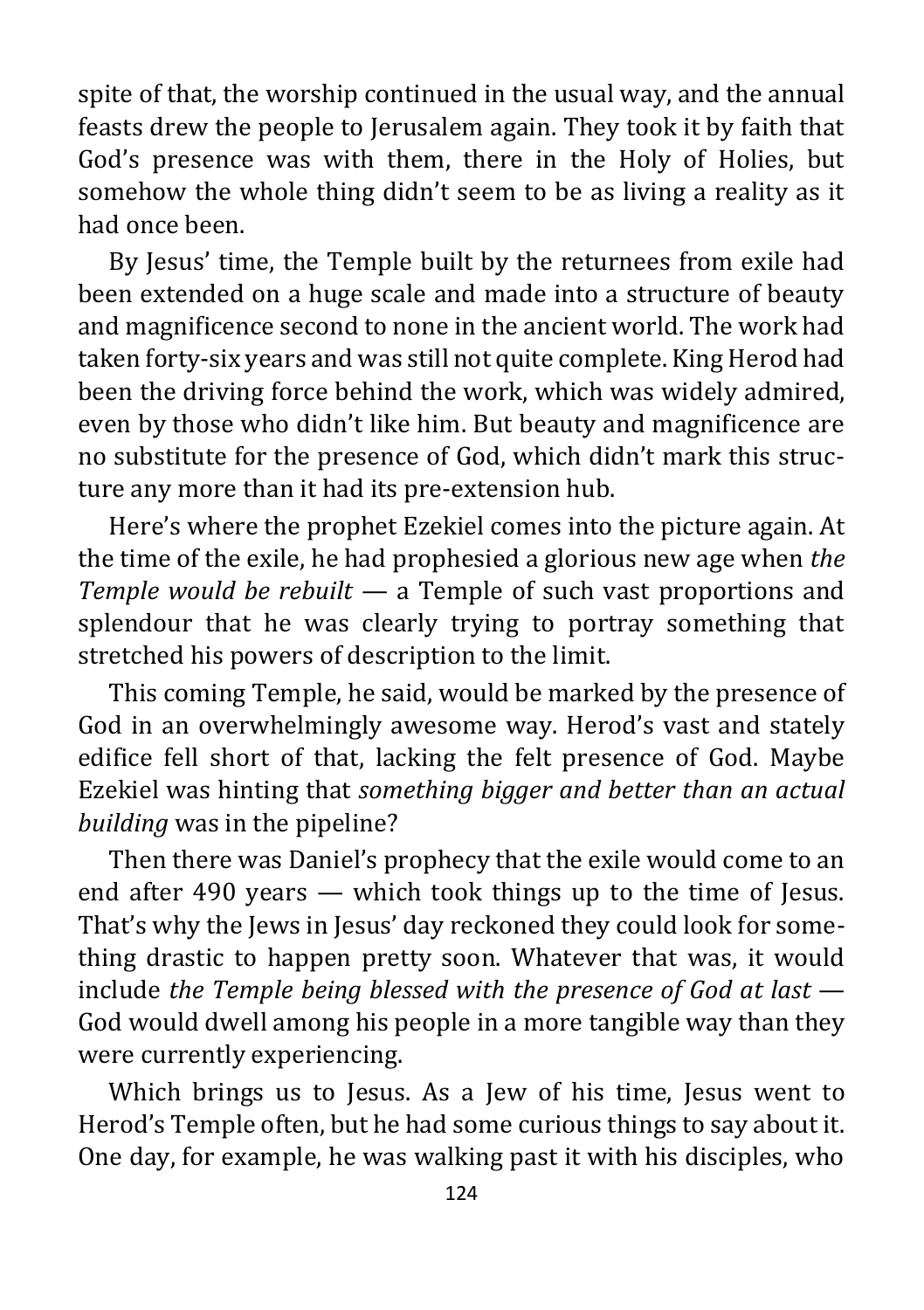commented on the magnificence of its structure. Jesus replied, 'As for what you see here, the time will come when not one stone will be left on another; every one of them will be thrown down.'<sup>72</sup>

That seemed unthinkable. It was, after all, a huge and solidlyconstructed edifice, built to last. Yet Jesus seemed to be hinting that it would in due course meet a fate similar to the one that had befallen Solomon's Temple. The disciples couldn't get their heads round that.

On another occasion he said something even more way-out. 'Destroy this temple,' he said, 'and I will raise it again in three days.'

That certainly had his listeners puffing out their cheeks and scratching their heads. What on earth did he mean? The apostle John, who recorded the incident, added an explanatory comment: 'But the temple he had spoken of was *his body.* After he was raised from the dead, his disciples recalled what he had said.'<sup>73</sup>

'His body'? Yes. Hold that — it's important.

In these two Temple incidents Jesus was indicating two things. First, Herod's magnificent Temple was going to be destroyed in the near future. And, second, Jesus himself, his body, was the *real* Temple in God's grand scheme of things. It was in him *as a person,* not in any building, that the intersection of heaven and earth would now be located. He would be Emmanuel: God *with* us.

He proved right on both counts. History records that, in the year 70 AD — just a few decades after Jesus — Roman armies besieged Jerusalem, starved it into submission, then overran it, setting fire to the city and reducing the Temple — yes, even that grand and glorious Temple — to smoke-blackened rubble.

As for the other bit, Jesus himself is indeed 'God with us'. We don't need to go to any temple, or even to a church or chapel, to touch the divine, because God doesn't inhabit buildings anymore. The parish church on the corner is no more 'the house of God' than the Pig and

<sup>72</sup> Luke 21:6

<sup>73</sup> John 2:19-22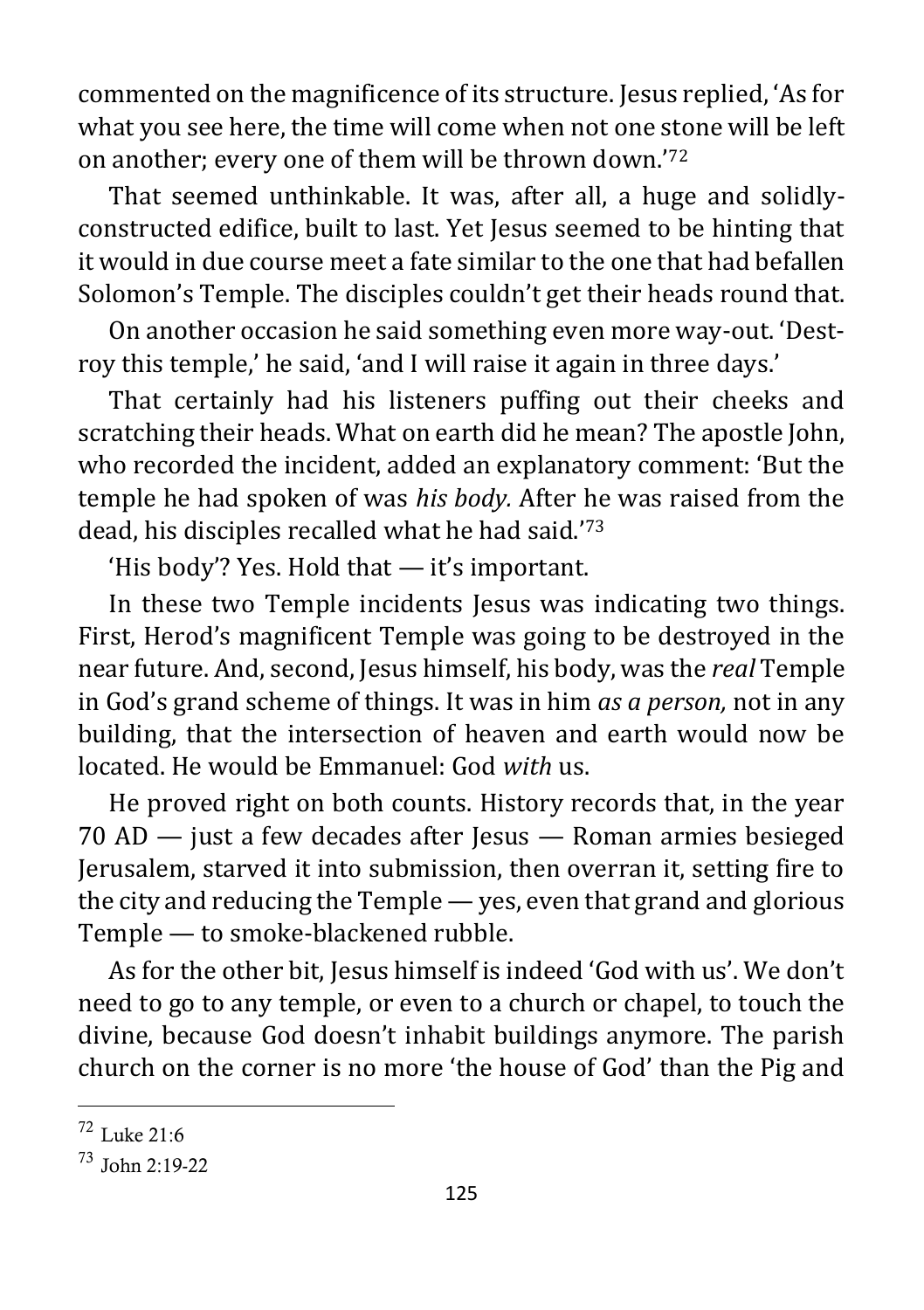Whistle pub by the green. As one old hymn puts it: 'Where Jesus is, 'tis heaven *there.'* He himself is the Temple now.

But there's a fascinating twist to this. While Jesus himself is now the Temple, where God dwells among his people, there is a sense in which *we ourselves,* as his people, are also 'the Temple'!

Here's how it works. The New Testament, using a biological metaphor, talks of Jesus as the 'head' of the church, which is his 'body'. Just as you are one person, your head and body comprising a single entity, there is a sense in which Christ (the head) and the church (his body) are a single entity, too.

On the basis of this unity of head and body, the New Testament names both *Jesus himself* and the *people of God* as the Temple. 'Don't you know,' Paul asks the Corinthian Christians, 'that *you yourselves* are God's temple and that God's Spirit dwells among you? …God's temple is sacred, and *you together* are that temple.'<sup>74</sup> It all makes sense. Christ himself is the new Temple. He and his people — head and body — are one. So the people of God are as much the Temple as Jesus himself is. And that's where God dwells.

All this has two practical implications.

One is that, if you dodge 'church' you are missing out on a key part of God's provision. By steering clear of the Temple which is the *church* (in the 'people' sense of that word), you cut yourself off from a vital aspect of the presence of God. You need your fellow-Christians if you are to grow and mature in your faith.

The other is that you need to do your bit to help the often weak and deformed 'body of Christ' grow and mature, so that it matches the majesty of Jesus, the Head. Only as you throw yourself into the life of the church can you contribute your own gifts to it and also benefit from the different gifts that the Lord has given to its other 'members' (parts of the body). This way, says Paul, 'we will grow to

 $^{74}$  1 Corinthians 3:16-17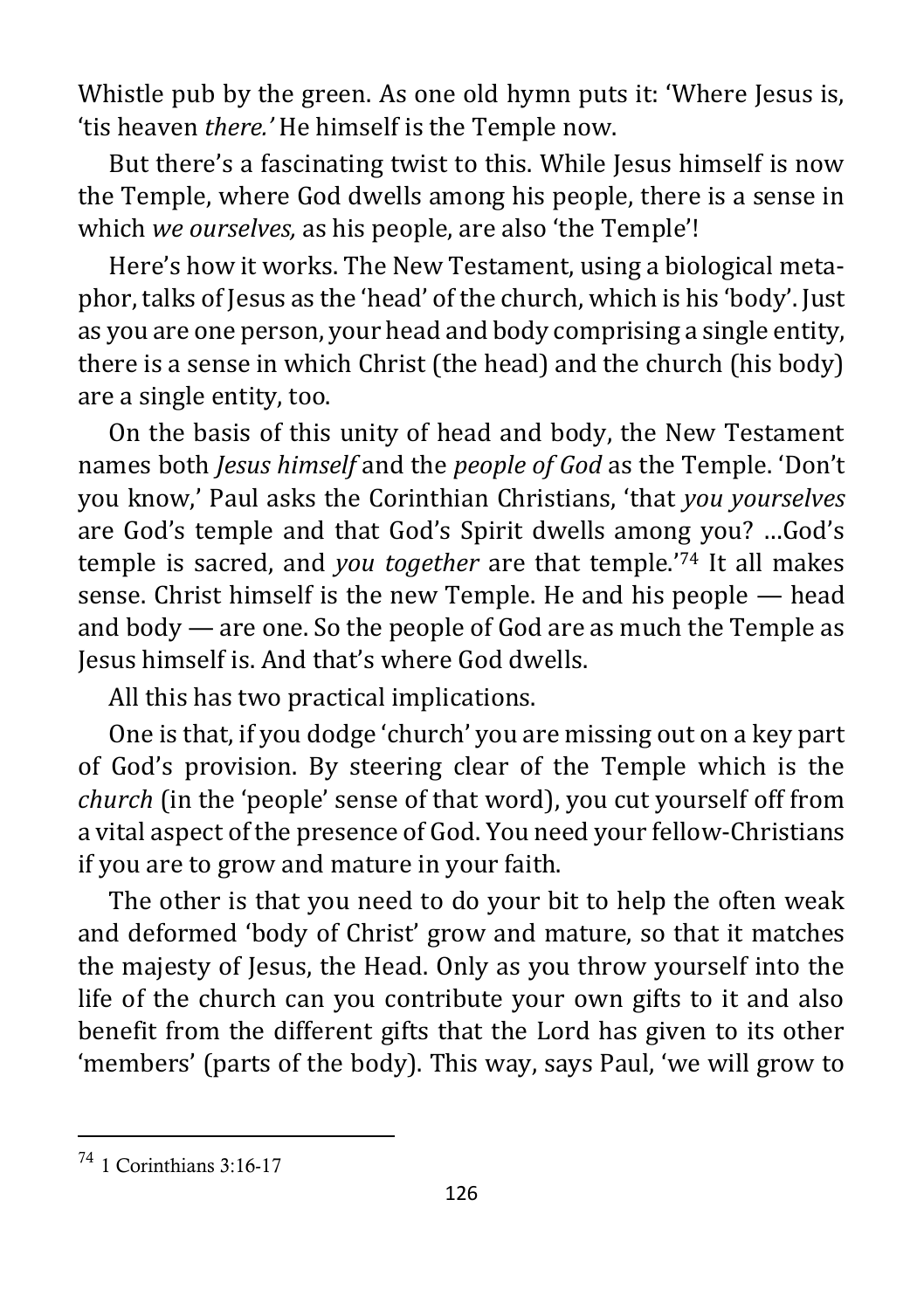become in every respect the *mature body* of him who is the head, that is, Christ.'<sup>75</sup>

But, returning to the 'temple' theme, *the worldwide Christian community* is the great Temple that Ezekiel prophesied. That's where God now lives!

The days the prophet foresaw are upon us! If the church at large can get its act together, it can turn the world upside down and make the presence of God felt everywhere. For you, all this simply means: don't be content with connecting with God at a personal level. Sure, enjoy being close to Jesus. Follow him, obey him, live his way. But as you do, before long you'll hear him say, 'It's time you got in there among my other people.'

<sup>75</sup> See Ephesians 4:11-16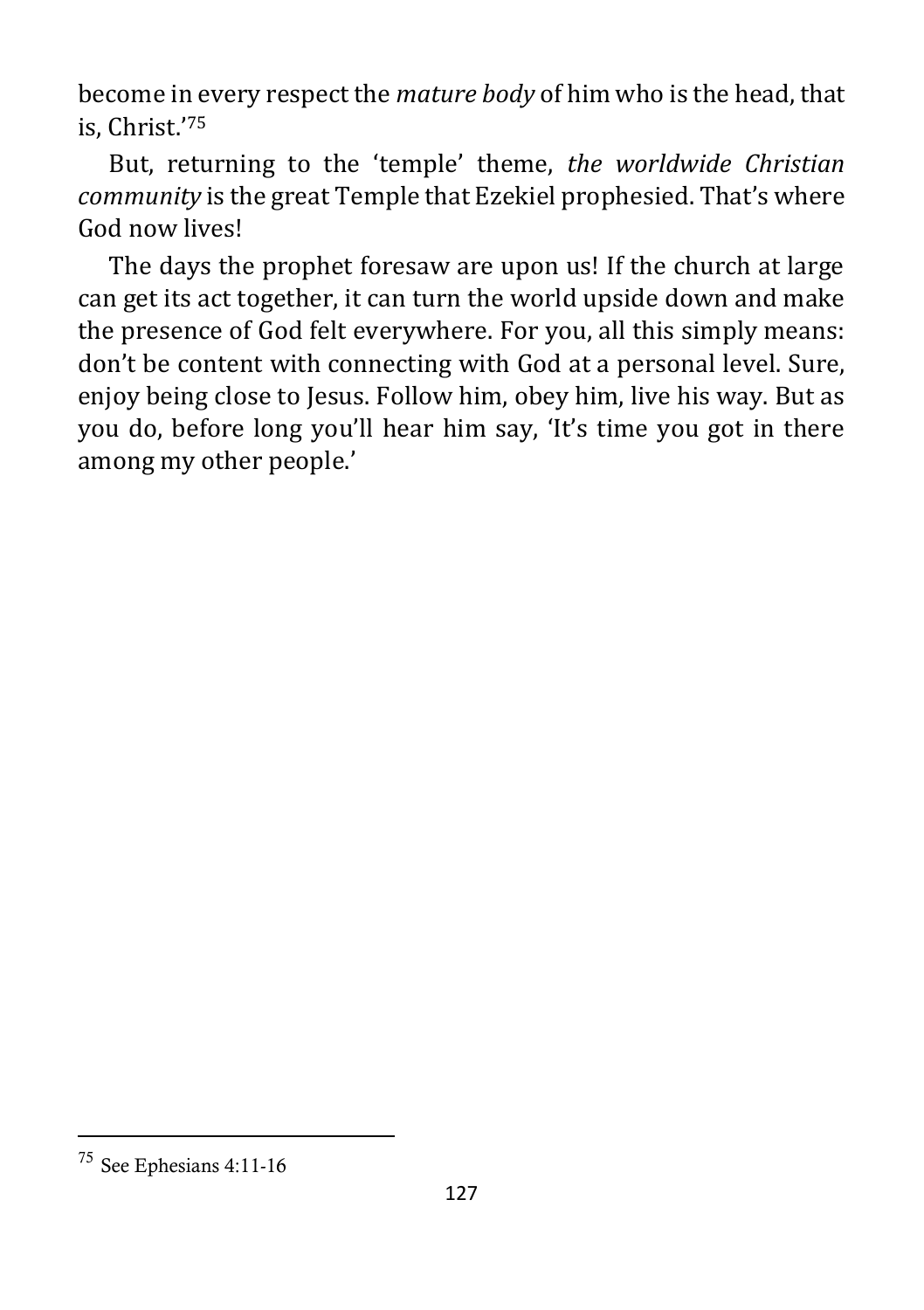# 25.

## Journey's End

We're all on a spiritual journey.

I've been on mine a long time. As I write this, it has been over 65 years since I started my pilgrimage of faith as a boy of twelve. Where you yourself have got to, only you can say. But I hope that what I have written may have helped you escape a purposeless existence and, through Jesus, make a start on your own journey of faith.

I urge you to keep moving. Don't get too comfy and settle down. Continue seeking God with your whole heart, talking to him all the time, learning and growing in your faith. There will be lots of questions, many of them permanently unanswered. That's no surprise, since we are dealing here with a God who, while intimately with us in Christ, is at the same time utterly 'other' and transcendent. Questions like…

- What about people of other religions? Can God reach them, too? Yes, he'll be there for them as they live up to the light they have. He's keen to include, not to exclude.
- Did God kill Jesus? No. It was people who killed him. But, mysteriously, God used his death to bring life and victory!
- Is hell real? Not if you're thinking of a Dante's Inferno-style place. If there is a place of ultimate separation from God, only those who choose to be there will be there.
- Is death the cut-off point for connecting with God? I see no reason to think so. He remains forever open and welcoming. But there's no time like the present!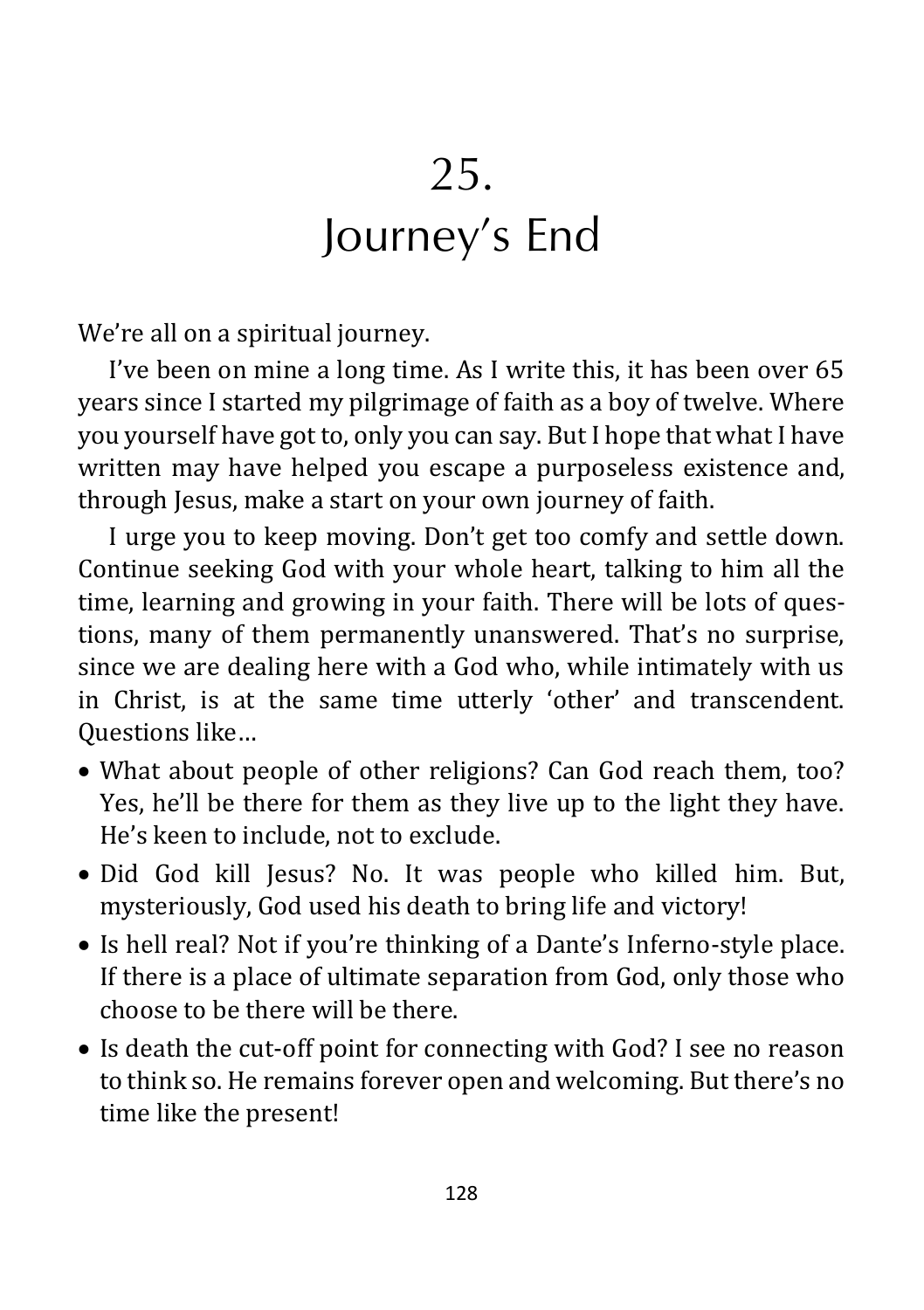• What about all the people who lived before Jesus? And those today who live their whole lives without hearing about him? That's God's problem, not yours, and you can be sure he has somehow made provision for them all. Maybe he'll use you to reach some of them?

Those are just my own current convictions, arrived at in the light of the often-confusing biblical data that we consult when trying to answer such questions. My advice would be to not get caught up in the imponderables. Just get on with living in the good of your connection with God. Learn to press on humbly, content with the light that you do have, and avoiding navel-gazing by constantly reaching out in service to others.

Meanwhile, read the Bible. It's not an easy book, but worth sticking with. As you read, remember that, technically, it's not a book but a *library* of books, of many different genres, by many different authors, and from many different periods of history. It needs to be interpreted wisely if you are to get a balanced overall picture from it, but your church should be able to help with that.

Sooner or later, of course, you will die. What happens then is in God's hands, and you can trust him. The 'not guilty' verdict already declared over you will still stand. It's Jesus' performance, not your own, that is the guarantee of that, so you have nothing to fear.

Maybe you are wondering what heaven will be like. If being in heaven means being in the presence of God, enjoying the lovely fellowship of the Trinity, it's going to be amazingly good. Put out of your mind the stereotypes that get bandied around, like wearing a one-size-fits-all white robe, walking on golden pavements, and twanging a harp, all while floating around on clouds wearing a pious expression. I'm sure that appeals to you as little as it does to me. But trying to say what it *will* be like is a waste of time. It's just going to be brilliant!

More importantly, heaven is *not the final destination.*

Go back to where the whole scenario of life, the universe and history started: God's purpose to be in unbroken fellowship with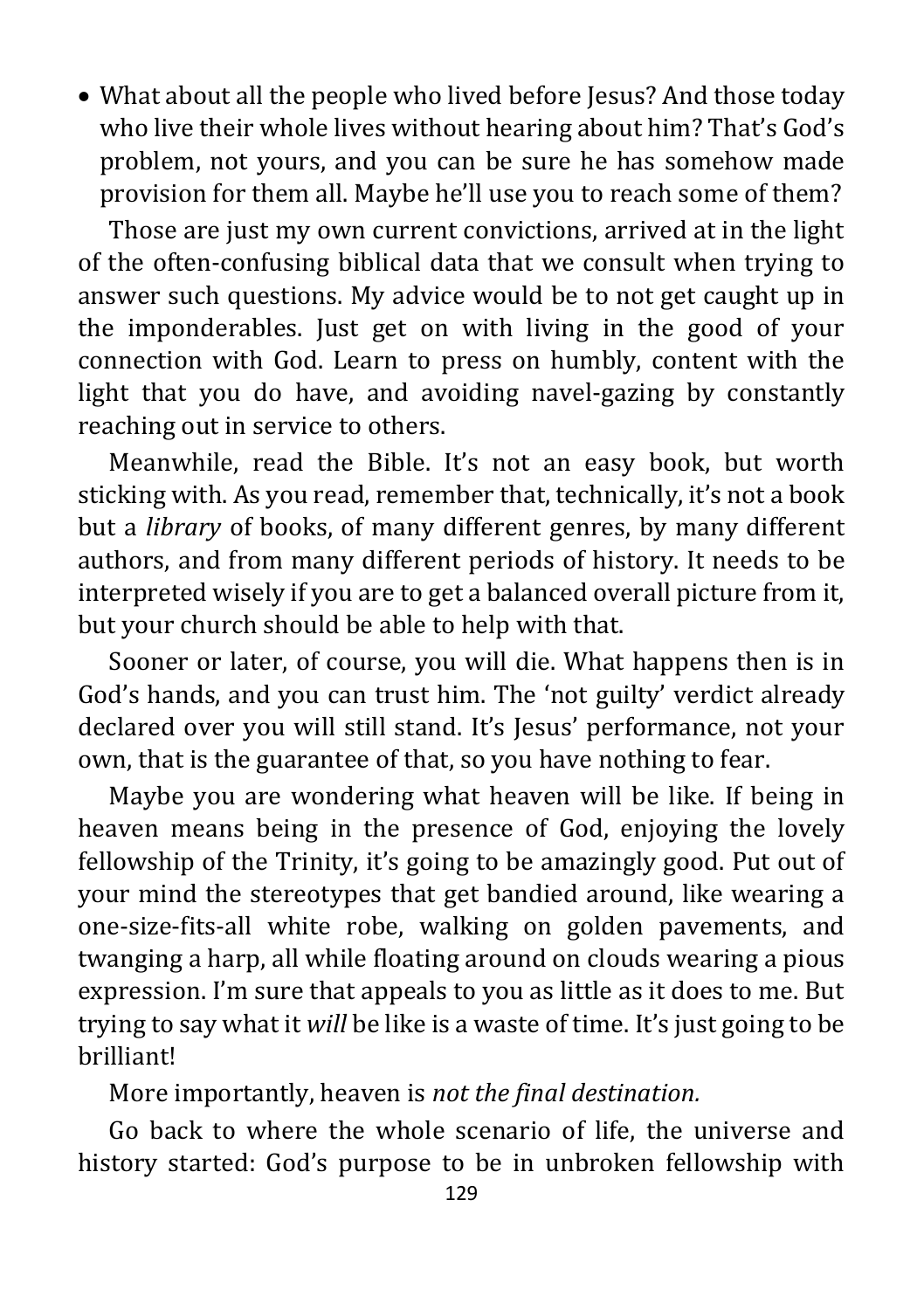human beings, who would care for the world on his behalf, making it a universal 'temple', where God and his people would enjoy everything good and glorious for ever. In spite of human failure, he has never abandoned that purpose. One day it will come to fruition. That's the final destination.

This is the bright and appealing future that we touched on earlier: the kingdom in all its glorious fullness. God's dimension and ours heaven and earth — united at last. His presence pervading everything. Endless peace, purpose, joy, challenge, creativity and fulfilment. And all in a deliciously down-to-earth environment in a renewed creation. No more pain, sorrow or tears. No more death. Dogs that don't bite, I think. And maybe teddy bears!

Part of your purpose here and now is to move things along in that direction. With the Holy Spirit's help, you can be like Jesus, touching those around you with love, warmth, encouragement and hope. You can push for justice and integrity in public life. You can speak to the powers that be, challenging them not to abuse their clout. You can set up toddler groups, food banks, hospices or whatever to improve people's lives. We won't put everything to rights, of course. But the time is coming when, as God himself moves things along, *Jesus will return to give things the final push and bring in, at last, what the Bible calls 'the age to come'.*

'The age to come' is a funny old thing. In one sense it's here already, overlapping with 'this age', because it was inaugurated by the Christ event. It has been chugging along ever since, sometimes making great strides in its improvement of the human condition and the state of the planet, at other times failing dismally and seeing things slip back a bit. But we are to remain optimistic about its continuing progress in 'this age', doing our bit to help it along. But when Jesus returns, as the angels promised at his ascension, 'this age' will come to a decisive end and 'the age to come' will be upon us in all its consummate splendour. Ah, happy days!